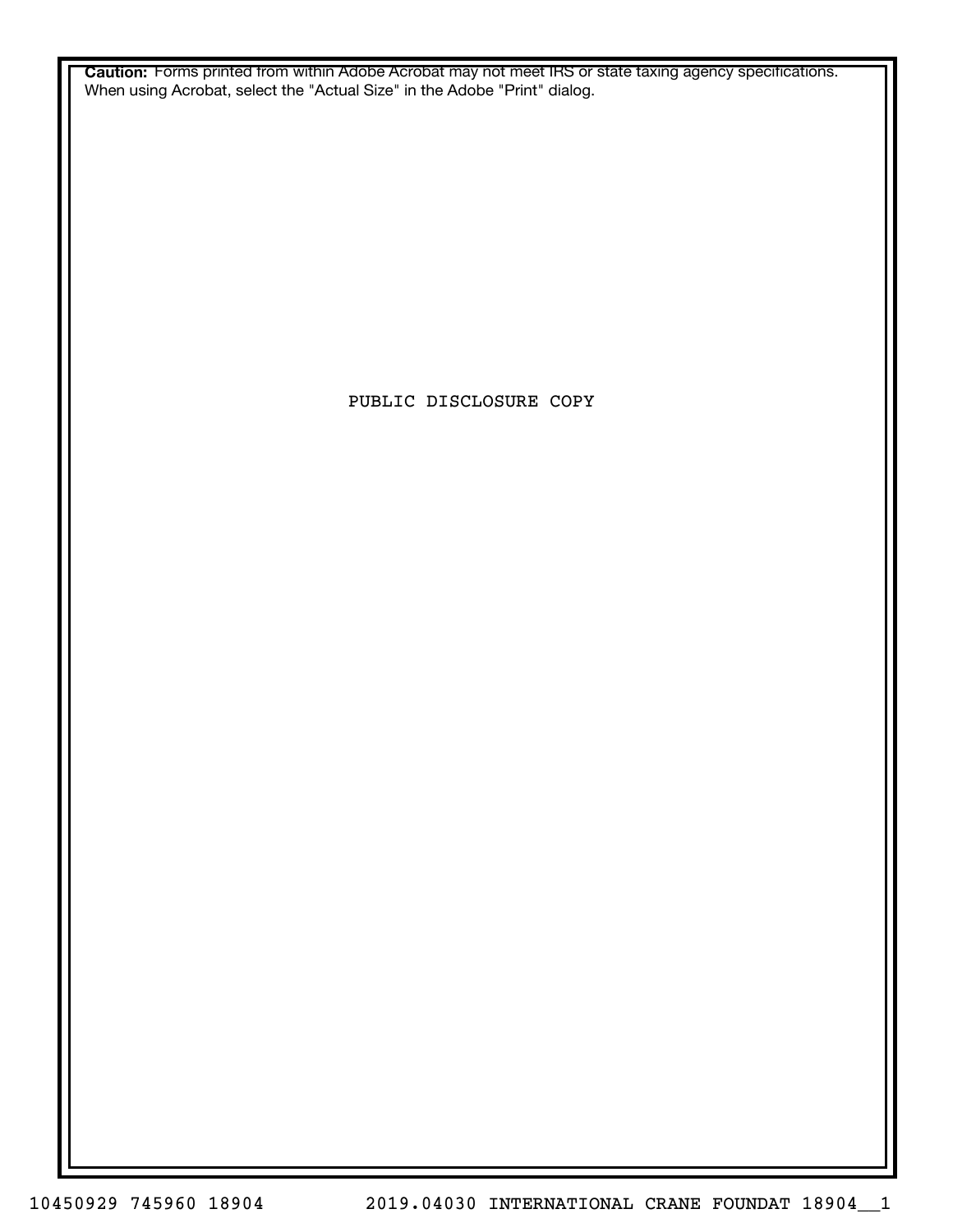# **TAX RETURN FILING INSTRUCTIONS**

\*\* FORM 990 PUBLIC DISCLOSURE COPY \*\*

#### **FOR THE YEAR ENDING**

~~~~~~~~~~~~~~~~~ MARCH 31, 2020

| <b>Prepared for</b>                                | INTERNATIONAL CRANE FOUNDATION, INC.                                                                                                                   |
|----------------------------------------------------|--------------------------------------------------------------------------------------------------------------------------------------------------------|
|                                                    | E 11376 SHADY LANE ROAD<br>BARABOO, WI 53913                                                                                                           |
| <b>Prepared by</b>                                 | GELMAN, ROSENBERG & FREEDMAN<br>4550 MONTGOMERY AVE SUITE 800N<br>BETHESDA, MD 20814-2930                                                              |
| <b>Amount due</b><br>or refund                     | NOT APPLICABLE                                                                                                                                         |
| Make check<br>payable to                           | NOT APPLICABLE                                                                                                                                         |
| Mail tax return<br>and check (if<br>applicable) to | NOT APPLICABLE                                                                                                                                         |
| Return must be<br>mailed on<br>or before           | NOT APPLICABLE                                                                                                                                         |
| <b>Special</b><br><b>Instructions</b>              | THIS RETURN HAS QUALIFIED FOR ELECTRONIC FILING.<br>THE RETURN<br>HAS BEEN TRANSMITTED ELECTRONICALLY TO THE IRS AND NO FURTHER<br>ACTION IS REQUIRED. |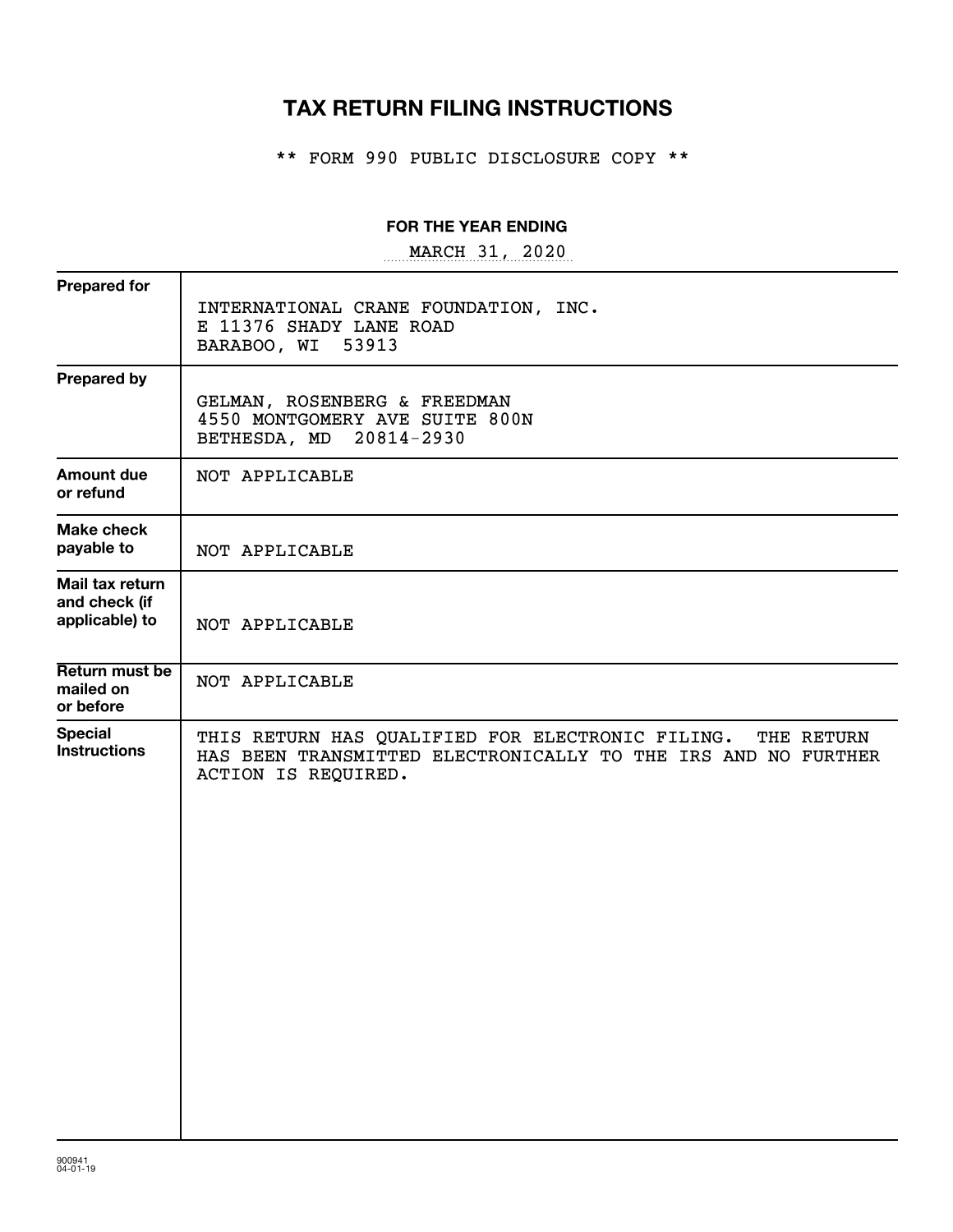|                         |                               |                                                        | PUBLIC DISCLOSURE COPY **                                                                                                                                                  |                                                     |                                                             |
|-------------------------|-------------------------------|--------------------------------------------------------|----------------------------------------------------------------------------------------------------------------------------------------------------------------------------|-----------------------------------------------------|-------------------------------------------------------------|
|                         |                               |                                                        | <b>Return of Organization Exempt From Income Tax</b>                                                                                                                       |                                                     | OMB No. 1545-0047                                           |
| Form                    |                               |                                                        | Under section 501(c), 527, or 4947(a)(1) of the Internal Revenue Code (except private foundations)                                                                         |                                                     |                                                             |
|                         |                               | (Rev. January 2020)                                    | Do not enter social security numbers on this form as it may be made public.                                                                                                |                                                     | <b>Open to Public</b>                                       |
|                         |                               | Department of the Treasury<br>Internal Revenue Service | Go to www.irs.gov/Form990 for instructions and the latest information.                                                                                                     |                                                     | Inspection                                                  |
|                         |                               |                                                        | APR 1, 2019<br>A For the 2019 calendar year, or tax year beginning<br>and ending                                                                                           | MAR 31, 2020                                        |                                                             |
|                         | <b>B</b> Check if             |                                                        | <b>C</b> Name of organization                                                                                                                                              | D Employer identification number                    |                                                             |
|                         | applicable:                   |                                                        |                                                                                                                                                                            |                                                     |                                                             |
|                         | Address<br>change             |                                                        | INTERNATIONAL CRANE FOUNDATION, INC.                                                                                                                                       |                                                     |                                                             |
|                         | Name<br>change                |                                                        | Doing business as                                                                                                                                                          | 39-1187711                                          |                                                             |
|                         | Initial<br>return             |                                                        | Number and street (or P.O. box if mail is not delivered to street address)<br>Room/suite                                                                                   | E Telephone number                                  |                                                             |
|                         | Final<br>return/<br>termin-   |                                                        | E 11376 SHADY LANE ROAD                                                                                                                                                    | $(608)356 - 9462$                                   |                                                             |
|                         | ated                          |                                                        | City or town, state or province, country, and ZIP or foreign postal code                                                                                                   | G Gross receipts \$                                 | 15,908,761.                                                 |
|                         | Amended<br>return<br>Applica- |                                                        | BARABOO, WI<br>53913                                                                                                                                                       | H(a) Is this a group return                         |                                                             |
|                         | tion<br>pending               |                                                        | F Name and address of principal officer: RICHARD BEILFUSS, PHD                                                                                                             | for subordinates?                                   | $Yes \quad \boxed{X}$ No                                    |
|                         |                               |                                                        | SAME AS C ABOVE                                                                                                                                                            | $H(b)$ Are all subordinates included? $\Box$ Yes    | No                                                          |
|                         |                               | <b>I</b> Tax-exempt status: $X \overline{3}$ 501(c)(3) | $\frac{1}{2}$ 501(c) (<br>$\sqrt{\frac{1}{1}}$ (insert no.)<br>4947(a)(1) or<br>J Website: WWW.SAVINGCRANES.ORG                                                            | 527                                                 | If "No," attach a list. (see instructions)                  |
|                         |                               | K Form of organization: $X$ Corporation                | Trust<br>Other $\blacktriangleright$<br>Association                                                                                                                        | $H(c)$ Group exemption number $\blacktriangleright$ |                                                             |
|                         | Part I                        | <b>Summary</b>                                         |                                                                                                                                                                            |                                                     | L Year of formation: $1973$ M State of legal domicile: $WI$ |
|                         |                               |                                                        | Briefly describe the organization's mission or most significant activities: SEE PART III, LINE 1.                                                                          |                                                     |                                                             |
|                         | 1.                            |                                                        |                                                                                                                                                                            |                                                     |                                                             |
| Governance              | 2                             |                                                        | Check this box $\blacktriangleright$ $\Box$ if the organization discontinued its operations or disposed of more than 25% of its net assets.                                |                                                     |                                                             |
|                         | з                             |                                                        | Number of voting members of the governing body (Part VI, line 1a)                                                                                                          | 3                                                   | 24                                                          |
|                         | 4                             |                                                        |                                                                                                                                                                            | $\overline{4}$                                      | $\overline{21}$                                             |
|                         | 5                             |                                                        |                                                                                                                                                                            | 5                                                   | $\overline{83}$                                             |
| <b>Activities &amp;</b> | 6                             |                                                        |                                                                                                                                                                            | 6                                                   | 160                                                         |
|                         |                               |                                                        |                                                                                                                                                                            | 7a                                                  | $\overline{0}$ .                                            |
|                         |                               |                                                        |                                                                                                                                                                            | 7 <sub>b</sub>                                      | $\overline{0}$ .                                            |
|                         |                               |                                                        |                                                                                                                                                                            | <b>Prior Year</b>                                   | <b>Current Year</b>                                         |
|                         | 8                             |                                                        | Contributions and grants (Part VIII, line 1h)                                                                                                                              | 10, 743, 763.                                       | 14,773,959.                                                 |
| Revenue                 | 9                             |                                                        | Program service revenue (Part VIII, line 2g)                                                                                                                               | 98,057.                                             | 114,523.                                                    |
|                         | 10                            |                                                        |                                                                                                                                                                            | 535,874.                                            | 552,814.                                                    |
|                         | 11                            |                                                        |                                                                                                                                                                            | 156, 360.                                           | 82, 256.                                                    |
|                         | 12                            |                                                        | Total revenue - add lines 8 through 11 (must equal Part VIII, column (A), line 12)                                                                                         | 11,534,054.                                         | 15,523,552.                                                 |
|                         | 13                            |                                                        | Grants and similar amounts paid (Part IX, column (A), lines 1-3)                                                                                                           | 1, 173, 395.                                        | 1,274,846.                                                  |
|                         | 14                            |                                                        | Benefits paid to or for members (Part IX, column (A), line 4)                                                                                                              | $\overline{0}$ .<br>3,894,839.                      | 0.                                                          |
|                         |                               |                                                        | 15 Salaries, other compensation, employee benefits (Part IX, column (A), lines 5-10)                                                                                       | 0.                                                  | 3,648,004.<br>$\overline{0}$ .                              |
| Expenses                |                               |                                                        |                                                                                                                                                                            |                                                     |                                                             |
|                         |                               |                                                        |                                                                                                                                                                            | 2,342,561.                                          | 2,890,790.                                                  |
|                         | 18                            |                                                        | Total expenses. Add lines 13-17 (must equal Part IX, column (A), line 25)                                                                                                  | 7,410,795.                                          | 7,813,640.                                                  |
|                         | 19                            |                                                        |                                                                                                                                                                            | 4, 123, 259.                                        | 7,709,912.                                                  |
|                         |                               |                                                        |                                                                                                                                                                            | <b>Beginning of Current Year</b>                    | <b>End of Year</b>                                          |
|                         | 20                            | Total assets (Part X, line 16)                         |                                                                                                                                                                            | 45,478,887.                                         | 53,013,860.                                                 |
|                         | 21                            |                                                        | Total liabilities (Part X, line 26)                                                                                                                                        | 1,183,010.                                          | 2,929,863.                                                  |
| Net Assets or           | 22                            |                                                        |                                                                                                                                                                            | 44, 295, 877.                                       | 50,083,997.                                                 |
|                         | Part II                       | <b>Signature Block</b>                                 |                                                                                                                                                                            |                                                     |                                                             |
|                         |                               |                                                        | Under penalties of perjury, I declare that I have examined this return, including accompanying schedules and statements, and to the best of my knowledge and belief, it is |                                                     |                                                             |
|                         |                               |                                                        | true, correct, and complete. Declaration of preparer (other than officer) is based on all information of which preparer has any knowledge.                                 |                                                     |                                                             |
|                         |                               |                                                        |                                                                                                                                                                            |                                                     |                                                             |
| Sign                    |                               |                                                        | Signature of officer<br>$\overline{1111}$<br>DETT EHOO<br>DID                                                                                                              | Date                                                |                                                             |

| Here     | RICHARD BEILFUSS, PHD, PRESIDENT & CEO                                            |                      |                            |                                              |
|----------|-----------------------------------------------------------------------------------|----------------------|----------------------------|----------------------------------------------|
|          | Type or print name and title                                                      |                      |                            |                                              |
|          | Print/Type preparer's name                                                        | Preparer's signature | Date<br>Check              | <b>PTIN</b>                                  |
| Paid     | RICHARD J. LOCASTRO,<br>CPA                                                       | cecasts.             | 9/25/2020<br>self-emploved | P00288314                                    |
| Preparer | GELMAN, ROSENBERG & FREEDMAN<br>Firm's name                                       |                      |                            | Firm's EIN $\, 52 - 1392008$                 |
| Use Only | Firm's address 3 4550 MONTGOMERY AVE SUITE 800N                                   |                      |                            |                                              |
|          | BETHESDA, MD 20814-2930                                                           |                      |                            | Phone no. $(301)$ 951-9090                   |
|          | May the IRS discuss this return with the preparer shown above? (see instructions) |                      |                            | x.<br><b>No</b><br>Yes                       |
|          |                                                                                   |                      |                            | $0.00 \div 0.00$<br>$\overline{\phantom{0}}$ |

932001 01-20-20 **For Paperwork Reduction Act Notice, see the separate instructions.** LHA Form (2019)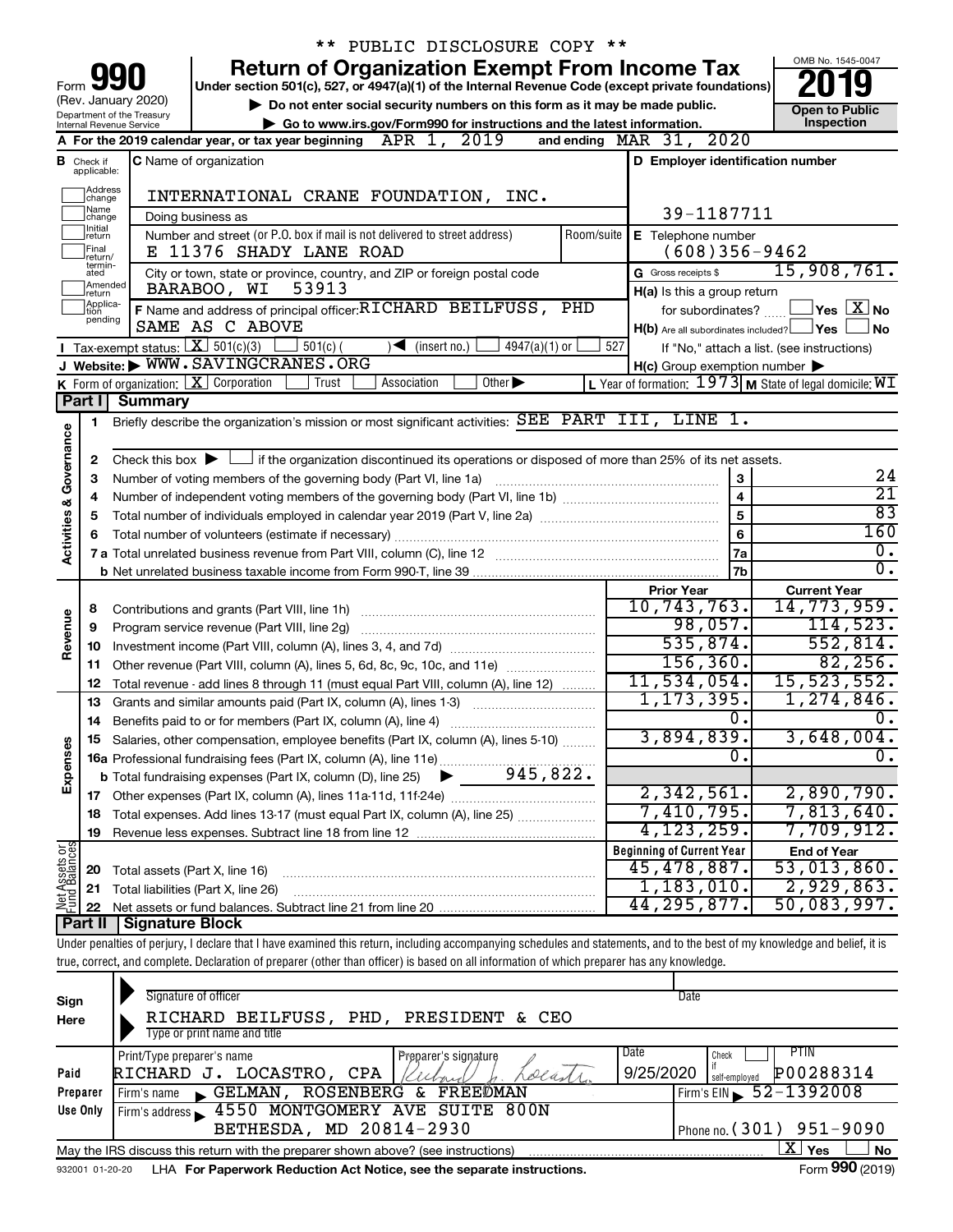|    | 39-1187711<br>INTERNATIONAL CRANE FOUNDATION, INC.<br>Page 2<br>Form 990 (2019)                                                                           |
|----|-----------------------------------------------------------------------------------------------------------------------------------------------------------|
|    | <b>Part III   Statement of Program Service Accomplishments</b>                                                                                            |
|    | $\boxed{\text{X}}$                                                                                                                                        |
| 1  | Briefly describe the organization's mission:<br>THE INTERNATIONAL CRANE FOUNDATION WORKS WORLDWIDE TO CONSERVE CRANES                                     |
|    | AND THE ECOSYSTEMS, WATERSHEDS, AND FLYWAYS ON WHICH THEY DEPEND. WE                                                                                      |
|    | PROVIDE KNOWLEDGE, LEADERSHIP, AND INSPIRATION TO ENGAGE PEOPLE IN                                                                                        |
|    | RESOLVING THREATS TO CRANES AND THEIR DIVERSE LANDSCAPES.                                                                                                 |
| 2  | Did the organization undertake any significant program services during the year which were not listed on the                                              |
|    | $\sqrt{\mathsf{Yes}\ \mathbb{X}}$ No<br>prior Form 990 or 990-EZ?                                                                                         |
|    | If "Yes," describe these new services on Schedule O.                                                                                                      |
| 3  | $\overline{\ }$ Yes $\overline{\rm X}$ No<br>Did the organization cease conducting, or make significant changes in how it conducts, any program services? |
|    | If "Yes," describe these changes on Schedule O.                                                                                                           |
| 4  | Describe the organization's program service accomplishments for each of its three largest program services, as measured by expenses.                      |
|    | Section 501(c)(3) and 501(c)(4) organizations are required to report the amount of grants and allocations to others, the total expenses, and              |
|    | revenue, if any, for each program service reported.                                                                                                       |
| 4a | 109, 215.<br>$11,698.$ (Revenue \$<br>2,176,090. including grants of \$<br>(Code:<br>(Expenses \$                                                         |
|    | ICF CENTER FOR CONSERVATION LEADERSHIP - ICF'S HEADQUARTERS INCLUDES A                                                                                    |
|    | GLOBAL CENTER FOR CONSERVATION LEADERSHIP, PROVIDING TRAINING AND                                                                                         |
|    | PROGRAMS IN CONSERVATION SCIENCE AND MANAGEMENT; WETLAND AND GRASSLAND                                                                                    |
|    | RESTORATION AND ECOLOGY; CAPTIVE CRANE MANAGEMENT AND CARE;                                                                                               |
|    | ENVIRONMENTAL EDUCATION; AND CONSERVATION COMMUNICATIONS. ICF'S                                                                                           |
|    | INTERNATIONAL AND REGIONAL PROGRAMS INTEGRATE LEADERSHIP TRAINING AND                                                                                     |
|    | MENTORING INTO EACH PROJECT, FOCUSING ON DEVELOPING LEADERS IN THE                                                                                        |
|    | COMMUNITIES THAT SHARE CRANE WATERS AND LANDSCAPES.<br>ICF'S CENTER FOR                                                                                   |
|    | CONSERVATION LEADERSHIP IDENTIFIES, TRAINS, MENTORS AND SUPPORTS                                                                                          |
|    | CONSERVATION LEADERSHIP AMONG A BROAD SPECTRUM OF PEOPLE, FROM                                                                                            |
|    | PROMISING YOUNG SCIENTISTS AND CONSERVATIONISTS TO THE LAND OWNERS AND                                                                                    |
|    | DECISION MAKERS WHO INFLUENCE CRANE SURVIVAL IN KEY PLACES,<br>EMPOWERING                                                                                 |
| 4b | 1, 259, 287. including grants of \$<br>$26,000.$ ) (Revenue \$<br>11, 244.<br>(Code:<br>(Expenses \$                                                      |
|    | NORTH AMERICA IS HOME TO TWO CRANE SPECIES, INCLUDING<br>NORTH AMERICA -<br>THE WORLD'S RAREST CRANES - ENDANGERED WHOOPING CRANES AND THE MOST           |
|    | ABUNDANT CRANES - SANDHILL CRANES. WHOOPING CRANES FACE CRITICAL                                                                                          |
|    | THREATS ON THEIR WINTERING GROUNDS IN AND AROUND ARANSAS NATIONAL                                                                                         |
|    | WILDLIFE REFUGE IN TEXAS, AND ALONG THEIR LONG MIGRATORY FLYWAY TO                                                                                        |
|    | THEIR BREEDING GROUNDS IN WOOD BUFFALO, CANADA. FOUNDATION PROGRAMS                                                                                       |
|    | FOCUS ON CONSERVING THE ARANSAS-WOOD BUFFALO WHOOPING CRANE FLOCK;                                                                                        |
|    | ESTABLISHING A SEPARATE FLOCK OF WHOOPING CRANES THROUGH                                                                                                  |
|    | REINTRODUCTIONS IN THE EASTERN UNITED STATES; CAPTIVE CRANE POPULATION                                                                                    |
|    | MANAGEMENT AND RESEARCH; AND EDUCATION AND OUTREACH TO REDUCE THREATS                                                                                     |
|    | TO WHOOPING CRANES THROUGHOUT THEIR NATURAL AND REINTRODUCED RANGE. THE                                                                                   |
|    | FOUNDATION'S NORTH AMERICA PROGRAM ALSO INCLUDES LONGTERM SANDHILL                                                                                        |
|    | 1, 128, 504. including grants of \$974, 372. ) (Revenue \$<br>12,000.<br>) (Expenses \$<br>4c (Code:                                                      |
|    | SUB-SAHARAN AFRICA - SUB-SAHARAN AFRICA IS HOME TO SIX CRANE SPECIES,                                                                                     |
|    | INCLUDING FOUR HIGHLY THREATENED RESIDENT SPECIES - ENDANGERED GREY                                                                                       |
|    | CROWNED CRANES AND VULNERABLE BLACK CROWNED, WATTLED, BLUE CRANES, AND                                                                                    |
|    | WINTERING DEMOISELLE AND EURASIAN CRANES. THE INTERNATIONAL CRANE                                                                                         |
|    | FOUNDATION IS ACTIVE IN MANY COUNTRIES ACROSS AFRICA, FOCUSED ON                                                                                          |
|    | UNDERSTANDING AND RESOLVING THREATS TO CRANES. GREY AND BLACK CROWNED                                                                                     |
|    | CRANES ARE IN SERIOUS DECLINE DUE TO CAPTURE FOR ILLEGAL DOMESTICATION                                                                                    |
|    | AND TRADE, AND LOSS OF VITAL BREEDING WETLANDS. WATTLED CRANES ARE MOST                                                                                   |
|    | THREATENED BY LARGE DAMS AND WATER DIVERSIONS AND ASSOCIATED WETLAND                                                                                      |
|    | DEGRADATION. THE FOUNDATION'S DIVERSE CONSERVATION PROGRAMS FOCUS ON                                                                                      |
|    | RESTORING LARGE FLOODPLAINS FOR CRANES, BIODIVERSITY, AND THE ECOSYSTEM                                                                                   |
|    | SERVICES THEY PROVIDE; FOSTERING COMMUNITY-BASED CONSERVATION OF CRANES                                                                                   |
|    | 4d Other program services (Describe on Schedule O.)                                                                                                       |
|    | 27,067.<br>$262$ , $776$ $\boldsymbol{\cdot}$ ) (Revenue \$<br>1, 336, 834. including grants of \$<br>(Expenses \$                                        |
|    | $\overline{5,900,715}$ .<br>4e Total program service expenses                                                                                             |
|    | Form 990 (2019)                                                                                                                                           |
|    | SEE SCHEDULE O FOR CONTINUATION(S)<br>932002 01-20-20                                                                                                     |
|    | 2                                                                                                                                                         |
|    | 10450929 745960 18904<br>2019.04030 INTERNATIONAL CRANE FOUNDAT 18904 1                                                                                   |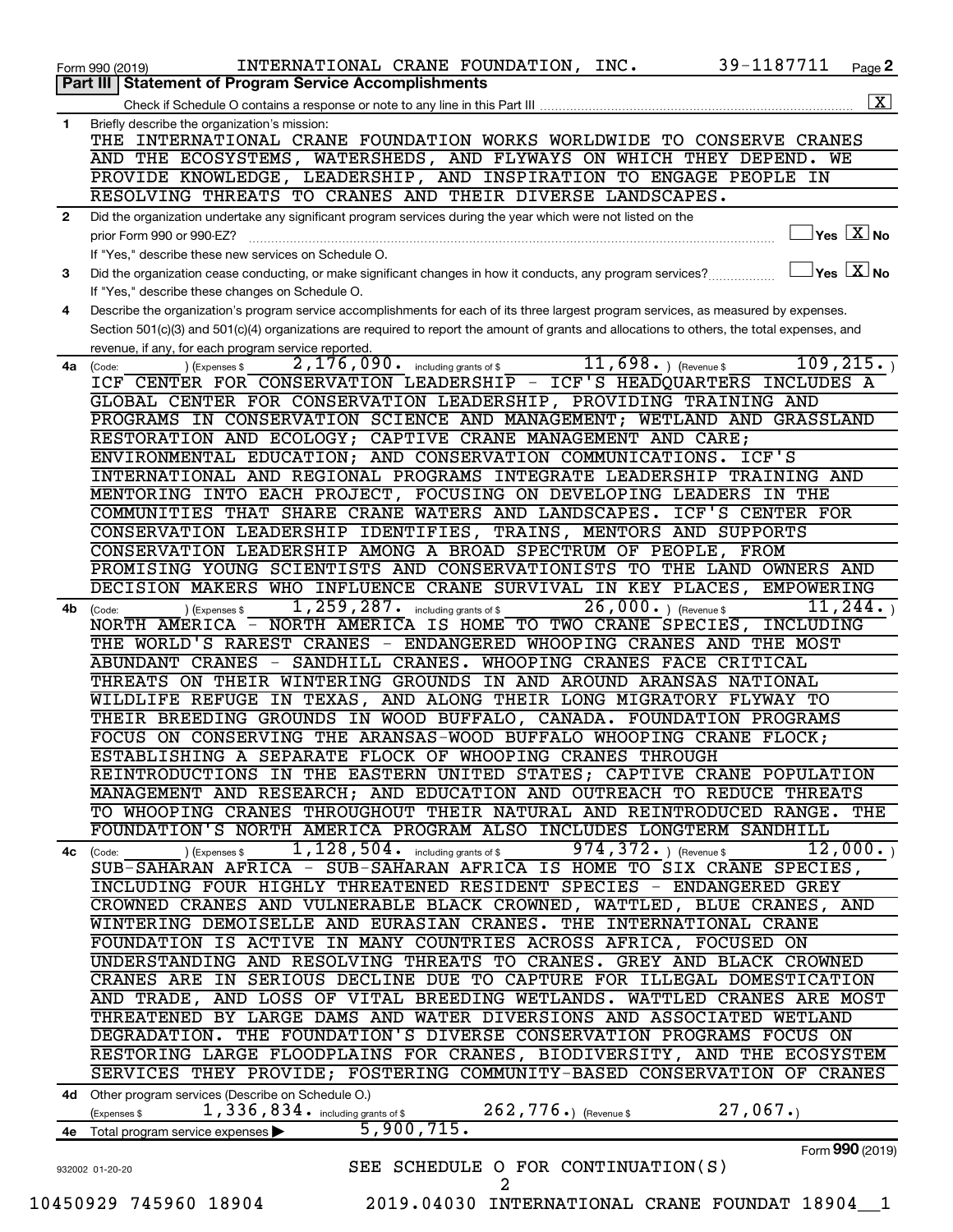|  | Form 990 (2019) |
|--|-----------------|
|  |                 |

**Part IV Checklist of Required Schedules**

|    |                                                                                                                                                                                                                                                                |                 | Yes | No                         |
|----|----------------------------------------------------------------------------------------------------------------------------------------------------------------------------------------------------------------------------------------------------------------|-----------------|-----|----------------------------|
| 1  | Is the organization described in section $501(c)(3)$ or $4947(a)(1)$ (other than a private foundation)?                                                                                                                                                        |                 |     |                            |
|    | If "Yes," complete Schedule A                                                                                                                                                                                                                                  | 1               | x   |                            |
| 2  |                                                                                                                                                                                                                                                                | $\mathbf{2}$    | x   |                            |
| 3  | Did the organization engage in direct or indirect political campaign activities on behalf of or in opposition to candidates for                                                                                                                                |                 |     |                            |
|    | public office? If "Yes," complete Schedule C, Part I                                                                                                                                                                                                           | 3               |     | x.                         |
| 4  | Section 501(c)(3) organizations. Did the organization engage in lobbying activities, or have a section 501(h) election in effect                                                                                                                               | 4               |     | x                          |
| 5  | Is the organization a section 501(c)(4), 501(c)(5), or 501(c)(6) organization that receives membership dues, assessments, or                                                                                                                                   |                 |     |                            |
|    |                                                                                                                                                                                                                                                                | 5               |     | x                          |
| 6  | Did the organization maintain any donor advised funds or any similar funds or accounts for which donors have the right to                                                                                                                                      |                 |     |                            |
|    | provide advice on the distribution or investment of amounts in such funds or accounts? If "Yes," complete Schedule D, Part I                                                                                                                                   | 6               |     | x                          |
| 7  | Did the organization receive or hold a conservation easement, including easements to preserve open space,                                                                                                                                                      |                 |     |                            |
|    |                                                                                                                                                                                                                                                                | $\overline{7}$  | x.  |                            |
| 8  | Did the organization maintain collections of works of art, historical treasures, or other similar assets? If "Yes," complete                                                                                                                                   |                 |     |                            |
|    | Schedule D, Part III <b>Process Construction Construction Construction</b> Construction Construction Construction Construction Construction Construction Construction Construction Construction Construction Construction Construct                            | 8               | x   |                            |
| 9  | Did the organization report an amount in Part X, line 21, for escrow or custodial account liability, serve as a custodian for                                                                                                                                  |                 |     |                            |
|    | amounts not listed in Part X; or provide credit counseling, debt management, credit repair, or debt negotiation services?                                                                                                                                      |                 |     | x.                         |
|    |                                                                                                                                                                                                                                                                | 9               |     |                            |
| 10 | Did the organization, directly or through a related organization, hold assets in donor-restricted endowments                                                                                                                                                   | 10              | x   |                            |
| 11 | If the organization's answer to any of the following questions is "Yes," then complete Schedule D, Parts VI, VII, VIII, IX, or X                                                                                                                               |                 |     |                            |
|    | as applicable.                                                                                                                                                                                                                                                 |                 |     |                            |
|    | a Did the organization report an amount for land, buildings, and equipment in Part X, line 10? If "Yes," complete Schedule D,                                                                                                                                  |                 |     |                            |
|    | Part VI                                                                                                                                                                                                                                                        | 11a             | х   |                            |
|    | <b>b</b> Did the organization report an amount for investments - other securities in Part X, line 12, that is 5% or more of its total                                                                                                                          |                 |     |                            |
|    |                                                                                                                                                                                                                                                                | 11b             |     | x                          |
|    | c Did the organization report an amount for investments - program related in Part X, line 13, that is 5% or more of its total                                                                                                                                  |                 |     |                            |
|    |                                                                                                                                                                                                                                                                | 11c             |     | x                          |
|    | d Did the organization report an amount for other assets in Part X, line 15, that is 5% or more of its total assets reported in                                                                                                                                |                 |     |                            |
|    |                                                                                                                                                                                                                                                                | 11d             |     | x.                         |
|    | e Did the organization report an amount for other liabilities in Part X, line 25? If "Yes," complete Schedule D, Part X                                                                                                                                        | 11e             | X   |                            |
| f. | Did the organization's separate or consolidated financial statements for the tax year include a footnote that addresses                                                                                                                                        |                 |     |                            |
|    | the organization's liability for uncertain tax positions under FIN 48 (ASC 740)? If "Yes," complete Schedule D, Part X                                                                                                                                         | 11f             | x   |                            |
|    | 12a Did the organization obtain separate, independent audited financial statements for the tax year? If "Yes," complete                                                                                                                                        |                 |     |                            |
|    | Schedule D, Parts XI and XII                                                                                                                                                                                                                                   | 12a             | x   |                            |
|    | b Was the organization included in consolidated, independent audited financial statements for the tax year?                                                                                                                                                    |                 |     |                            |
|    | If "Yes," and if the organization answered "No" to line 12a, then completing Schedule D, Parts XI and XII is optional www.                                                                                                                                     | 12 <sub>b</sub> |     | x<br>$\overline{\text{x}}$ |
| 13 | Is the organization a school described in section $170(b)(1)(A)(ii)?$ If "Yes," complete Schedule E                                                                                                                                                            | 13              |     |                            |
|    | 14a Did the organization maintain an office, employees, or agents outside of the United States?                                                                                                                                                                | 14a             | х   |                            |
|    | <b>b</b> Did the organization have aggregate revenues or expenses of more than \$10,000 from grantmaking, fundraising, business,<br>investment, and program service activities outside the United States, or aggregate foreign investments valued at \$100,000 |                 |     |                            |
|    |                                                                                                                                                                                                                                                                | 14b             | x   |                            |
| 15 | Did the organization report on Part IX, column (A), line 3, more than \$5,000 of grants or other assistance to or for any                                                                                                                                      |                 |     |                            |
|    |                                                                                                                                                                                                                                                                | 15              | x   |                            |
| 16 | Did the organization report on Part IX, column (A), line 3, more than \$5,000 of aggregate grants or other assistance to                                                                                                                                       |                 |     |                            |
|    |                                                                                                                                                                                                                                                                | 16              | x   |                            |
| 17 | Did the organization report a total of more than \$15,000 of expenses for professional fundraising services on Part IX,                                                                                                                                        |                 |     |                            |
|    |                                                                                                                                                                                                                                                                | 17              |     | x                          |
| 18 | Did the organization report more than \$15,000 total of fundraising event gross income and contributions on Part VIII, lines                                                                                                                                   |                 |     |                            |
|    |                                                                                                                                                                                                                                                                | 18              | x   |                            |
| 19 | Did the organization report more than \$15,000 of gross income from gaming activities on Part VIII, line 9a? If "Yes,"                                                                                                                                         |                 |     |                            |
|    |                                                                                                                                                                                                                                                                | 19              |     | x                          |
|    |                                                                                                                                                                                                                                                                | 20a             |     | X.                         |
|    |                                                                                                                                                                                                                                                                | 20 <sub>b</sub> |     |                            |
| 21 | Did the organization report more than \$5,000 of grants or other assistance to any domestic organization or                                                                                                                                                    |                 |     |                            |
|    |                                                                                                                                                                                                                                                                | 21              | x   |                            |

932003 01-20-20

3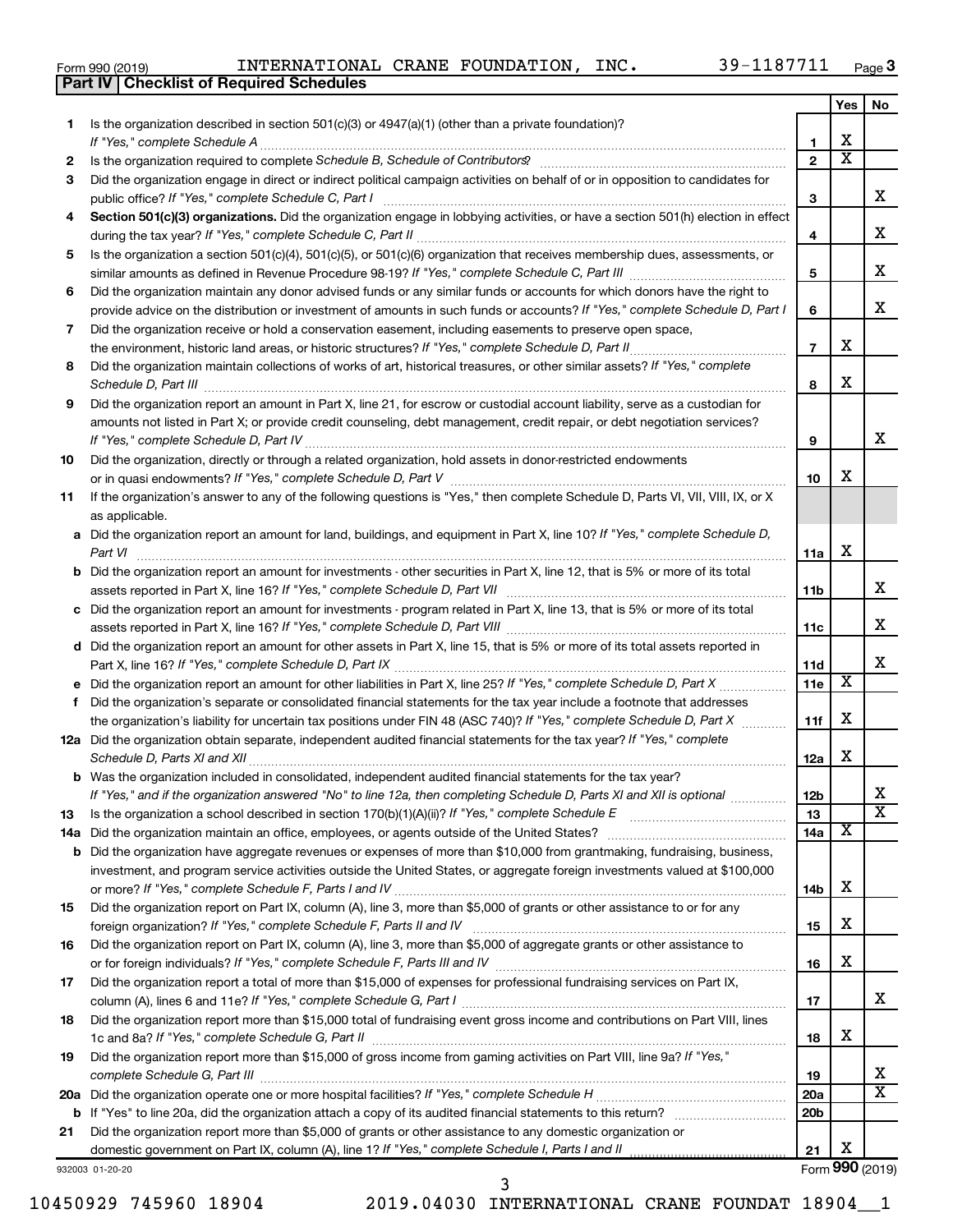|  | Form 990 (2019) |  |
|--|-----------------|--|
|  |                 |  |

**Part IV Checklist of Required Schedules**

*(continued)*

|               |                                                                                                                                             |                 | Yes | No                      |
|---------------|---------------------------------------------------------------------------------------------------------------------------------------------|-----------------|-----|-------------------------|
| 22            | Did the organization report more than \$5,000 of grants or other assistance to or for domestic individuals on                               | 22              |     | x                       |
| 23            | Did the organization answer "Yes" to Part VII, Section A, line 3, 4, or 5 about compensation of the organization's current                  |                 |     |                         |
|               | and former officers, directors, trustees, key employees, and highest compensated employees? If "Yes," complete<br>Schedule J                | 23              | X   |                         |
|               | 24a Did the organization have a tax-exempt bond issue with an outstanding principal amount of more than \$100,000 as of the                 |                 |     |                         |
|               | last day of the year, that was issued after December 31, 2002? If "Yes," answer lines 24b through 24d and complete                          |                 |     |                         |
|               | Schedule K. If "No," go to line 25a                                                                                                         | 24a             |     | x                       |
|               |                                                                                                                                             | 24 <sub>b</sub> |     |                         |
|               | c Did the organization maintain an escrow account other than a refunding escrow at any time during the year to defease                      |                 |     |                         |
|               | any tax-exempt bonds?                                                                                                                       | 24c             |     |                         |
|               |                                                                                                                                             | 24d             |     |                         |
|               | 25a Section 501(c)(3), 501(c)(4), and 501(c)(29) organizations. Did the organization engage in an excess benefit                            |                 |     |                         |
|               |                                                                                                                                             | 25a             |     | x                       |
|               | <b>b</b> Is the organization aware that it engaged in an excess benefit transaction with a disqualified person in a prior year, and         |                 |     |                         |
|               | that the transaction has not been reported on any of the organization's prior Forms 990 or 990-EZ? If "Yes," complete<br>Schedule L, Part I | 25b             |     | х                       |
| 26            | Did the organization report any amount on Part X, line 5 or 22, for receivables from or payables to any current                             |                 |     |                         |
|               | or former officer, director, trustee, key employee, creator or founder, substantial contributor, or 35%                                     |                 |     |                         |
|               | controlled entity or family member of any of these persons? If "Yes," complete Schedule L, Part II                                          | 26              | X   |                         |
| 27            | Did the organization provide a grant or other assistance to any current or former officer, director, trustee, key employee,                 |                 |     |                         |
|               | creator or founder, substantial contributor or employee thereof, a grant selection committee member, or to a 35% controlled                 |                 |     |                         |
|               | entity (including an employee thereof) or family member of any of these persons? If "Yes," complete Schedule L, Part III                    | 27              |     | x                       |
| 28            | Was the organization a party to a business transaction with one of the following parties (see Schedule L, Part IV                           |                 |     |                         |
|               | instructions, for applicable filing thresholds, conditions, and exceptions):                                                                |                 |     |                         |
|               | a A current or former officer, director, trustee, key employee, creator or founder, or substantial contributor? If                          |                 |     |                         |
|               |                                                                                                                                             | 28a             |     | х                       |
|               |                                                                                                                                             | 28 <sub>b</sub> |     | X                       |
|               | c A 35% controlled entity of one or more individuals and/or organizations described in lines 28a or 28b?If                                  |                 |     |                         |
|               |                                                                                                                                             | 28c             |     | X                       |
| 29            |                                                                                                                                             | 29              | х   |                         |
| 30            | Did the organization receive contributions of art, historical treasures, or other similar assets, or qualified conservation                 |                 |     |                         |
|               |                                                                                                                                             | 30              |     | х                       |
| 31            | Did the organization liquidate, terminate, or dissolve and cease operations? If "Yes," complete Schedule N, Part I                          | 31              |     | $\overline{\textbf{X}}$ |
| 32            | Did the organization sell, exchange, dispose of, or transfer more than 25% of its net assets? If "Yes," complete<br>Schedule N, Part II     | 32              |     | х                       |
| 33            | Did the organization own 100% of an entity disregarded as separate from the organization under Regulations                                  |                 |     |                         |
|               |                                                                                                                                             | 33              |     | х                       |
| 34            | Was the organization related to any tax-exempt or taxable entity? If "Yes," complete Schedule R, Part II, III, or IV, and                   |                 |     |                         |
|               | Part V, line 1                                                                                                                              | 34              |     | х                       |
|               |                                                                                                                                             | 35a             |     | $\overline{\text{X}}$   |
|               | b If "Yes" to line 35a, did the organization receive any payment from or engage in any transaction with a controlled entity                 |                 |     |                         |
|               |                                                                                                                                             | 35 <sub>b</sub> |     |                         |
| 36            | Section 501(c)(3) organizations. Did the organization make any transfers to an exempt non-charitable related organization?                  |                 |     |                         |
|               |                                                                                                                                             | 36              |     | х                       |
| 37            | Did the organization conduct more than 5% of its activities through an entity that is not a related organization                            |                 |     |                         |
|               | and that is treated as a partnership for federal income tax purposes? If "Yes," complete Schedule R, Part VI                                | 37              |     | x                       |
| 38            | Did the organization complete Schedule O and provide explanations in Schedule O for Part VI, lines 11b and 19?                              |                 | X   |                         |
| <b>Part V</b> | <b>Statements Regarding Other IRS Filings and Tax Compliance</b>                                                                            | 38              |     |                         |
|               |                                                                                                                                             |                 |     |                         |
|               |                                                                                                                                             |                 | Yes | No                      |
|               | 29<br>1a                                                                                                                                    |                 |     |                         |
|               | b Enter the number of Forms W-2G included in line 1a. Enter -0- if not applicable<br>1b                                                     |                 |     |                         |
|               | c Did the organization comply with backup withholding rules for reportable payments to vendors and reportable gaming                        |                 |     |                         |
|               |                                                                                                                                             | 1c              | х   |                         |
|               | 932004 01-20-20                                                                                                                             |                 |     | Form 990 (2019)         |
|               | 4                                                                                                                                           |                 |     |                         |

10450929 745960 18904 2019.04030 INTERNATIONAL CRANE FOUNDAT 18904\_\_1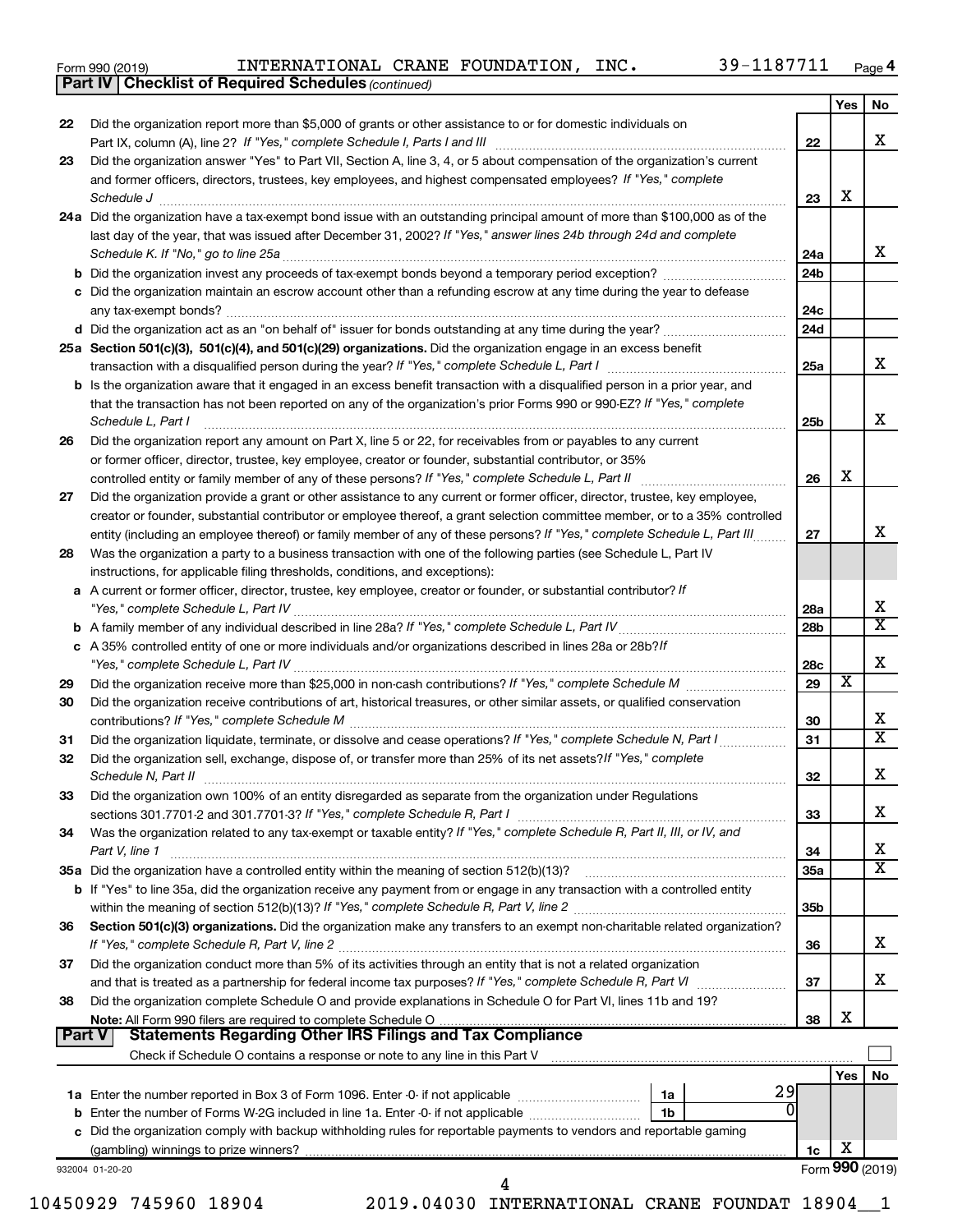| Form 990 (2019) |  | INTERNATIONAL CRANE FOUNDATION, |  |  | $_{\tt INC.}$ | 39-1187711 | Page |
|-----------------|--|---------------------------------|--|--|---------------|------------|------|
|-----------------|--|---------------------------------|--|--|---------------|------------|------|

| Part V | Statements Regarding Other IRS Filings and Tax Compliance (continued)                                                                           |                |                         |    |
|--------|-------------------------------------------------------------------------------------------------------------------------------------------------|----------------|-------------------------|----|
|        |                                                                                                                                                 |                | Yes                     | No |
|        | 2a Enter the number of employees reported on Form W-3, Transmittal of Wage and Tax Statements,                                                  |                |                         |    |
|        | 83<br>filed for the calendar year ending with or within the year covered by this return<br>2a                                                   |                |                         |    |
|        | b If at least one is reported on line 2a, did the organization file all required federal employment tax returns?                                | 2 <sub>b</sub> | X                       |    |
|        |                                                                                                                                                 |                |                         |    |
|        | 3a Did the organization have unrelated business gross income of \$1,000 or more during the year?                                                | За             |                         | x  |
|        | <b>b</b> If "Yes," has it filed a Form 990-T for this year? If "No" to line 3b, provide an explanation on Schedule O                            | 3b             |                         |    |
|        | 4a At any time during the calendar year, did the organization have an interest in, or a signature or other authority over, a                    |                |                         |    |
|        | financial account in a foreign country (such as a bank account, securities account, or other financial account)?                                | 4a             | X                       |    |
|        | <b>b</b> If "Yes," enter the name of the foreign country $\triangleright$ CAMBODIA, CHINA, VIETNAM, BURMA                                       |                |                         |    |
|        | See instructions for filing requirements for FinCEN Form 114, Report of Foreign Bank and Financial Accounts (FBAR).                             |                |                         |    |
| 5a     |                                                                                                                                                 | 5a             |                         | х  |
| b      |                                                                                                                                                 | 5b             |                         | X  |
|        |                                                                                                                                                 | 5с             |                         |    |
|        | 6a Does the organization have annual gross receipts that are normally greater than \$100,000, and did the organization solicit                  |                |                         |    |
|        | any contributions that were not tax deductible as charitable contributions?                                                                     | 6a             |                         | x  |
|        | b If "Yes," did the organization include with every solicitation an express statement that such contributions or gifts                          |                |                         |    |
|        | were not tax deductible?                                                                                                                        | 6b             |                         |    |
| 7      | Organizations that may receive deductible contributions under section 170(c).                                                                   |                |                         |    |
| a      | Did the organization receive a payment in excess of \$75 made partly as a contribution and partly for goods and services provided to the payor? | 7a             | х                       |    |
| b      |                                                                                                                                                 | 7b             | $\overline{\textbf{x}}$ |    |
|        | Did the organization sell, exchange, or otherwise dispose of tangible personal property for which it was required                               |                |                         |    |
|        |                                                                                                                                                 | 7c             |                         | х  |
|        | 7d                                                                                                                                              |                |                         |    |
|        |                                                                                                                                                 | 7е             |                         | х  |
| f      | Did the organization, during the year, pay premiums, directly or indirectly, on a personal benefit contract?                                    | 7f             |                         | X  |
| g      | If the organization received a contribution of qualified intellectual property, did the organization file Form 8899 as required?                | 7g             |                         |    |
| h      | If the organization received a contribution of cars, boats, airplanes, or other vehicles, did the organization file a Form 1098-C?              | 7h             |                         |    |
| 8      | Sponsoring organizations maintaining donor advised funds. Did a donor advised fund maintained by the                                            |                |                         |    |
|        |                                                                                                                                                 | 8              |                         |    |
| 9      | Sponsoring organizations maintaining donor advised funds.                                                                                       |                |                         |    |
| а      | Did the sponsoring organization make any taxable distributions under section 4966?                                                              | 9а             |                         |    |
| b      | Did the sponsoring organization make a distribution to a donor, donor advisor, or related person?                                               | 9b             |                         |    |
| 10     | Section 501(c)(7) organizations. Enter:                                                                                                         |                |                         |    |
|        | 10a                                                                                                                                             |                |                         |    |
|        | b Gross receipts, included on Form 990, Part VIII, line 12, for public use of club facilities<br>10b                                            |                |                         |    |
| 11     | Section 501(c)(12) organizations. Enter:                                                                                                        |                |                         |    |
|        | 11a                                                                                                                                             |                |                         |    |
|        | b Gross income from other sources (Do not net amounts due or paid to other sources against                                                      |                |                         |    |
|        | amounts due or received from them.)<br>11b                                                                                                      |                |                         |    |
|        | 12a Section 4947(a)(1) non-exempt charitable trusts. Is the organization filing Form 990 in lieu of Form 1041?                                  | 12a            |                         |    |
|        | 12 <sub>b</sub><br>b If "Yes," enter the amount of tax-exempt interest received or accrued during the year                                      |                |                         |    |
| 13     | Section 501(c)(29) qualified nonprofit health insurance issuers.                                                                                |                |                         |    |
|        | a Is the organization licensed to issue qualified health plans in more than one state?                                                          | 13a            |                         |    |
|        | Note: See the instructions for additional information the organization must report on Schedule O.                                               |                |                         |    |
|        | <b>b</b> Enter the amount of reserves the organization is required to maintain by the states in which the                                       |                |                         |    |
|        | 13b                                                                                                                                             |                |                         |    |
|        | 13c                                                                                                                                             |                |                         |    |
|        | 14a Did the organization receive any payments for indoor tanning services during the tax year?                                                  | 14a            |                         | x  |
|        | <b>b</b> If "Yes," has it filed a Form 720 to report these payments? If "No," provide an explanation on Schedule O                              | 14b            |                         |    |
| 15     | Is the organization subject to the section 4960 tax on payment(s) of more than \$1,000,000 in remuneration or                                   |                |                         |    |
|        | excess parachute payment(s) during the year?                                                                                                    | 15             |                         | x. |
|        | If "Yes," see instructions and file Form 4720, Schedule N.                                                                                      |                |                         |    |
| 16     | Is the organization an educational institution subject to the section 4968 excise tax on net investment income?                                 | 16             |                         | х  |
|        | If "Yes," complete Form 4720, Schedule O.                                                                                                       |                |                         |    |

Form (2019) **990**

932005 01-20-20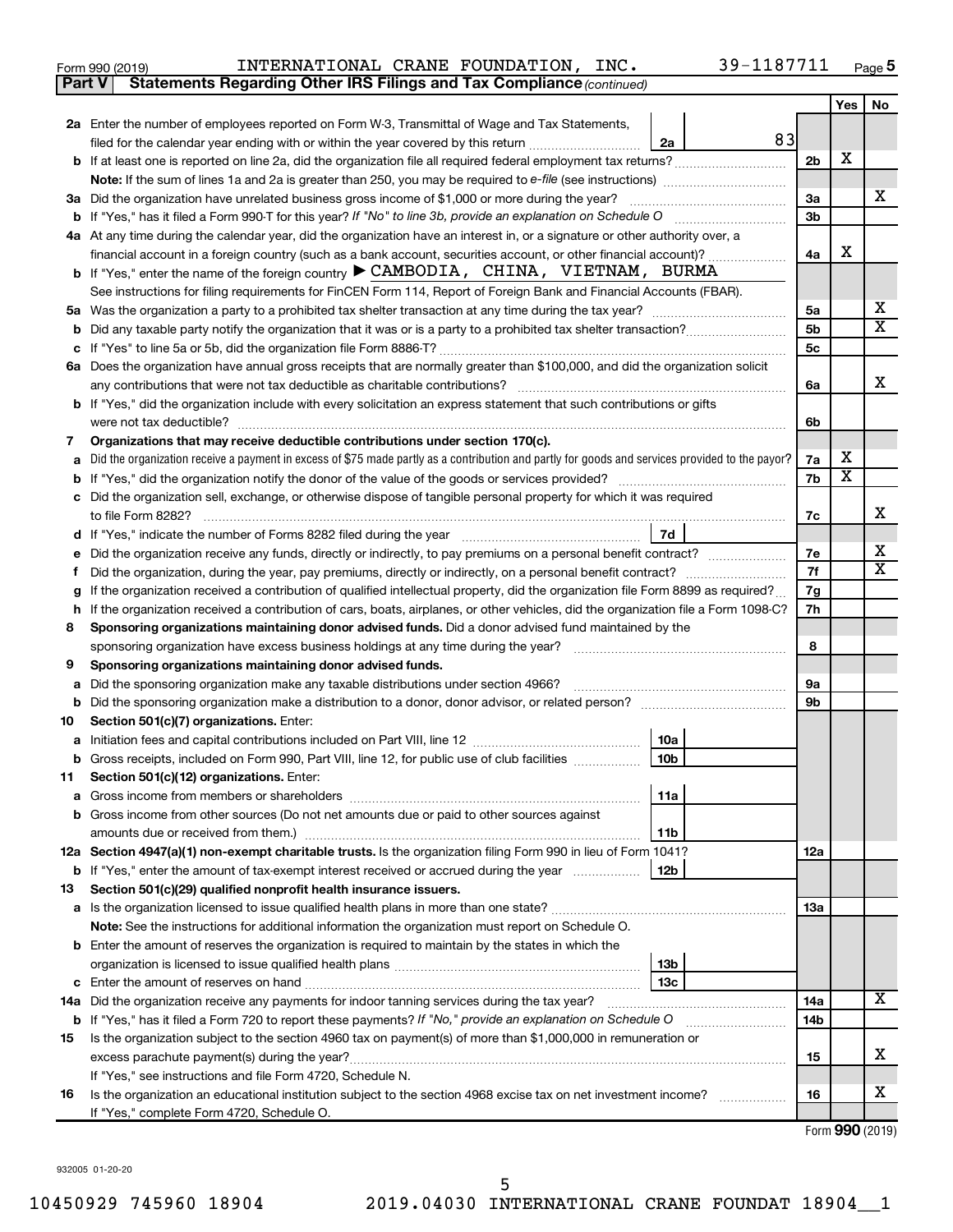|  |  | Form 990 (2019) |  |
|--|--|-----------------|--|
|--|--|-----------------|--|

Form 990 (2019)  ${\tt INTERNATIONAL \ \ \texttt{CRANE} \ \ \texttt{FOUNDATION, \ \ \ \texttt{INC.}} \qquad \qquad 39\,\texttt{-1187711} \qquad \qquad \textcolor{red}{\mathsf{Page}}$ 

**Part VI** Governance, Management, and Disclosure For each "Yes" response to lines 2 through 7b below, and for a "No" response *to line 8a, 8b, or 10b below, describe the circumstances, processes, or changes on Schedule O. See instructions.*

|     |                                                                                                                                                                                                                                |    |     |                 |                         | $\mathbf{X}$            |
|-----|--------------------------------------------------------------------------------------------------------------------------------------------------------------------------------------------------------------------------------|----|-----|-----------------|-------------------------|-------------------------|
|     | <b>Section A. Governing Body and Management</b>                                                                                                                                                                                |    |     |                 |                         |                         |
|     |                                                                                                                                                                                                                                |    |     |                 | Yes                     | No                      |
|     | 1a Enter the number of voting members of the governing body at the end of the tax year                                                                                                                                         | 1a | 24  |                 |                         |                         |
|     | If there are material differences in voting rights among members of the governing body, or if the governing                                                                                                                    |    |     |                 |                         |                         |
|     | body delegated broad authority to an executive committee or similar committee, explain on Schedule O.                                                                                                                          |    |     |                 |                         |                         |
| b   | Enter the number of voting members included on line 1a, above, who are independent                                                                                                                                             | 1b | 21  |                 |                         |                         |
| 2   | Did any officer, director, trustee, or key employee have a family relationship or a business relationship with any other                                                                                                       |    |     |                 |                         |                         |
|     | officer, director, trustee, or key employee?                                                                                                                                                                                   |    |     | $\mathbf{2}$    |                         | х                       |
| 3   | Did the organization delegate control over management duties customarily performed by or under the direct supervision                                                                                                          |    |     |                 |                         |                         |
|     |                                                                                                                                                                                                                                |    |     | 3               |                         | х                       |
| 4   | Did the organization make any significant changes to its governing documents since the prior Form 990 was filed?                                                                                                               |    |     | 4               |                         | $\overline{\textbf{x}}$ |
| 5   |                                                                                                                                                                                                                                |    |     | 5               |                         | $\overline{\textbf{x}}$ |
| 6   |                                                                                                                                                                                                                                |    | 6   |                 | $\overline{\mathbf{x}}$ |                         |
| 7a  | Did the organization have members, stockholders, or other persons who had the power to elect or appoint one or                                                                                                                 |    |     |                 |                         |                         |
|     |                                                                                                                                                                                                                                |    |     | 7a              | Х                       |                         |
| b   | Are any governance decisions of the organization reserved to (or subject to approval by) members, stockholders, or                                                                                                             |    |     |                 |                         |                         |
|     |                                                                                                                                                                                                                                |    | 7b  |                 |                         | x                       |
| 8   | Did the organization contemporaneously document the meetings held or written actions undertaken during the year by the following:                                                                                              |    |     |                 |                         |                         |
| а   |                                                                                                                                                                                                                                |    | 8а  |                 | Х                       |                         |
|     |                                                                                                                                                                                                                                |    | 8b  |                 | $\overline{\mathbf{x}}$ |                         |
| 9   | Is there any officer, director, trustee, or key employee listed in Part VII, Section A, who cannot be reached at the                                                                                                           |    |     |                 |                         |                         |
|     |                                                                                                                                                                                                                                |    | 9   |                 |                         | x                       |
|     | <b>Section B. Policies</b> (This Section B requests information about policies not required by the Internal Revenue Code.)                                                                                                     |    |     |                 |                         |                         |
|     |                                                                                                                                                                                                                                |    |     |                 | Yes                     | No                      |
|     |                                                                                                                                                                                                                                |    |     | <b>10a</b>      |                         |                         |
|     | <b>b</b> If "Yes," did the organization have written policies and procedures governing the activities of such chapters, affiliates,                                                                                            |    |     |                 |                         |                         |
|     |                                                                                                                                                                                                                                |    |     | 10 <sub>b</sub> |                         |                         |
|     | 11a Has the organization provided a complete copy of this Form 990 to all members of its governing body before filing the form?                                                                                                |    |     | 11a             | X                       |                         |
|     | Describe in Schedule O the process, if any, used by the organization to review this Form 990.                                                                                                                                  |    |     |                 |                         |                         |
| 12a |                                                                                                                                                                                                                                |    |     | 12a             | х                       |                         |
|     | Were officers, directors, or trustees, and key employees required to disclose annually interests that could give rise to conflicts?                                                                                            |    |     | 12 <sub>b</sub> | $\overline{\textbf{x}}$ |                         |
| с   | Did the organization regularly and consistently monitor and enforce compliance with the policy? If "Yes," describe                                                                                                             |    |     |                 |                         |                         |
|     | in Schedule O how this was done with an anti-continuum and all of the state of the state of the state of the s                                                                                                                 |    |     | 12c             | Х                       |                         |
| 13  |                                                                                                                                                                                                                                |    |     | 13              | $\overline{\mathbf{X}}$ |                         |
| 14  |                                                                                                                                                                                                                                |    |     | 14              | $\overline{\mathbf{X}}$ |                         |
| 15  | Did the process for determining compensation of the following persons include a review and approval by independent                                                                                                             |    |     |                 |                         |                         |
|     | persons, comparability data, and contemporaneous substantiation of the deliberation and decision?                                                                                                                              |    |     |                 |                         |                         |
|     |                                                                                                                                                                                                                                |    |     |                 | х                       |                         |
| а   | The organization's CEO, Executive Director, or top management official [111] [12] manuscription and an intervention of the organization's CEO, Executive Director, or top management official [12] manuscription and an interv |    |     | 15a             | $\overline{\textbf{x}}$ |                         |
|     |                                                                                                                                                                                                                                |    |     | 15b             |                         |                         |
|     | If "Yes" to line 15a or 15b, describe the process in Schedule O (see instructions).                                                                                                                                            |    |     |                 |                         |                         |
|     | 16a Did the organization invest in, contribute assets to, or participate in a joint venture or similar arrangement with a                                                                                                      |    |     |                 |                         |                         |
|     | taxable entity during the year?                                                                                                                                                                                                |    |     | 16a             |                         | x                       |
|     | b If "Yes," did the organization follow a written policy or procedure requiring the organization to evaluate its participation                                                                                                 |    |     |                 |                         |                         |
|     | in joint venture arrangements under applicable federal tax law, and take steps to safeguard the organization's                                                                                                                 |    |     |                 |                         |                         |
|     | exempt status with respect to such arrangements?                                                                                                                                                                               |    | 16b |                 |                         |                         |
|     | <b>Section C. Disclosure</b>                                                                                                                                                                                                   |    |     |                 |                         |                         |
| 17  | List the states with which a copy of this Form 990 is required to be filed ▶SEE SCHEDULE O                                                                                                                                     |    |     |                 |                         |                         |
| 18  | Section 6104 requires an organization to make its Forms 1023 (1024 or 1024-A, if applicable), 990, and 990-T (Section 501(c)(3)s only) available                                                                               |    |     |                 |                         |                         |
|     | for public inspection. Indicate how you made these available. Check all that apply.                                                                                                                                            |    |     |                 |                         |                         |
|     | $\lfloor x \rfloor$ Upon request<br><b>X</b> Own website<br>Another's website<br>Other (explain on Schedule O)                                                                                                                 |    |     |                 |                         |                         |
| 19  | Describe on Schedule O whether (and if so, how) the organization made its governing documents, conflict of interest policy, and financial                                                                                      |    |     |                 |                         |                         |
|     | statements available to the public during the tax year.                                                                                                                                                                        |    |     |                 |                         |                         |
| 20  | State the name, address, and telephone number of the person who possesses the organization's books and records                                                                                                                 |    |     |                 |                         |                         |
|     | STEVE KUHN, CFO - (608)356-9462                                                                                                                                                                                                |    |     |                 |                         |                         |
|     | 53913<br>11376 SHADY LANE ROAD, BARABOO, WI                                                                                                                                                                                    |    |     |                 |                         |                         |
|     | 932006 01-20-20                                                                                                                                                                                                                |    |     |                 | Form 990 (2019)         |                         |
|     | 6                                                                                                                                                                                                                              |    |     |                 |                         |                         |
|     | 10450929 745960 18904<br>2019.04030 INTERNATIONAL CRANE FOUNDAT 18904_1                                                                                                                                                        |    |     |                 |                         |                         |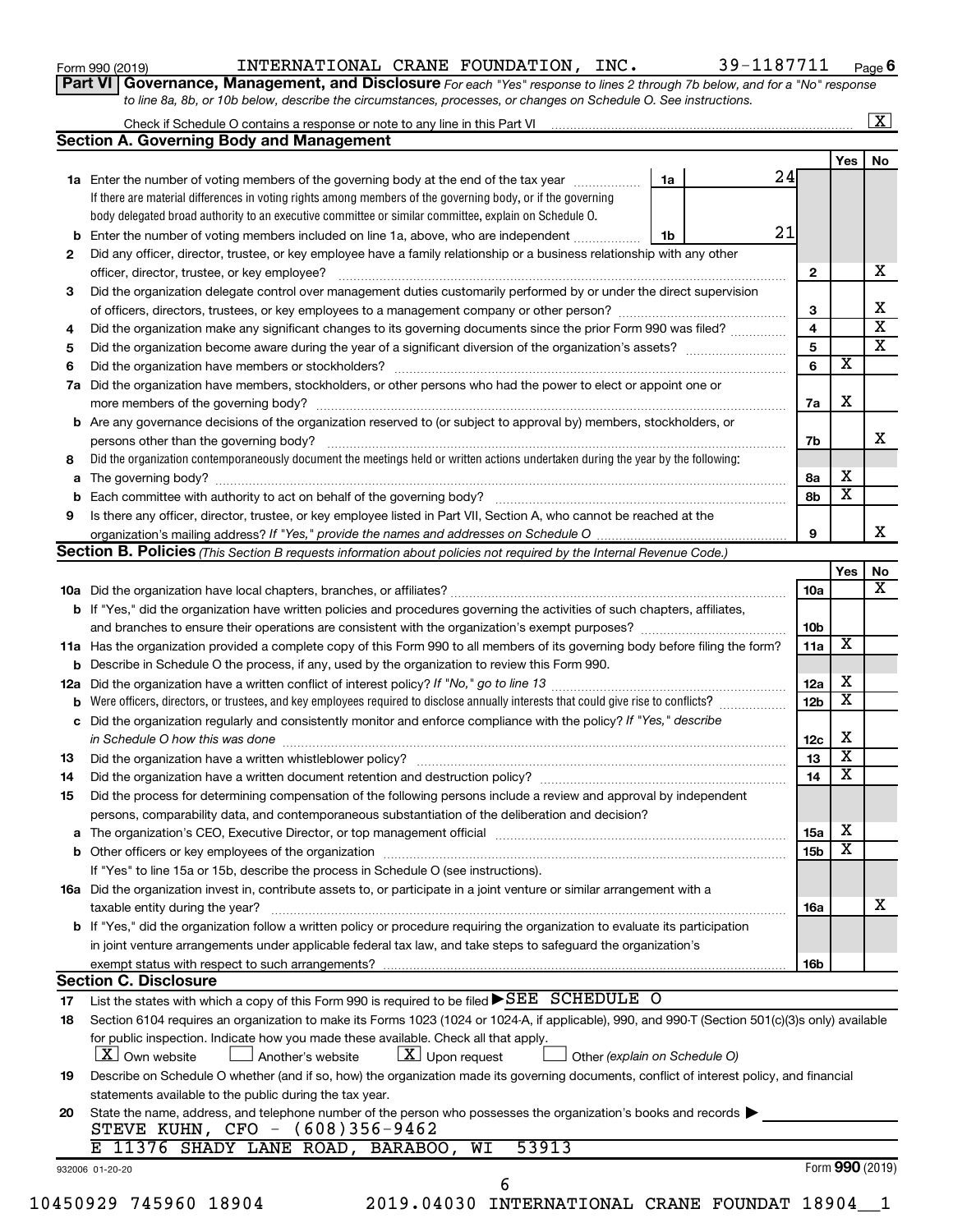| Form 990 (2019)   | INTERNATIONAL CRANE FOUNDATION,                                                            | INC. | 39-1187711 | Page 7 |
|-------------------|--------------------------------------------------------------------------------------------|------|------------|--------|
|                   | Part VII Compensation of Officers, Directors, Trustees, Key Employees, Highest Compensated |      |            |        |
|                   | <b>Employees, and Independent Contractors</b>                                              |      |            |        |
|                   | Check if Schedule O contains a response or note to any line in this Part VII               |      |            |        |
| <b>Section A.</b> | Officers, Directors, Trustees, Key Employees, and Highest Compensated Employees            |      |            |        |

**1a**  Complete this table for all persons required to be listed. Report compensation for the calendar year ending with or within the organization's tax year.  $\bullet$  List all of the organization's current officers, directors, trustees (whether individuals or organizations), regardless of amount of compensation.

Enter -0- in columns (D), (E), and (F) if no compensation was paid.

**•** List all of the organization's current key employees, if any. See instructions for definition of "key employee."

• List the organization's five *current* highest compensated employees (other than an officer, director, trustee, or key employee) who received reportable compensation (Box 5 of Form W-2 and/or Box 7 of Form 1099-MISC) of more than \$100,000 from the organization and any related organizations.

 $\bullet$  List all of the organization's former officers, key employees, and highest compensated employees who received more than \$100,000 of reportable compensation from the organization and any related organizations.

**•** List all of the organization's former directors or trustees that received, in the capacity as a former director or trustee of the organization, more than \$10,000 of reportable compensation from the organization and any related organizations.

See instructions for the order in which to list the persons above.

Check this box if neither the organization nor any related organization compensated any current officer, director, or trustee.  $\Box$ 

| (A)                            | (B)                  |                                |                                         | (C)                                                              |              |                                   |        | (D)                             | (E)             | (F)                      |
|--------------------------------|----------------------|--------------------------------|-----------------------------------------|------------------------------------------------------------------|--------------|-----------------------------------|--------|---------------------------------|-----------------|--------------------------|
| Name and title                 | Average              |                                | Position<br>(do not check more than one |                                                                  |              |                                   |        | Reportable                      | Reportable      | Estimated                |
|                                | hours per            |                                |                                         | box, unless person is both an<br>officer and a director/trustee) |              |                                   |        | compensation                    | compensation    | amount of                |
|                                | week                 |                                |                                         |                                                                  |              |                                   |        | from                            | from related    | other                    |
|                                | (list any            | Individual trustee or director |                                         |                                                                  |              |                                   |        | the                             | organizations   | compensation             |
|                                | hours for<br>related |                                |                                         |                                                                  |              |                                   |        | organization<br>(W-2/1099-MISC) | (W-2/1099-MISC) | from the<br>organization |
|                                | organizations        |                                |                                         |                                                                  |              |                                   |        |                                 |                 | and related              |
|                                | below                |                                |                                         |                                                                  |              |                                   |        |                                 |                 | organizations            |
|                                | line)                |                                | Institutional trustee                   | Officer                                                          | Key employee | Highest compensated<br>  employee | Former |                                 |                 |                          |
| RICHARD BEILFUSS<br>(1)        | 40.00                |                                |                                         |                                                                  |              |                                   |        |                                 |                 |                          |
| PRESIDENT AND CEO              |                      | $\mathbf X$                    |                                         | X                                                                |              |                                   |        | 122,188.                        | 0.              | 30,471.                  |
| GEORGE ARCHIBALD<br>(2)        | 40.00                |                                |                                         |                                                                  |              |                                   |        |                                 |                 |                          |
| CO-FOUNDER                     |                      | X                              |                                         | $\mathbf X$                                                      |              |                                   |        | 60,505.                         | 0.              | 22,382.                  |
| (3)<br><b>URBAN LEHNER</b>     | 3.00                 |                                |                                         |                                                                  |              |                                   |        |                                 |                 |                          |
| CHAIR                          |                      | X                              |                                         | X                                                                |              |                                   |        | $\mathbf 0$                     | 0.              | 0.                       |
| (4)<br><b>JEANNE PROCHNOW</b>  | 3.00                 |                                |                                         |                                                                  |              |                                   |        |                                 |                 |                          |
| VICE CHAIR                     |                      | X                              |                                         | $\mathbf X$                                                      |              |                                   |        | 0.                              | $\mathbf 0$ .   | $\mathbf 0$ .            |
| (5)<br>ROBERT DOHMEN           | 3.00                 |                                |                                         |                                                                  |              |                                   |        |                                 |                 |                          |
| <b>SECRETARY</b>               |                      |                                |                                         | X                                                                |              |                                   |        | 0                               | $\mathbf 0$ .   | $\mathbf 0$ .            |
| ROBERTA ASHER<br>(6)           | 3.00                 |                                |                                         |                                                                  |              |                                   |        |                                 |                 |                          |
| <b>TREASURER</b>               |                      | $\mathbf X$                    |                                         | $\overline{\text{X}}$                                            |              |                                   |        | $\mathbf 0$                     | $\mathbf 0$ .   | $\mathbf 0$ .            |
| ELEANOR HOAGLAND<br>(7)        | 2.00                 |                                |                                         |                                                                  |              |                                   |        |                                 |                 |                          |
| <b>DIRECTOR</b>                |                      | X                              |                                         |                                                                  |              |                                   |        | $\mathbf 0$ .                   | $\mathbf 0$ .   | $\mathbf 0$ .            |
| HUGH O'HALLORAN<br>(8)         | 2.00                 |                                |                                         |                                                                  |              |                                   |        |                                 |                 |                          |
| DIRECTOR (UNTIL 8/2019)        |                      | X                              |                                         |                                                                  |              |                                   |        | $\mathbf 0$ .                   | $\mathbf 0$ .   | 0.                       |
| <b>JEFFREY SUNDBERG</b><br>(9) | 2.00                 |                                |                                         |                                                                  |              |                                   |        |                                 |                 |                          |
| <b>DIRECTOR</b>                |                      | $\mathbf X$                    |                                         |                                                                  |              |                                   |        | $\mathbf 0$ .                   | $\mathbf 0$ .   | $\mathbf 0$ .            |
| (10) ANN HAMILTON              | 2.00                 |                                |                                         |                                                                  |              |                                   |        |                                 |                 |                          |
| DIRECTOR (UNTIL 9/2019)        |                      | $\mathbf X$                    |                                         |                                                                  |              |                                   |        | 0.                              | $\mathbf 0$ .   | 0.                       |
| (11) NANCY MERRILL             | 2.00                 |                                |                                         |                                                                  |              |                                   |        |                                 |                 |                          |
| <b>DIRECTOR</b>                |                      | $\mathbf X$                    |                                         |                                                                  |              |                                   |        | $\mathbf 0$                     | $\mathbf 0$     | $\mathbf 0$ .            |
| (12) JAMES BRUMM               | 1.00                 |                                |                                         |                                                                  |              |                                   |        |                                 |                 |                          |
| DIRECTOR (UNTIL 9/2019)        |                      | $\mathbf X$                    |                                         |                                                                  |              |                                   |        | 0                               | $\mathbf 0$ .   | $\mathbf 0$ .            |
| (13) STEVE EULLER              | 1.00                 |                                |                                         |                                                                  |              |                                   |        |                                 |                 |                          |
| <b>DIRECTOR</b>                |                      | X                              |                                         |                                                                  |              |                                   |        | $\mathbf 0$                     | $\mathbf 0$ .   | $\mathbf 0$ .            |
| (14) HEATHER HENSON            | 1.00                 |                                |                                         |                                                                  |              |                                   |        |                                 |                 |                          |
| <b>DIRECTOR</b>                |                      | $\mathbf X$                    |                                         |                                                                  |              |                                   |        | $\mathbf 0$ .                   | $\mathbf 0$ .   | $\mathbf 0$ .            |
| (15) LAWRENCE BENJAMIN         | 1.00                 |                                |                                         |                                                                  |              |                                   |        |                                 |                 |                          |
| DIRECTOR (UNTIL 8/2019)        |                      | $\mathbf X$                    |                                         |                                                                  |              |                                   |        | 0                               | 0.              | $\mathbf 0$ .            |
| (16) MIRABEL HELME             | 1.00                 |                                |                                         |                                                                  |              |                                   |        |                                 |                 |                          |
| DIRECTOR (UNTIL 9/2019)        |                      | X                              |                                         |                                                                  |              |                                   |        | $\mathbf 0$ .                   | $\mathbf 0$ .   | $\mathbf 0$ .            |
| (17) JENNIFER PERKINS SPEERS   | 1.00                 |                                |                                         |                                                                  |              |                                   |        |                                 |                 |                          |
| <b>DIRECTOR</b>                |                      | $\mathbf X$                    |                                         |                                                                  |              |                                   |        | 0.                              | $\mathbf 0$ .   | $0$ .                    |
| 932007 01-20-20                |                      |                                |                                         |                                                                  |              |                                   |        |                                 |                 | Form 990 (2019)          |

10450929 745960 18904 2019.04030 INTERNATIONAL CRANE FOUNDAT 18904\_\_1 7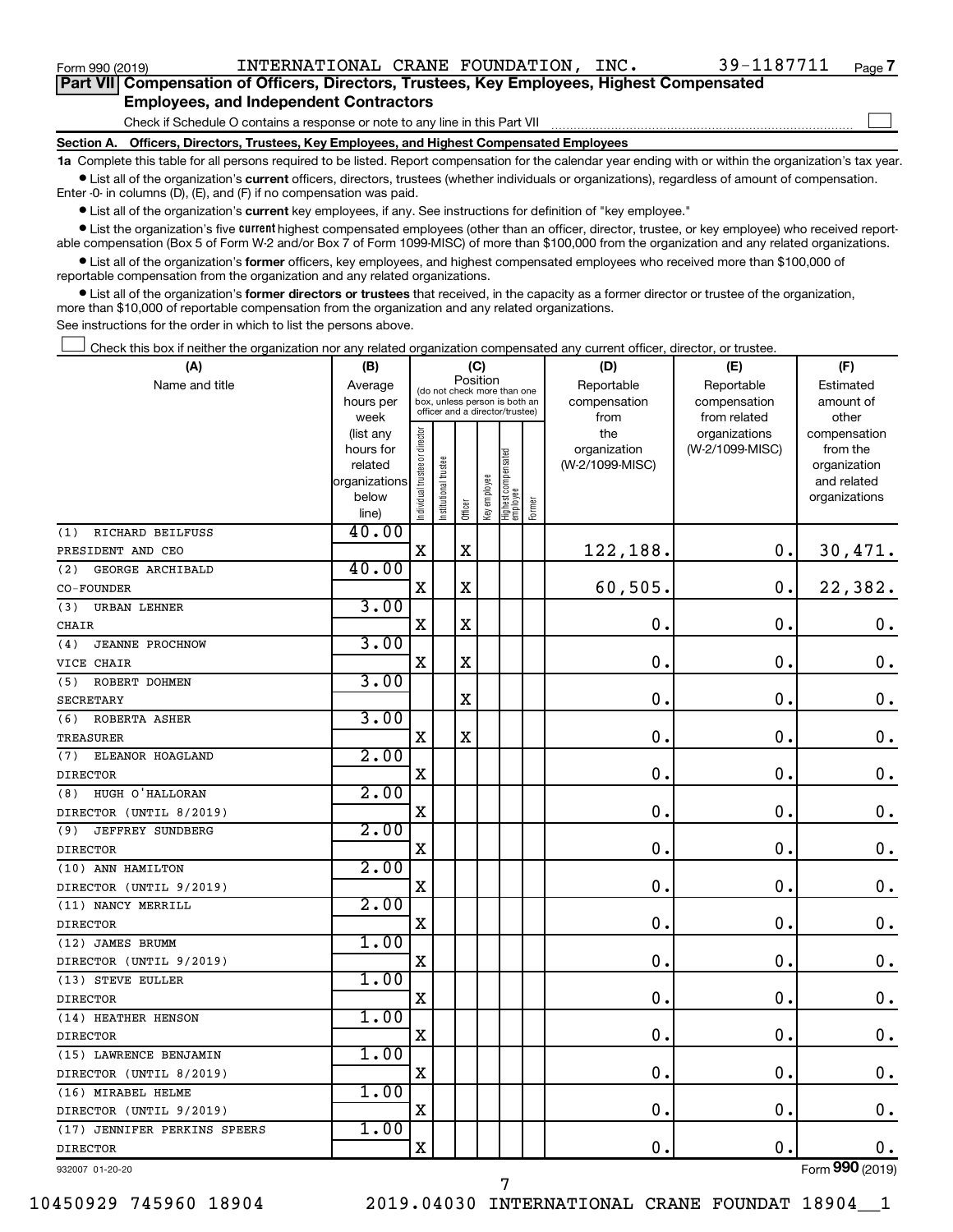| Form 990 (2019)                                                                                                                           |                          |                                |                       |                                                              |              |                                  |        | INTERNATIONAL CRANE FOUNDATION, INC. | 39-1187711      |                                   |                 |               | Page 8        |
|-------------------------------------------------------------------------------------------------------------------------------------------|--------------------------|--------------------------------|-----------------------|--------------------------------------------------------------|--------------|----------------------------------|--------|--------------------------------------|-----------------|-----------------------------------|-----------------|---------------|---------------|
| <b>Part VII</b><br>Section A. Officers, Directors, Trustees, Key Employees, and Highest Compensated Employees (continued)                 |                          |                                |                       |                                                              |              |                                  |        |                                      |                 |                                   |                 |               |               |
| (A)                                                                                                                                       | (B)                      |                                |                       | (C)                                                          |              |                                  |        | (D)                                  | (E)             |                                   |                 | (F)           |               |
| Name and title                                                                                                                            | Average                  |                                |                       | Position                                                     |              |                                  |        | Reportable                           | Reportable      |                                   |                 | Estimated     |               |
|                                                                                                                                           | hours per                |                                |                       | (do not check more than one<br>box, unless person is both an |              |                                  |        | compensation                         | compensation    |                                   |                 | amount of     |               |
|                                                                                                                                           | week                     |                                |                       | officer and a director/trustee)                              |              |                                  |        | from                                 | from related    |                                   |                 | other         |               |
|                                                                                                                                           | (list any                |                                |                       |                                                              |              |                                  |        | the                                  | organizations   |                                   | compensation    |               |               |
|                                                                                                                                           | hours for                |                                |                       |                                                              |              |                                  |        | organization                         | (W-2/1099-MISC) |                                   |                 | from the      |               |
|                                                                                                                                           | related<br>organizations |                                |                       |                                                              |              |                                  |        | (W-2/1099-MISC)                      |                 |                                   |                 | organization  |               |
|                                                                                                                                           | below                    |                                |                       |                                                              |              |                                  |        |                                      |                 |                                   |                 | and related   |               |
|                                                                                                                                           | line)                    | Individual trustee or director | Institutional trustee | Officer                                                      | key employee | Highest compensated<br> employee | Former |                                      |                 |                                   |                 | organizations |               |
| (18) PAUL KING                                                                                                                            | 2.00                     |                                |                       |                                                              |              |                                  |        |                                      |                 |                                   |                 |               |               |
| <b>DIRECTOR</b>                                                                                                                           |                          | X                              |                       |                                                              |              |                                  |        | $\mathbf 0$ .                        |                 | 0.                                |                 |               | 0.            |
| (19) PAUL ROBBINS                                                                                                                         | 2.00                     |                                |                       |                                                              |              |                                  |        |                                      |                 |                                   |                 |               |               |
| <b>DIRECTOR</b>                                                                                                                           |                          | X                              |                       |                                                              |              |                                  |        | 0.                                   |                 | $\mathbf 0$ .                     |                 |               | $\mathbf 0$ . |
| (20) ROBERT HOGUET                                                                                                                        | 1.00                     |                                |                       |                                                              |              |                                  |        |                                      |                 |                                   |                 |               |               |
| <b>DIRECTOR</b>                                                                                                                           | 2.00                     | X                              |                       |                                                              |              |                                  |        | 0.                                   |                 | $\mathbf 0$ .                     |                 |               | $\mathbf 0$ . |
| (21) STEVEN BECKER                                                                                                                        |                          | X                              |                       |                                                              |              |                                  |        | 0.                                   |                 | $\mathbf 0$ .                     |                 |               | $\mathbf 0$ . |
| <b>DIRECTOR</b><br>(22) JASON SAUEY                                                                                                       | 1.00                     |                                |                       |                                                              |              |                                  |        |                                      |                 |                                   |                 |               |               |
| <b>DIRECTOR</b>                                                                                                                           |                          | X                              |                       |                                                              |              |                                  |        | $\mathbf 0$ .                        |                 | $\mathbf 0$ .                     |                 |               | $\mathbf 0$ . |
| (23) SUSAN CARNAHAN                                                                                                                       | 1.00                     |                                |                       |                                                              |              |                                  |        |                                      |                 |                                   |                 |               |               |
| <b>DIRECTOR</b>                                                                                                                           |                          | X                              |                       |                                                              |              |                                  |        | $\mathbf 0$ .                        |                 | $\mathbf 0$ .                     |                 |               | $\mathbf 0$ . |
| (24) MICAELA LEVINE                                                                                                                       | 1.00                     |                                |                       |                                                              |              |                                  |        |                                      |                 |                                   |                 |               |               |
| <b>DIRECTOR</b>                                                                                                                           |                          | X                              |                       |                                                              |              |                                  |        | $\mathbf 0$ .                        |                 | $\mathbf 0$ .                     |                 |               | $\mathbf 0$ . |
| (25) PATTI MCKEITHAN                                                                                                                      | 1.00                     |                                |                       |                                                              |              |                                  |        |                                      |                 |                                   |                 |               |               |
| <b>DIRECTOR</b>                                                                                                                           |                          | х                              |                       |                                                              |              |                                  |        | $\mathbf 0$ .                        |                 | $\mathbf 0$ .                     |                 |               | $\mathbf 0$ . |
| (26) G. MICHAEL HORN                                                                                                                      | 1.00                     |                                |                       |                                                              |              |                                  |        |                                      |                 |                                   |                 |               |               |
| DIRECTOR (FROM 9/2019)                                                                                                                    |                          | $\mathbf X$                    |                       |                                                              |              |                                  |        | 0.                                   |                 | 0.                                |                 |               | 0.            |
| 1b Subtotal                                                                                                                               |                          |                                |                       |                                                              |              |                                  |        | 182,693.                             |                 | $\overline{\mathfrak{o}}$ .<br>σ. |                 |               | 52,853.       |
| c Total from continuation sheets to Part VII, Section A manuscreen continuum                                                              |                          |                                |                       |                                                              |              |                                  |        | 327, 366.                            |                 |                                   |                 |               | 54, 161.      |
|                                                                                                                                           |                          |                                |                       |                                                              |              |                                  |        | 510,059.                             |                 | σ.                                |                 |               | 107,014.      |
| Total number of individuals (including but not limited to those listed above) who received more than \$100,000 of reportable<br>2         |                          |                                |                       |                                                              |              |                                  |        |                                      |                 |                                   |                 |               | 3             |
| compensation from the organization $\blacktriangleright$                                                                                  |                          |                                |                       |                                                              |              |                                  |        |                                      |                 |                                   |                 | Yes           | No            |
| Did the organization list any former officer, director, trustee, key employee, or highest compensated employee on<br>3                    |                          |                                |                       |                                                              |              |                                  |        |                                      |                 |                                   |                 |               |               |
|                                                                                                                                           |                          |                                |                       |                                                              |              |                                  |        |                                      |                 |                                   | 3               |               | X             |
| For any individual listed on line 1a, is the sum of reportable compensation and other compensation from the organization                  |                          |                                |                       |                                                              |              |                                  |        |                                      |                 |                                   |                 |               |               |
| and related organizations greater than \$150,000? If "Yes," complete Schedule J for such individual                                       |                          |                                |                       |                                                              |              |                                  |        |                                      |                 |                                   | 4               | х             |               |
| Did any person listed on line 1a receive or accrue compensation from any unrelated organization or individual for services<br>5           |                          |                                |                       |                                                              |              |                                  |        |                                      |                 |                                   |                 |               |               |
|                                                                                                                                           |                          |                                |                       |                                                              |              |                                  |        |                                      |                 |                                   | 5               |               | X             |
| <b>Section B. Independent Contractors</b>                                                                                                 |                          |                                |                       |                                                              |              |                                  |        |                                      |                 |                                   |                 |               |               |
| Complete this table for your five highest compensated independent contractors that received more than \$100,000 of compensation from<br>1 |                          |                                |                       |                                                              |              |                                  |        |                                      |                 |                                   |                 |               |               |
| the organization. Report compensation for the calendar year ending with or within the organization's tax year.                            |                          |                                |                       |                                                              |              |                                  |        |                                      |                 |                                   |                 |               |               |
| (A)                                                                                                                                       |                          |                                |                       |                                                              |              |                                  |        | (B)                                  |                 |                                   | (C)             |               |               |
| Name and business address                                                                                                                 |                          |                                |                       |                                                              |              |                                  |        | Description of services              |                 |                                   | Compensation    |               |               |
| VOGEL BROS                                                                                                                                |                          |                                |                       |                                                              |              |                                  |        | <b>CONTRUCTION</b>                   |                 |                                   |                 |               |               |
| 5460 FEN OAK DRIVE, MADISON, WI 53718                                                                                                     |                          |                                |                       |                                                              |              |                                  |        | MANAGEMENT SERVICES                  |                 |                                   | 5,355,862.      |               |               |
| ECOS COMMUNICATIONS                                                                                                                       |                          |                                |                       |                                                              |              |                                  |        | <b>EXHIBIT DESIGN</b>                |                 |                                   |                 |               |               |
| 1555 OAK AVENUE SUITE A, BOULDER, CO 80304                                                                                                |                          |                                |                       |                                                              |              |                                  |        | <b>SERVICES</b>                      |                 |                                   |                 |               | 448,102.      |
| CLR DESIGN, INC., 833 CHESTNUT ST, SUITE                                                                                                  |                          |                                |                       |                                                              |              |                                  |        | <b>ARCHITECTURAL DESIGN</b>          |                 |                                   |                 |               |               |
| 909, PHILADELPHIA, PA 19107<br><b>UW BOARD OF REGENTS</b>                                                                                 |                          |                                |                       |                                                              |              |                                  |        | SERVICES<br>PROFESSIONAL             |                 |                                   |                 |               | 227,404.      |
| 1220 LINDEN DR., MADISON, WI 53706                                                                                                        |                          |                                |                       |                                                              |              |                                  |        | VETRINARY SERVICES                   |                 |                                   |                 |               | 126,448.      |
|                                                                                                                                           |                          |                                |                       |                                                              |              |                                  |        |                                      |                 |                                   |                 |               |               |
| Total number of independent contractors (including but not limited to those listed above) who received more than<br>2                     |                          |                                |                       |                                                              |              |                                  |        |                                      |                 |                                   |                 |               |               |
| \$100,000 of compensation from the organization                                                                                           |                          |                                |                       |                                                              |              |                                  |        |                                      |                 |                                   |                 |               |               |
| SEE PART VII, SECTION A CONTINUATION SHEETS                                                                                               |                          |                                |                       |                                                              |              |                                  |        |                                      |                 |                                   | Form 990 (2019) |               |               |
| 932008 01-20-20                                                                                                                           |                          |                                |                       |                                                              |              |                                  |        |                                      |                 |                                   |                 |               |               |
|                                                                                                                                           |                          |                                |                       |                                                              |              | 8                                |        |                                      |                 |                                   |                 |               |               |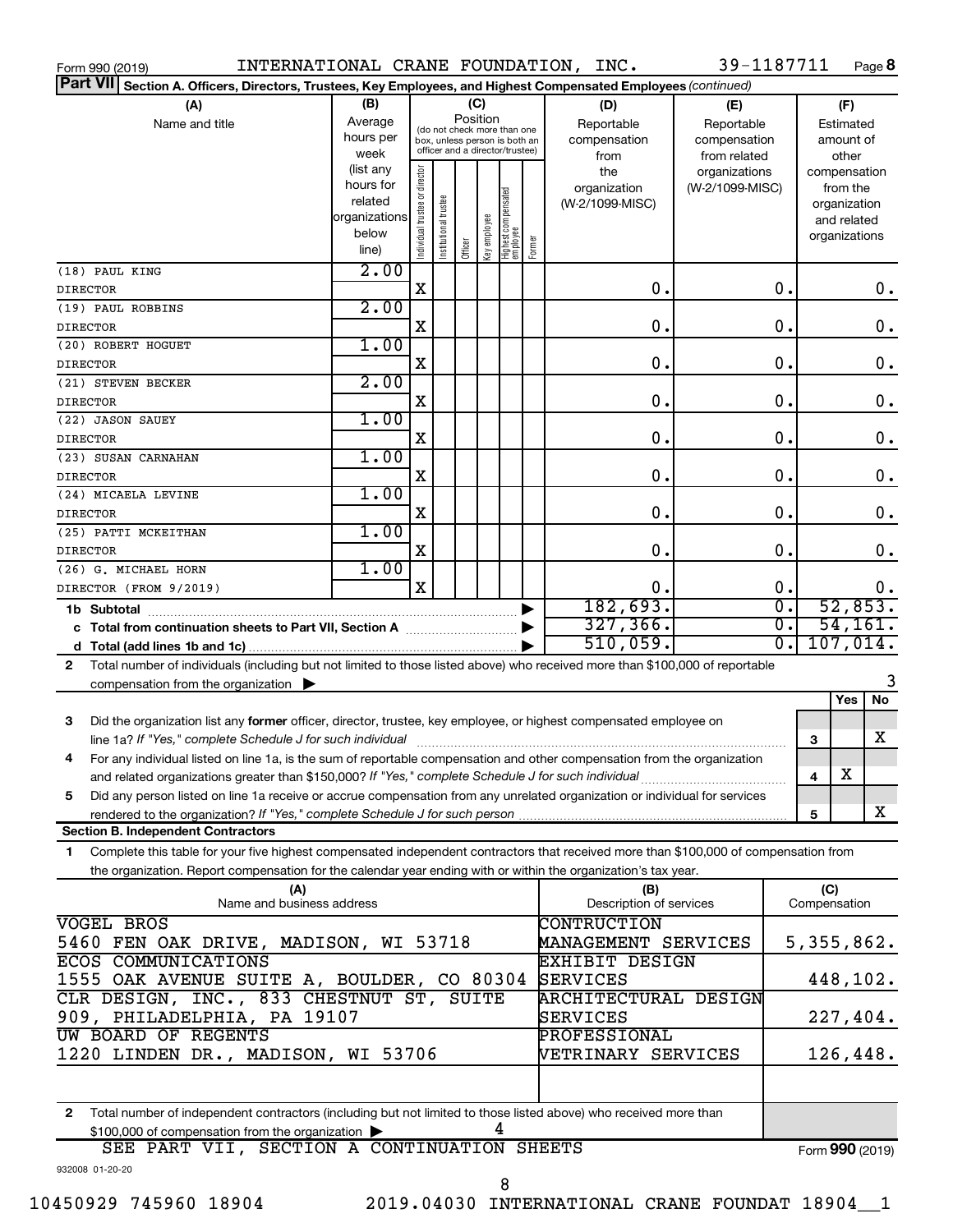| INTERNATIONAL CRANE FOUNDATION, INC.<br>Form 990                                                                   |                          |                                |                        |             |              |                              |        |                 | 39-1187711      |                              |
|--------------------------------------------------------------------------------------------------------------------|--------------------------|--------------------------------|------------------------|-------------|--------------|------------------------------|--------|-----------------|-----------------|------------------------------|
| Part VII Section A.<br>Officers, Directors, Trustees, Key Employees, and Highest Compensated Employees (continued) |                          |                                |                        |             |              |                              |        |                 |                 |                              |
| (A)                                                                                                                | (B)                      |                                |                        |             | (C)          |                              |        | (D)             | (E)             | (F)                          |
| Name and title                                                                                                     | Average                  |                                |                        | Position    |              |                              |        | Reportable      | Reportable      | Estimated                    |
|                                                                                                                    | hours                    |                                | (check all that apply) |             |              |                              |        | compensation    | compensation    | amount of                    |
|                                                                                                                    | per                      |                                |                        |             |              |                              |        | from            | from related    | other                        |
|                                                                                                                    | week                     |                                |                        |             |              |                              |        | the             | organizations   | compensation                 |
|                                                                                                                    | (list any                |                                |                        |             |              |                              |        | organization    | (W-2/1099-MISC) | from the                     |
|                                                                                                                    | hours for                |                                |                        |             |              |                              |        | (W-2/1099-MISC) |                 | organization                 |
|                                                                                                                    | related<br>organizations |                                |                        |             |              |                              |        |                 |                 | and related<br>organizations |
|                                                                                                                    | below                    | Individual trustee or director | Institutional trustee  |             |              |                              |        |                 |                 |                              |
|                                                                                                                    | line)                    |                                |                        | Officer     | Key employee | Highest compensated employee | Former |                 |                 |                              |
| (27) PAULA JOHN                                                                                                    | 1.00                     |                                |                        |             |              |                              |        |                 |                 |                              |
| DIRECTOR (FROM 9/2019)                                                                                             |                          | $\mathbf X$                    |                        |             |              |                              |        | 0.              | 0.              | $\mathbf 0$ .                |
| (28) TOM LEIDEN                                                                                                    | 1.00                     |                                |                        |             |              |                              |        |                 |                 |                              |
| DIRECTOR (FROM 1/2020)                                                                                             |                          | X                              |                        |             |              |                              |        | 0.              | 0.              | $\mathbf 0$ .                |
| (29) HEIDI KIESLER                                                                                                 | 1.00                     |                                |                        |             |              |                              |        |                 |                 |                              |
| DIRECTOR (FROM 9/2019)                                                                                             |                          | X                              |                        |             |              |                              |        | 0.              | 0.              | $\mathbf 0$ .                |
| (30) ERICA P. JOHN                                                                                                 | 1.00                     |                                |                        |             |              |                              |        |                 |                 |                              |
| DIRECTOR (FROM 1/2020)                                                                                             |                          | X                              |                        |             |              |                              |        | 0.              | 0.              | $\mathbf 0$ .                |
| (31) A. SIDNEY ENGLAND                                                                                             | 1.00                     |                                |                        |             |              |                              |        |                 |                 |                              |
| DIRECTOR (UNTIL 9/2019)                                                                                            |                          | $\mathbf X$                    |                        |             |              |                              |        | 0.              | 0.              | $\boldsymbol{0}$ .           |
| (32) KIM SMITH                                                                                                     | 40.00                    |                                |                        |             |              |                              |        |                 |                 |                              |
| COO                                                                                                                |                          |                                |                        | X           |              |                              |        | 120,283.        | 0.              | 3,734.                       |
| (33) KERRYN MORRISON                                                                                               | 40.00                    |                                |                        |             |              |                              |        |                 |                 |                              |
| VICE PRESIDENT                                                                                                     |                          |                                |                        | X           |              |                              |        | 0.              | $\mathbf 0$ .   | 20,450.                      |
| (34) STEPHEN MILLINGTON                                                                                            | 40.00                    |                                |                        |             |              |                              |        |                 |                 |                              |
| VICE PRESIDENT                                                                                                     |                          |                                |                        | X           |              |                              |        | 110,860.        | 0.              | 4,935.                       |
| (35) CHARLES GIBBONS                                                                                               | 40.00                    |                                |                        |             |              |                              |        |                 |                 |                              |
| CFO                                                                                                                |                          |                                |                        | $\mathbf X$ |              |                              |        | 96,223.         | $\mathbf 0$ .   | 25,042.                      |
|                                                                                                                    |                          |                                |                        |             |              |                              |        |                 |                 |                              |
|                                                                                                                    |                          |                                |                        |             |              |                              |        |                 |                 |                              |
|                                                                                                                    |                          |                                |                        |             |              |                              |        |                 |                 |                              |
|                                                                                                                    |                          |                                |                        |             |              |                              |        |                 |                 |                              |
|                                                                                                                    |                          |                                |                        |             |              |                              |        |                 |                 |                              |
|                                                                                                                    |                          |                                |                        |             |              |                              |        |                 |                 |                              |
|                                                                                                                    |                          |                                |                        |             |              |                              |        |                 |                 |                              |
|                                                                                                                    |                          |                                |                        |             |              |                              |        |                 |                 |                              |
|                                                                                                                    |                          |                                |                        |             |              |                              |        |                 |                 |                              |
|                                                                                                                    |                          |                                |                        |             |              |                              |        |                 |                 |                              |
|                                                                                                                    |                          |                                |                        |             |              |                              |        |                 |                 |                              |
|                                                                                                                    |                          |                                |                        |             |              |                              |        |                 |                 |                              |
|                                                                                                                    |                          |                                |                        |             |              |                              |        |                 |                 |                              |
|                                                                                                                    |                          |                                |                        |             |              |                              |        |                 |                 |                              |
|                                                                                                                    |                          |                                |                        |             |              |                              |        |                 |                 |                              |
|                                                                                                                    |                          |                                |                        |             |              |                              |        |                 |                 |                              |
|                                                                                                                    |                          |                                |                        |             |              |                              |        |                 |                 |                              |
|                                                                                                                    |                          |                                |                        |             |              |                              |        |                 |                 |                              |
|                                                                                                                    |                          |                                |                        |             |              |                              |        |                 |                 |                              |
|                                                                                                                    |                          |                                |                        |             |              |                              |        |                 |                 |                              |
|                                                                                                                    |                          |                                |                        |             |              |                              |        |                 |                 |                              |
|                                                                                                                    |                          |                                |                        |             |              |                              |        |                 |                 |                              |
|                                                                                                                    |                          |                                |                        |             |              |                              |        |                 |                 |                              |
|                                                                                                                    |                          |                                |                        |             |              |                              |        | 327,366.        |                 | 54, 161.                     |

932201 04-01-19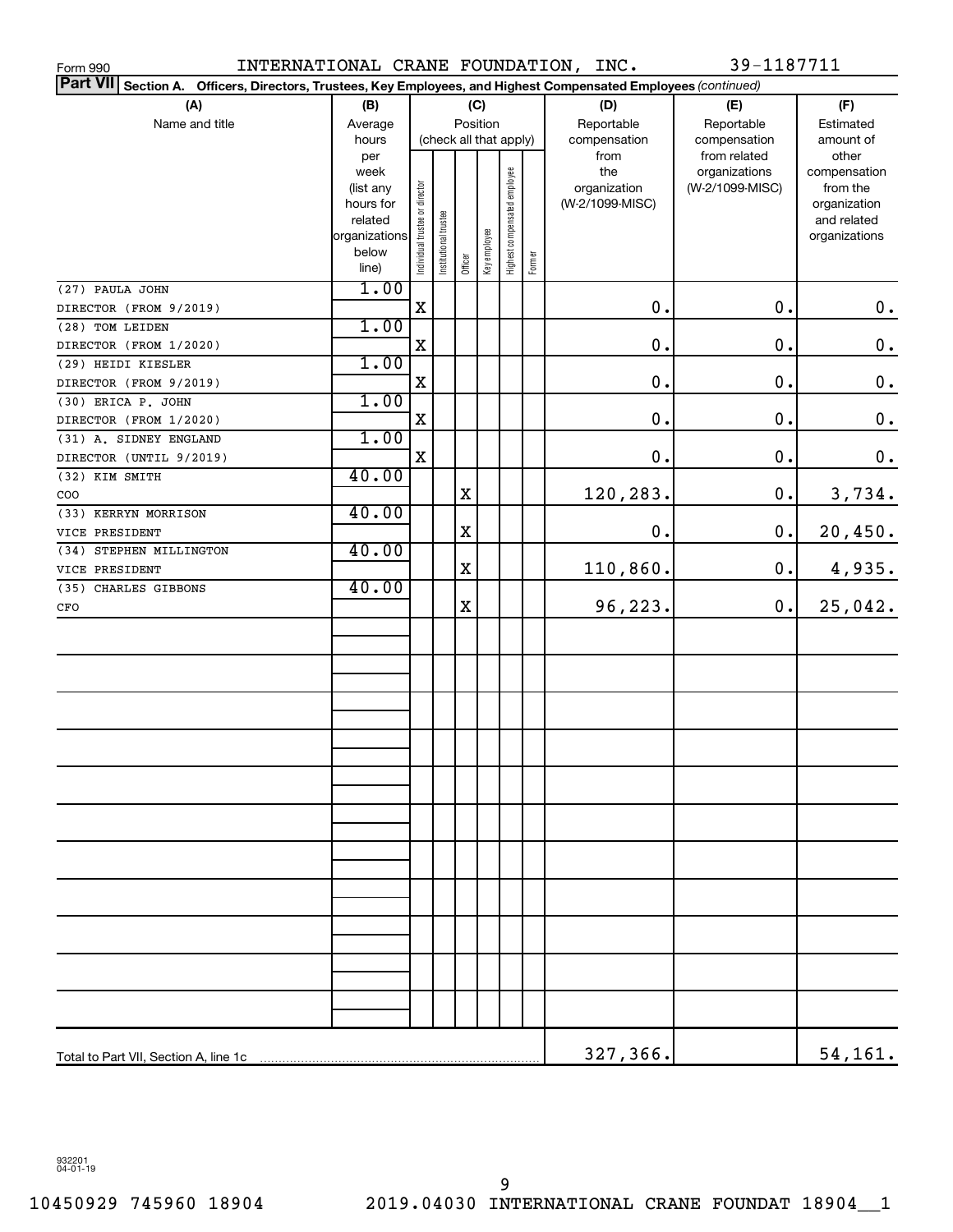| <b>Part VIII</b>                                          |    |     | <b>Statement of Revenue</b>                             |                |                      |               |                                                        |           |                                                                 |
|-----------------------------------------------------------|----|-----|---------------------------------------------------------|----------------|----------------------|---------------|--------------------------------------------------------|-----------|-----------------------------------------------------------------|
|                                                           |    |     |                                                         |                |                      |               |                                                        |           |                                                                 |
|                                                           |    |     |                                                         |                |                      | Total revenue | Related or exempt<br>function revenue business revenue | Unrelated | (D)<br>Revenue excluded<br>from tax under<br>sections 512 - 514 |
|                                                           |    |     | 1 a Federated campaigns<br>1a                           |                |                      |               |                                                        |           |                                                                 |
|                                                           |    | b   | 1 <sub>b</sub><br>Membership dues                       |                | 442,308.             |               |                                                        |           |                                                                 |
|                                                           |    |     | 1 <sub>c</sub><br>Fundraising events                    |                | 50,585.              |               |                                                        |           |                                                                 |
|                                                           |    | d   | 1 <sub>d</sub><br>Related organizations<br>.            |                |                      |               |                                                        |           |                                                                 |
|                                                           |    |     | Government grants (contributions)<br>1e                 |                | 281,072.             |               |                                                        |           |                                                                 |
|                                                           |    | f   | All other contributions, gifts, grants, and             |                |                      |               |                                                        |           |                                                                 |
|                                                           |    |     | similar amounts not included above<br>1f                |                | 13,999,994.          |               |                                                        |           |                                                                 |
| Contributions, Gifts, Grants<br>and Other Similar Amounts |    |     | 1g  \$<br>Noncash contributions included in lines 1a-1f |                | 331,664.             |               |                                                        |           |                                                                 |
|                                                           |    | h.  |                                                         |                |                      | 14,773,959.   |                                                        |           |                                                                 |
|                                                           |    |     |                                                         |                | <b>Business Code</b> |               |                                                        |           |                                                                 |
|                                                           |    | 2 a | SERVICE REVENUE                                         |                | 900099               | 73,871.       | 73,871.                                                |           |                                                                 |
|                                                           |    | b   | TOURS & ADMISSIONS                                      |                | 900099               | 35, 163.      | 35, 163.                                               |           |                                                                 |
|                                                           |    | C   | HONORARIA                                               |                | 900099               | 5,489.        | 5,489,                                                 |           |                                                                 |
|                                                           |    | d   |                                                         |                |                      |               |                                                        |           |                                                                 |
| Program Service<br>Revenue                                |    |     |                                                         |                |                      |               |                                                        |           |                                                                 |
|                                                           |    | f   | All other program service revenue                       |                |                      |               |                                                        |           |                                                                 |
|                                                           |    |     |                                                         |                |                      | 114,523.      |                                                        |           |                                                                 |
|                                                           | 3  |     | Investment income (including dividends, interest, and   |                |                      |               |                                                        |           |                                                                 |
|                                                           |    |     |                                                         |                |                      | 585,165.      |                                                        |           | 585,165.                                                        |
|                                                           | 4  |     | Income from investment of tax-exempt bond proceeds      |                |                      |               |                                                        |           |                                                                 |
|                                                           | 5  |     | (i) Real                                                |                | (ii) Personal        |               |                                                        |           |                                                                 |
|                                                           |    | 6а  | Gross rents<br>l 6a                                     |                |                      |               |                                                        |           |                                                                 |
|                                                           |    | b   | .<br>6b<br>Less: rental expenses                        |                |                      |               |                                                        |           |                                                                 |
|                                                           |    |     | 6c<br>Rental income or (loss)                           |                |                      |               |                                                        |           |                                                                 |
|                                                           |    | d   | Net rental income or (loss)                             |                |                      |               |                                                        |           |                                                                 |
|                                                           |    |     | (i) Securities<br>7 a Gross amount from sales of        |                | (ii) Other           |               |                                                        |           |                                                                 |
|                                                           |    |     | 279,406.<br>assets other than inventory<br>7a           |                | 2,900,               |               |                                                        |           |                                                                 |
|                                                           |    |     | <b>b</b> Less: cost or other basis                      |                |                      |               |                                                        |           |                                                                 |
|                                                           |    |     | 278,939.<br>7b<br>and sales expenses                    |                | 35,718.              |               |                                                        |           |                                                                 |
| Revenue                                                   |    |     | 7c<br>c Gain or (loss)                                  | 467.           | $-32,818.$           |               |                                                        |           |                                                                 |
|                                                           |    |     |                                                         |                |                      | $-32, 351,$   |                                                        |           | $-32,351.$                                                      |
| ৯                                                         |    |     | 8 a Gross income from fundraising events (not           |                |                      |               |                                                        |           |                                                                 |
| Ĕ                                                         |    |     | $50, 585.$ of<br>including \$                           |                |                      |               |                                                        |           |                                                                 |
|                                                           |    |     | contributions reported on line 1c). See                 |                |                      |               |                                                        |           |                                                                 |
|                                                           |    |     |                                                         | l 8a           | 18,590.              |               |                                                        |           |                                                                 |
|                                                           |    |     |                                                         | 8b             | 18,721.              |               |                                                        |           |                                                                 |
|                                                           |    |     | c Net income or (loss) from fundraising events          |                |                      | $-131.$       |                                                        |           | $-131.$                                                         |
|                                                           |    |     | 9 a Gross income from gaming activities. See            |                |                      |               |                                                        |           |                                                                 |
|                                                           |    |     |                                                         | 9a             |                      |               |                                                        |           |                                                                 |
|                                                           |    |     | <b>b</b> Less: direct expenses <b>manually</b>          | 9 <sub>b</sub> |                      |               |                                                        |           |                                                                 |
|                                                           |    |     | c Net income or (loss) from gaming activities           |                |                      |               |                                                        |           |                                                                 |
|                                                           |    |     | 10 a Gross sales of inventory, less returns             |                |                      |               |                                                        |           |                                                                 |
|                                                           |    |     |                                                         | 10a            | 96,834.              |               |                                                        |           |                                                                 |
|                                                           |    |     | <b>b</b> Less: cost of goods sold                       | 10bl           | 51,831.              | 45,003.       | 45,003.                                                |           |                                                                 |
|                                                           |    |     | c Net income or (loss) from sales of inventory          |                | <b>Business Code</b> |               |                                                        |           |                                                                 |
|                                                           |    |     | 11 a MISCELLANEOUS                                      |                | 900099               | 37,384.       |                                                        |           | 37,384.                                                         |
| Miscellaneous<br>Revenue                                  |    | b   |                                                         |                |                      |               |                                                        |           |                                                                 |
|                                                           |    | с   |                                                         |                |                      |               |                                                        |           |                                                                 |
|                                                           |    |     |                                                         |                |                      |               |                                                        |           |                                                                 |
|                                                           |    |     |                                                         |                | ▶                    | 37,384.       |                                                        |           |                                                                 |
|                                                           | 12 |     |                                                         |                |                      | 15, 523, 552. | 159,526.                                               | 0.        | 590,067.                                                        |
| 932009 01-20-20                                           |    |     |                                                         |                |                      |               |                                                        |           | Form 990 (2019)                                                 |

Form 990 (2019) INTERNATIONAL CRANE FOUNDATION, INC. 39-1187711 Page **9** 

10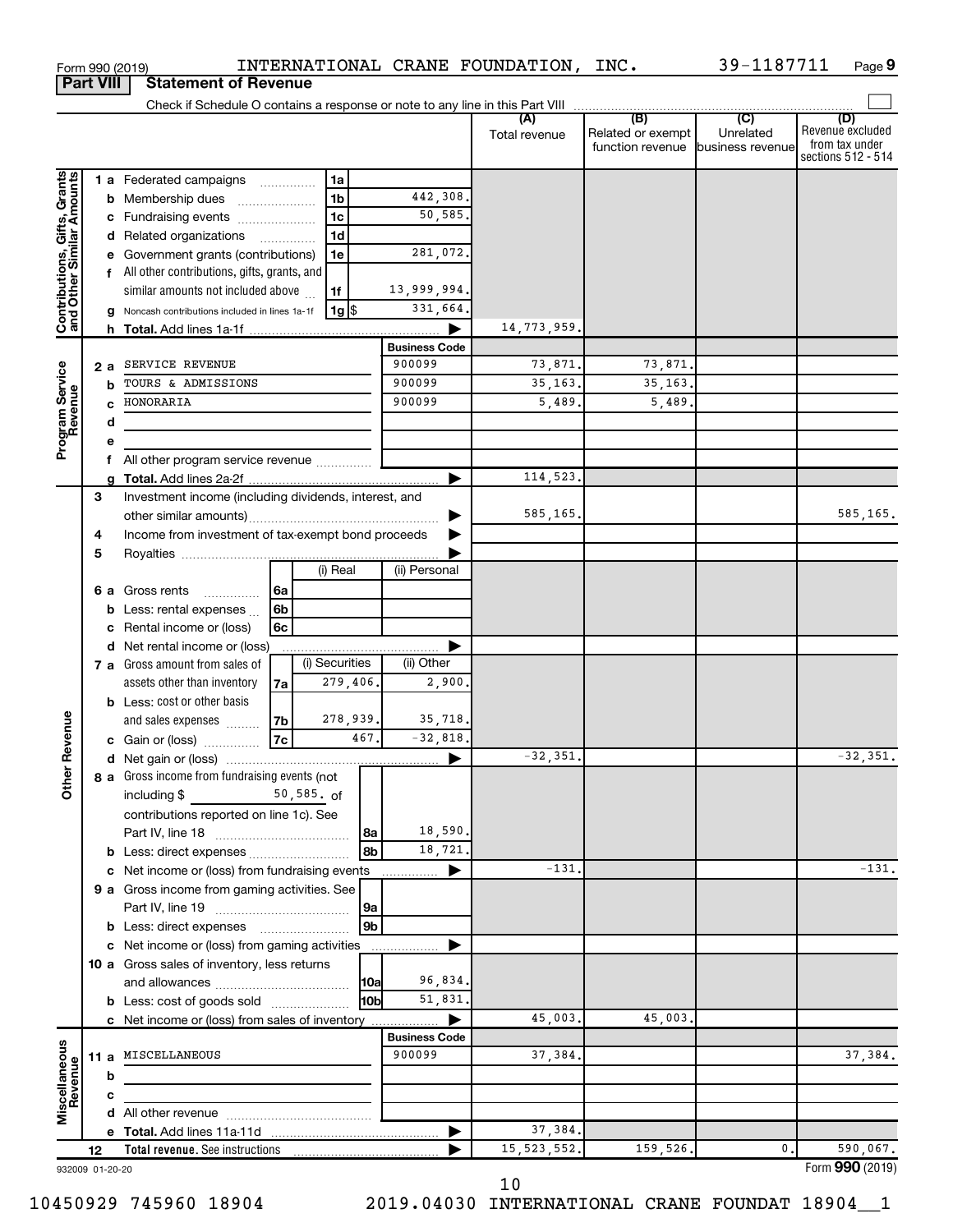Form 990 (2019)  $\,$  INTERNATIONAL CRANE FOUNDATION, INC.  $\,$  39-1187711  $_{\rm Page}$ **Part IX Statement of Functional Expenses**

39-1187711 Page 10

|              | Section 501(c)(3) and 501(c)(4) organizations must complete all columns. All other organizations must complete column (A).                                                                                 |                       |                                    |                                    |                         |
|--------------|------------------------------------------------------------------------------------------------------------------------------------------------------------------------------------------------------------|-----------------------|------------------------------------|------------------------------------|-------------------------|
|              | Check if Schedule O contains a response or note to any line in this Part IX                                                                                                                                |                       |                                    |                                    |                         |
|              | Do not include amounts reported on lines 6b,<br>7b, 8b, 9b, and 10b of Part VIII.                                                                                                                          | (A)<br>Total expenses | (B)<br>Program service<br>expenses | Management and<br>general expenses | Fundraising<br>expenses |
| 1.           | Grants and other assistance to domestic organizations<br>and domestic governments. See Part IV, line 21                                                                                                    | 31,000.               | 31,000.                            |                                    |                         |
| $\mathbf{2}$ | Grants and other assistance to domestic                                                                                                                                                                    | 1,800.                | 1,800.                             |                                    |                         |
|              |                                                                                                                                                                                                            |                       |                                    |                                    |                         |
| 3            | Grants and other assistance to foreign                                                                                                                                                                     |                       |                                    |                                    |                         |
|              | organizations, foreign governments, and foreign                                                                                                                                                            | 1,242,046.            | 1,242,046.                         |                                    |                         |
|              | individuals. See Part IV, lines 15 and 16                                                                                                                                                                  |                       |                                    |                                    |                         |
| 4            | Benefits paid to or for members                                                                                                                                                                            |                       |                                    |                                    |                         |
| 5            | Compensation of current officers, directors,<br>trustees, and key employees                                                                                                                                | 610, 449.             | 303,207.                           | 183,976.                           | 123,266.                |
| 6            | Compensation not included above to disqualified                                                                                                                                                            |                       |                                    |                                    |                         |
|              | persons (as defined under section 4958(f)(1)) and                                                                                                                                                          |                       |                                    |                                    |                         |
|              | persons described in section 4958(c)(3)(B)                                                                                                                                                                 |                       |                                    |                                    |                         |
| 7            |                                                                                                                                                                                                            | 2,428,572.            | 1,571,589.                         | 382,409.                           | 474,574.                |
| 8            | Pension plan accruals and contributions (include                                                                                                                                                           |                       |                                    |                                    |                         |
|              | section 401(k) and 403(b) employer contributions)                                                                                                                                                          | 63,335.               | 40,887.                            | 8,816.                             | 13,632.                 |
| 9            |                                                                                                                                                                                                            | 334,762.              | 248,017.                           | 45,775.                            | 40,970.                 |
| 10           |                                                                                                                                                                                                            | 210,886.              | 131,487.                           | 37,747.                            | 41,652.                 |
| 11           | Fees for services (nonemployees):                                                                                                                                                                          |                       |                                    |                                    |                         |
|              |                                                                                                                                                                                                            |                       |                                    |                                    |                         |
| b            |                                                                                                                                                                                                            | 20, 139.              | 16,639.                            | 3,500.                             |                         |
|              |                                                                                                                                                                                                            | 48,358.               | 6,192.                             | 42, 166.                           |                         |
|              |                                                                                                                                                                                                            |                       |                                    |                                    |                         |
|              | e Professional fundraising services. See Part IV, line 17                                                                                                                                                  |                       |                                    |                                    |                         |
|              | f Investment management fees                                                                                                                                                                               |                       |                                    |                                    |                         |
|              | g Other. (If line 11g amount exceeds 10% of line 25,                                                                                                                                                       |                       |                                    |                                    |                         |
|              | column (A) amount, list line 11g expenses on Sch O.)                                                                                                                                                       | 733,579.              | 623,151.                           | 58,902.                            | 51,526.                 |
| 12           |                                                                                                                                                                                                            | 174, 348.             | 124,622.                           | 3,235.                             | 46,491.                 |
| 13           |                                                                                                                                                                                                            | 322,064.              | 241,853.                           | 14,976.                            | 65, 235.                |
| 14           |                                                                                                                                                                                                            | 157,855.              | 27,166.                            | 109,518.                           | 21,171.                 |
| 15           |                                                                                                                                                                                                            |                       |                                    |                                    | 75.                     |
| 16           |                                                                                                                                                                                                            | 131,707.<br>430,837.  | 131,632.                           |                                    | 51,288.                 |
| 17           |                                                                                                                                                                                                            |                       | 349,438.                           | 30, 111.                           |                         |
| 18           | Payments of travel or entertainment expenses                                                                                                                                                               |                       |                                    |                                    |                         |
|              | for any federal, state, or local public officials                                                                                                                                                          | 24,974.               | 19,019.                            | 2,955.                             | 3,000.                  |
| 19<br>20     | Conferences, conventions, and meetings<br>Interest                                                                                                                                                         | 30,861.               | 30,861                             |                                    |                         |
| 21           |                                                                                                                                                                                                            |                       |                                    |                                    |                         |
| 22           | Depreciation, depletion, and amortization                                                                                                                                                                  | 527,841.              | 493,793.                           | 28,088.                            | 5,960.                  |
| 23           | Insurance                                                                                                                                                                                                  | 90,376.               | 81,951.                            | 8,425.                             |                         |
| 24           | Other expenses. Itemize expenses not covered<br>above (List miscellaneous expenses on line 24e. If<br>line 24e amount exceeds 10% of line 25, column (A)<br>amount, list line 24e expenses on Schedule O.) |                       |                                    |                                    |                         |
|              | CRANE RESEARCH                                                                                                                                                                                             | 123, 367.             | 122,961.                           | 311.                               | 95.                     |
|              | DUES & SUBSCRIPTIONS                                                                                                                                                                                       | 60, 217.              | 49,429.                            | 4,975.                             | 5,813.                  |
|              | MISCELLANEOUS                                                                                                                                                                                              | 7,608.                | 6,537.                             | 7.                                 | 1,064.                  |
|              | LICENSES & PERMITS                                                                                                                                                                                         | 6,659.                | 5,438.                             | 1,211.                             | 10.                     |
|              | e All other expenses                                                                                                                                                                                       |                       |                                    |                                    |                         |
| 25           | Total functional expenses. Add lines 1 through 24e                                                                                                                                                         | 7,813,640.            | 5,900,715.                         | 967, 103.                          | 945,822.                |
| 26           | Joint costs. Complete this line only if the organization                                                                                                                                                   |                       |                                    |                                    |                         |
|              | reported in column (B) joint costs from a combined                                                                                                                                                         |                       |                                    |                                    |                         |
|              | educational campaign and fundraising solicitation.                                                                                                                                                         |                       |                                    |                                    |                         |
|              | Check here $\blacktriangleright$<br>if following SOP 98-2 (ASC 958-720)                                                                                                                                    |                       |                                    |                                    |                         |

932010 01-20-20

Form (2019) **990**

10450929 745960 18904 2019.04030 INTERNATIONAL CRANE FOUNDAT 18904\_\_1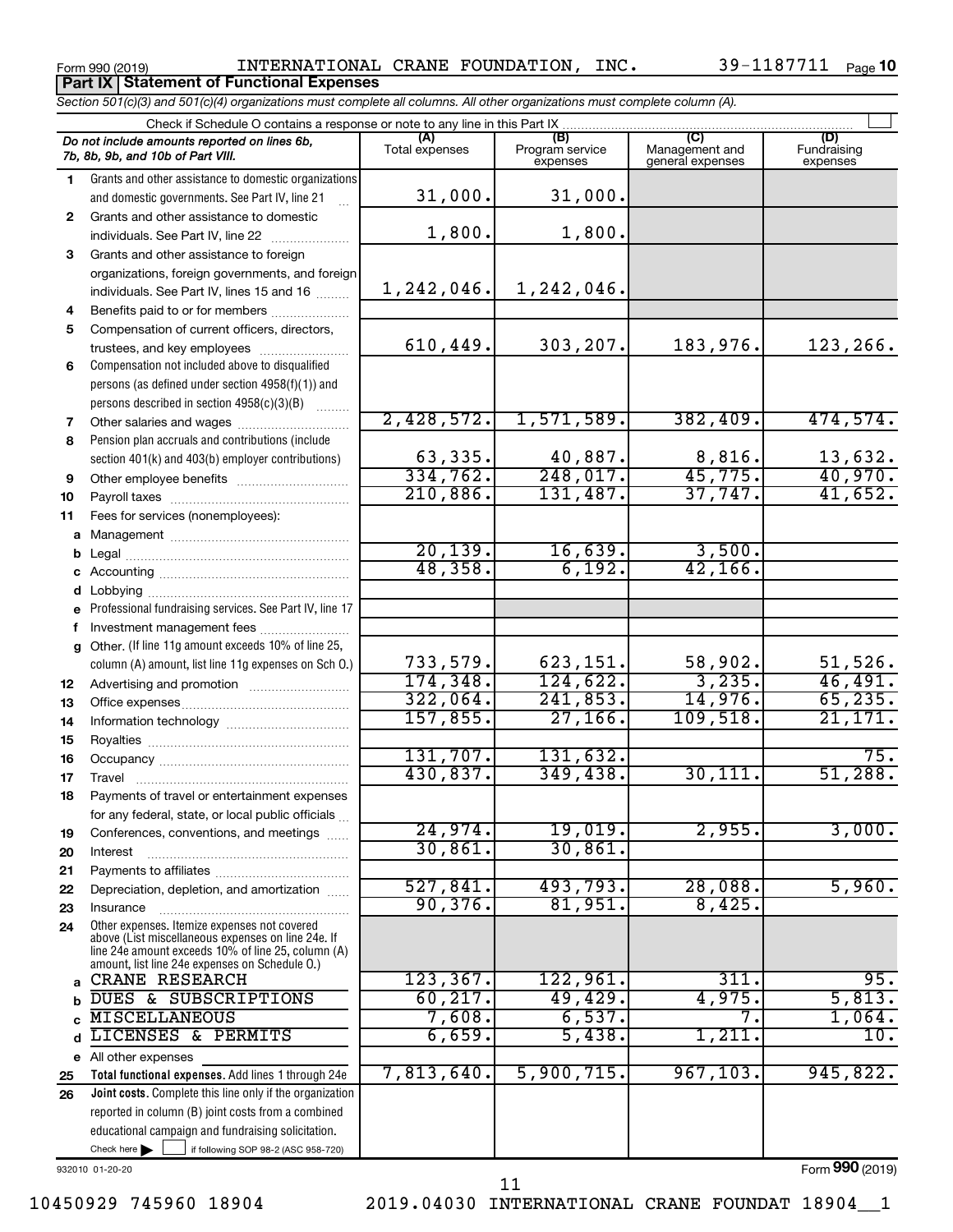$\overline{\phantom{0}}$ 

 $\overline{\phantom{0}}$ 

|   |                                          | Beginning of year           | (B)<br>End of year       |
|---|------------------------------------------|-----------------------------|--------------------------|
|   | Cash - non-interest-bearing              |                             |                          |
|   | 2 Savings and temporary cash investments | 5,918,555.                  | ,089.                    |
| 3 | Pledges and grants receivable, net       |                             |                          |
|   |                                          | . . <i>.</i> . <del>.</del> | $\overline{\phantom{a}}$ |

|                             | 2  |                                                                                            |                 |              | 5,918,555.               | $\overline{\mathbf{2}}$ | 4,931,089.      |
|-----------------------------|----|--------------------------------------------------------------------------------------------|-----------------|--------------|--------------------------|-------------------------|-----------------|
|                             | 3  |                                                                                            |                 |              | 4,657,011.               | $\mathbf{3}$            | 10, 206, 211.   |
|                             | 4  |                                                                                            |                 |              | 80, 107.                 | $\overline{4}$          | 39,817.         |
|                             | 5  | Loans and other receivables from any current or former officer, director,                  |                 |              |                          |                         |                 |
|                             |    | trustee, key employee, creator or founder, substantial contributor, or 35%                 |                 |              |                          |                         |                 |
|                             |    | controlled entity or family member of any of these persons                                 |                 |              |                          | 5                       |                 |
|                             | 6  | Loans and other receivables from other disqualified persons (as defined                    |                 |              |                          |                         |                 |
|                             |    | under section $4958(f)(1)$ , and persons described in section $4958(c)(3)(B)$              |                 | 1.1.1.1      |                          | 6                       |                 |
|                             | 7  |                                                                                            |                 |              |                          | $\overline{7}$          |                 |
| Assets                      | 8  |                                                                                            |                 |              | 49,472.                  | 8                       | 58,488.         |
|                             | 9  | Prepaid expenses and deferred charges                                                      |                 |              | 148,959.                 | $\mathbf{9}$            | 96,448.         |
|                             |    | 10a Land, buildings, and equipment: cost or other                                          |                 |              |                          |                         |                 |
|                             |    | basis. Complete Part VI of Schedule D                                                      | 10a             | 20,027,826.  |                          |                         |                 |
|                             |    | <b>b</b> Less: accumulated depreciation                                                    | 10 <sub>b</sub> | 6, 285, 551. | 8, 120, 813.             | 10 <sub>c</sub>         | 13,742,275.     |
|                             | 11 |                                                                                            |                 |              | $\overline{25,487,458.}$ | 11                      | 22,958,195.     |
|                             | 12 |                                                                                            |                 |              | 200,000.                 | 12                      | 200,000.        |
|                             | 13 |                                                                                            |                 |              |                          | 13                      |                 |
|                             | 14 |                                                                                            |                 |              |                          | 14                      |                 |
|                             | 15 |                                                                                            |                 |              | 816, 152.                | 15                      | 780,797.        |
|                             | 16 |                                                                                            |                 |              | 45,478,887.              | 16                      | 53,013,860.     |
|                             | 17 |                                                                                            |                 |              | 818, 304.                | 17                      | 633,402.        |
|                             | 18 |                                                                                            |                 |              |                          | 18                      |                 |
|                             | 19 |                                                                                            |                 |              | 140, 752.                | 19                      | 60, 227.        |
|                             | 20 |                                                                                            |                 |              |                          | 20                      |                 |
|                             | 21 | Escrow or custodial account liability. Complete Part IV of Schedule D                      |                 |              |                          | 21                      |                 |
|                             | 22 | Loans and other payables to any current or former officer, director,                       |                 |              |                          |                         |                 |
|                             |    | trustee, key employee, creator or founder, substantial contributor, or 35%                 |                 |              |                          |                         |                 |
| Liabilities                 |    |                                                                                            |                 |              |                          | 22                      | 1,965,000.      |
|                             | 23 | Secured mortgages and notes payable to unrelated third parties                             |                 |              |                          | 23                      |                 |
|                             | 24 | Unsecured notes and loans payable to unrelated third parties                               |                 |              |                          | 24                      |                 |
|                             | 25 | Other liabilities (including federal income tax, payables to related third                 |                 |              |                          |                         |                 |
|                             |    | parties, and other liabilities not included on lines 17-24). Complete Part X               |                 |              |                          |                         |                 |
|                             |    | of Schedule D                                                                              |                 |              | 223, 954.                | 25                      | 271,234.        |
|                             | 26 |                                                                                            |                 |              | 1,183,010.               | 26                      | 2,929,863.      |
|                             |    | Organizations that follow FASB ASC 958, check here $\blacktriangleright \lfloor X \rfloor$ |                 |              |                          |                         |                 |
|                             |    | and complete lines 27, 28, 32, and 33.                                                     |                 |              |                          |                         |                 |
|                             | 27 |                                                                                            |                 |              | 22,504,789.              | 27                      | 37, 912, 778.   |
|                             | 28 |                                                                                            |                 |              | $21, 791, 088$ , $28$    |                         | 12, 171, 219.   |
|                             |    | Organizations that do not follow FASB ASC 958, check here $\blacktriangleright$            |                 |              |                          |                         |                 |
|                             |    | and complete lines 29 through 33.                                                          |                 |              |                          |                         |                 |
| Net Assets or Fund Balances | 29 |                                                                                            |                 |              |                          | 29                      |                 |
|                             | 30 | Paid-in or capital surplus, or land, building, or equipment fund                           |                 |              |                          | 30                      |                 |
|                             | 31 | Retained earnings, endowment, accumulated income, or other funds                           |                 |              | 44, 295, 877.            | 31                      | 50,083,997.     |
|                             | 32 |                                                                                            |                 |              | 45,478,887.              | 32                      | 53,013,860.     |
|                             | 33 |                                                                                            |                 |              |                          | 33                      | Form 990 (2019) |
|                             |    |                                                                                            |                 |              |                          |                         |                 |

 $\perp$ 

**Part X Balance Sheet**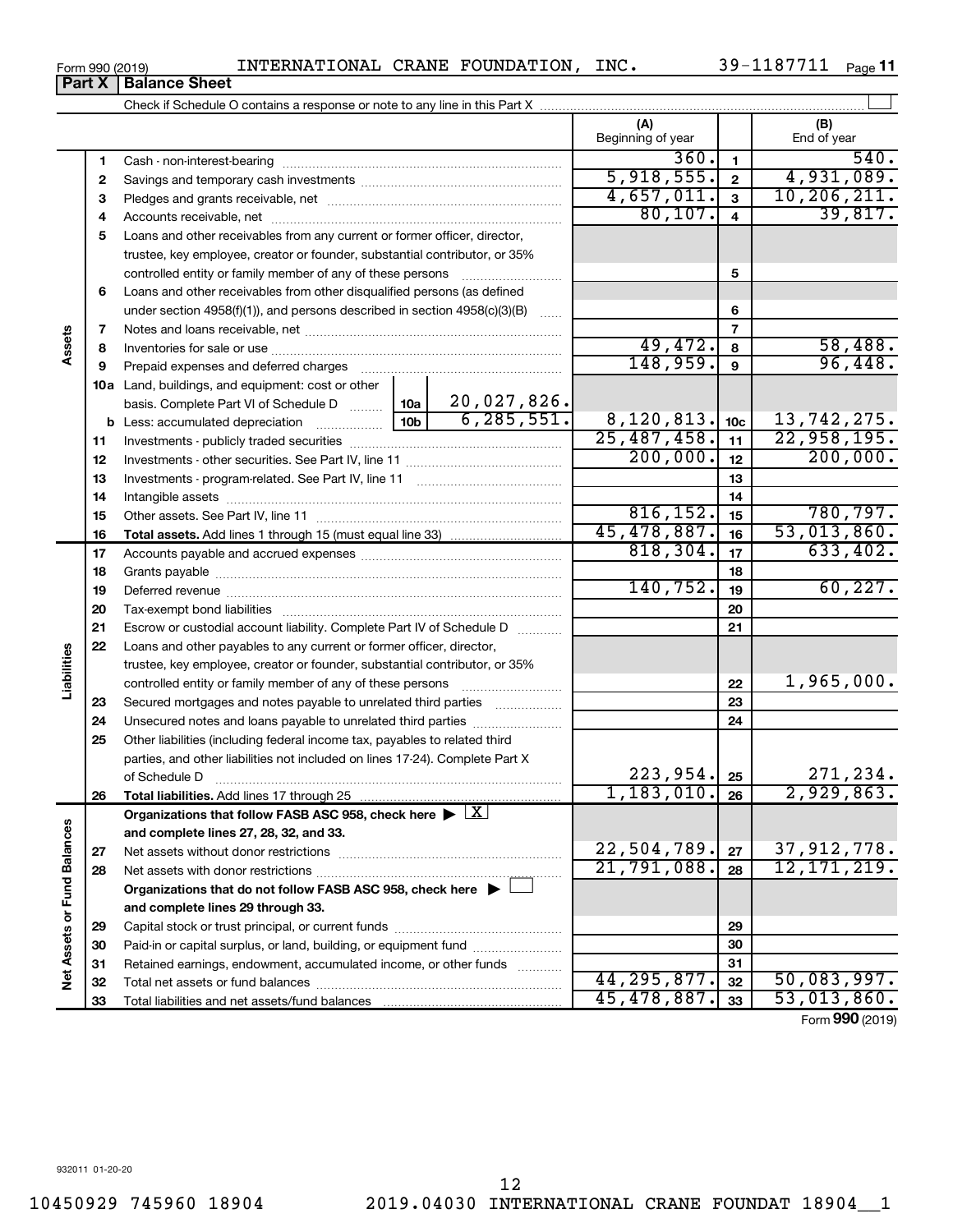|              | INTERNATIONAL CRANE FOUNDATION, INC.<br>Form 990 (2019)                                                                                                                                                                        |                | 39-1187711     |            | Page 12          |
|--------------|--------------------------------------------------------------------------------------------------------------------------------------------------------------------------------------------------------------------------------|----------------|----------------|------------|------------------|
|              | Part XI   Reconciliation of Net Assets                                                                                                                                                                                         |                |                |            |                  |
|              |                                                                                                                                                                                                                                |                |                |            |                  |
|              |                                                                                                                                                                                                                                |                |                |            |                  |
| 1            |                                                                                                                                                                                                                                | $\mathbf{1}$   | 15, 523, 552.  |            |                  |
| $\mathbf{2}$ |                                                                                                                                                                                                                                | $\overline{2}$ | 7,813,640.     |            |                  |
| З            | Revenue less expenses. Subtract line 2 from line 1                                                                                                                                                                             | 3              | 7,709,912.     |            |                  |
| 4            |                                                                                                                                                                                                                                | 4              | 44, 295, 877.  |            |                  |
| 5            | Net unrealized gains (losses) on investments [11] matter in the content of the state of the state of the state of the state of the state of the state of the state of the state of the state of the state of the state of the  | 5              | $-1,921,792.$  |            |                  |
| 6            |                                                                                                                                                                                                                                | 6              |                |            |                  |
| 7            |                                                                                                                                                                                                                                | $\overline{7}$ |                |            |                  |
| 8            |                                                                                                                                                                                                                                | 8              |                |            |                  |
| 9            | Other changes in net assets or fund balances (explain on Schedule O) [11] [12] Content of the state of the state of the state of the state of the state of the state of the state of the state of the state of the state of th | 9              |                |            | $\overline{0}$ . |
| 10           | Net assets or fund balances at end of year. Combine lines 3 through 9 (must equal Part X, line 32,                                                                                                                             |                |                |            |                  |
|              |                                                                                                                                                                                                                                | 10             | 50,083,997.    |            |                  |
|              | Part XII Financial Statements and Reporting                                                                                                                                                                                    |                |                |            |                  |
|              |                                                                                                                                                                                                                                |                |                |            |                  |
|              |                                                                                                                                                                                                                                |                |                | <b>Yes</b> | <b>No</b>        |
| 1            | Accounting method used to prepare the Form 990: $\Box$ Cash $\Box X$ Accrual<br><b>Other</b>                                                                                                                                   |                |                |            |                  |
|              | If the organization changed its method of accounting from a prior year or checked "Other," explain in Schedule O.                                                                                                              |                |                |            |                  |
|              |                                                                                                                                                                                                                                |                | 2a             |            | x                |
|              | If "Yes," check a box below to indicate whether the financial statements for the year were compiled or reviewed on a                                                                                                           |                |                |            |                  |
|              | separate basis, consolidated basis, or both:                                                                                                                                                                                   |                |                |            |                  |
|              | Both consolidated and separate basis<br>Separate basis<br>Consolidated basis                                                                                                                                                   |                |                |            |                  |
|              |                                                                                                                                                                                                                                |                | 2 <sub>b</sub> | х          |                  |
|              | If "Yes," check a box below to indicate whether the financial statements for the year were audited on a separate basis,                                                                                                        |                |                |            |                  |
|              | consolidated basis, or both:                                                                                                                                                                                                   |                |                |            |                  |
|              | $ \mathbf{X} $ Separate basis<br><b>Consolidated basis</b><br>$\perp$ Both consolidated and separate basis                                                                                                                     |                |                |            |                  |
|              | c If "Yes" to line 2a or 2b, does the organization have a committee that assumes responsibility for oversight of the audit,                                                                                                    |                |                |            |                  |
|              |                                                                                                                                                                                                                                |                | 2c             | х          |                  |
|              | If the organization changed either its oversight process or selection process during the tax year, explain on Schedule O.                                                                                                      |                |                |            |                  |
|              | 3a As a result of a federal award, was the organization required to undergo an audit or audits as set forth in the Single Audit                                                                                                |                |                |            |                  |
|              |                                                                                                                                                                                                                                |                | За             |            | х                |
|              | b If "Yes," did the organization undergo the required audit or audits? If the organization did not undergo the required audit                                                                                                  |                |                |            |                  |
|              |                                                                                                                                                                                                                                |                | 3 <sub>b</sub> |            |                  |

Form (2019) **990**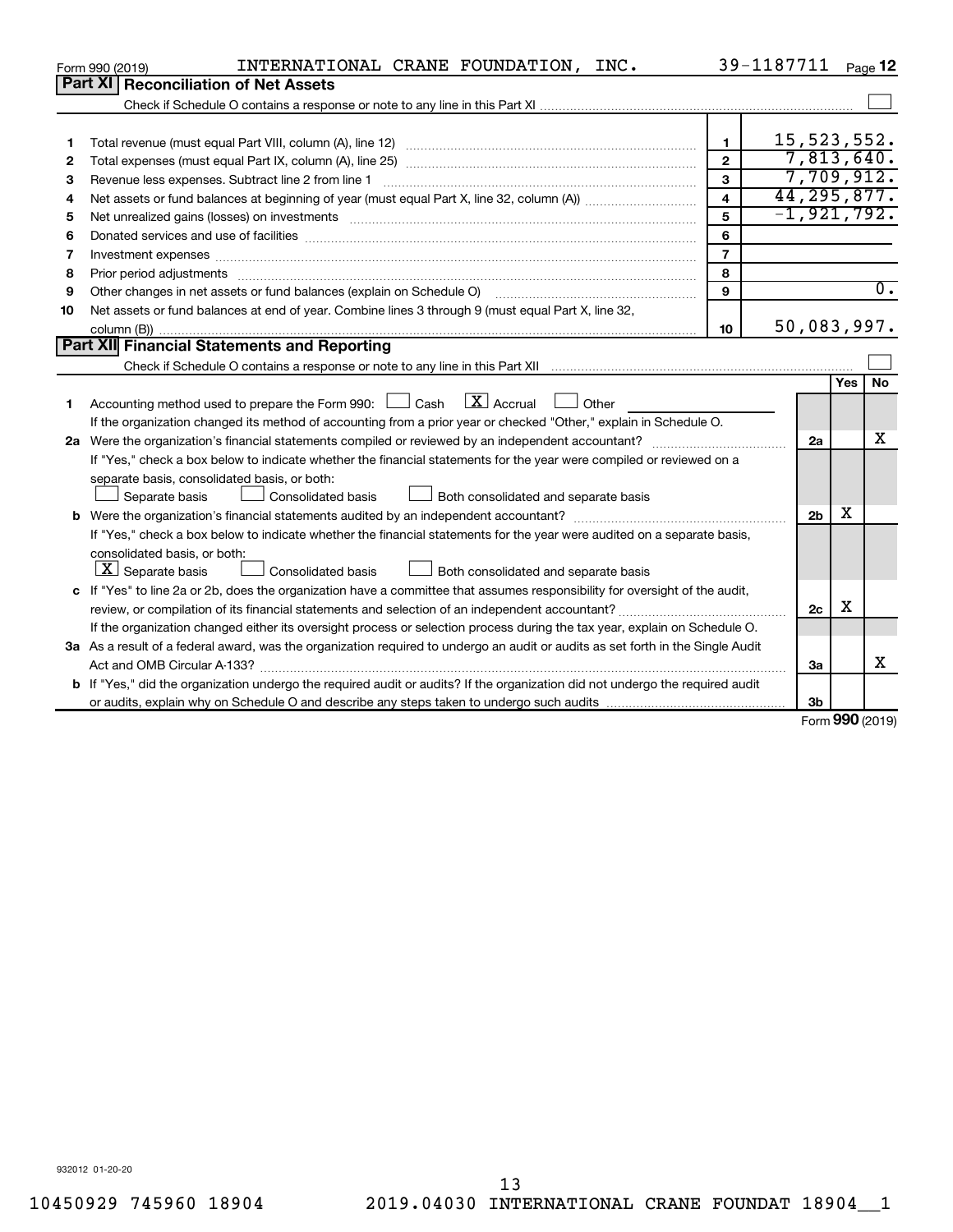| <b>SCHEDULE A</b> |  |
|-------------------|--|
|-------------------|--|

| (Form 990 or 990-EZ) |  |
|----------------------|--|
|----------------------|--|

Form 990 or 990-EZ) **Public Charity Status and Public Support**<br>
Complete if the organization is a section 501(c)(3) organization or a section<br> **2019 4947(a)(1) nonexempt charitable trust.**

| OMB No. 1545-0047                   |
|-------------------------------------|
|                                     |
| <b>Open to Public</b><br>Inspection |

|               | Department of the Treasury<br>Internal Revenue Service |                                                                                                  |  | Attach to Form 990 or Form 990-EZ.<br>Go to www.irs.gov/Form990 for instructions and the latest information. |                                                                                                                                               |                                    |                                 |                            | <b>Open to Public</b><br><b>Inspection</b> |                                       |
|---------------|--------------------------------------------------------|--------------------------------------------------------------------------------------------------|--|--------------------------------------------------------------------------------------------------------------|-----------------------------------------------------------------------------------------------------------------------------------------------|------------------------------------|---------------------------------|----------------------------|--------------------------------------------|---------------------------------------|
|               |                                                        | Name of the organization                                                                         |  |                                                                                                              |                                                                                                                                               |                                    |                                 |                            |                                            | <b>Employer identification number</b> |
|               |                                                        |                                                                                                  |  |                                                                                                              | INTERNATIONAL CRANE FOUNDATION, INC.                                                                                                          |                                    |                                 |                            |                                            | 39-1187711                            |
| <b>Part I</b> |                                                        |                                                                                                  |  |                                                                                                              | Reason for Public Charity Status (All organizations must complete this part.) See instructions.                                               |                                    |                                 |                            |                                            |                                       |
|               |                                                        |                                                                                                  |  |                                                                                                              | The organization is not a private foundation because it is: (For lines 1 through 12, check only one box.)                                     |                                    |                                 |                            |                                            |                                       |
| 1.            |                                                        |                                                                                                  |  |                                                                                                              | A church, convention of churches, or association of churches described in section 170(b)(1)(A)(i).                                            |                                    |                                 |                            |                                            |                                       |
| 2             |                                                        |                                                                                                  |  |                                                                                                              | A school described in section 170(b)(1)(A)(ii). (Attach Schedule E (Form 990 or 990-EZ).)                                                     |                                    |                                 |                            |                                            |                                       |
| з             |                                                        |                                                                                                  |  |                                                                                                              | A hospital or a cooperative hospital service organization described in section 170(b)(1)(A)(iii).                                             |                                    |                                 |                            |                                            |                                       |
| 4             |                                                        |                                                                                                  |  |                                                                                                              | A medical research organization operated in conjunction with a hospital described in section 170(b)(1)(A)(iii). Enter the hospital's name,    |                                    |                                 |                            |                                            |                                       |
|               |                                                        | city, and state:                                                                                 |  |                                                                                                              |                                                                                                                                               |                                    |                                 |                            |                                            |                                       |
| 5             |                                                        |                                                                                                  |  |                                                                                                              | An organization operated for the benefit of a college or university owned or operated by a governmental unit described in                     |                                    |                                 |                            |                                            |                                       |
|               |                                                        | section 170(b)(1)(A)(iv). (Complete Part II.)                                                    |  |                                                                                                              |                                                                                                                                               |                                    |                                 |                            |                                            |                                       |
| 6             |                                                        | A federal, state, or local government or governmental unit described in section 170(b)(1)(A)(v). |  |                                                                                                              |                                                                                                                                               |                                    |                                 |                            |                                            |                                       |
|               | $7 \mid X \mid$                                        |                                                                                                  |  |                                                                                                              | An organization that normally receives a substantial part of its support from a governmental unit or from the general public described in     |                                    |                                 |                            |                                            |                                       |
|               |                                                        |                                                                                                  |  | section 170(b)(1)(A)(vi). (Complete Part II.)                                                                |                                                                                                                                               |                                    |                                 |                            |                                            |                                       |
| 8             |                                                        |                                                                                                  |  |                                                                                                              | A community trust described in section 170(b)(1)(A)(vi). (Complete Part II.)                                                                  |                                    |                                 |                            |                                            |                                       |
| 9             |                                                        |                                                                                                  |  |                                                                                                              | An agricultural research organization described in section 170(b)(1)(A)(ix) operated in conjunction with a land-grant college                 |                                    |                                 |                            |                                            |                                       |
|               |                                                        |                                                                                                  |  |                                                                                                              | or university or a non-land-grant college of agriculture (see instructions). Enter the name, city, and state of the college or                |                                    |                                 |                            |                                            |                                       |
|               |                                                        | university:                                                                                      |  |                                                                                                              |                                                                                                                                               |                                    |                                 |                            |                                            |                                       |
| 10            |                                                        |                                                                                                  |  |                                                                                                              | An organization that normally receives: (1) more than 33 1/3% of its support from contributions, membership fees, and gross receipts from     |                                    |                                 |                            |                                            |                                       |
|               |                                                        |                                                                                                  |  |                                                                                                              | activities related to its exempt functions - subject to certain exceptions, and (2) no more than 33 1/3% of its support from gross investment |                                    |                                 |                            |                                            |                                       |
|               |                                                        |                                                                                                  |  |                                                                                                              | income and unrelated business taxable income (less section 511 tax) from businesses acquired by the organization after June 30, 1975.         |                                    |                                 |                            |                                            |                                       |
|               |                                                        |                                                                                                  |  | See section 509(a)(2). (Complete Part III.)                                                                  |                                                                                                                                               |                                    |                                 |                            |                                            |                                       |
| 11            |                                                        |                                                                                                  |  |                                                                                                              | An organization organized and operated exclusively to test for public safety. See section 509(a)(4).                                          |                                    |                                 |                            |                                            |                                       |
| 12            |                                                        |                                                                                                  |  |                                                                                                              | An organization organized and operated exclusively for the benefit of, to perform the functions of, or to carry out the purposes of one or    |                                    |                                 |                            |                                            |                                       |
|               |                                                        |                                                                                                  |  |                                                                                                              | more publicly supported organizations described in section 509(a)(1) or section 509(a)(2). See section 509(a)(3). Check the box in            |                                    |                                 |                            |                                            |                                       |
|               |                                                        |                                                                                                  |  |                                                                                                              | lines 12a through 12d that describes the type of supporting organization and complete lines 12e, 12f, and 12g.                                |                                    |                                 |                            |                                            |                                       |
| a             |                                                        |                                                                                                  |  |                                                                                                              | Type I. A supporting organization operated, supervised, or controlled by its supported organization(s), typically by giving                   |                                    |                                 |                            |                                            |                                       |
|               |                                                        |                                                                                                  |  |                                                                                                              | the supported organization(s) the power to regularly appoint or elect a majority of the directors or trustees of the supporting               |                                    |                                 |                            |                                            |                                       |
|               |                                                        |                                                                                                  |  | organization. You must complete Part IV, Sections A and B.                                                   |                                                                                                                                               |                                    |                                 |                            |                                            |                                       |
| b             |                                                        |                                                                                                  |  |                                                                                                              | Type II. A supporting organization supervised or controlled in connection with its supported organization(s), by having                       |                                    |                                 |                            |                                            |                                       |
|               |                                                        |                                                                                                  |  |                                                                                                              | control or management of the supporting organization vested in the same persons that control or manage the supported                          |                                    |                                 |                            |                                            |                                       |
|               |                                                        |                                                                                                  |  |                                                                                                              | organization(s). You must complete Part IV, Sections A and C.                                                                                 |                                    |                                 |                            |                                            |                                       |
| с             |                                                        |                                                                                                  |  |                                                                                                              | Type III functionally integrated. A supporting organization operated in connection with, and functionally integrated with,                    |                                    |                                 |                            |                                            |                                       |
|               |                                                        |                                                                                                  |  |                                                                                                              | its supported organization(s) (see instructions). You must complete Part IV, Sections A, D, and E.                                            |                                    |                                 |                            |                                            |                                       |
| d             |                                                        |                                                                                                  |  |                                                                                                              | Type III non-functionally integrated. A supporting organization operated in connection with its supported organization(s)                     |                                    |                                 |                            |                                            |                                       |
|               |                                                        |                                                                                                  |  |                                                                                                              | that is not functionally integrated. The organization generally must satisfy a distribution requirement and an attentiveness                  |                                    |                                 |                            |                                            |                                       |
|               |                                                        |                                                                                                  |  |                                                                                                              | requirement (see instructions). You must complete Part IV, Sections A and D, and Part V.                                                      |                                    |                                 |                            |                                            |                                       |
| e             |                                                        |                                                                                                  |  |                                                                                                              | Check this box if the organization received a written determination from the IRS that it is a Type I, Type II, Type III                       |                                    |                                 |                            |                                            |                                       |
|               |                                                        |                                                                                                  |  |                                                                                                              | functionally integrated, or Type III non-functionally integrated supporting organization.                                                     |                                    |                                 |                            |                                            |                                       |
| f.            |                                                        |                                                                                                  |  |                                                                                                              |                                                                                                                                               |                                    |                                 |                            |                                            |                                       |
|               |                                                        | (i) Name of supported                                                                            |  | Provide the following information about the supported organization(s).<br>(ii) EIN                           | (iii) Type of organization                                                                                                                    |                                    | (iv) Is the organization listed | (v) Amount of monetary     |                                            | (vi) Amount of other                  |
|               |                                                        | organization                                                                                     |  |                                                                                                              | (described on lines 1-10                                                                                                                      | in your governing document?<br>Yes | No                              | support (see instructions) |                                            | support (see instructions)            |
|               |                                                        |                                                                                                  |  |                                                                                                              | above (see instructions))                                                                                                                     |                                    |                                 |                            |                                            |                                       |
|               |                                                        |                                                                                                  |  |                                                                                                              |                                                                                                                                               |                                    |                                 |                            |                                            |                                       |
|               |                                                        |                                                                                                  |  |                                                                                                              |                                                                                                                                               |                                    |                                 |                            |                                            |                                       |
|               |                                                        |                                                                                                  |  |                                                                                                              |                                                                                                                                               |                                    |                                 |                            |                                            |                                       |
|               |                                                        |                                                                                                  |  |                                                                                                              |                                                                                                                                               |                                    |                                 |                            |                                            |                                       |
|               |                                                        |                                                                                                  |  |                                                                                                              |                                                                                                                                               |                                    |                                 |                            |                                            |                                       |
|               |                                                        |                                                                                                  |  |                                                                                                              |                                                                                                                                               |                                    |                                 |                            |                                            |                                       |
|               |                                                        |                                                                                                  |  |                                                                                                              |                                                                                                                                               |                                    |                                 |                            |                                            |                                       |
|               |                                                        |                                                                                                  |  |                                                                                                              |                                                                                                                                               |                                    |                                 |                            |                                            |                                       |
|               |                                                        |                                                                                                  |  |                                                                                                              |                                                                                                                                               |                                    |                                 |                            |                                            |                                       |
| Total         |                                                        |                                                                                                  |  |                                                                                                              |                                                                                                                                               |                                    |                                 |                            |                                            |                                       |

LHA For Paperwork Reduction Act Notice, see the Instructions for Form 990 or 990-EZ. 932021 09-25-19 Schedule A (Form 990 or 990-EZ) 2019 14

10450929 745960 18904 2019.04030 INTERNATIONAL CRANE FOUNDAT 18904\_\_1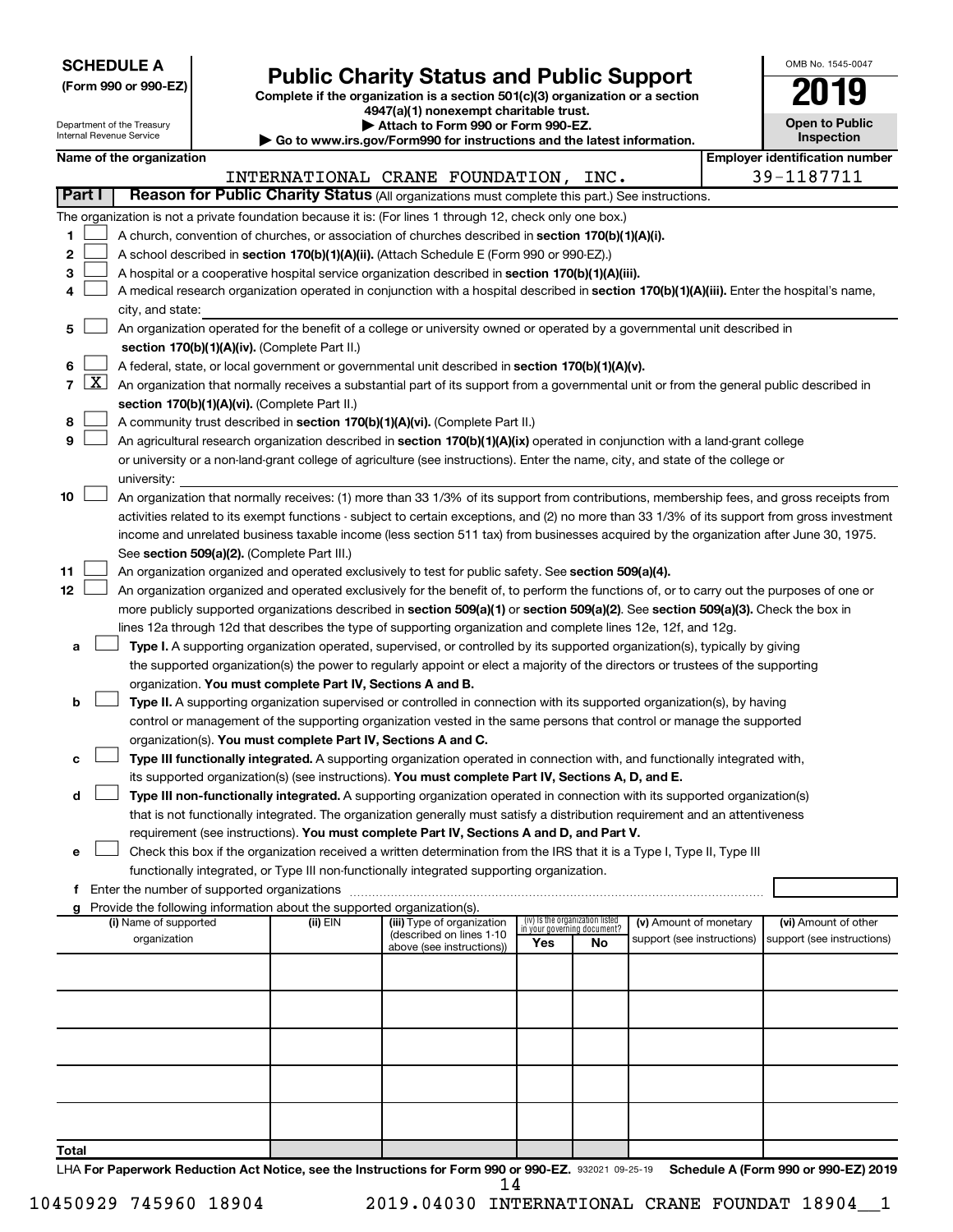#### 39-1187711 Page 2 Schedule A (Form 990 or 990-EZ) 2019 <code>INTERNATIONAL CRANE FOUNDATION</code> , <code>INC</code> .  $39\text{--}1187711$  <code>Page</code>

(Complete only if you checked the box on line 5, 7, or 8 of Part I or if the organization failed to qualify under Part III. If the organization fails to qualify under the tests listed below, please complete Part III.) **Part II Support Schedule for Organizations Described in Sections 170(b)(1)(A)(iv) and 170(b)(1)(A)(vi)**

|    | <b>Section A. Public Support</b>                                                                                                                                                                                           |            |             |                      |              |                                      |                                |
|----|----------------------------------------------------------------------------------------------------------------------------------------------------------------------------------------------------------------------------|------------|-------------|----------------------|--------------|--------------------------------------|--------------------------------|
|    | Calendar year (or fiscal year beginning in)                                                                                                                                                                                | (a) 2015   | (b) 2016    | $(c)$ 2017           | $(d)$ 2018   | (e) 2019                             | (f) Total                      |
|    | 1 Gifts, grants, contributions, and                                                                                                                                                                                        |            |             |                      |              |                                      |                                |
|    | membership fees received. (Do not                                                                                                                                                                                          |            |             |                      |              |                                      |                                |
|    | include any "unusual grants.")                                                                                                                                                                                             | 6,935,427. | 10,657,562. | 6,684,756.           | 10,743,763.  | 14,773,959.                          | 49,795,467.                    |
|    | 2 Tax revenues levied for the organ-                                                                                                                                                                                       |            |             |                      |              |                                      |                                |
|    | ization's benefit and either paid to                                                                                                                                                                                       |            |             |                      |              |                                      |                                |
|    | or expended on its behalf                                                                                                                                                                                                  |            |             |                      |              |                                      |                                |
|    | 3 The value of services or facilities                                                                                                                                                                                      |            |             |                      |              |                                      |                                |
|    | furnished by a governmental unit to                                                                                                                                                                                        |            |             |                      |              |                                      |                                |
|    | the organization without charge                                                                                                                                                                                            |            |             |                      |              |                                      |                                |
|    | 4 Total. Add lines 1 through 3                                                                                                                                                                                             | 6,935,427. | 10,657,562. | 6,684,756.           | 10,743,763.  | 14,773,959.                          | 49,795,467.                    |
|    | 5 The portion of total contributions                                                                                                                                                                                       |            |             |                      |              |                                      |                                |
|    | by each person (other than a                                                                                                                                                                                               |            |             |                      |              |                                      |                                |
|    | governmental unit or publicly                                                                                                                                                                                              |            |             |                      |              |                                      |                                |
|    | supported organization) included                                                                                                                                                                                           |            |             |                      |              |                                      |                                |
|    | on line 1 that exceeds 2% of the                                                                                                                                                                                           |            |             |                      |              |                                      |                                |
|    | amount shown on line 11,                                                                                                                                                                                                   |            |             |                      |              |                                      |                                |
|    | column (f)                                                                                                                                                                                                                 |            |             |                      |              |                                      | 13,592,912.                    |
|    | 6 Public support. Subtract line 5 from line 4.                                                                                                                                                                             |            |             |                      |              |                                      | 36, 202, 555.                  |
|    | <b>Section B. Total Support</b>                                                                                                                                                                                            |            |             |                      |              |                                      |                                |
|    | Calendar year (or fiscal year beginning in)                                                                                                                                                                                | (a) 2015   | (b) 2016    | $(c)$ 2017           | $(d)$ 2018   | (e) 2019                             | (f) Total                      |
|    |                                                                                                                                                                                                                            | 6,935,427  | 10,657,562. | 6,684,756            | 10, 743, 763 | 14,773,959                           | 49,795,467.                    |
|    | <b>7</b> Amounts from line 4                                                                                                                                                                                               |            |             |                      |              |                                      |                                |
| 8  | Gross income from interest,                                                                                                                                                                                                |            |             |                      |              |                                      |                                |
|    | dividends, payments received on                                                                                                                                                                                            |            |             |                      |              |                                      |                                |
|    | securities loans, rents, royalties,                                                                                                                                                                                        | 271,063.   |             | $390,081.$ 444, 517. | 534,909.     | 585,165.                             |                                |
|    | and income from similar sources                                                                                                                                                                                            |            |             |                      |              |                                      | 2, 225, 735.                   |
|    | <b>9</b> Net income from unrelated business                                                                                                                                                                                |            |             |                      |              |                                      |                                |
|    | activities, whether or not the                                                                                                                                                                                             |            |             |                      |              |                                      |                                |
|    | business is regularly carried on                                                                                                                                                                                           |            |             |                      |              |                                      |                                |
|    | 10 Other income. Do not include gain                                                                                                                                                                                       |            |             |                      |              |                                      |                                |
|    | or loss from the sale of capital                                                                                                                                                                                           |            |             |                      |              |                                      |                                |
|    | assets (Explain in Part VI.)                                                                                                                                                                                               | 19,872.    | 22,890.     | 20, 109.             | 34,726.      |                                      | $37,384.$ 134,981.             |
|    | 11 Total support. Add lines 7 through 10                                                                                                                                                                                   |            |             |                      |              |                                      | 52, 156, 183.                  |
|    | <b>12</b> Gross receipts from related activities, etc. (see instructions)                                                                                                                                                  |            |             |                      |              | 12 <sup>2</sup>                      | 1,503,643.                     |
|    | 13 First five years. If the Form 990 is for the organization's first, second, third, fourth, or fifth tax year as a section 501(c)(3)                                                                                      |            |             |                      |              |                                      |                                |
|    | organization, check this box and stop here                                                                                                                                                                                 |            |             |                      |              |                                      |                                |
|    | Section C. Computation of Public Support Percentage                                                                                                                                                                        |            |             |                      |              |                                      |                                |
|    | 14 Public support percentage for 2019 (line 6, column (f) divided by line 11, column (f) <i>mummumumum</i>                                                                                                                 |            |             |                      |              | 14                                   | 69.41<br>$\%$                  |
|    |                                                                                                                                                                                                                            |            |             |                      |              | 15                                   | 70.86<br>$\%$                  |
|    | 16a 33 1/3% support test - 2019. If the organization did not check the box on line 13, and line 14 is 33 1/3% or more, check this box and                                                                                  |            |             |                      |              |                                      |                                |
|    | stop here. The organization qualifies as a publicly supported organization manufaction manufacture or the organization                                                                                                     |            |             |                      |              |                                      | $\blacktriangleright$ $\mid$ X |
|    | b 33 1/3% support test - 2018. If the organization did not check a box on line 13 or 16a, and line 15 is 33 1/3% or more, check this box                                                                                   |            |             |                      |              |                                      |                                |
|    | and stop here. The organization qualifies as a publicly supported organization [11] manuscription manuscription manuscription manuscription and stop here. The organization qualifies as a publicly supported organization |            |             |                      |              |                                      |                                |
|    | 17a 10% -facts-and-circumstances test - 2019. If the organization did not check a box on line 13, 16a, or 16b, and line 14 is 10% or more,                                                                                 |            |             |                      |              |                                      |                                |
|    | and if the organization meets the "facts-and-circumstances" test, check this box and stop here. Explain in Part VI how the organization                                                                                    |            |             |                      |              |                                      |                                |
|    |                                                                                                                                                                                                                            |            |             |                      |              |                                      |                                |
|    | b 10% -facts-and-circumstances test - 2018. If the organization did not check a box on line 13, 16a, 16b, or 17a, and line 15 is 10% or                                                                                    |            |             |                      |              |                                      |                                |
|    | more, and if the organization meets the "facts-and-circumstances" test, check this box and stop here. Explain in Part VI how the                                                                                           |            |             |                      |              |                                      |                                |
|    | organization meets the "facts-and-circumstances" test. The organization qualifies as a publicly supported organization                                                                                                     |            |             |                      |              |                                      |                                |
| 18 | Private foundation. If the organization did not check a box on line 13, 16a, 16b, 17a, or 17b, check this box and see instructions                                                                                         |            |             |                      |              |                                      |                                |
|    |                                                                                                                                                                                                                            |            |             |                      |              | Schedule A (Form 990 or 990-F7) 2019 |                                |

**Schedule A (Form 990 or 990-EZ) 2019**

932022 09-25-19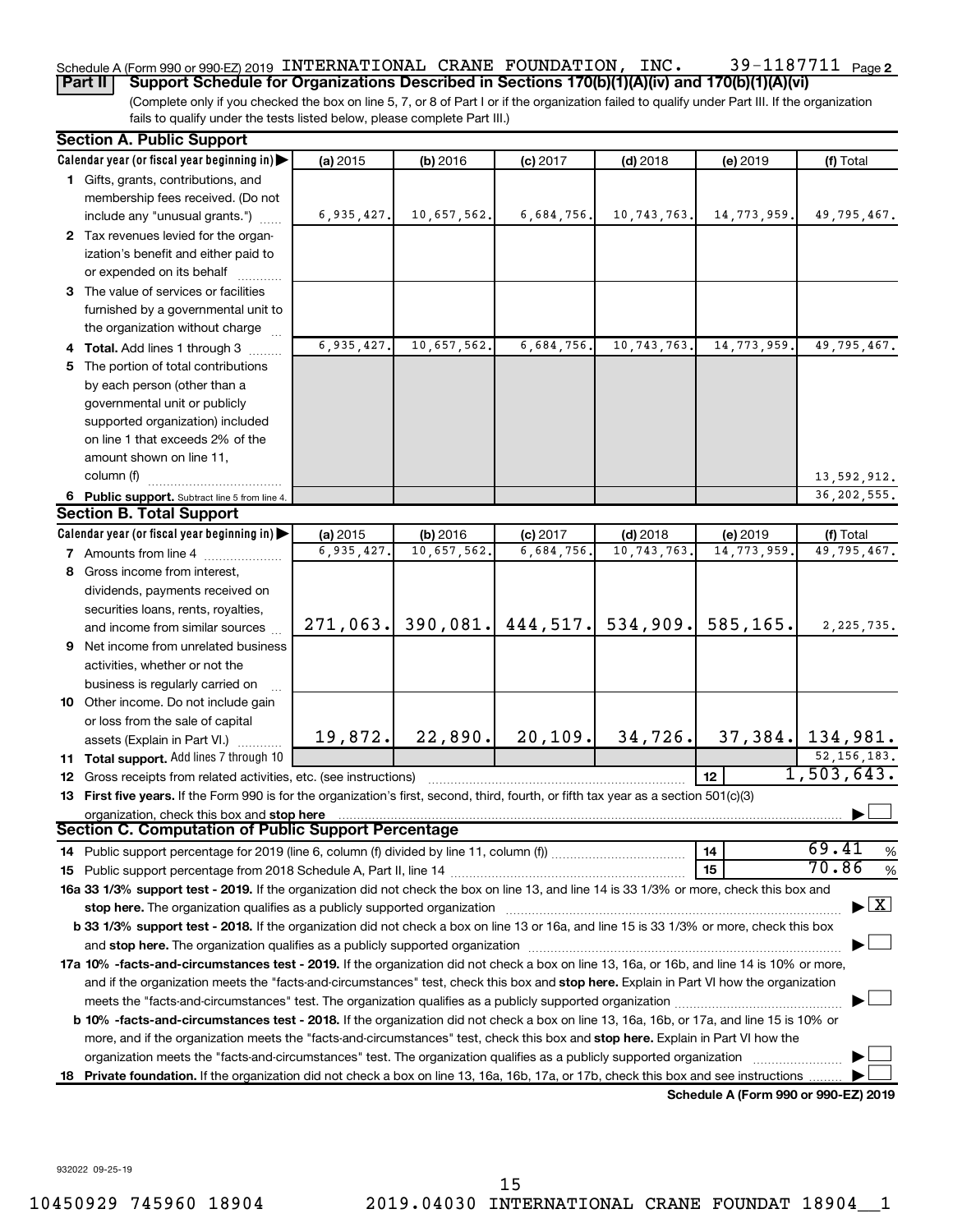#### Schedule A (Form 990 or 990-EZ) 2019 <code>INTERNATIONAL CRANE FOUNDATION</code> , <code>INC</code> .  $39\text{--}1187711$  <code>Page</code> **Part III Support Schedule for Organizations Described in Section 509(a)(2)**

(Complete only if you checked the box on line 10 of Part I or if the organization failed to qualify under Part II. If the organization fails to qualify under the tests listed below, please complete Part II.)

| Calendar year (or fiscal year beginning in)<br>(a) 2015<br>(b) 2016<br>$(c)$ 2017<br>$(d)$ 2018<br>(e) 2019<br>1 Gifts, grants, contributions, and<br>membership fees received. (Do not<br>include any "unusual grants.")<br><b>2</b> Gross receipts from admissions,<br>merchandise sold or services per-<br>formed, or facilities furnished in<br>any activity that is related to the<br>organization's tax-exempt purpose<br>3 Gross receipts from activities that<br>are not an unrelated trade or bus-<br>iness under section 513<br>4 Tax revenues levied for the organ-<br>ization's benefit and either paid to<br>or expended on its behalf<br>5 The value of services or facilities | (f) Total |
|----------------------------------------------------------------------------------------------------------------------------------------------------------------------------------------------------------------------------------------------------------------------------------------------------------------------------------------------------------------------------------------------------------------------------------------------------------------------------------------------------------------------------------------------------------------------------------------------------------------------------------------------------------------------------------------------|-----------|
|                                                                                                                                                                                                                                                                                                                                                                                                                                                                                                                                                                                                                                                                                              |           |
|                                                                                                                                                                                                                                                                                                                                                                                                                                                                                                                                                                                                                                                                                              |           |
|                                                                                                                                                                                                                                                                                                                                                                                                                                                                                                                                                                                                                                                                                              |           |
|                                                                                                                                                                                                                                                                                                                                                                                                                                                                                                                                                                                                                                                                                              |           |
|                                                                                                                                                                                                                                                                                                                                                                                                                                                                                                                                                                                                                                                                                              |           |
|                                                                                                                                                                                                                                                                                                                                                                                                                                                                                                                                                                                                                                                                                              |           |
|                                                                                                                                                                                                                                                                                                                                                                                                                                                                                                                                                                                                                                                                                              |           |
|                                                                                                                                                                                                                                                                                                                                                                                                                                                                                                                                                                                                                                                                                              |           |
|                                                                                                                                                                                                                                                                                                                                                                                                                                                                                                                                                                                                                                                                                              |           |
|                                                                                                                                                                                                                                                                                                                                                                                                                                                                                                                                                                                                                                                                                              |           |
| furnished by a governmental unit to                                                                                                                                                                                                                                                                                                                                                                                                                                                                                                                                                                                                                                                          |           |
| the organization without charge                                                                                                                                                                                                                                                                                                                                                                                                                                                                                                                                                                                                                                                              |           |
| <b>6 Total.</b> Add lines 1 through 5                                                                                                                                                                                                                                                                                                                                                                                                                                                                                                                                                                                                                                                        |           |
| 7a Amounts included on lines 1, 2, and                                                                                                                                                                                                                                                                                                                                                                                                                                                                                                                                                                                                                                                       |           |
| 3 received from disqualified persons                                                                                                                                                                                                                                                                                                                                                                                                                                                                                                                                                                                                                                                         |           |
| <b>b</b> Amounts included on lines 2 and 3 received<br>from other than disqualified persons that<br>exceed the greater of \$5,000 or 1% of the<br>amount on line 13 for the year                                                                                                                                                                                                                                                                                                                                                                                                                                                                                                             |           |
| c Add lines 7a and 7b                                                                                                                                                                                                                                                                                                                                                                                                                                                                                                                                                                                                                                                                        |           |
| 8 Public support. (Subtract line 7c from line 6.)                                                                                                                                                                                                                                                                                                                                                                                                                                                                                                                                                                                                                                            |           |
| <b>Section B. Total Support</b>                                                                                                                                                                                                                                                                                                                                                                                                                                                                                                                                                                                                                                                              |           |
| Calendar year (or fiscal year beginning in)<br>(a) 2015<br>(b) 2016<br>$(c)$ 2017<br>$(d)$ 2018<br>(e) 2019                                                                                                                                                                                                                                                                                                                                                                                                                                                                                                                                                                                  | (f) Total |
| 9 Amounts from line 6                                                                                                                                                                                                                                                                                                                                                                                                                                                                                                                                                                                                                                                                        |           |
| <b>10a</b> Gross income from interest,<br>dividends, payments received on<br>securities loans, rents, royalties,<br>and income from similar sources                                                                                                                                                                                                                                                                                                                                                                                                                                                                                                                                          |           |
| <b>b</b> Unrelated business taxable income<br>(less section 511 taxes) from businesses<br>acquired after June 30, 1975                                                                                                                                                                                                                                                                                                                                                                                                                                                                                                                                                                       |           |
| c Add lines 10a and 10b                                                                                                                                                                                                                                                                                                                                                                                                                                                                                                                                                                                                                                                                      |           |
| <b>11</b> Net income from unrelated business<br>activities not included in line 10b.<br>whether or not the business is<br>regularly carried on                                                                                                                                                                                                                                                                                                                                                                                                                                                                                                                                               |           |
| 12 Other income. Do not include gain<br>or loss from the sale of capital<br>assets (Explain in Part VI.)                                                                                                                                                                                                                                                                                                                                                                                                                                                                                                                                                                                     |           |
| <b>13</b> Total support. (Add lines 9, 10c, 11, and 12.)                                                                                                                                                                                                                                                                                                                                                                                                                                                                                                                                                                                                                                     |           |
| 14 First five years. If the Form 990 is for the organization's first, second, third, fourth, or fifth tax year as a section 501(c)(3) organization,                                                                                                                                                                                                                                                                                                                                                                                                                                                                                                                                          |           |
| check this box and stop here                                                                                                                                                                                                                                                                                                                                                                                                                                                                                                                                                                                                                                                                 |           |
| Section C. Computation of Public Support Percentage                                                                                                                                                                                                                                                                                                                                                                                                                                                                                                                                                                                                                                          |           |
| 15<br>15 Public support percentage for 2019 (line 8, column (f), divided by line 13, column (f) <i></i>                                                                                                                                                                                                                                                                                                                                                                                                                                                                                                                                                                                      | %         |
| 16<br>16 Public support percentage from 2018 Schedule A, Part III, line 15                                                                                                                                                                                                                                                                                                                                                                                                                                                                                                                                                                                                                   | %         |
| Section D. Computation of Investment Income Percentage                                                                                                                                                                                                                                                                                                                                                                                                                                                                                                                                                                                                                                       |           |
| 17<br>17 Investment income percentage for 2019 (line 10c, column (f), divided by line 13, column (f))                                                                                                                                                                                                                                                                                                                                                                                                                                                                                                                                                                                        | %         |
| 18<br>18 Investment income percentage from 2018 Schedule A, Part III, line 17                                                                                                                                                                                                                                                                                                                                                                                                                                                                                                                                                                                                                | %         |
| 19a 33 1/3% support tests - 2019. If the organization did not check the box on line 14, and line 15 is more than 33 1/3%, and line 17 is not                                                                                                                                                                                                                                                                                                                                                                                                                                                                                                                                                 |           |
| more than 33 1/3%, check this box and stop here. The organization qualifies as a publicly supported organization                                                                                                                                                                                                                                                                                                                                                                                                                                                                                                                                                                             |           |
| b 33 1/3% support tests - 2018. If the organization did not check a box on line 14 or line 19a, and line 16 is more than 33 1/3%, and                                                                                                                                                                                                                                                                                                                                                                                                                                                                                                                                                        |           |
| line 18 is not more than 33 1/3%, check this box and stop here. The organization qualifies as a publicly supported organization                                                                                                                                                                                                                                                                                                                                                                                                                                                                                                                                                              |           |
|                                                                                                                                                                                                                                                                                                                                                                                                                                                                                                                                                                                                                                                                                              |           |
| Schedule A (Form 990 or 990-EZ) 2019<br>932023 09-25-19<br>16                                                                                                                                                                                                                                                                                                                                                                                                                                                                                                                                                                                                                                |           |

10450929 745960 18904 2019.04030 INTERNATIONAL CRANE FOUNDAT 18904\_\_1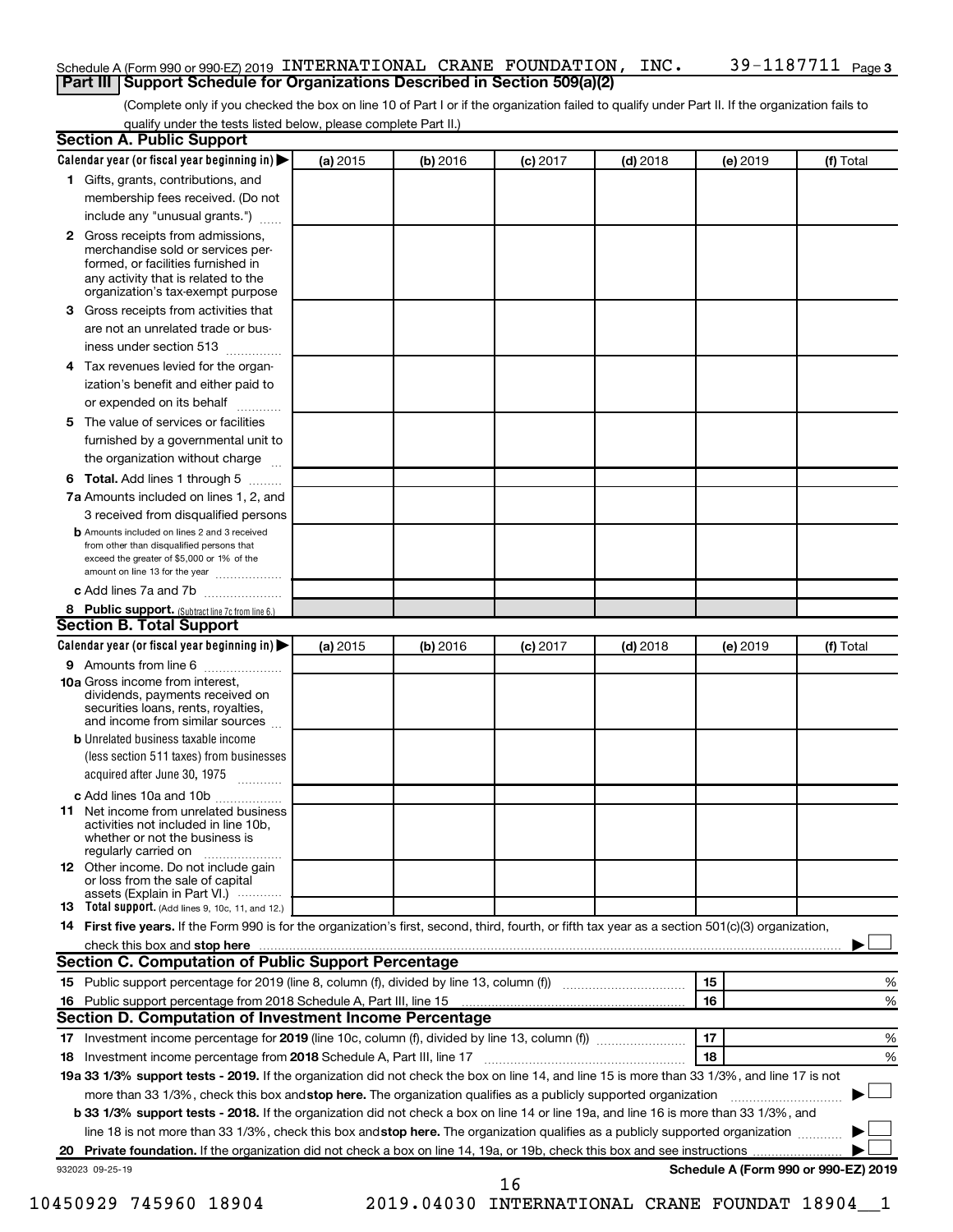**1**

**2**

**3a**

**3b**

**3c**

**4a**

**4b**

**4c**

**5a**

**5b 5c**

**6**

**7**

**8**

**9a**

**9b**

**9c**

**10a**

**10b**

**Yes No**

## **Part IV Supporting Organizations**

(Complete only if you checked a box in line 12 on Part I. If you checked 12a of Part I, complete Sections A and B. If you checked 12b of Part I, complete Sections A and C. If you checked 12c of Part I, complete Sections A, D, and E. If you checked 12d of Part I, complete Sections A and D, and complete Part V.)

#### **Section A. All Supporting Organizations**

- **1** Are all of the organization's supported organizations listed by name in the organization's governing documents? If "No," describe in Part VI how the supported organizations are designated. If designated by *class or purpose, describe the designation. If historic and continuing relationship, explain.*
- **2** Did the organization have any supported organization that does not have an IRS determination of status under section 509(a)(1) or (2)? If "Yes," explain in Part **VI** how the organization determined that the supported *organization was described in section 509(a)(1) or (2).*
- **3a** Did the organization have a supported organization described in section 501(c)(4), (5), or (6)? If "Yes," answer *(b) and (c) below.*
- **b** Did the organization confirm that each supported organization qualified under section 501(c)(4), (5), or (6) and satisfied the public support tests under section 509(a)(2)? If "Yes," describe in Part VI when and how the *organization made the determination.*
- **c** Did the organization ensure that all support to such organizations was used exclusively for section 170(c)(2)(B) purposes? If "Yes," explain in Part VI what controls the organization put in place to ensure such use.
- **4 a** *If* Was any supported organization not organized in the United States ("foreign supported organization")? *"Yes," and if you checked 12a or 12b in Part I, answer (b) and (c) below.*
- **b** Did the organization have ultimate control and discretion in deciding whether to make grants to the foreign supported organization? If "Yes," describe in Part VI how the organization had such control and discretion *despite being controlled or supervised by or in connection with its supported organizations.*
- **c** Did the organization support any foreign supported organization that does not have an IRS determination under sections 501(c)(3) and 509(a)(1) or (2)? If "Yes," explain in Part VI what controls the organization used *to ensure that all support to the foreign supported organization was used exclusively for section 170(c)(2)(B) purposes.*
- **5a** Did the organization add, substitute, or remove any supported organizations during the tax year? If "Yes," answer (b) and (c) below (if applicable). Also, provide detail in **Part VI,** including (i) the names and EIN *numbers of the supported organizations added, substituted, or removed; (ii) the reasons for each such action; (iii) the authority under the organization's organizing document authorizing such action; and (iv) how the action was accomplished (such as by amendment to the organizing document).*
- **b** Type I or Type II only. Was any added or substituted supported organization part of a class already designated in the organization's organizing document?
- **c Substitutions only.**  Was the substitution the result of an event beyond the organization's control?
- **6** Did the organization provide support (whether in the form of grants or the provision of services or facilities) to **Part VI.** support or benefit one or more of the filing organization's supported organizations? If "Yes," provide detail in anyone other than (i) its supported organizations, (ii) individuals that are part of the charitable class benefited by one or more of its supported organizations, or (iii) other supporting organizations that also
- **7** Did the organization provide a grant, loan, compensation, or other similar payment to a substantial contributor regard to a substantial contributor? If "Yes," complete Part I of Schedule L (Form 990 or 990-EZ). (as defined in section 4958(c)(3)(C)), a family member of a substantial contributor, or a 35% controlled entity with
- **8** Did the organization make a loan to a disqualified person (as defined in section 4958) not described in line 7? *If "Yes," complete Part I of Schedule L (Form 990 or 990-EZ).*
- **9 a** Was the organization controlled directly or indirectly at any time during the tax year by one or more in section 509(a)(1) or (2))? If "Yes," provide detail in **Part VI.** disqualified persons as defined in section 4946 (other than foundation managers and organizations described
- **b** Did one or more disqualified persons (as defined in line 9a) hold a controlling interest in any entity in which the supporting organization had an interest? If "Yes," provide detail in Part VI.
- **c** Did a disqualified person (as defined in line 9a) have an ownership interest in, or derive any personal benefit from, assets in which the supporting organization also had an interest? If "Yes," provide detail in Part VI.
- **10 a** Was the organization subject to the excess business holdings rules of section 4943 because of section supporting organizations)? If "Yes," answer 10b below. 4943(f) (regarding certain Type II supporting organizations, and all Type III non-functionally integrated
	- **b** Did the organization have any excess business holdings in the tax year? (Use Schedule C, Form 4720, to *determine whether the organization had excess business holdings.)*

932024 09-25-19

**Schedule A (Form 990 or 990-EZ) 2019**

10450929 745960 18904 2019.04030 INTERNATIONAL CRANE FOUNDAT 18904\_\_1

17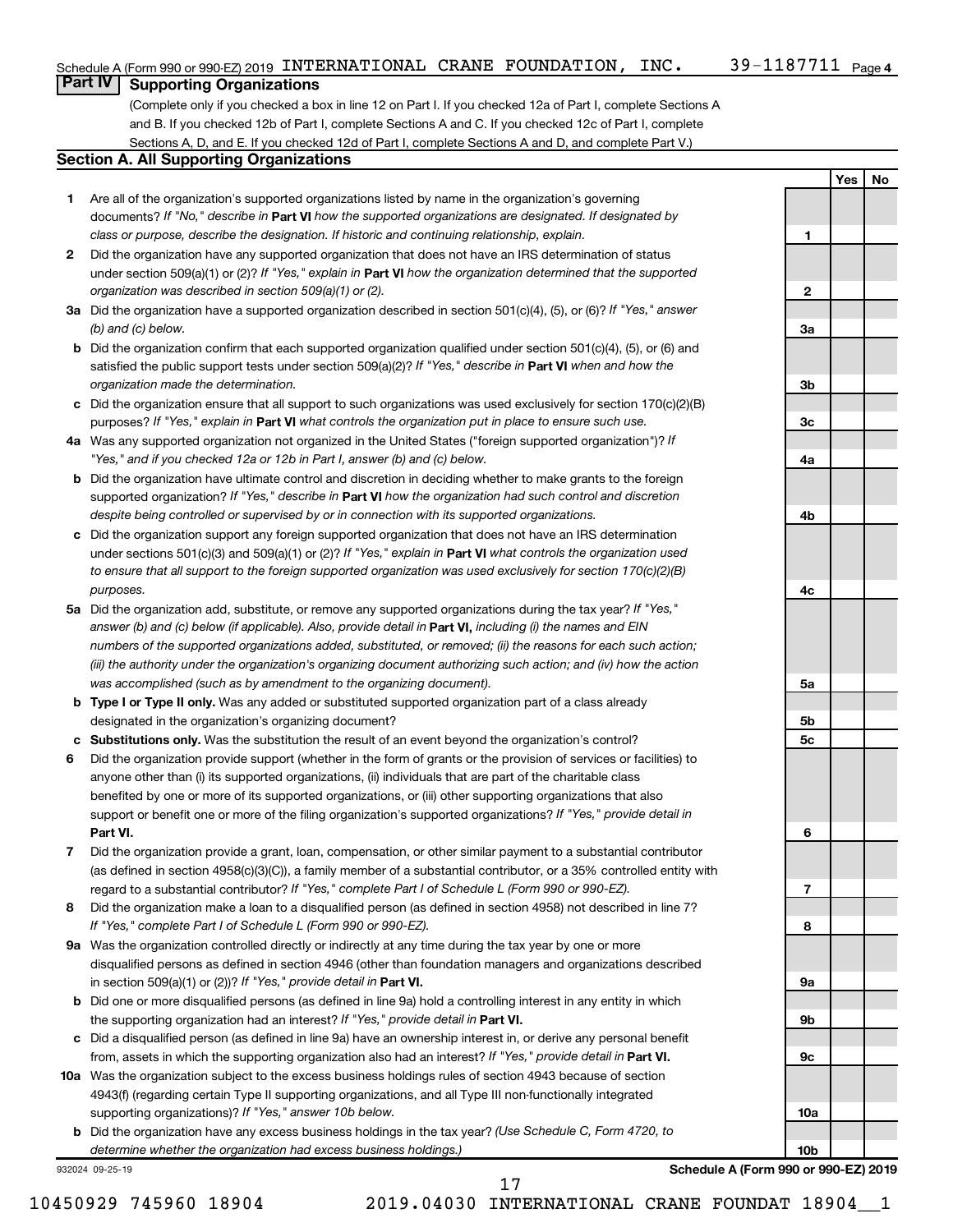#### 39-1187711 Page 5 Schedule A (Form 990 or 990-EZ) 2019 INTERNATIONAL CRANE FOUNDATION,INC。 39-II8 / /II Page INTERNATIONAL CRANE FOUNDATION, INC. 39-1187711

|    | Part IV<br><b>Supporting Organizations (continued)</b>                                                                          |                 |            |    |
|----|---------------------------------------------------------------------------------------------------------------------------------|-----------------|------------|----|
|    |                                                                                                                                 |                 | Yes        | No |
| 11 | Has the organization accepted a gift or contribution from any of the following persons?                                         |                 |            |    |
|    | a A person who directly or indirectly controls, either alone or together with persons described in (b) and (c)                  |                 |            |    |
|    | below, the governing body of a supported organization?                                                                          | 11a             |            |    |
|    | <b>b</b> A family member of a person described in (a) above?                                                                    | 11 <sub>b</sub> |            |    |
|    | c A 35% controlled entity of a person described in (a) or (b) above? If "Yes" to a, b, or c, provide detail in Part VI.         | 11c             |            |    |
|    | <b>Section B. Type I Supporting Organizations</b>                                                                               |                 |            |    |
|    |                                                                                                                                 |                 | Yes        | No |
|    | Did the directors, trustees, or membership of one or more supported organizations have the power to                             |                 |            |    |
| 1. |                                                                                                                                 |                 |            |    |
|    | regularly appoint or elect at least a majority of the organization's directors or trustees at all times during the              |                 |            |    |
|    | tax year? If "No," describe in Part VI how the supported organization(s) effectively operated, supervised, or                   |                 |            |    |
|    | controlled the organization's activities. If the organization had more than one supported organization,                         |                 |            |    |
|    | describe how the powers to appoint and/or remove directors or trustees were allocated among the supported                       |                 |            |    |
|    | organizations and what conditions or restrictions, if any, applied to such powers during the tax year.                          | 1               |            |    |
| 2  | Did the organization operate for the benefit of any supported organization other than the supported                             |                 |            |    |
|    | organization(s) that operated, supervised, or controlled the supporting organization? If "Yes," explain in                      |                 |            |    |
|    | Part VI how providing such benefit carried out the purposes of the supported organization(s) that operated,                     |                 |            |    |
|    | supervised, or controlled the supporting organization.                                                                          | 2               |            |    |
|    | <b>Section C. Type II Supporting Organizations</b>                                                                              |                 |            |    |
|    |                                                                                                                                 |                 | <b>Yes</b> | No |
| 1. | Were a majority of the organization's directors or trustees during the tax year also a majority of the directors                |                 |            |    |
|    | or trustees of each of the organization's supported organization(s)? If "No," describe in Part VI how control                   |                 |            |    |
|    | or management of the supporting organization was vested in the same persons that controlled or managed                          |                 |            |    |
|    | the supported organization(s).                                                                                                  | 1               |            |    |
|    | <b>Section D. All Type III Supporting Organizations</b>                                                                         |                 |            |    |
|    |                                                                                                                                 |                 | Yes        | No |
| 1  | Did the organization provide to each of its supported organizations, by the last day of the fifth month of the                  |                 |            |    |
|    | organization's tax year, (i) a written notice describing the type and amount of support provided during the prior tax           |                 |            |    |
|    | year, (ii) a copy of the Form 990 that was most recently filed as of the date of notification, and (iii) copies of the          |                 |            |    |
|    | organization's governing documents in effect on the date of notification, to the extent not previously provided?                | 1               |            |    |
| 2  | Were any of the organization's officers, directors, or trustees either (i) appointed or elected by the supported                |                 |            |    |
|    | organization(s) or (ii) serving on the governing body of a supported organization? If "No," explain in Part VI how              |                 |            |    |
|    | the organization maintained a close and continuous working relationship with the supported organization(s).                     | $\mathbf{2}$    |            |    |
| 3  | By reason of the relationship described in (2), did the organization's supported organizations have a                           |                 |            |    |
|    | significant voice in the organization's investment policies and in directing the use of the organization's                      |                 |            |    |
|    | income or assets at all times during the tax year? If "Yes," describe in Part VI the role the organization's                    |                 |            |    |
|    | supported organizations played in this regard.                                                                                  | з               |            |    |
|    | Section E. Type III Functionally Integrated Supporting Organizations                                                            |                 |            |    |
| 1  | Check the box next to the method that the organization used to satisfy the Integral Part Test during the yealsee instructions). |                 |            |    |
|    | The organization satisfied the Activities Test. Complete line 2 below.                                                          |                 |            |    |
| а  |                                                                                                                                 |                 |            |    |
| b  | The organization is the parent of each of its supported organizations. Complete line 3 below.                                   |                 |            |    |
| с  | The organization supported a governmental entity. Describe in Part VI how you supported a government entity (see instructions). |                 | Yes        |    |
| 2  | Activities Test. Answer (a) and (b) below.                                                                                      |                 |            | No |
| а  | Did substantially all of the organization's activities during the tax year directly further the exempt purposes of              |                 |            |    |
|    | the supported organization(s) to which the organization was responsive? If "Yes," then in Part VI identify                      |                 |            |    |
|    | those supported organizations and explain how these activities directly furthered their exempt purposes,                        |                 |            |    |
|    | how the organization was responsive to those supported organizations, and how the organization determined                       |                 |            |    |
|    | that these activities constituted substantially all of its activities.                                                          | 2a              |            |    |
| b  | Did the activities described in (a) constitute activities that, but for the organization's involvement, one or more             |                 |            |    |
|    | of the organization's supported organization(s) would have been engaged in? If "Yes," explain in Part VI the                    |                 |            |    |
|    | reasons for the organization's position that its supported organization(s) would have engaged in these                          |                 |            |    |
|    | activities but for the organization's involvement.                                                                              | 2b              |            |    |
| 3  | Parent of Supported Organizations. Answer (a) and (b) below.                                                                    |                 |            |    |
| а  | Did the organization have the power to regularly appoint or elect a majority of the officers, directors, or                     |                 |            |    |
|    | trustees of each of the supported organizations? Provide details in Part VI.                                                    | За              |            |    |
|    | <b>b</b> Did the organization exercise a substantial degree of direction over the policies, programs, and activities of each    |                 |            |    |
|    | of its supported organizations? If "Yes," describe in Part VI the role played by the organization in this regard.               | Зb              |            |    |
|    | Schedule A (Form 990 or 990-EZ) 2019<br>932025 09-25-19                                                                         |                 |            |    |
|    | 18                                                                                                                              |                 |            |    |

<sup>10450929 745960 18904 2019.04030</sup> INTERNATIONAL CRANE FOUNDAT 18904\_\_1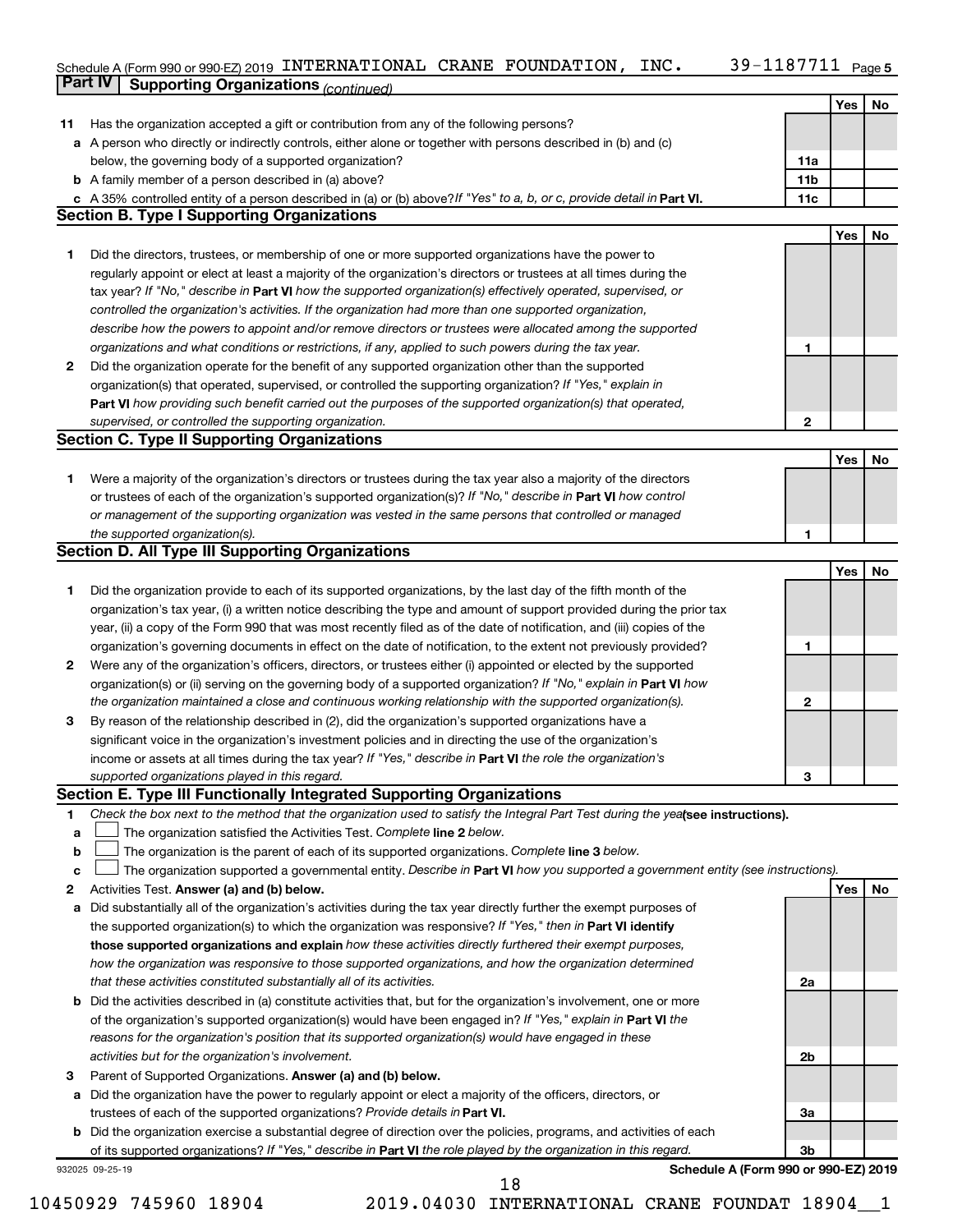| Schedule A (Form 990 or 990-EZ) 2019 INTERNATIONAL CRANE FOUNDATION, $INC.$ |            | $39 - 1187711$ Page 6 |
|-----------------------------------------------------------------------------|------------|-----------------------|
|                                                                             | ---------- |                       |

1 **Letter See instructions.** All Check here if the organization satisfied the Integral Part Test as a qualifying trust on Nov. 20, 1970 (explain in Part VI). See instructions. All other Type III non-functionally integrated supporting organizations must complete Sections A through E. **Part V Type III Non-Functionally Integrated 509(a)(3) Supporting Organizations** 

|                | Section A - Adjusted Net Income                                              |                | (A) Prior Year | (B) Current Year<br>(optional) |
|----------------|------------------------------------------------------------------------------|----------------|----------------|--------------------------------|
| 1              | Net short-term capital gain                                                  | 1              |                |                                |
| 2              | Recoveries of prior-year distributions                                       | $\mathbf{2}$   |                |                                |
| 3              | Other gross income (see instructions)                                        | 3              |                |                                |
| 4              | Add lines 1 through 3.                                                       | 4              |                |                                |
| 5              | Depreciation and depletion                                                   | 5              |                |                                |
| 6              | Portion of operating expenses paid or incurred for production or             |                |                |                                |
|                | collection of gross income or for management, conservation, or               |                |                |                                |
|                | maintenance of property held for production of income (see instructions)     | 6              |                |                                |
| 7              | Other expenses (see instructions)                                            | $\overline{7}$ |                |                                |
| 8              | Adjusted Net Income (subtract lines 5, 6, and 7 from line 4)                 | 8              |                |                                |
|                | <b>Section B - Minimum Asset Amount</b>                                      |                | (A) Prior Year | (B) Current Year<br>(optional) |
| 1.             | Aggregate fair market value of all non-exempt-use assets (see                |                |                |                                |
|                | instructions for short tax year or assets held for part of year):            |                |                |                                |
|                | a Average monthly value of securities                                        | 1a             |                |                                |
|                | <b>b</b> Average monthly cash balances                                       | 1 <sub>b</sub> |                |                                |
|                | c Fair market value of other non-exempt-use assets                           | 1c             |                |                                |
|                | <b>d</b> Total (add lines 1a, 1b, and 1c)                                    | 1 <sub>d</sub> |                |                                |
|                | e Discount claimed for blockage or other                                     |                |                |                                |
|                | factors (explain in detail in <b>Part VI</b> ):                              |                |                |                                |
| 2              | Acquisition indebtedness applicable to non-exempt-use assets                 | $\mathbf{2}$   |                |                                |
| 3              | Subtract line 2 from line 1d.                                                | 3              |                |                                |
| 4              | Cash deemed held for exempt use. Enter 1-1/2% of line 3 (for greater amount, |                |                |                                |
|                | see instructions).                                                           | 4              |                |                                |
| 5              | Net value of non-exempt-use assets (subtract line 4 from line 3)             | 5              |                |                                |
| 6              | Multiply line 5 by .035.                                                     | 6              |                |                                |
| $\overline{7}$ | Recoveries of prior-year distributions                                       | $\overline{7}$ |                |                                |
| 8              | Minimum Asset Amount (add line 7 to line 6)                                  | 8              |                |                                |
|                | <b>Section C - Distributable Amount</b>                                      |                |                | <b>Current Year</b>            |
| 1              | Adjusted net income for prior year (from Section A, line 8, Column A)        | 1              |                |                                |
| 2              | Enter 85% of line 1.                                                         | $\overline{2}$ |                |                                |
| 3              | Minimum asset amount for prior year (from Section B, line 8, Column A)       | 3              |                |                                |
| 4              | Enter greater of line 2 or line 3.                                           | 4              |                |                                |
| 5              | Income tax imposed in prior year                                             | 5              |                |                                |
| 6              | Distributable Amount. Subtract line 5 from line 4, unless subject to         |                |                |                                |
|                | emergency temporary reduction (see instructions).                            | 6              |                |                                |
|                |                                                                              |                |                |                                |

**7** Check here if the current year is the organization's first as a non-functionally integrated Type III supporting organization (see † instructions).

**Schedule A (Form 990 or 990-EZ) 2019**

932026 09-25-19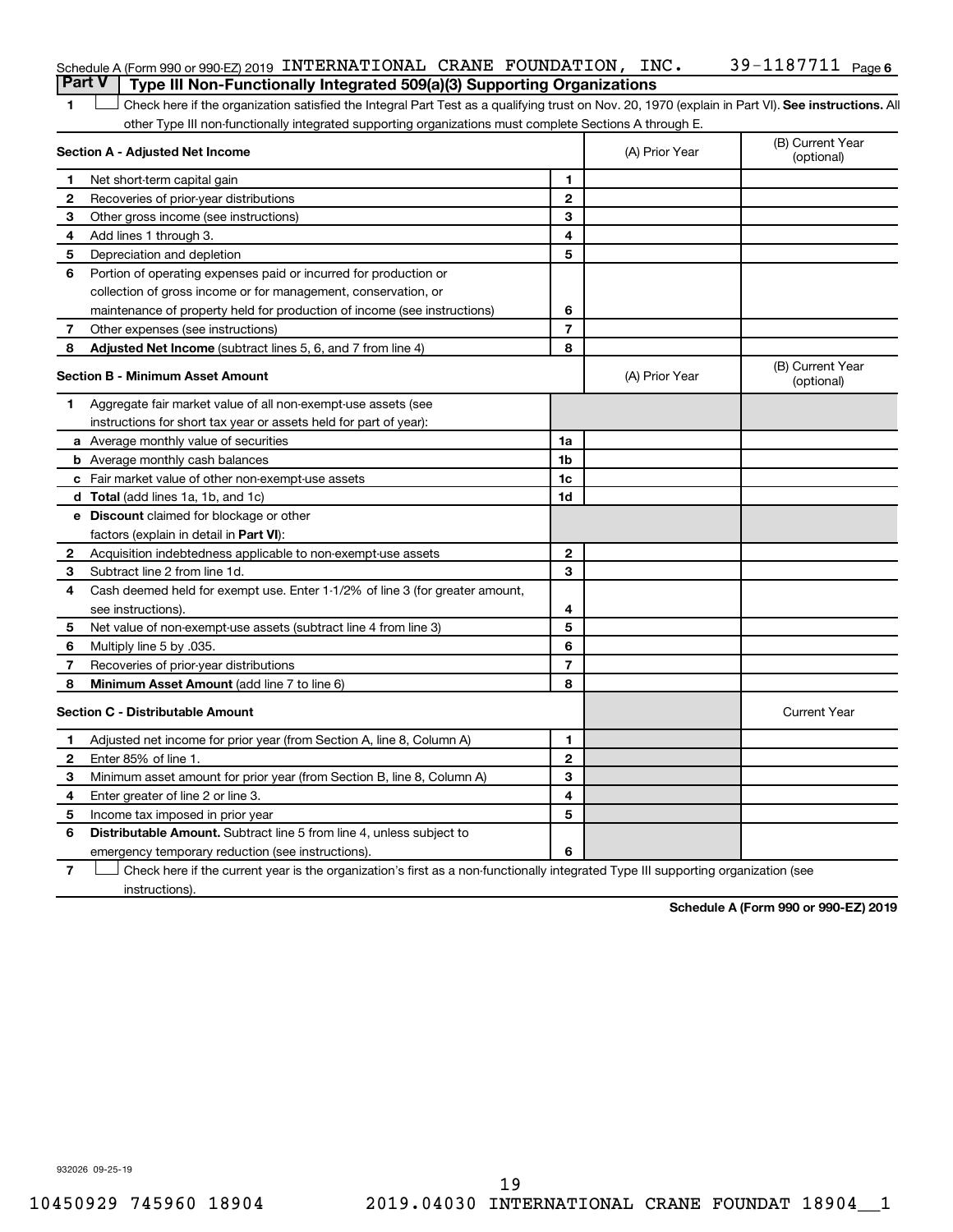#### Schedule A (Form 990 or 990-EZ) 2019 INTERNATIONAL CRANE FOUNDATION,INC。 39-II8 / /II Page INTERNATIONAL CRANE FOUNDATION, INC. 39-1187711

| <b>Part V</b>  | Type III Non-Functionally Integrated 509(a)(3) Supporting Organizations (continued)        |                             |                                       |                                                |  |  |  |
|----------------|--------------------------------------------------------------------------------------------|-----------------------------|---------------------------------------|------------------------------------------------|--|--|--|
|                | <b>Section D - Distributions</b>                                                           |                             |                                       | <b>Current Year</b>                            |  |  |  |
| 1              | Amounts paid to supported organizations to accomplish exempt purposes                      |                             |                                       |                                                |  |  |  |
| $\mathbf{2}$   | Amounts paid to perform activity that directly furthers exempt purposes of supported       |                             |                                       |                                                |  |  |  |
|                | organizations, in excess of income from activity                                           |                             |                                       |                                                |  |  |  |
| 3              | Administrative expenses paid to accomplish exempt purposes of supported organizations      |                             |                                       |                                                |  |  |  |
| 4              | Amounts paid to acquire exempt-use assets                                                  |                             |                                       |                                                |  |  |  |
| 5              | Qualified set-aside amounts (prior IRS approval required)                                  |                             |                                       |                                                |  |  |  |
| 6              | Other distributions (describe in <b>Part VI</b> ). See instructions.                       |                             |                                       |                                                |  |  |  |
| 7              | Total annual distributions. Add lines 1 through 6.                                         |                             |                                       |                                                |  |  |  |
| 8              | Distributions to attentive supported organizations to which the organization is responsive |                             |                                       |                                                |  |  |  |
|                | (provide details in Part VI). See instructions.                                            |                             |                                       |                                                |  |  |  |
| 9              | Distributable amount for 2019 from Section C, line 6                                       |                             |                                       |                                                |  |  |  |
| 10             | Line 8 amount divided by line 9 amount                                                     |                             |                                       |                                                |  |  |  |
|                |                                                                                            | (i)                         | (ii)                                  | (iii)                                          |  |  |  |
|                | <b>Section E - Distribution Allocations (see instructions)</b>                             | <b>Excess Distributions</b> | <b>Underdistributions</b><br>Pre-2019 | <b>Distributable</b><br><b>Amount for 2019</b> |  |  |  |
| 1              | Distributable amount for 2019 from Section C, line 6                                       |                             |                                       |                                                |  |  |  |
| 2              | Underdistributions, if any, for years prior to 2019 (reason-                               |                             |                                       |                                                |  |  |  |
|                | able cause required-explain in Part VI). See instructions.                                 |                             |                                       |                                                |  |  |  |
| 3              | Excess distributions carryover, if any, to 2019                                            |                             |                                       |                                                |  |  |  |
|                | a From 2014                                                                                |                             |                                       |                                                |  |  |  |
|                | <b>b</b> From 2015                                                                         |                             |                                       |                                                |  |  |  |
|                | c From 2016                                                                                |                             |                                       |                                                |  |  |  |
|                | d From 2017                                                                                |                             |                                       |                                                |  |  |  |
|                | e From 2018                                                                                |                             |                                       |                                                |  |  |  |
|                | f Total of lines 3a through e                                                              |                             |                                       |                                                |  |  |  |
|                | <b>g</b> Applied to underdistributions of prior years                                      |                             |                                       |                                                |  |  |  |
|                | <b>h</b> Applied to 2019 distributable amount                                              |                             |                                       |                                                |  |  |  |
| Ť.             | Carryover from 2014 not applied (see instructions)                                         |                             |                                       |                                                |  |  |  |
|                | Remainder. Subtract lines 3g, 3h, and 3i from 3f.                                          |                             |                                       |                                                |  |  |  |
| 4              | Distributions for 2019 from Section D,                                                     |                             |                                       |                                                |  |  |  |
|                | line $7:$                                                                                  |                             |                                       |                                                |  |  |  |
|                | a Applied to underdistributions of prior years                                             |                             |                                       |                                                |  |  |  |
|                | <b>b</b> Applied to 2019 distributable amount                                              |                             |                                       |                                                |  |  |  |
| c              | Remainder. Subtract lines 4a and 4b from 4.                                                |                             |                                       |                                                |  |  |  |
| 5              | Remaining underdistributions for years prior to 2019, if                                   |                             |                                       |                                                |  |  |  |
|                | any. Subtract lines 3g and 4a from line 2. For result greater                              |                             |                                       |                                                |  |  |  |
|                | than zero, explain in Part VI. See instructions.                                           |                             |                                       |                                                |  |  |  |
| 6              | Remaining underdistributions for 2019. Subtract lines 3h                                   |                             |                                       |                                                |  |  |  |
|                | and 4b from line 1. For result greater than zero, explain in                               |                             |                                       |                                                |  |  |  |
|                | <b>Part VI.</b> See instructions.                                                          |                             |                                       |                                                |  |  |  |
| $\overline{7}$ | Excess distributions carryover to 2020. Add lines 3j                                       |                             |                                       |                                                |  |  |  |
|                | and 4c.                                                                                    |                             |                                       |                                                |  |  |  |
| 8              | Breakdown of line 7:                                                                       |                             |                                       |                                                |  |  |  |
|                | a Excess from 2015                                                                         |                             |                                       |                                                |  |  |  |
|                | <b>b</b> Excess from 2016                                                                  |                             |                                       |                                                |  |  |  |
|                | c Excess from 2017                                                                         |                             |                                       |                                                |  |  |  |
|                | d Excess from 2018                                                                         |                             |                                       |                                                |  |  |  |
|                | e Excess from 2019                                                                         |                             |                                       |                                                |  |  |  |

**Schedule A (Form 990 or 990-EZ) 2019**

932027 09-25-19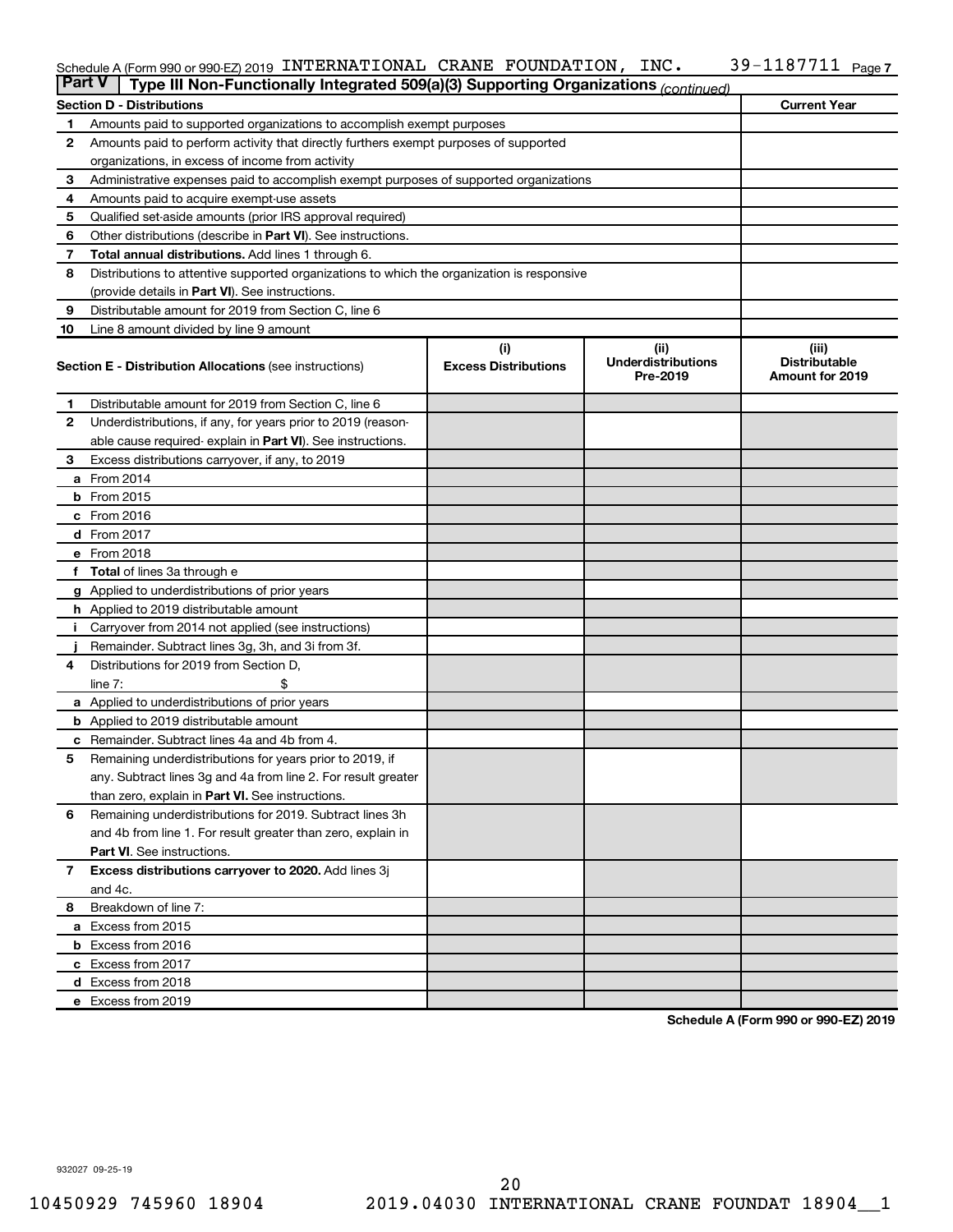|                 | Schedule A (Form 990 or 990-EZ) 2019 INTERNATIONAL CRANE FOUNDATION, INC.                                                                                                                                                                                                                                  |  |    |  | 39-1187711 Page 8                            |  |
|-----------------|------------------------------------------------------------------------------------------------------------------------------------------------------------------------------------------------------------------------------------------------------------------------------------------------------------|--|----|--|----------------------------------------------|--|
| <b>Part VI</b>  | Supplemental Information. Provide the explanations required by Part II, line 10; Part II, line 17a or 17b; Part III, line 12;<br>Part IV, Section A, lines 1, 2, 3b, 3c, 4b, 4c, 5a, 6, 9a, 9b, 9c, 11a, 11b, and 11c; Part IV, Section B, lines 1 and 2; Part IV, Section C,                              |  |    |  |                                              |  |
|                 | line 1; Part IV, Section D, lines 2 and 3; Part IV, Section E, lines 1c, 2a, 2b, 3a, and 3b; Part V, line 1; Part V, Section B, line 1e; Part V,<br>Section D, lines 5, 6, and 8; and Part V, Section E, lines 2, 5, and 6. Also complete this part for any additional information.<br>(See instructions.) |  |    |  |                                              |  |
|                 |                                                                                                                                                                                                                                                                                                            |  |    |  |                                              |  |
|                 |                                                                                                                                                                                                                                                                                                            |  |    |  |                                              |  |
|                 |                                                                                                                                                                                                                                                                                                            |  |    |  |                                              |  |
|                 |                                                                                                                                                                                                                                                                                                            |  |    |  |                                              |  |
|                 |                                                                                                                                                                                                                                                                                                            |  |    |  |                                              |  |
|                 |                                                                                                                                                                                                                                                                                                            |  |    |  |                                              |  |
|                 |                                                                                                                                                                                                                                                                                                            |  |    |  |                                              |  |
|                 |                                                                                                                                                                                                                                                                                                            |  |    |  |                                              |  |
|                 |                                                                                                                                                                                                                                                                                                            |  |    |  |                                              |  |
|                 |                                                                                                                                                                                                                                                                                                            |  |    |  |                                              |  |
|                 |                                                                                                                                                                                                                                                                                                            |  |    |  |                                              |  |
|                 |                                                                                                                                                                                                                                                                                                            |  |    |  |                                              |  |
|                 |                                                                                                                                                                                                                                                                                                            |  |    |  |                                              |  |
|                 |                                                                                                                                                                                                                                                                                                            |  |    |  |                                              |  |
|                 |                                                                                                                                                                                                                                                                                                            |  |    |  |                                              |  |
|                 |                                                                                                                                                                                                                                                                                                            |  |    |  |                                              |  |
|                 |                                                                                                                                                                                                                                                                                                            |  |    |  |                                              |  |
|                 |                                                                                                                                                                                                                                                                                                            |  |    |  |                                              |  |
|                 |                                                                                                                                                                                                                                                                                                            |  |    |  |                                              |  |
|                 |                                                                                                                                                                                                                                                                                                            |  |    |  |                                              |  |
|                 |                                                                                                                                                                                                                                                                                                            |  |    |  |                                              |  |
|                 |                                                                                                                                                                                                                                                                                                            |  |    |  |                                              |  |
|                 |                                                                                                                                                                                                                                                                                                            |  |    |  |                                              |  |
|                 |                                                                                                                                                                                                                                                                                                            |  |    |  |                                              |  |
|                 |                                                                                                                                                                                                                                                                                                            |  |    |  |                                              |  |
|                 |                                                                                                                                                                                                                                                                                                            |  |    |  |                                              |  |
|                 |                                                                                                                                                                                                                                                                                                            |  |    |  |                                              |  |
|                 |                                                                                                                                                                                                                                                                                                            |  |    |  |                                              |  |
|                 |                                                                                                                                                                                                                                                                                                            |  |    |  |                                              |  |
|                 |                                                                                                                                                                                                                                                                                                            |  |    |  |                                              |  |
|                 |                                                                                                                                                                                                                                                                                                            |  |    |  |                                              |  |
|                 |                                                                                                                                                                                                                                                                                                            |  |    |  |                                              |  |
|                 |                                                                                                                                                                                                                                                                                                            |  |    |  |                                              |  |
|                 |                                                                                                                                                                                                                                                                                                            |  |    |  |                                              |  |
|                 |                                                                                                                                                                                                                                                                                                            |  |    |  |                                              |  |
|                 |                                                                                                                                                                                                                                                                                                            |  |    |  |                                              |  |
|                 |                                                                                                                                                                                                                                                                                                            |  |    |  |                                              |  |
| 932028 09-25-19 |                                                                                                                                                                                                                                                                                                            |  | 21 |  | Schedule A (Form 990 or 990-EZ) 2019         |  |
|                 | 10450929 745960 18904                                                                                                                                                                                                                                                                                      |  |    |  | 2019.04030 INTERNATIONAL CRANE FOUNDAT 18904 |  |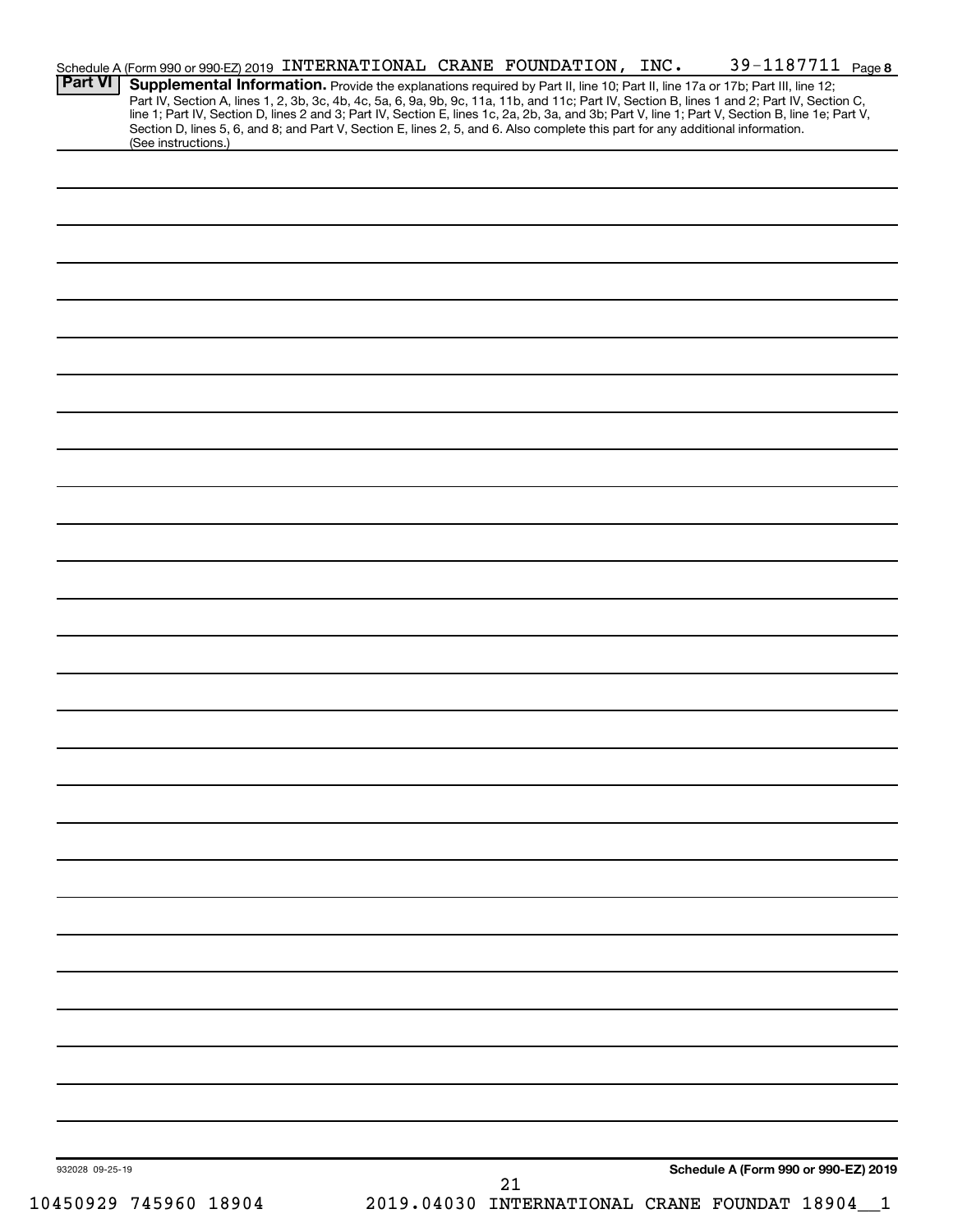**(Form 990, 990-EZ,**

Department of the Treasury Internal Revenue Service

Name of the organization

#### \*\* PUBLIC DISCLOSURE COPY \*\*

## **Schedule B Schedule of Contributors**

**or 990-PF) | Attach to Form 990, Form 990-EZ, or Form 990-PF. | Go to www.irs.gov/Form990 for the latest information.** OMB No. 1545-0047

**2019**

**Employer identification number**

|                                | INTERNATIONAL CRANE FOUNDATION, INC.                                         | 39-1187711 |
|--------------------------------|------------------------------------------------------------------------------|------------|
| Organization type (check one): |                                                                              |            |
| Filers of:                     | Section:                                                                     |            |
| Form 990 or 990-EZ             | $\mathbf{X}$<br>501(c)( $3$ ) (enter number) organization                    |            |
|                                | 4947(a)(1) nonexempt charitable trust not treated as a private foundation    |            |
|                                | 527 political organization                                                   |            |
| Form 990-PF                    | 501(c)(3) exempt private foundation                                          |            |
|                                | 4947(a)(1) nonexempt charitable trust treated as a private foundation        |            |
|                                | 501(c)(3) taxable private foundation                                         |            |
|                                |                                                                              |            |
|                                | Check if your organization is covered by the General Rule or a Special Rule. |            |

**Note:**  Only a section 501(c)(7), (8), or (10) organization can check boxes for both the General Rule and a Special Rule. See instructions.

#### **General Rule**

 $\Box$ 

For an organization filing Form 990, 990-EZ, or 990-PF that received, during the year, contributions totaling \$5,000 or more (in money or property) from any one contributor. Complete Parts I and II. See instructions for determining a contributor's total contributions.

#### **Special Rules**

any one contributor, during the year, total contributions of the greater of (1) \$5,000; or (2) 2% of the amount on (i) Form 990, Part VIII, line 1h;  $\boxed{\text{X}}$  For an organization described in section 501(c)(3) filing Form 990 or 990-EZ that met the 33 1/3% support test of the regulations under sections 509(a)(1) and 170(b)(1)(A)(vi), that checked Schedule A (Form 990 or 990-EZ), Part II, line 13, 16a, or 16b, and that received from or (ii) Form 990-EZ, line 1. Complete Parts I and II.

year, total contributions of more than \$1,000 *exclusively* for religious, charitable, scientific, literary, or educational purposes, or for the For an organization described in section 501(c)(7), (8), or (10) filing Form 990 or 990-EZ that received from any one contributor, during the prevention of cruelty to children or animals. Complete Parts I, II, and III.  $\Box$ 

purpose. Don't complete any of the parts unless the General Rule applies to this organization because it received nonexclusively year, contributions exclusively for religious, charitable, etc., purposes, but no such contributions totaled more than \$1,000. If this box is checked, enter here the total contributions that were received during the year for an exclusively religious, charitable, etc., For an organization described in section 501(c)(7), (8), or (10) filing Form 990 or 990-EZ that received from any one contributor, during the religious, charitable, etc., contributions totaling \$5,000 or more during the year  $~\ldots\ldots\ldots\ldots\ldots\ldots\ldots\ldots\ldots\blacktriangleright~$ \$  $\Box$ 

**Caution:**  An organization that isn't covered by the General Rule and/or the Special Rules doesn't file Schedule B (Form 990, 990-EZ, or 990-PF),  **must** but it answer "No" on Part IV, line 2, of its Form 990; or check the box on line H of its Form 990-EZ or on its Form 990-PF, Part I, line 2, to certify that it doesn't meet the filing requirements of Schedule B (Form 990, 990-EZ, or 990-PF).

**For Paperwork Reduction Act Notice, see the instructions for Form 990, 990-EZ, or 990-PF. Schedule B (Form 990, 990-EZ, or 990-PF) (2019)** LHA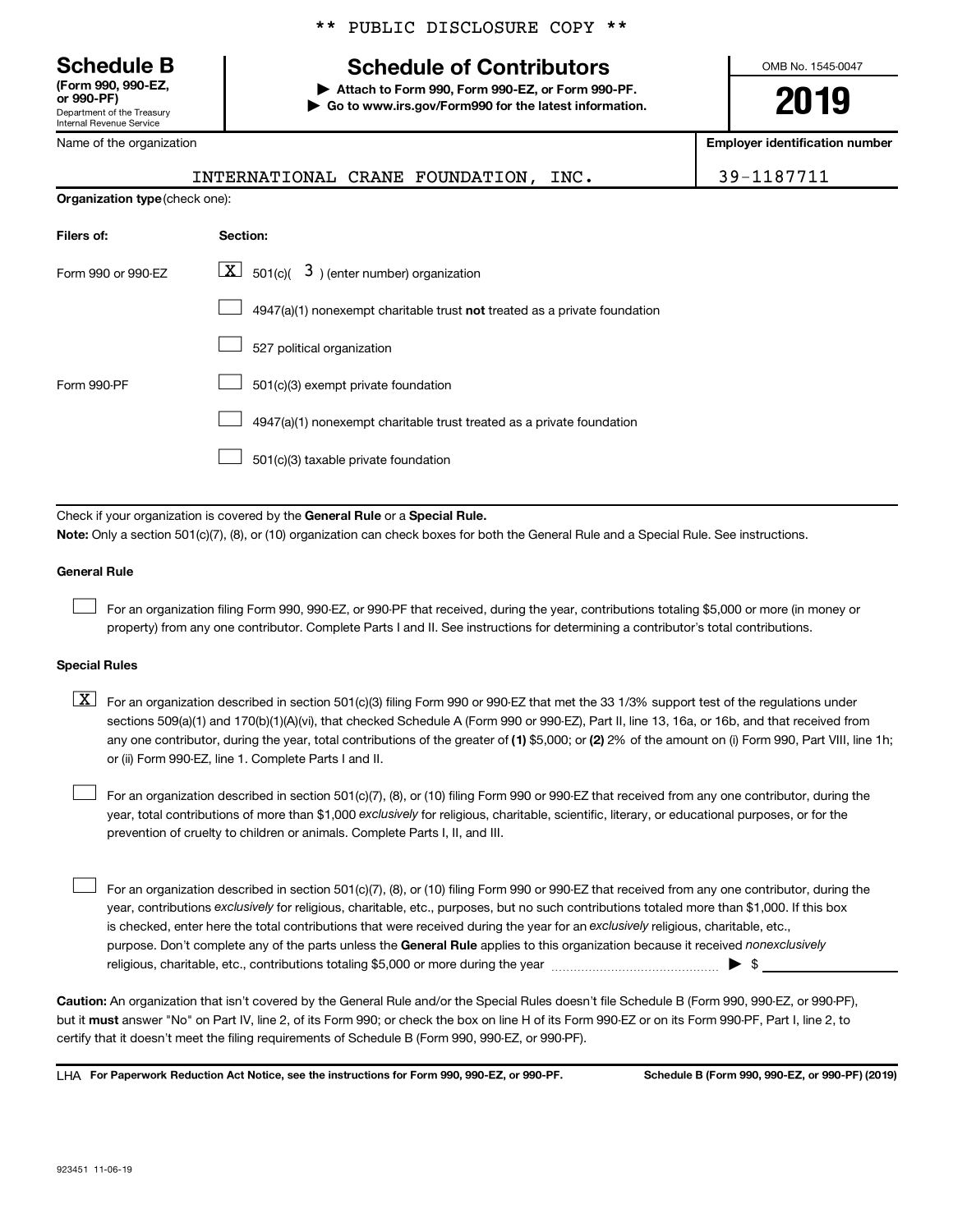| Schedule B (Form 990, 990-EZ, or 990-PF) (2019) | Page |
|-------------------------------------------------|------|
|-------------------------------------------------|------|

Name of organization

**Employer identification number**

### INTERNATIONAL CRANE FOUNDATION, INC. 39-1187711

**Part I** Contributors (see instructions). Use duplicate copies of Part I if additional space is needed.

| (a)             | (b)                        | (c)                        | (d)                                                                                                                                 |
|-----------------|----------------------------|----------------------------|-------------------------------------------------------------------------------------------------------------------------------------|
| No.             | Name, address, and ZIP + 4 | <b>Total contributions</b> | Type of contribution                                                                                                                |
| 1               |                            | 7,100,000.<br>\$           | $\overline{\textbf{X}}$<br>Person<br>Payroll<br>Noncash<br>(Complete Part II for<br>noncash contributions.)                         |
| (a)             | (b)                        | (c)                        | (d)                                                                                                                                 |
| No.             | Name, address, and ZIP + 4 | <b>Total contributions</b> | Type of contribution                                                                                                                |
| 2               |                            | 750,000.<br>\$             | $\overline{\text{X}}$<br>Person<br>Payroll<br>Noncash<br>(Complete Part II for<br>noncash contributions.)                           |
| (a)             | (b)                        | (c)                        | (d)                                                                                                                                 |
| No.             | Name, address, and ZIP + 4 | <b>Total contributions</b> | Type of contribution                                                                                                                |
| 3               |                            | 452,549.<br>\$             | $\overline{\text{X}}$<br>Person<br>Payroll<br>Noncash<br>(Complete Part II for<br>noncash contributions.)                           |
| (a)             | (b)                        | (c)                        | (d)                                                                                                                                 |
| No.             | Name, address, and ZIP + 4 | <b>Total contributions</b> | Type of contribution                                                                                                                |
|                 |                            | \$                         | Person<br>Payroll<br>Noncash<br>(Complete Part II for<br>noncash contributions.)                                                    |
| (a)             | (b)                        | (c)                        | (d)                                                                                                                                 |
| No.             | Name, address, and ZIP + 4 | <b>Total contributions</b> | Type of contribution                                                                                                                |
|                 |                            | \$                         | Person<br>Payroll<br>Noncash<br>(Complete Part II for<br>noncash contributions.)                                                    |
| (a)             | (b)                        | (c)                        | (d)                                                                                                                                 |
| No.             | Name, address, and ZIP + 4 | <b>Total contributions</b> | Type of contribution                                                                                                                |
| 923452 11-06-19 |                            | \$                         | Person<br>Payroll<br>Noncash<br>(Complete Part II for<br>noncash contributions.)<br>Schedule B (Form 990, 990-EZ, or 990-PF) (2019) |

10450929 745960 18904 2019.04030 INTERNATIONAL CRANE FOUNDAT 18904\_\_1

23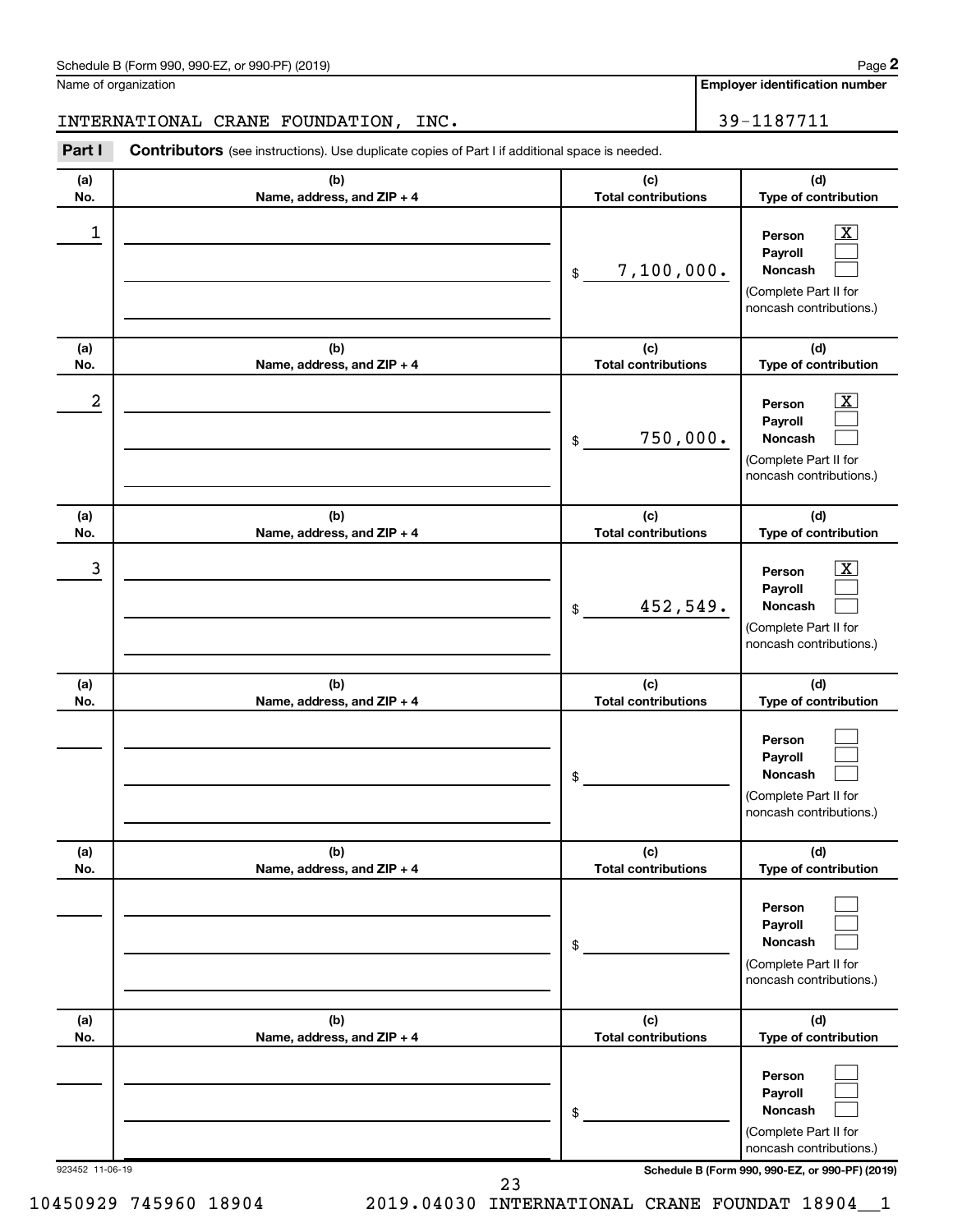| Schedule B (Form 990, 990-EZ, or 990-PF) (2019) | Page |
|-------------------------------------------------|------|
|-------------------------------------------------|------|

Name of organization

**Employer identification number**

INTERNATIONAL CRANE FOUNDATION, INC. 29-1187711

Part II Noncash Property (see instructions). Use duplicate copies of Part II if additional space is needed.

| (a)<br>No.<br>from<br>Part I | (b)<br>Description of noncash property given | (c)<br>FMV (or estimate)<br>(See instructions.) | (d)<br>Date received |
|------------------------------|----------------------------------------------|-------------------------------------------------|----------------------|
|                              |                                              |                                                 |                      |
|                              |                                              | $\frac{1}{2}$                                   |                      |
| (a)<br>No.<br>from<br>Part I | (b)<br>Description of noncash property given | (c)<br>FMV (or estimate)<br>(See instructions.) | (d)<br>Date received |
|                              |                                              |                                                 |                      |
|                              |                                              | $\frac{1}{2}$                                   |                      |
| (a)<br>No.<br>from<br>Part I | (b)<br>Description of noncash property given | (c)<br>FMV (or estimate)<br>(See instructions.) | (d)<br>Date received |
|                              |                                              |                                                 |                      |
|                              |                                              | $\frac{1}{2}$                                   |                      |
| (a)<br>No.<br>from<br>Part I | (b)<br>Description of noncash property given | (c)<br>FMV (or estimate)<br>(See instructions.) | (d)<br>Date received |
|                              |                                              |                                                 |                      |
|                              |                                              | $$\circ$$                                       |                      |
| (a)<br>No.<br>from<br>Part I | (b)<br>Description of noncash property given | (c)<br>FMV (or estimate)<br>(See instructions.) | (d)<br>Date received |
|                              |                                              |                                                 |                      |
|                              |                                              | \$                                              |                      |
| (a)<br>No.<br>from<br>Part I | (b)<br>Description of noncash property given | (c)<br>FMV (or estimate)<br>(See instructions.) | (d)<br>Date received |
|                              |                                              |                                                 |                      |
|                              |                                              |                                                 |                      |

10450929 745960 18904 2019.04030 INTERNATIONAL CRANE FOUNDAT 18904\_\_1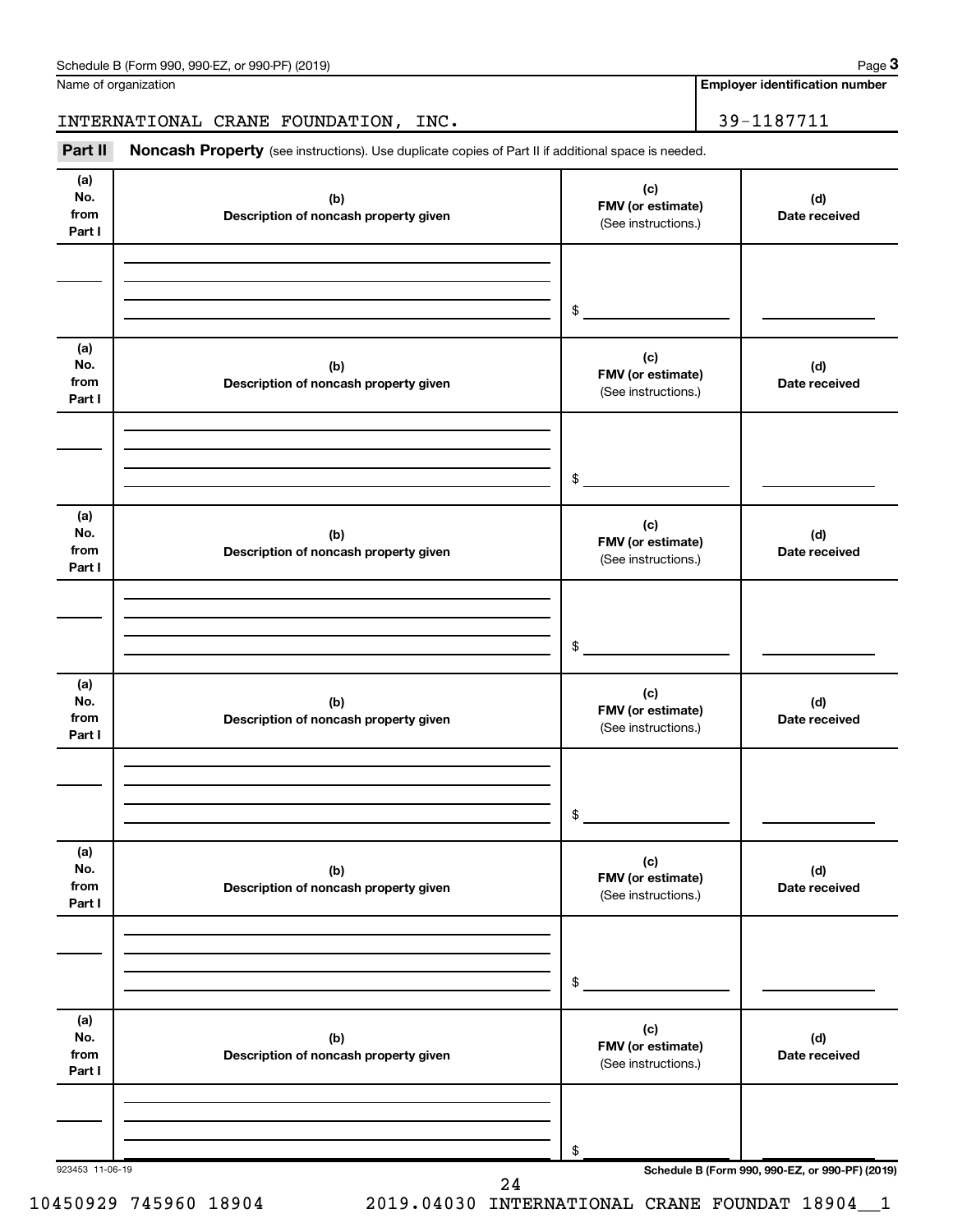| Name of organization      |                                                                                                                                                                                                                                                                                                                                                                                                                                                                                                                                                     |                      | <b>Employer identification number</b>           |
|---------------------------|-----------------------------------------------------------------------------------------------------------------------------------------------------------------------------------------------------------------------------------------------------------------------------------------------------------------------------------------------------------------------------------------------------------------------------------------------------------------------------------------------------------------------------------------------------|----------------------|-------------------------------------------------|
| Part III                  | INTERNATIONAL CRANE FOUNDATION, INC.<br>Exclusively religious, charitable, etc., contributions to organizations described in section 501(c)(7), (8), or (10) that total more than \$1,000 for the year<br>from any one contributor. Complete columns (a) through (e) and the following line entry. For organizations<br>completing Part III, enter the total of exclusively religious, charitable, etc., contributions of \$1,000 or less for the year. (Enter this info. once.)<br>Use duplicate copies of Part III if additional space is needed. |                      | 39-1187711                                      |
| (a) No.<br>from           | (b) Purpose of gift                                                                                                                                                                                                                                                                                                                                                                                                                                                                                                                                 | (c) Use of gift      | (d) Description of how gift is held             |
| Part I                    |                                                                                                                                                                                                                                                                                                                                                                                                                                                                                                                                                     |                      |                                                 |
|                           |                                                                                                                                                                                                                                                                                                                                                                                                                                                                                                                                                     | (e) Transfer of gift |                                                 |
|                           | Transferee's name, address, and ZIP + 4                                                                                                                                                                                                                                                                                                                                                                                                                                                                                                             |                      | Relationship of transferor to transferee        |
| (a) No.<br>`from          |                                                                                                                                                                                                                                                                                                                                                                                                                                                                                                                                                     |                      |                                                 |
| Part I                    | (b) Purpose of gift                                                                                                                                                                                                                                                                                                                                                                                                                                                                                                                                 | (c) Use of gift      | (d) Description of how gift is held             |
|                           |                                                                                                                                                                                                                                                                                                                                                                                                                                                                                                                                                     | (e) Transfer of gift |                                                 |
|                           | Transferee's name, address, and ZIP + 4                                                                                                                                                                                                                                                                                                                                                                                                                                                                                                             |                      | Relationship of transferor to transferee        |
|                           |                                                                                                                                                                                                                                                                                                                                                                                                                                                                                                                                                     |                      |                                                 |
| (a) No.<br>from<br>Part I | (b) Purpose of gift                                                                                                                                                                                                                                                                                                                                                                                                                                                                                                                                 | (c) Use of gift      | (d) Description of how gift is held             |
|                           |                                                                                                                                                                                                                                                                                                                                                                                                                                                                                                                                                     | (e) Transfer of gift |                                                 |
|                           | Transferee's name, address, and $ZIP + 4$                                                                                                                                                                                                                                                                                                                                                                                                                                                                                                           |                      | Relationship of transferor to transferee        |
|                           |                                                                                                                                                                                                                                                                                                                                                                                                                                                                                                                                                     |                      |                                                 |
| (a) No.<br>from<br>Part I | (b) Purpose of gift                                                                                                                                                                                                                                                                                                                                                                                                                                                                                                                                 | (c) Use of gift      | (d) Description of how gift is held             |
|                           |                                                                                                                                                                                                                                                                                                                                                                                                                                                                                                                                                     | (e) Transfer of gift |                                                 |
|                           | Transferee's name, address, and $ZIP + 4$                                                                                                                                                                                                                                                                                                                                                                                                                                                                                                           |                      | Relationship of transferor to transferee        |
|                           |                                                                                                                                                                                                                                                                                                                                                                                                                                                                                                                                                     |                      |                                                 |
| 923454 11-06-19           |                                                                                                                                                                                                                                                                                                                                                                                                                                                                                                                                                     | 25                   | Schedule B (Form 990, 990-EZ, or 990-PF) (2019) |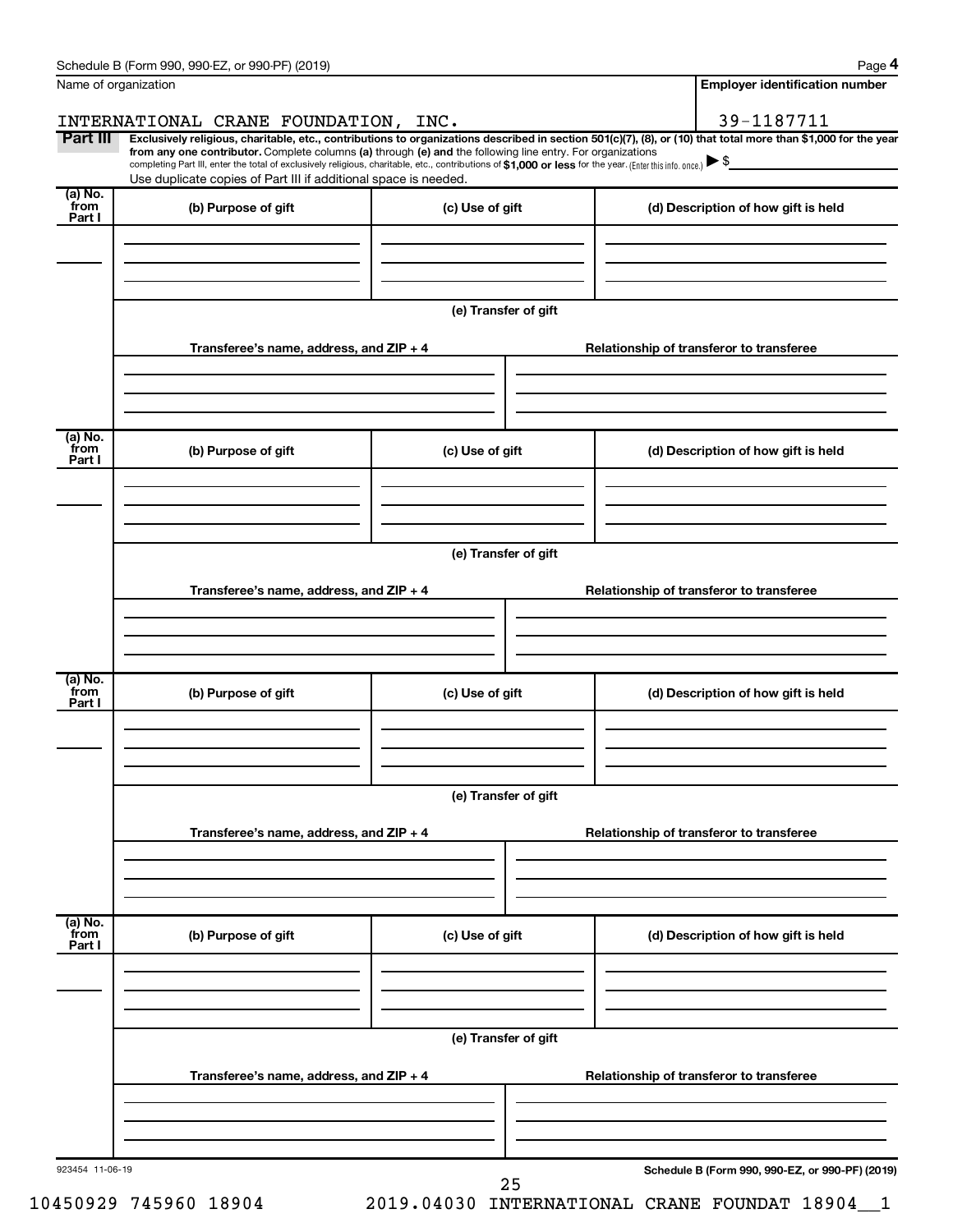# **SCHEDULE D Supplemental Financial Statements**<br> **Form 990 2019**<br> **Part IV** line 6.7.8.9.10, 11a, 11b, 11d, 11d, 11d, 11d, 11d, 12a, 0r, 12b

**(Form 990) | Complete if the organization answered "Yes" on Form 990, Part IV, line 6, 7, 8, 9, 10, 11a, 11b, 11c, 11d, 11e, 11f, 12a, or 12b.**





Department of the Treasury Internal Revenue Service

Name of the organization<br> **Employer identification number**<br> **Employer identification number**<br> **Employer identification number**<br> **Employer identification number** INTERNATIONAL CRANE FOUNDATION, INC.

| Part I       | Organizations Maintaining Donor Advised Funds or Other Similar Funds or Accounts. Complete if the                                              |                         |                |                                                    |
|--------------|------------------------------------------------------------------------------------------------------------------------------------------------|-------------------------|----------------|----------------------------------------------------|
|              | organization answered "Yes" on Form 990, Part IV, line 6.                                                                                      | (a) Donor advised funds |                | (b) Funds and other accounts                       |
| 1            |                                                                                                                                                |                         |                |                                                    |
| 2            | Aggregate value of contributions to (during year)                                                                                              |                         |                |                                                    |
| З            | Aggregate value of grants from (during year)                                                                                                   |                         |                |                                                    |
| 4            |                                                                                                                                                |                         |                |                                                    |
| 5            | Did the organization inform all donors and donor advisors in writing that the assets held in donor advised funds                               |                         |                |                                                    |
|              |                                                                                                                                                |                         |                | Yes<br>No                                          |
| 6            | Did the organization inform all grantees, donors, and donor advisors in writing that grant funds can be used only                              |                         |                |                                                    |
|              | for charitable purposes and not for the benefit of the donor or donor advisor, or for any other purpose conferring                             |                         |                |                                                    |
|              |                                                                                                                                                |                         |                | Yes<br>No                                          |
| Part II      | Conservation Easements. Complete if the organization answered "Yes" on Form 990, Part IV, line 7.                                              |                         |                |                                                    |
| 1            | Purpose(s) of conservation easements held by the organization (check all that apply).                                                          |                         |                |                                                    |
|              | Preservation of land for public use (for example, recreation or education)                                                                     |                         |                | Preservation of a historically important land area |
|              | $X$ Protection of natural habitat                                                                                                              |                         |                | Preservation of a certified historic structure     |
|              | Preservation of open space                                                                                                                     |                         |                |                                                    |
| 2            | Complete lines 2a through 2d if the organization held a qualified conservation contribution in the form of a conservation easement on the last |                         |                |                                                    |
|              | day of the tax year.                                                                                                                           |                         |                | Held at the End of the Tax Year                    |
| а            |                                                                                                                                                |                         | 2a             |                                                    |
| b            |                                                                                                                                                |                         | 2 <sub>b</sub> | 0.00                                               |
|              | Number of conservation easements on a certified historic structure included in (a) manufacture included in (a)                                 |                         | 2c             |                                                    |
| d            | Number of conservation easements included in (c) acquired after 7/25/06, and not on a historic structure                                       |                         |                |                                                    |
|              | listed in the National Register [11, 120] and the National Register [11, 120] and the National Register [11, 1                                 |                         | 2d             | 0                                                  |
| З            | Number of conservation easements modified, transferred, released, extinguished, or terminated by the organization during the tax               |                         |                |                                                    |
|              | U<br>year                                                                                                                                      |                         |                |                                                    |
| 4            | Number of states where property subject to conservation easement is located >                                                                  |                         |                |                                                    |
| 5            | Does the organization have a written policy regarding the periodic monitoring, inspection, handling of                                         |                         |                |                                                    |
|              | violations, and enforcement of the conservation easements it holds?                                                                            |                         |                | $\boxed{\text{X}}$ Yes<br><b>No</b>                |
| 6            | Staff and volunteer hours devoted to monitoring, inspecting, handling of violations, and enforcing conservation easements during the year      |                         |                |                                                    |
|              | 10                                                                                                                                             |                         |                |                                                    |
| 7            | Amount of expenses incurred in monitoring, inspecting, handling of violations, and enforcing conservation easements during the year            |                         |                |                                                    |
|              | υ.<br>$\blacktriangleright$ \$                                                                                                                 |                         |                |                                                    |
| 8            | Does each conservation easement reported on line 2(d) above satisfy the requirements of section 170(h)(4)(B)(i)                                |                         |                |                                                    |
|              |                                                                                                                                                |                         |                | $\boxed{\text{X}}$ Yes<br>No                       |
| 9            | In Part XIII, describe how the organization reports conservation easements in its revenue and expense statement and                            |                         |                |                                                    |
|              | balance sheet, and include, if applicable, the text of the footnote to the organization's financial statements that describes the              |                         |                |                                                    |
|              | organization's accounting for conservation easements.                                                                                          |                         |                |                                                    |
|              | Organizations Maintaining Collections of Art, Historical Treasures, or Other Similar Assets.<br>Part III                                       |                         |                |                                                    |
|              | Complete if the organization answered "Yes" on Form 990, Part IV, line 8.                                                                      |                         |                |                                                    |
|              | 1a If the organization elected, as permitted under FASB ASC 958, not to report in its revenue statement and balance sheet works                |                         |                |                                                    |
|              | of art, historical treasures, or other similar assets held for public exhibition, education, or research in furtherance of public              |                         |                |                                                    |
|              | service, provide in Part XIII the text of the footnote to its financial statements that describes these items.                                 |                         |                |                                                    |
|              | <b>b</b> If the organization elected, as permitted under FASB ASC 958, to report in its revenue statement and balance sheet works of           |                         |                |                                                    |
|              | art, historical treasures, or other similar assets held for public exhibition, education, or research in furtherance of public service,        |                         |                |                                                    |
|              | provide the following amounts relating to these items:                                                                                         |                         |                |                                                    |
|              |                                                                                                                                                |                         |                |                                                    |
|              | (ii) Assets included in Form 990, Part X                                                                                                       |                         |                | \$                                                 |
| $\mathbf{2}$ | If the organization received or held works of art, historical treasures, or other similar assets for financial gain, provide                   |                         |                |                                                    |
|              | the following amounts required to be reported under FASB ASC 958 relating to these items:                                                      |                         |                |                                                    |
| а            |                                                                                                                                                |                         |                | - \$                                               |
|              |                                                                                                                                                |                         |                | - \$                                               |
|              | LHA For Paperwork Reduction Act Notice, see the Instructions for Form 990.                                                                     |                         |                | Schedule D (Form 990) 2019                         |
|              | 932051 10-02-19                                                                                                                                |                         |                |                                                    |
|              |                                                                                                                                                | 26                      |                |                                                    |

10450929 745960 18904 2019.04030 INTERNATIONAL CRANE FOUNDAT 18904\_\_1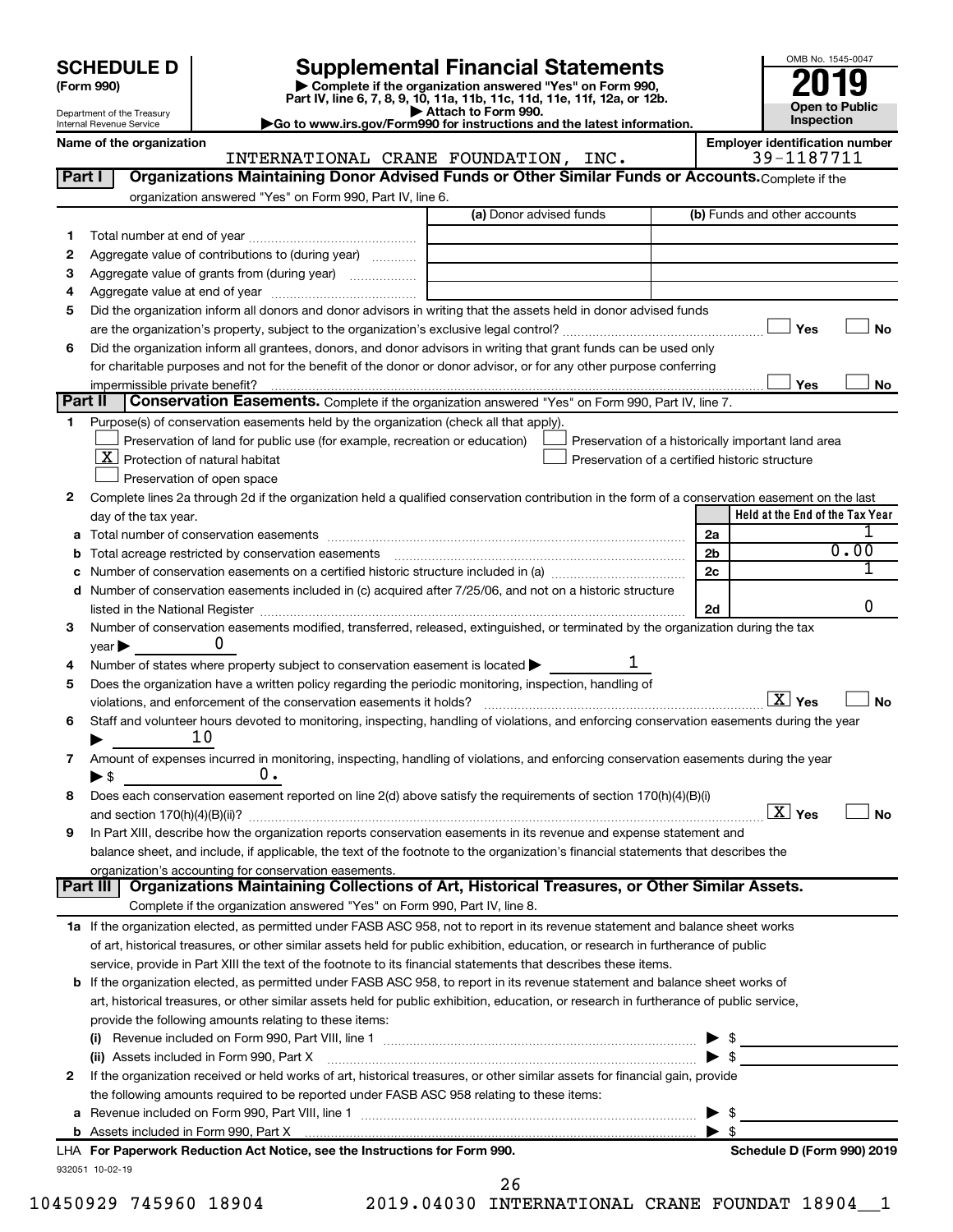|        | Schedule D (Form 990) 2019                                                                                                                                                                                                     | INTERNATIONAL CRANE FOUNDATION, INC. |                |                          |              |                                      | 39-1187711 Page 2          |                         |                       |
|--------|--------------------------------------------------------------------------------------------------------------------------------------------------------------------------------------------------------------------------------|--------------------------------------|----------------|--------------------------|--------------|--------------------------------------|----------------------------|-------------------------|-----------------------|
|        | Part III<br>Organizations Maintaining Collections of Art, Historical Treasures, or Other Similar Assets (continued)                                                                                                            |                                      |                |                          |              |                                      |                            |                         |                       |
| 3      | Using the organization's acquisition, accession, and other records, check any of the following that make significant use of its                                                                                                |                                      |                |                          |              |                                      |                            |                         |                       |
|        | collection items (check all that apply):                                                                                                                                                                                       |                                      |                |                          |              |                                      |                            |                         |                       |
| a      | $\lfloor x \rfloor$ Public exhibition                                                                                                                                                                                          |                                      |                | Loan or exchange program |              |                                      |                            |                         |                       |
| b      | Scholarly research                                                                                                                                                                                                             |                                      | Other          |                          |              |                                      |                            |                         |                       |
| c      | Preservation for future generations                                                                                                                                                                                            |                                      |                |                          |              |                                      |                            |                         |                       |
| 4      | Provide a description of the organization's collections and explain how they further the organization's exempt purpose in Part XIII.                                                                                           |                                      |                |                          |              |                                      |                            |                         |                       |
| 5      | During the year, did the organization solicit or receive donations of art, historical treasures, or other similar assets                                                                                                       |                                      |                |                          |              |                                      |                            |                         |                       |
|        |                                                                                                                                                                                                                                |                                      |                |                          |              |                                      | Yes                        |                         | $\boxed{\text{X}}$ No |
|        | <b>Part IV</b><br><b>Escrow and Custodial Arrangements.</b> Complete if the organization answered "Yes" on Form 990, Part IV, line 9, or<br>reported an amount on Form 990, Part X, line 21.                                   |                                      |                |                          |              |                                      |                            |                         |                       |
|        | 1a Is the organization an agent, trustee, custodian or other intermediary for contributions or other assets not included                                                                                                       |                                      |                |                          |              |                                      |                            |                         |                       |
|        |                                                                                                                                                                                                                                |                                      |                |                          |              |                                      | Yes                        |                         | <b>No</b>             |
|        | b If "Yes," explain the arrangement in Part XIII and complete the following table:                                                                                                                                             |                                      |                |                          |              |                                      |                            |                         |                       |
|        |                                                                                                                                                                                                                                |                                      |                |                          |              |                                      | Amount                     |                         |                       |
|        | c Beginning balance measurements and the contract of the contract of the contract of the contract of the contract of the contract of the contract of the contract of the contract of the contract of the contract of the contr |                                      |                |                          |              | 1c                                   |                            |                         |                       |
|        |                                                                                                                                                                                                                                |                                      |                |                          |              | 1d                                   |                            |                         |                       |
|        | e Distributions during the year manufactured and contained and contained and contained and contained and contained and contained and contained and contained and contained and contained and contained and contained and conta |                                      |                |                          |              | 1е                                   |                            |                         |                       |
|        |                                                                                                                                                                                                                                |                                      |                |                          |              | 1f                                   |                            |                         |                       |
|        | 2a Did the organization include an amount on Form 990, Part X, line 21, for escrow or custodial account liability?                                                                                                             |                                      |                |                          |              | .                                    | Yes                        |                         | No                    |
|        | <b>b</b> If "Yes," explain the arrangement in Part XIII. Check here if the explanation has been provided on Part XIII                                                                                                          |                                      |                |                          |              |                                      |                            |                         |                       |
| Part V | Endowment Funds. Complete if the organization answered "Yes" on Form 990, Part IV, line 10.                                                                                                                                    |                                      |                |                          |              |                                      |                            |                         |                       |
|        |                                                                                                                                                                                                                                | (a) Current year                     | (b) Prior year | (c) Two years back       |              | $\vert$ (d) Three years back $\vert$ |                            | (e) Four years back     |                       |
|        | 1a Beginning of year balance                                                                                                                                                                                                   | 23,466,579.                          | 20,907,166.    | 20,058,282.              |              | 18,548,091.                          |                            | 18,998,261.             |                       |
|        |                                                                                                                                                                                                                                | 1,230,295.                           | 2,639,794.     | 416,853.                 |              | 565,829.                             |                            |                         | 494,082.              |
|        | c Net investment earnings, gains, and losses                                                                                                                                                                                   | $-1, 345, 321.$                      | 1, 171, 754.   | 2, 145, 152.             |              | 2,300,313.                           |                            |                         | $-153, 411.$          |
|        |                                                                                                                                                                                                                                |                                      |                |                          |              |                                      |                            |                         |                       |
|        | e Other expenditures for facilities                                                                                                                                                                                            |                                      |                |                          |              |                                      |                            |                         |                       |
|        | and programs                                                                                                                                                                                                                   | 1, 193, 484.                         | 1,252,135.     | 1,713,121.               |              | 1,355,951.                           |                            |                         | 790,841.              |
|        |                                                                                                                                                                                                                                | 22, 158, 069.                        | 23,466,579.    | 20,907,166.              |              | 20,058,282.                          |                            | 18,548,091.             |                       |
| g<br>2 | Provide the estimated percentage of the current year end balance (line 1g, column (a)) held as:                                                                                                                                |                                      |                |                          |              |                                      |                            |                         |                       |
|        | a Board designated or quasi-endowment >                                                                                                                                                                                        | 76.37                                | %              |                          |              |                                      |                            |                         |                       |
|        | <b>b</b> Permanent endowment $\blacktriangleright$ 17.73                                                                                                                                                                       | %                                    |                |                          |              |                                      |                            |                         |                       |
|        | 5.90%<br>c Term endowment $\blacktriangleright$                                                                                                                                                                                |                                      |                |                          |              |                                      |                            |                         |                       |
|        | The percentages on lines 2a, 2b, and 2c should equal 100%.                                                                                                                                                                     |                                      |                |                          |              |                                      |                            |                         |                       |
|        | 3a Are there endowment funds not in the possession of the organization that are held and administered for the organization                                                                                                     |                                      |                |                          |              |                                      |                            |                         |                       |
|        | by:                                                                                                                                                                                                                            |                                      |                |                          |              |                                      |                            | Yes                     | No                    |
|        | (i)                                                                                                                                                                                                                            |                                      |                |                          |              |                                      | 3a(i)                      | X                       |                       |
|        | (ii) Related organizations [11] Related organizations [11] Maximum material contract to the contract of the contract of the contract of the contract of the contract of the contract of the contract of the contract of the co |                                      |                |                          |              |                                      | 3a(ii)                     |                         | X                     |
|        |                                                                                                                                                                                                                                |                                      |                |                          |              |                                      | 3b                         |                         |                       |
| 4      | Describe in Part XIII the intended uses of the organization's endowment funds.                                                                                                                                                 |                                      |                |                          |              |                                      |                            |                         |                       |
|        | Land, Buildings, and Equipment.<br><b>Part VI</b>                                                                                                                                                                              |                                      |                |                          |              |                                      |                            |                         |                       |
|        | Complete if the organization answered "Yes" on Form 990, Part IV, line 11a. See Form 990, Part X, line 10.                                                                                                                     |                                      |                |                          |              |                                      |                            |                         |                       |
|        | Description of property                                                                                                                                                                                                        | (a) Cost or other                    |                | (b) Cost or other        |              | (c) Accumulated                      |                            | (d) Book value          |                       |
|        |                                                                                                                                                                                                                                | basis (investment)                   |                | basis (other)            | depreciation |                                      |                            |                         |                       |
|        |                                                                                                                                                                                                                                |                                      |                | 2,021,758.               |              |                                      |                            | 2,021,758.              |                       |
|        |                                                                                                                                                                                                                                |                                      |                | 13,952,160.              |              | 5,300,917.                           |                            | 8,651,243.              |                       |
|        |                                                                                                                                                                                                                                |                                      |                |                          |              |                                      |                            |                         |                       |
|        |                                                                                                                                                                                                                                |                                      |                | 1,763,060.<br>2,290,848. |              | 764,928.<br>219,706.                 |                            | 998, 132.<br>2,071,142. |                       |
|        |                                                                                                                                                                                                                                |                                      |                |                          |              |                                      | 13,742,275.                |                         |                       |
|        | Total. Add lines 1a through 1e. (Column (d) must equal Form 990, Part X, column (B), line 10c.)                                                                                                                                |                                      |                |                          |              |                                      |                            |                         |                       |
|        |                                                                                                                                                                                                                                |                                      |                |                          |              |                                      | Schedule D (Form 990) 2019 |                         |                       |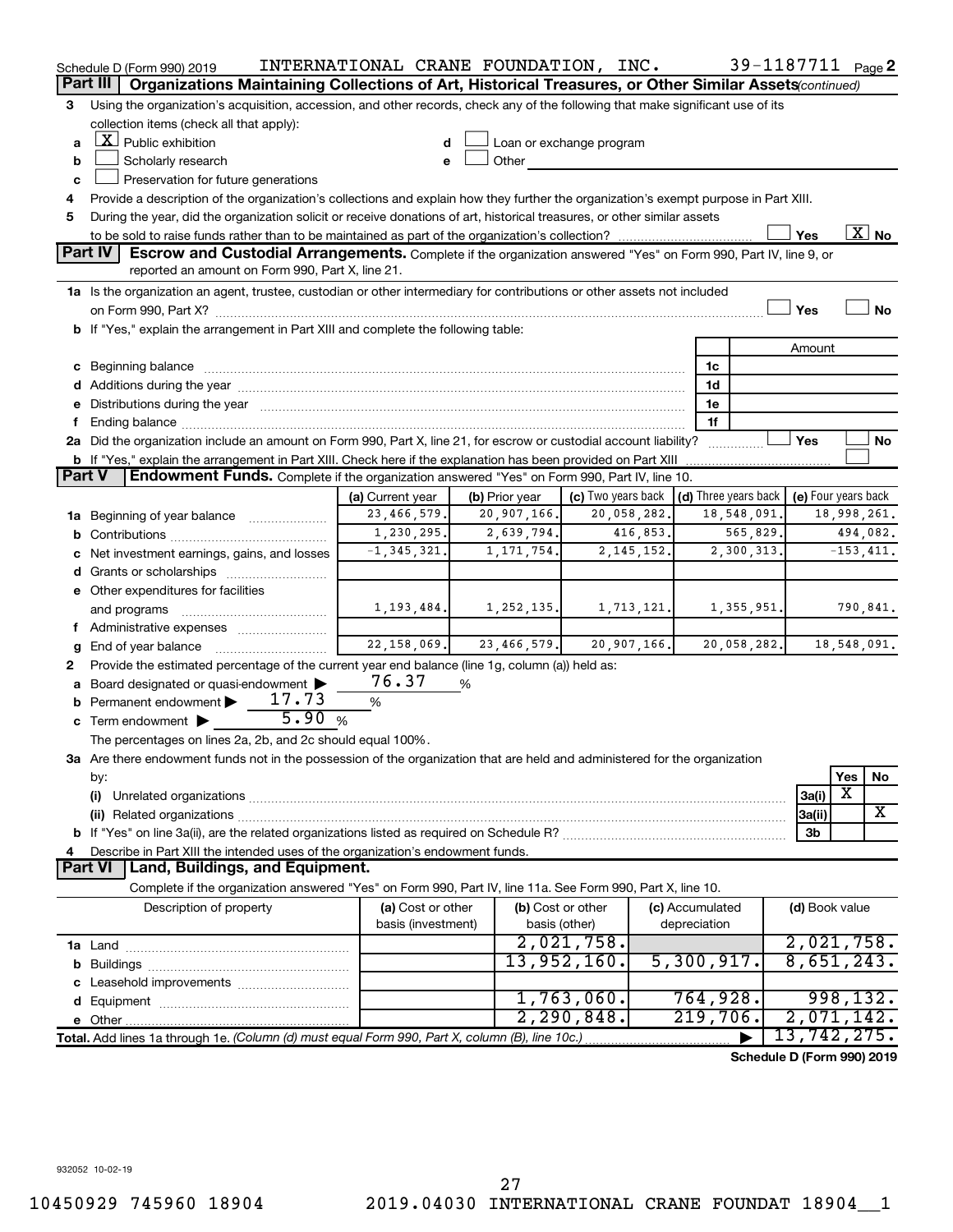| <b>Investments - Other Securities.</b><br><b>Part VIII</b><br>Complete if the organization answered "Yes" on Form 990, Part IV, line 11b. See Form 990, Part X, line 12.<br>(a) Description of security or category (including name of security)<br>(b) Book value<br>(c) Method of valuation: Cost or end-of-year market value<br>(A)<br>(B)<br>(C)<br>(D)<br>(E)<br>(F)<br>(G)<br>(H)<br>Total. (Col. (b) must equal Form 990, Part X, col. (B) line 12.)<br>Part VIII Investments - Program Related.<br>Complete if the organization answered "Yes" on Form 990, Part IV, line 11c. See Form 990, Part X, line 13.<br>(a) Description of investment<br>(b) Book value<br>(c) Method of valuation: Cost or end-of-year market value<br>(1)<br>(2)<br>(3)<br>(4)<br>(5)<br>(6)<br>(7)<br>(8)<br>(9)<br>Total. (Col. (b) must equal Form 990, Part X, col. (B) line 13.)<br>Part IX<br><b>Other Assets.</b><br>Complete if the organization answered "Yes" on Form 990, Part IV, line 11d. See Form 990, Part X, line 15.<br>(a) Description<br>(b) Book value<br>(1)<br>(2)<br>(3)<br>(4)<br>(5)<br>(6)<br>(7)<br>(8)<br>(9)<br>Total. (Column (b) must equal Form 990, Part X, col. (B) line 15.)<br><b>Other Liabilities.</b><br>Part X<br>Complete if the organization answered "Yes" on Form 990, Part IV, line 11e or 11f. See Form 990, Part X, line 25.<br>(a) Description of liability<br>(b) Book value<br>Federal income taxes<br>(1)<br>CONSTRUCTION RETAINAGE PAYABLE<br>271,234.<br>(2)<br>(3)<br>(4)<br>(5)<br>(6)<br>(7)<br>(8)<br>(9)<br>271, 234.<br>2. Liability for uncertain tax positions. In Part XIII, provide the text of the footnote to the organization's financial statements that reports the<br>$\lfloor x \rfloor$<br>organization's liability for uncertain tax positions under FASB ASC 740. Check here if the text of the footnote has been provided in Part XIII |           | Schedule D (Form 990) 2019 | INTERNATIONAL CRANE FOUNDATION, INC. |  | 39-1187711 Page 3 |  |
|------------------------------------------------------------------------------------------------------------------------------------------------------------------------------------------------------------------------------------------------------------------------------------------------------------------------------------------------------------------------------------------------------------------------------------------------------------------------------------------------------------------------------------------------------------------------------------------------------------------------------------------------------------------------------------------------------------------------------------------------------------------------------------------------------------------------------------------------------------------------------------------------------------------------------------------------------------------------------------------------------------------------------------------------------------------------------------------------------------------------------------------------------------------------------------------------------------------------------------------------------------------------------------------------------------------------------------------------------------------------------------------------------------------------------------------------------------------------------------------------------------------------------------------------------------------------------------------------------------------------------------------------------------------------------------------------------------------------------------------------------------------------------------------------------------------------------------------------------------------------------------------------------|-----------|----------------------------|--------------------------------------|--|-------------------|--|
|                                                                                                                                                                                                                                                                                                                                                                                                                                                                                                                                                                                                                                                                                                                                                                                                                                                                                                                                                                                                                                                                                                                                                                                                                                                                                                                                                                                                                                                                                                                                                                                                                                                                                                                                                                                                                                                                                                      |           |                            |                                      |  |                   |  |
|                                                                                                                                                                                                                                                                                                                                                                                                                                                                                                                                                                                                                                                                                                                                                                                                                                                                                                                                                                                                                                                                                                                                                                                                                                                                                                                                                                                                                                                                                                                                                                                                                                                                                                                                                                                                                                                                                                      |           |                            |                                      |  |                   |  |
|                                                                                                                                                                                                                                                                                                                                                                                                                                                                                                                                                                                                                                                                                                                                                                                                                                                                                                                                                                                                                                                                                                                                                                                                                                                                                                                                                                                                                                                                                                                                                                                                                                                                                                                                                                                                                                                                                                      |           |                            |                                      |  |                   |  |
|                                                                                                                                                                                                                                                                                                                                                                                                                                                                                                                                                                                                                                                                                                                                                                                                                                                                                                                                                                                                                                                                                                                                                                                                                                                                                                                                                                                                                                                                                                                                                                                                                                                                                                                                                                                                                                                                                                      |           |                            |                                      |  |                   |  |
|                                                                                                                                                                                                                                                                                                                                                                                                                                                                                                                                                                                                                                                                                                                                                                                                                                                                                                                                                                                                                                                                                                                                                                                                                                                                                                                                                                                                                                                                                                                                                                                                                                                                                                                                                                                                                                                                                                      |           |                            |                                      |  |                   |  |
|                                                                                                                                                                                                                                                                                                                                                                                                                                                                                                                                                                                                                                                                                                                                                                                                                                                                                                                                                                                                                                                                                                                                                                                                                                                                                                                                                                                                                                                                                                                                                                                                                                                                                                                                                                                                                                                                                                      | (3) Other |                            |                                      |  |                   |  |
|                                                                                                                                                                                                                                                                                                                                                                                                                                                                                                                                                                                                                                                                                                                                                                                                                                                                                                                                                                                                                                                                                                                                                                                                                                                                                                                                                                                                                                                                                                                                                                                                                                                                                                                                                                                                                                                                                                      |           |                            |                                      |  |                   |  |
|                                                                                                                                                                                                                                                                                                                                                                                                                                                                                                                                                                                                                                                                                                                                                                                                                                                                                                                                                                                                                                                                                                                                                                                                                                                                                                                                                                                                                                                                                                                                                                                                                                                                                                                                                                                                                                                                                                      |           |                            |                                      |  |                   |  |
|                                                                                                                                                                                                                                                                                                                                                                                                                                                                                                                                                                                                                                                                                                                                                                                                                                                                                                                                                                                                                                                                                                                                                                                                                                                                                                                                                                                                                                                                                                                                                                                                                                                                                                                                                                                                                                                                                                      |           |                            |                                      |  |                   |  |
|                                                                                                                                                                                                                                                                                                                                                                                                                                                                                                                                                                                                                                                                                                                                                                                                                                                                                                                                                                                                                                                                                                                                                                                                                                                                                                                                                                                                                                                                                                                                                                                                                                                                                                                                                                                                                                                                                                      |           |                            |                                      |  |                   |  |
|                                                                                                                                                                                                                                                                                                                                                                                                                                                                                                                                                                                                                                                                                                                                                                                                                                                                                                                                                                                                                                                                                                                                                                                                                                                                                                                                                                                                                                                                                                                                                                                                                                                                                                                                                                                                                                                                                                      |           |                            |                                      |  |                   |  |
|                                                                                                                                                                                                                                                                                                                                                                                                                                                                                                                                                                                                                                                                                                                                                                                                                                                                                                                                                                                                                                                                                                                                                                                                                                                                                                                                                                                                                                                                                                                                                                                                                                                                                                                                                                                                                                                                                                      |           |                            |                                      |  |                   |  |
|                                                                                                                                                                                                                                                                                                                                                                                                                                                                                                                                                                                                                                                                                                                                                                                                                                                                                                                                                                                                                                                                                                                                                                                                                                                                                                                                                                                                                                                                                                                                                                                                                                                                                                                                                                                                                                                                                                      |           |                            |                                      |  |                   |  |
|                                                                                                                                                                                                                                                                                                                                                                                                                                                                                                                                                                                                                                                                                                                                                                                                                                                                                                                                                                                                                                                                                                                                                                                                                                                                                                                                                                                                                                                                                                                                                                                                                                                                                                                                                                                                                                                                                                      |           |                            |                                      |  |                   |  |
|                                                                                                                                                                                                                                                                                                                                                                                                                                                                                                                                                                                                                                                                                                                                                                                                                                                                                                                                                                                                                                                                                                                                                                                                                                                                                                                                                                                                                                                                                                                                                                                                                                                                                                                                                                                                                                                                                                      |           |                            |                                      |  |                   |  |
|                                                                                                                                                                                                                                                                                                                                                                                                                                                                                                                                                                                                                                                                                                                                                                                                                                                                                                                                                                                                                                                                                                                                                                                                                                                                                                                                                                                                                                                                                                                                                                                                                                                                                                                                                                                                                                                                                                      |           |                            |                                      |  |                   |  |
|                                                                                                                                                                                                                                                                                                                                                                                                                                                                                                                                                                                                                                                                                                                                                                                                                                                                                                                                                                                                                                                                                                                                                                                                                                                                                                                                                                                                                                                                                                                                                                                                                                                                                                                                                                                                                                                                                                      |           |                            |                                      |  |                   |  |
|                                                                                                                                                                                                                                                                                                                                                                                                                                                                                                                                                                                                                                                                                                                                                                                                                                                                                                                                                                                                                                                                                                                                                                                                                                                                                                                                                                                                                                                                                                                                                                                                                                                                                                                                                                                                                                                                                                      |           |                            |                                      |  |                   |  |
|                                                                                                                                                                                                                                                                                                                                                                                                                                                                                                                                                                                                                                                                                                                                                                                                                                                                                                                                                                                                                                                                                                                                                                                                                                                                                                                                                                                                                                                                                                                                                                                                                                                                                                                                                                                                                                                                                                      |           |                            |                                      |  |                   |  |
|                                                                                                                                                                                                                                                                                                                                                                                                                                                                                                                                                                                                                                                                                                                                                                                                                                                                                                                                                                                                                                                                                                                                                                                                                                                                                                                                                                                                                                                                                                                                                                                                                                                                                                                                                                                                                                                                                                      |           |                            |                                      |  |                   |  |
|                                                                                                                                                                                                                                                                                                                                                                                                                                                                                                                                                                                                                                                                                                                                                                                                                                                                                                                                                                                                                                                                                                                                                                                                                                                                                                                                                                                                                                                                                                                                                                                                                                                                                                                                                                                                                                                                                                      |           |                            |                                      |  |                   |  |
|                                                                                                                                                                                                                                                                                                                                                                                                                                                                                                                                                                                                                                                                                                                                                                                                                                                                                                                                                                                                                                                                                                                                                                                                                                                                                                                                                                                                                                                                                                                                                                                                                                                                                                                                                                                                                                                                                                      |           |                            |                                      |  |                   |  |
|                                                                                                                                                                                                                                                                                                                                                                                                                                                                                                                                                                                                                                                                                                                                                                                                                                                                                                                                                                                                                                                                                                                                                                                                                                                                                                                                                                                                                                                                                                                                                                                                                                                                                                                                                                                                                                                                                                      |           |                            |                                      |  |                   |  |
|                                                                                                                                                                                                                                                                                                                                                                                                                                                                                                                                                                                                                                                                                                                                                                                                                                                                                                                                                                                                                                                                                                                                                                                                                                                                                                                                                                                                                                                                                                                                                                                                                                                                                                                                                                                                                                                                                                      |           |                            |                                      |  |                   |  |
|                                                                                                                                                                                                                                                                                                                                                                                                                                                                                                                                                                                                                                                                                                                                                                                                                                                                                                                                                                                                                                                                                                                                                                                                                                                                                                                                                                                                                                                                                                                                                                                                                                                                                                                                                                                                                                                                                                      |           |                            |                                      |  |                   |  |
|                                                                                                                                                                                                                                                                                                                                                                                                                                                                                                                                                                                                                                                                                                                                                                                                                                                                                                                                                                                                                                                                                                                                                                                                                                                                                                                                                                                                                                                                                                                                                                                                                                                                                                                                                                                                                                                                                                      |           |                            |                                      |  |                   |  |
|                                                                                                                                                                                                                                                                                                                                                                                                                                                                                                                                                                                                                                                                                                                                                                                                                                                                                                                                                                                                                                                                                                                                                                                                                                                                                                                                                                                                                                                                                                                                                                                                                                                                                                                                                                                                                                                                                                      |           |                            |                                      |  |                   |  |
|                                                                                                                                                                                                                                                                                                                                                                                                                                                                                                                                                                                                                                                                                                                                                                                                                                                                                                                                                                                                                                                                                                                                                                                                                                                                                                                                                                                                                                                                                                                                                                                                                                                                                                                                                                                                                                                                                                      |           |                            |                                      |  |                   |  |
|                                                                                                                                                                                                                                                                                                                                                                                                                                                                                                                                                                                                                                                                                                                                                                                                                                                                                                                                                                                                                                                                                                                                                                                                                                                                                                                                                                                                                                                                                                                                                                                                                                                                                                                                                                                                                                                                                                      |           |                            |                                      |  |                   |  |
|                                                                                                                                                                                                                                                                                                                                                                                                                                                                                                                                                                                                                                                                                                                                                                                                                                                                                                                                                                                                                                                                                                                                                                                                                                                                                                                                                                                                                                                                                                                                                                                                                                                                                                                                                                                                                                                                                                      |           |                            |                                      |  |                   |  |
|                                                                                                                                                                                                                                                                                                                                                                                                                                                                                                                                                                                                                                                                                                                                                                                                                                                                                                                                                                                                                                                                                                                                                                                                                                                                                                                                                                                                                                                                                                                                                                                                                                                                                                                                                                                                                                                                                                      |           |                            |                                      |  |                   |  |
|                                                                                                                                                                                                                                                                                                                                                                                                                                                                                                                                                                                                                                                                                                                                                                                                                                                                                                                                                                                                                                                                                                                                                                                                                                                                                                                                                                                                                                                                                                                                                                                                                                                                                                                                                                                                                                                                                                      |           |                            |                                      |  |                   |  |
|                                                                                                                                                                                                                                                                                                                                                                                                                                                                                                                                                                                                                                                                                                                                                                                                                                                                                                                                                                                                                                                                                                                                                                                                                                                                                                                                                                                                                                                                                                                                                                                                                                                                                                                                                                                                                                                                                                      |           |                            |                                      |  |                   |  |
|                                                                                                                                                                                                                                                                                                                                                                                                                                                                                                                                                                                                                                                                                                                                                                                                                                                                                                                                                                                                                                                                                                                                                                                                                                                                                                                                                                                                                                                                                                                                                                                                                                                                                                                                                                                                                                                                                                      |           |                            |                                      |  |                   |  |
|                                                                                                                                                                                                                                                                                                                                                                                                                                                                                                                                                                                                                                                                                                                                                                                                                                                                                                                                                                                                                                                                                                                                                                                                                                                                                                                                                                                                                                                                                                                                                                                                                                                                                                                                                                                                                                                                                                      |           |                            |                                      |  |                   |  |
|                                                                                                                                                                                                                                                                                                                                                                                                                                                                                                                                                                                                                                                                                                                                                                                                                                                                                                                                                                                                                                                                                                                                                                                                                                                                                                                                                                                                                                                                                                                                                                                                                                                                                                                                                                                                                                                                                                      |           |                            |                                      |  |                   |  |
|                                                                                                                                                                                                                                                                                                                                                                                                                                                                                                                                                                                                                                                                                                                                                                                                                                                                                                                                                                                                                                                                                                                                                                                                                                                                                                                                                                                                                                                                                                                                                                                                                                                                                                                                                                                                                                                                                                      |           |                            |                                      |  |                   |  |
|                                                                                                                                                                                                                                                                                                                                                                                                                                                                                                                                                                                                                                                                                                                                                                                                                                                                                                                                                                                                                                                                                                                                                                                                                                                                                                                                                                                                                                                                                                                                                                                                                                                                                                                                                                                                                                                                                                      |           |                            |                                      |  |                   |  |
|                                                                                                                                                                                                                                                                                                                                                                                                                                                                                                                                                                                                                                                                                                                                                                                                                                                                                                                                                                                                                                                                                                                                                                                                                                                                                                                                                                                                                                                                                                                                                                                                                                                                                                                                                                                                                                                                                                      |           |                            |                                      |  |                   |  |
|                                                                                                                                                                                                                                                                                                                                                                                                                                                                                                                                                                                                                                                                                                                                                                                                                                                                                                                                                                                                                                                                                                                                                                                                                                                                                                                                                                                                                                                                                                                                                                                                                                                                                                                                                                                                                                                                                                      |           |                            |                                      |  |                   |  |
|                                                                                                                                                                                                                                                                                                                                                                                                                                                                                                                                                                                                                                                                                                                                                                                                                                                                                                                                                                                                                                                                                                                                                                                                                                                                                                                                                                                                                                                                                                                                                                                                                                                                                                                                                                                                                                                                                                      |           |                            |                                      |  |                   |  |
|                                                                                                                                                                                                                                                                                                                                                                                                                                                                                                                                                                                                                                                                                                                                                                                                                                                                                                                                                                                                                                                                                                                                                                                                                                                                                                                                                                                                                                                                                                                                                                                                                                                                                                                                                                                                                                                                                                      |           |                            |                                      |  |                   |  |
|                                                                                                                                                                                                                                                                                                                                                                                                                                                                                                                                                                                                                                                                                                                                                                                                                                                                                                                                                                                                                                                                                                                                                                                                                                                                                                                                                                                                                                                                                                                                                                                                                                                                                                                                                                                                                                                                                                      |           |                            |                                      |  |                   |  |
|                                                                                                                                                                                                                                                                                                                                                                                                                                                                                                                                                                                                                                                                                                                                                                                                                                                                                                                                                                                                                                                                                                                                                                                                                                                                                                                                                                                                                                                                                                                                                                                                                                                                                                                                                                                                                                                                                                      | 1.        |                            |                                      |  |                   |  |
|                                                                                                                                                                                                                                                                                                                                                                                                                                                                                                                                                                                                                                                                                                                                                                                                                                                                                                                                                                                                                                                                                                                                                                                                                                                                                                                                                                                                                                                                                                                                                                                                                                                                                                                                                                                                                                                                                                      |           |                            |                                      |  |                   |  |
|                                                                                                                                                                                                                                                                                                                                                                                                                                                                                                                                                                                                                                                                                                                                                                                                                                                                                                                                                                                                                                                                                                                                                                                                                                                                                                                                                                                                                                                                                                                                                                                                                                                                                                                                                                                                                                                                                                      |           |                            |                                      |  |                   |  |
|                                                                                                                                                                                                                                                                                                                                                                                                                                                                                                                                                                                                                                                                                                                                                                                                                                                                                                                                                                                                                                                                                                                                                                                                                                                                                                                                                                                                                                                                                                                                                                                                                                                                                                                                                                                                                                                                                                      |           |                            |                                      |  |                   |  |
|                                                                                                                                                                                                                                                                                                                                                                                                                                                                                                                                                                                                                                                                                                                                                                                                                                                                                                                                                                                                                                                                                                                                                                                                                                                                                                                                                                                                                                                                                                                                                                                                                                                                                                                                                                                                                                                                                                      |           |                            |                                      |  |                   |  |
|                                                                                                                                                                                                                                                                                                                                                                                                                                                                                                                                                                                                                                                                                                                                                                                                                                                                                                                                                                                                                                                                                                                                                                                                                                                                                                                                                                                                                                                                                                                                                                                                                                                                                                                                                                                                                                                                                                      |           |                            |                                      |  |                   |  |
|                                                                                                                                                                                                                                                                                                                                                                                                                                                                                                                                                                                                                                                                                                                                                                                                                                                                                                                                                                                                                                                                                                                                                                                                                                                                                                                                                                                                                                                                                                                                                                                                                                                                                                                                                                                                                                                                                                      |           |                            |                                      |  |                   |  |
|                                                                                                                                                                                                                                                                                                                                                                                                                                                                                                                                                                                                                                                                                                                                                                                                                                                                                                                                                                                                                                                                                                                                                                                                                                                                                                                                                                                                                                                                                                                                                                                                                                                                                                                                                                                                                                                                                                      |           |                            |                                      |  |                   |  |
|                                                                                                                                                                                                                                                                                                                                                                                                                                                                                                                                                                                                                                                                                                                                                                                                                                                                                                                                                                                                                                                                                                                                                                                                                                                                                                                                                                                                                                                                                                                                                                                                                                                                                                                                                                                                                                                                                                      |           |                            |                                      |  |                   |  |
|                                                                                                                                                                                                                                                                                                                                                                                                                                                                                                                                                                                                                                                                                                                                                                                                                                                                                                                                                                                                                                                                                                                                                                                                                                                                                                                                                                                                                                                                                                                                                                                                                                                                                                                                                                                                                                                                                                      |           |                            |                                      |  |                   |  |
|                                                                                                                                                                                                                                                                                                                                                                                                                                                                                                                                                                                                                                                                                                                                                                                                                                                                                                                                                                                                                                                                                                                                                                                                                                                                                                                                                                                                                                                                                                                                                                                                                                                                                                                                                                                                                                                                                                      |           |                            |                                      |  |                   |  |
|                                                                                                                                                                                                                                                                                                                                                                                                                                                                                                                                                                                                                                                                                                                                                                                                                                                                                                                                                                                                                                                                                                                                                                                                                                                                                                                                                                                                                                                                                                                                                                                                                                                                                                                                                                                                                                                                                                      |           |                            |                                      |  |                   |  |

**Schedule D (Form 990) 2019**

39-1187711 Page 3

932053 10-02-19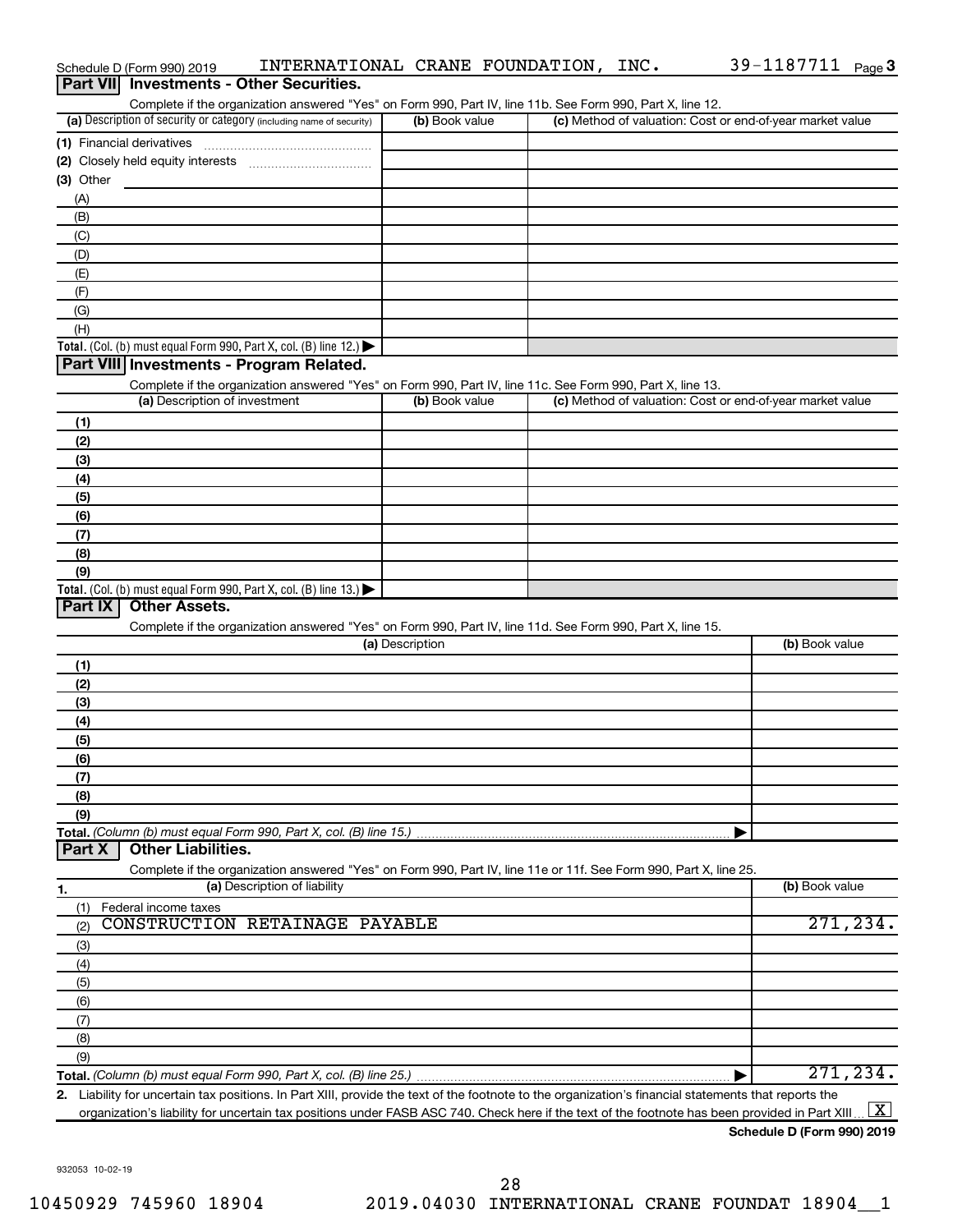|    | INTERNATIONAL CRANE FOUNDATION, INC.<br>Schedule D (Form 990) 2019                                                      |                |                 |                         | 39-1187711 Page 4 |
|----|-------------------------------------------------------------------------------------------------------------------------|----------------|-----------------|-------------------------|-------------------|
|    | Reconciliation of Revenue per Audited Financial Statements With Revenue per Return.<br>Part XI                          |                |                 |                         |                   |
|    | Complete if the organization answered "Yes" on Form 990, Part IV, line 12a.                                             |                |                 |                         |                   |
| 1  | Total revenue, gains, and other support per audited financial statements                                                |                |                 | $\blacksquare$          | 13,626,993.       |
| 2  | Amounts included on line 1 but not on Form 990, Part VIII, line 12:                                                     |                |                 |                         |                   |
| a  |                                                                                                                         | 2a             | $-1, 921, 792.$ |                         |                   |
|    |                                                                                                                         | 2 <sub>b</sub> | 6,512.          |                         |                   |
|    |                                                                                                                         | 2c             |                 |                         |                   |
| d  |                                                                                                                         | 2d             | 18,721.         |                         |                   |
| e  | Add lines 2a through 2d                                                                                                 |                |                 | <b>2e</b>               | $-1,896,559.$     |
| 3  |                                                                                                                         |                |                 | $\overline{\mathbf{3}}$ | 15,523,552.       |
| 4  | Amounts included on Form 990, Part VIII, line 12, but not on line 1:                                                    |                |                 |                         |                   |
|    |                                                                                                                         |                |                 |                         |                   |
|    |                                                                                                                         | 4 <sub>b</sub> |                 |                         |                   |
|    | c Add lines 4a and 4b                                                                                                   |                |                 | 4c                      | 0.                |
|    |                                                                                                                         |                |                 |                         |                   |
|    |                                                                                                                         |                |                 | $5\phantom{.0}$         | 15, 523, 552.     |
|    | Part XII   Reconciliation of Expenses per Audited Financial Statements With Expenses per Return.                        |                |                 |                         |                   |
|    | Complete if the organization answered "Yes" on Form 990, Part IV, line 12a.                                             |                |                 |                         |                   |
| 1. |                                                                                                                         |                |                 | $\mathbf{1}$            | 7,838,873.        |
| 2  | Amounts included on line 1 but not on Form 990, Part IX, line 25:                                                       |                |                 |                         |                   |
| a  |                                                                                                                         | 2a             | 6,512.          |                         |                   |
| b  |                                                                                                                         | 2 <sub>b</sub> |                 |                         |                   |
|    |                                                                                                                         | 2c             |                 |                         |                   |
| d  |                                                                                                                         | 2d             | 18,721.         |                         |                   |
| e  | Add lines 2a through 2d <b>continuum contract and all contract and all contract and all contract and all contract a</b> |                |                 | 2e                      | 25, 233.          |
|    |                                                                                                                         |                |                 | $\mathbf{a}$            | 7,813,640.        |
| 4  | Amounts included on Form 990, Part IX, line 25, but not on line 1:                                                      |                |                 |                         |                   |
| a  |                                                                                                                         | 4a             |                 |                         |                   |
| b  |                                                                                                                         | 4 <sub>h</sub> |                 |                         |                   |
|    | c Add lines 4a and 4b                                                                                                   |                |                 | 4c                      | 0.                |
| 5  |                                                                                                                         |                |                 | 5                       | 7,813,640.        |
|    | Part XIII Supplemental Information.                                                                                     |                |                 |                         |                   |

Provide the descriptions required for Part II, lines 3, 5, and 9; Part III, lines 1a and 4; Part IV, lines 1b and 2b; Part V, line 4; Part X, line 2; Part XI, lines 2d and 4b; and Part XII, lines 2d and 4b. Also complete this part to provide any additional information.

#### PART II, LINE 9:

#### THE VALUE OF THE CONSERVATION EASEMENT IS NOT REFLECTED IN THE

FOUNDATION'S FINANCIAL STATEMENTS.

PART III, LINE 1A:

#### WORKS OF ART AND COLLECTIBLES ARE NOT RECORDED ON THE DATE OF DONATION.

#### HOWEVER, IF THE ITEM(S) ARE SUBSEQUENTLY SOLD, THEN THE NET PROCEEDS FROM

#### THE SALE ARE RECOGNIZED AS CONTRIBUTION REVENUE ON THE DATE OF SALE.

PART III, LINE 4:

#### THE COLLECTION OF ART AND VALUABLES RELATES TO THE FOUNDATION'S EXEMPT

#### PURPOSE OF CRANE CONSERVATION OR ARE REPRESENTATIVE OF THE AREAS AROUND

932054 10-02-19

10450929 745960 18904 2019.04030 INTERNATIONAL CRANE FOUNDAT 18904\_\_1

29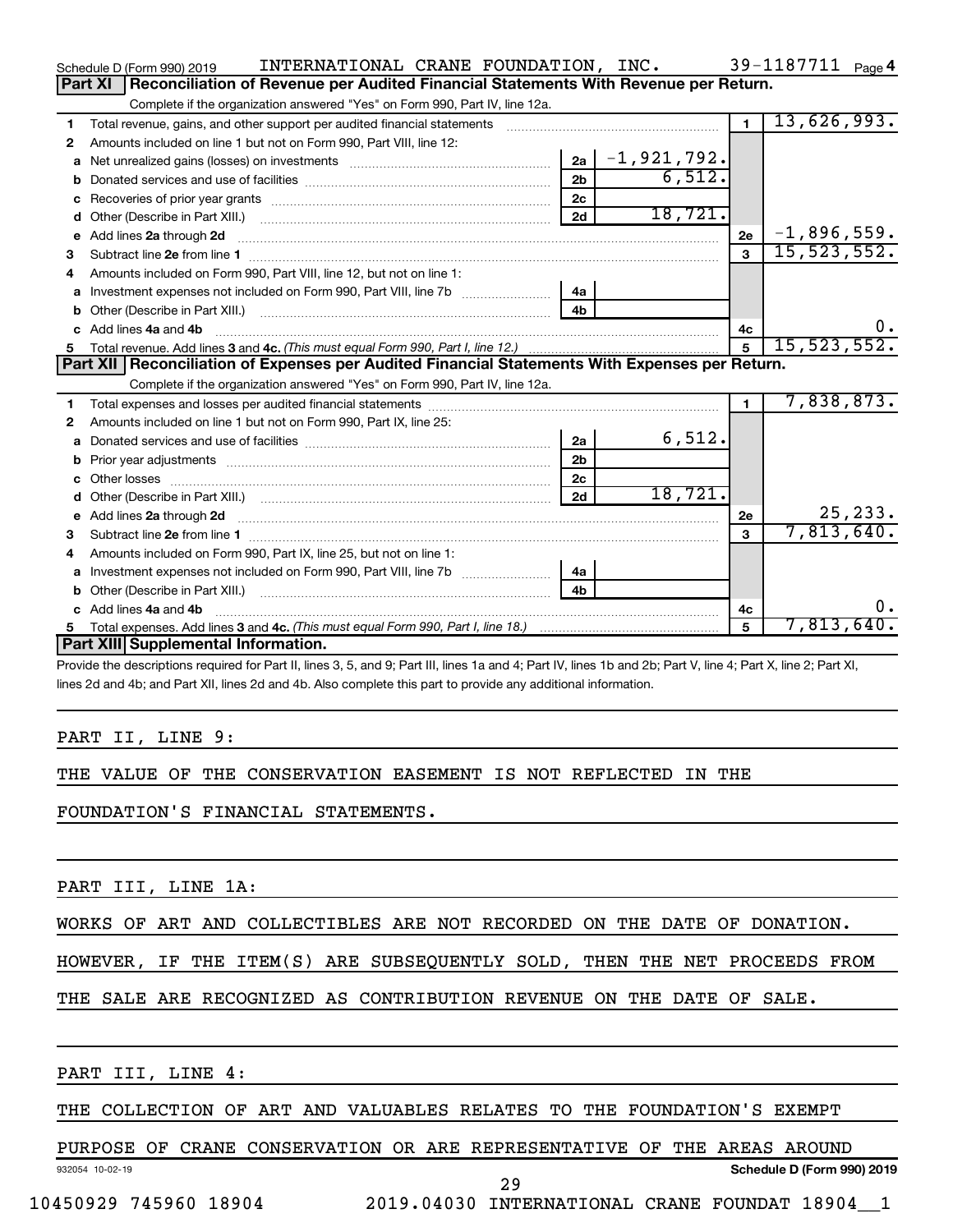39-1187711 Page 5 *(continued)* **Part XIII Supplemental Information**  Schedule D (Form 990) 2019  $\,$  <code>INTERNATIONAL CRANE FOUNDATION</code> , <code>INC</code> .  $\,$  <code>39–1187711</code>  $\,$  <code>Page</code>

THE WORLD IN WHICH THE FOUNDATION WORKS.

PART V, LINE 4:

THE FOUNDATION'S ENDOWMENT CONSISTS OF DONOR-RESTRICTED ENDOWMENT FUNDS, FUNDS DESIGNATED BY THE BOARD OF DIRECTORS TO FUNCTION AS A LONG-TERM ENDOWMENT, AND A BOARD DESIGNATED LIQUIDITY FUND ("BLF".)

THE FOUNDATION ESTABLISHED THE BLF DURING 2018 BY TRANSFERRING FUNDS PREVIOUSLY DESIGNATED BY THE BOARD OF DIRECTORS' TO FUNCTION AS A LONG-TERM ENDOWMENT. THE AIM IN ESTABLISHING THE BLF WAS TO ALLOCATE A PORTION OF THE BOARD-DESIGNATED FUNDS TO A POOL OF INVESTMENTS THAT WOULD BE A READILY AVAILABLE AND STABLE SOURCE OF FUNDING FOR ANY OPERATING DEFICITS THAT MAY OCCUR AND ANY BOARD OF DIRECTORS' APPROVED SPENDING FOR SUPPLEMENTAL DRAWS OR INVESTMENTS IN NEW INITIATIVES. HENCE, THE BLF HAS AN INVESTMENT OBJECTIVE OF INCOME AND CAPITAL PRESERVATION.

THE FOUNDATION HAS ADOPTED INVESTMENT AND SPENDING POLICIES FOR ITS LONG-TERM ENDOWMENT ASSETS THAT ATTEMPT TO PROVIDE A PREDICTABLE STREAM OF FUNDING TO PROGRAMS SUPPORTED BY THEM, WHILE ALSO SEEKING TO MAINTAIN THE PURCHASING POWER OF THE LONG-TERM ENDOWMENT ASSETS. LONG-TERM ENDOWMENT ASSETS INCLUDE THOSE ASSETS OF DONOR-RESTRICTED FUNDS THAT THE ORGANIZATION MUST HOLD IN PERPETUITY OR FOR A DONOR-SPECIFIED PERIOD(S) AS WELL AS FUNDS DESIGNATED BY THE BOARD TO FUNCTION AS A LONG-TERM ENDOWMENT.

932055 10-02-19 **Schedule D (Form 990) 2019** TO SATISFY ITS LONG-TERM RATE-OF-RETURN OBJECTIVES, THE FOUNDATION RELIES ON A TOTAL RETURN STRATEGY IN WHICH INVESTMENT RETURNS ARE ACHIEVED THROUGH BOTH CAPITAL APPRECIATION (REALIZED AND UNREALIZED) AND CURRENT

30

10450929 745960 18904 2019.04030 INTERNATIONAL CRANE FOUNDAT 18904\_\_1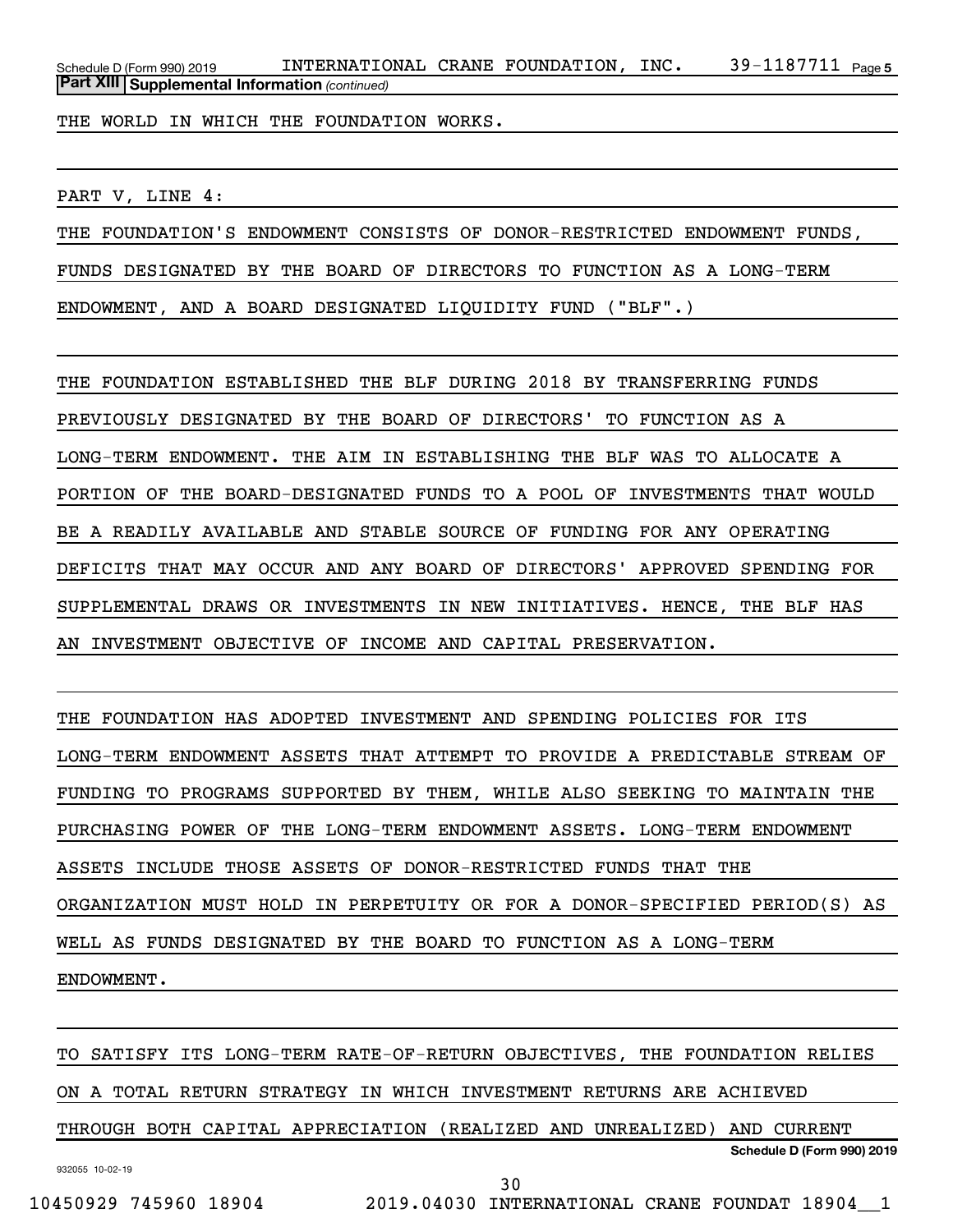39-1187711 Page 5 *(continued)* **Part XIII Supplemental Information**  Schedule D (Form 990) 2019  $\,$  <code>INTERNATIONAL CRANE FOUNDATION</code> , <code>INC</code> .  $\,$  <code>39–1187711</code>  $\,$  <code>Page</code> YIELD (INTEREST AND DIVIDENDS). THE FOUNDATION TARGETS A DIVERSIFIED ASSET ALLOCATION THAT PLACES A GREATER EMPHASIS ON EQUITY-BASED INVESTMENTS TO ACHIEVE ITS LONG-TERM RETURN OBJECTIVES WITHIN PRUDENT RISK CONSTRAINTS.

THE FOUNDATION HAS A BOARD APPROVED POLICY OF APPROPRIATING FOR DISTRIBUTION EACH YEAR 5% OF ITS LONG-TERM ENDOWMENT FUNDS' AVERAGE FAIR VALUE OVER THE PRIOR THREE YEARS THROUGH THE CALENDAR YEAR-END PRECEDING THE FISCAL YEAR IN WHICH THE DISTRIBUTION IS PLANNED. IN ADDITION, THE BOARD-DESIGNATED LONG-TERM ENDOWMENT ASSETS MAY BE USED FOR CURRENT SPECIAL NEEDS CONSISTENT WITH THE FOUNDATION'S MISSION AND SUBJECT TO BOARD OF DIRECTORS' APPROVAL, INCLUDING TRANSFERS TO THE BOARD LIQUIDITY FUND. IN ESTABLISHING THIS POLICY, THE FOUNDATION CONSIDERED THE LONG-TERM EXPECTED RETURN ON ITS ENDOWMENTS' ASSETS, AND ITS GOAL TO MAINTAIN THE PURCHASING POWER OF THE LONG-TERM ENDOWMENT ASSETS WHETHER HELD IN PERPETUITY OR FOR A SPECIFIED TERM. REAL GROWTH IN ENDOWMENT ASSETS IS PRIMARILY EXPECTED TO BE ACHIEVED BY FUTURE GIFTS.

PART X, LINE 2:

FOR THE YEARS ENDED MARCH 31, 2020 AND 2019, THE FOUNDATION HAS DOCUMENTED ITS CONSIDERATION OF FASB ASC 740-10, INCOME TAXES, THAT PROVIDES GUIDANCE FOR REPORTING UNCERTAINTY IN INCOME TAXES AND HAS DETERMINED THAT NO MATERIAL UNCERTAIN TAX POSITIONS QUALIFY FOR EITHER RECOGNITION OR DISCLOSURE IN THE FINANCIAL STATEMENTS.

932055 10-02-19 **Schedule D (Form 990) 2019** PART XI, LINE 2D - OTHER ADJUSTMENTS: FUNDRAISING EVENT EXPENSES REPORTED AS EXPENSE IN 18,721. THE AUDITED FINANCIAL STATEMENTS AND NETTED AGAINST EVENT REVENUE ON FORM 990, PART VIII, LINE 8B. 31

10450929 745960 18904 2019.04030 INTERNATIONAL CRANE FOUNDAT 18904\_\_1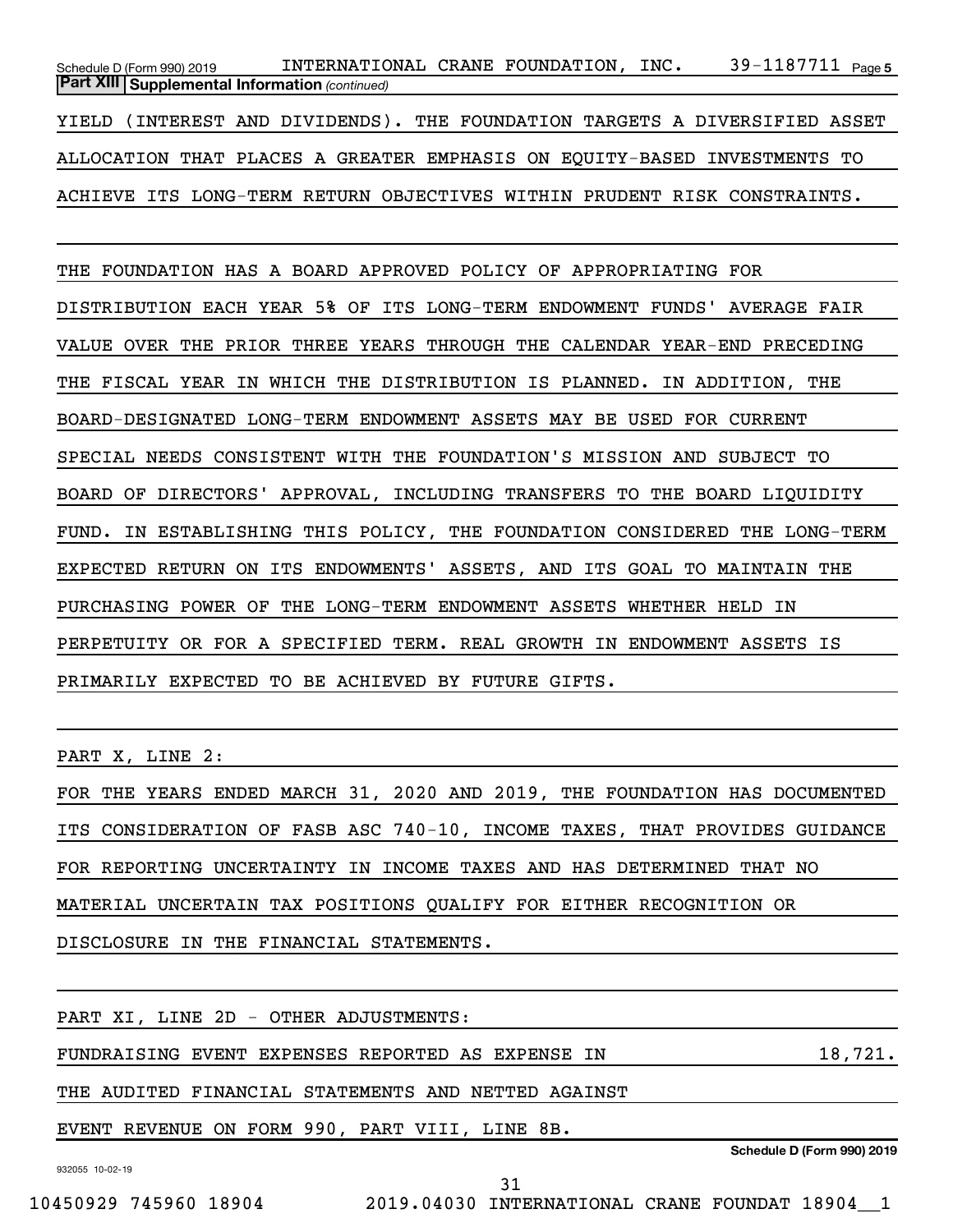| Schedule D (Form 990) 2019                            | INTERNATIONAL | CRANE | FOUNDATION | INC. | 1187711 L<br>$70-1$ . | Page 5 |
|-------------------------------------------------------|---------------|-------|------------|------|-----------------------|--------|
| <b>Part XIII Supplemental Information (continued)</b> |               |       |            |      |                       |        |

PART XII, LINE 2D - OTHER ADJUSTMENTS:

FUNDRAISING EVENT EXPENSES REPORTED AS EXPENSE IN 18,721.

THE AUDITED FINANCIAL STATEMENTS AND NETTED AGAINST

EVENT REVENUE ON FORM 990, PART VIII, LINE 8B.

**Schedule D (Form 990) 2019**

932055 10-02-19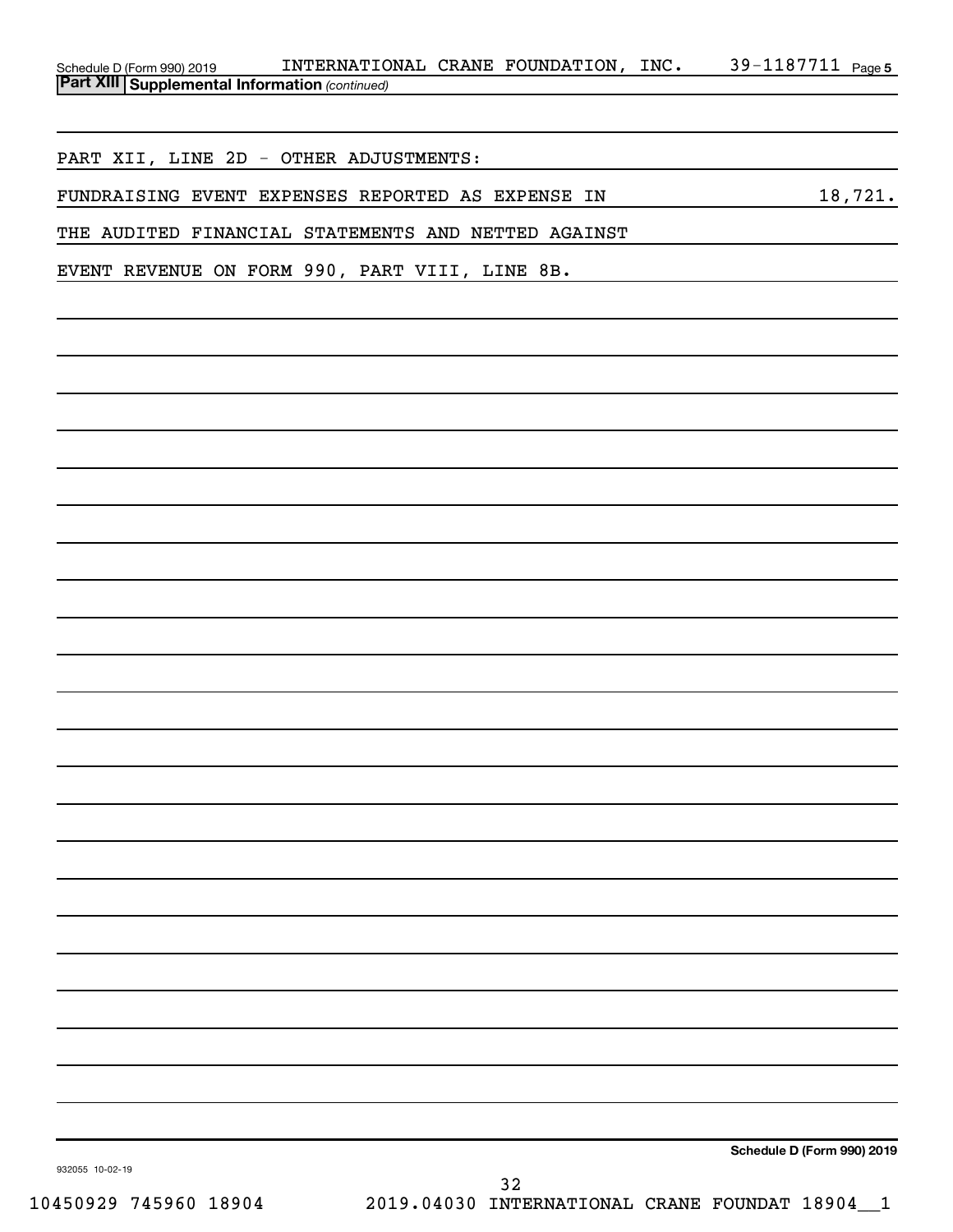|                                                                                            |                                           |                                                                          | the grantees' eligibility for the grants or assistance, and the selection criteria used to award the grants or assistance? $\ldots$ $\Delta$ Yes                                    |                                                                                                                 | $\Box$ No                                                            |
|--------------------------------------------------------------------------------------------|-------------------------------------------|--------------------------------------------------------------------------|-------------------------------------------------------------------------------------------------------------------------------------------------------------------------------------|-----------------------------------------------------------------------------------------------------------------|----------------------------------------------------------------------|
| $\mathbf{2}$<br>United States.                                                             |                                           |                                                                          | For grantmakers. Describe in Part V the organization's procedures for monitoring the use of its grants and other assistance outside the                                             |                                                                                                                 |                                                                      |
| 3                                                                                          |                                           |                                                                          | Activities per Region. (The following Part I, line 3 table can be duplicated if additional space is needed.)                                                                        |                                                                                                                 |                                                                      |
| (a) Region                                                                                 | (b) Number of<br>offices<br>in the region | employees,<br>agents, and<br>independent<br>contractors<br>in the region | (c) Number of $\vert$ (d) Activities conducted in the region<br>(by type) (such as, fundraising, pro-<br>gram services, investments, grants to<br>recipients located in the region) | (e) If activity listed in (d)<br>is a program service,<br>describe specific type<br>of service(s) in the region | (f) Total<br>expenditures<br>for and<br>investments<br>in the region |
|                                                                                            |                                           |                                                                          |                                                                                                                                                                                     |                                                                                                                 |                                                                      |
| EAST ASIA AND THE                                                                          |                                           |                                                                          | GRANTS AND OTHER ASSISTANCE                                                                                                                                                         |                                                                                                                 |                                                                      |
| PACIFIC                                                                                    | 0                                         | 0                                                                        | TO RECIPIENTS IN THE REGION                                                                                                                                                         |                                                                                                                 | 158,818.                                                             |
|                                                                                            |                                           |                                                                          |                                                                                                                                                                                     |                                                                                                                 |                                                                      |
|                                                                                            |                                           |                                                                          | GRANTS AND OTHER ASSISTANCE                                                                                                                                                         |                                                                                                                 |                                                                      |
| SUB-SAHARAN AFRICA                                                                         | 0                                         | 0                                                                        | TO RECIPIENTS IN THE REGION                                                                                                                                                         |                                                                                                                 | 976,270.                                                             |
|                                                                                            |                                           |                                                                          |                                                                                                                                                                                     |                                                                                                                 |                                                                      |
|                                                                                            |                                           |                                                                          |                                                                                                                                                                                     |                                                                                                                 |                                                                      |
|                                                                                            |                                           |                                                                          | GRANTS AND OTHER ASSISTANCE                                                                                                                                                         |                                                                                                                 |                                                                      |
| SOUTH ASIA                                                                                 | 0                                         | 0                                                                        | TO RECIPIENTS IN THE REGION                                                                                                                                                         |                                                                                                                 | 58,500.                                                              |
|                                                                                            |                                           |                                                                          |                                                                                                                                                                                     |                                                                                                                 |                                                                      |
| RUSSIA AND                                                                                 |                                           |                                                                          | GRANTS AND OTHER ASSISTANCE                                                                                                                                                         |                                                                                                                 |                                                                      |
| NEIGHBORING STATES                                                                         | 0                                         | 0                                                                        | TO RECIPIENTS IN THE REGION                                                                                                                                                         |                                                                                                                 | 48,459.                                                              |
|                                                                                            |                                           |                                                                          | PROGRAM SERVICE ACTIVITIES                                                                                                                                                          |                                                                                                                 |                                                                      |
| EAST ASIA AND THE                                                                          |                                           |                                                                          |                                                                                                                                                                                     |                                                                                                                 |                                                                      |
| PACIFIC                                                                                    | 2                                         | 8                                                                        |                                                                                                                                                                                     | CRANE CONSERVATION                                                                                              | 795,443.                                                             |
|                                                                                            |                                           |                                                                          |                                                                                                                                                                                     |                                                                                                                 |                                                                      |
|                                                                                            |                                           |                                                                          |                                                                                                                                                                                     |                                                                                                                 |                                                                      |
| SUB-SAHARAN AFRICA                                                                         | 3                                         | 4                                                                        | PROGRAM SERVICE ACTIVITIES                                                                                                                                                          | CRANE CONSERVATION                                                                                              | 136,838.                                                             |
|                                                                                            |                                           |                                                                          |                                                                                                                                                                                     |                                                                                                                 |                                                                      |
|                                                                                            |                                           |                                                                          |                                                                                                                                                                                     |                                                                                                                 |                                                                      |
| SOUTH ASIA                                                                                 |                                           | 0                                                                        | PROGRAM SERVICE ACTIVITIES                                                                                                                                                          | CRANE CONSERVATION                                                                                              | 1,588.                                                               |
|                                                                                            |                                           |                                                                          |                                                                                                                                                                                     |                                                                                                                 |                                                                      |
| RUSSIA AND                                                                                 |                                           |                                                                          |                                                                                                                                                                                     |                                                                                                                 |                                                                      |
| NEIGHBORING STATES                                                                         |                                           | 1                                                                        | PROGRAM SERVICE ACTIVITIES                                                                                                                                                          | CRANE CONSERVATION                                                                                              | 28,338.                                                              |
| 3 a Subtotal<br>.                                                                          | 5                                         | 13                                                                       |                                                                                                                                                                                     |                                                                                                                 | 2,204,254.                                                           |
| <b>b</b> Total from continuation                                                           |                                           |                                                                          |                                                                                                                                                                                     |                                                                                                                 |                                                                      |
| sheets to Part I                                                                           | 0                                         | 0                                                                        |                                                                                                                                                                                     |                                                                                                                 | $^{\circ}$ .                                                         |
| c Totals (add lines 3a                                                                     |                                           |                                                                          |                                                                                                                                                                                     |                                                                                                                 |                                                                      |
| and 3b)<br>.<br>LHA For Paperwork Reduction Act Notice, see the Instructions for Form 990. | 5                                         | 13                                                                       |                                                                                                                                                                                     |                                                                                                                 | 2,204,254.<br><b>Schedule F (Form 990) 2019</b>                      |
|                                                                                            |                                           |                                                                          |                                                                                                                                                                                     |                                                                                                                 |                                                                      |
|                                                                                            |                                           |                                                                          |                                                                                                                                                                                     |                                                                                                                 |                                                                      |
| 932071 10-12-19                                                                            |                                           |                                                                          |                                                                                                                                                                                     |                                                                                                                 |                                                                      |
|                                                                                            |                                           |                                                                          | 33                                                                                                                                                                                  |                                                                                                                 |                                                                      |

| INTERNATIONAL | <b>CRANE</b> | FOUNDATION | TNC. |  |
|---------------|--------------|------------|------|--|
| $-$           |              | -- - - -   | .    |  |

Part I | General Information on Activities Outside the United States. Complete if the organization answered "Yes" on Form 990, Part IV, line 14b.

- **1 For grantmakers.**  Does the organization maintain records to substantiate the amount of its grants and other assistance,  $\boxed{\text{X}}$  Yes  $\boxed{\phantom{0}}$
- ury Internal Revenue Service

SCHEDULE F Statement of Activities Outside the United States  $\frac{6008 \text{ No. }1545\cdot004}{2019}$ **| Attach to Form 990.**

**EXECUTE FOR THE EXECUTE FOR A FORM SHOW FORM SHOW FORM SHOW FORM SHOW FORM SHOW FORM SHOW FORM SHOW FORM SHOW FORM SHOW FORM SHOW FORM SHOW FORM SHOW FORM SHOW FORM SHOW FORM SHOW FORM SHOW FORM SHOW FORM SHOW FORM SHOW** 

OMB No. 1545-0047 **Inspection**

**Employer identification number**

| (Form 990)                                          |
|-----------------------------------------------------|
| Department of the Treasu<br>ومنسوه وسوويهما اوصواحا |

Name of the organization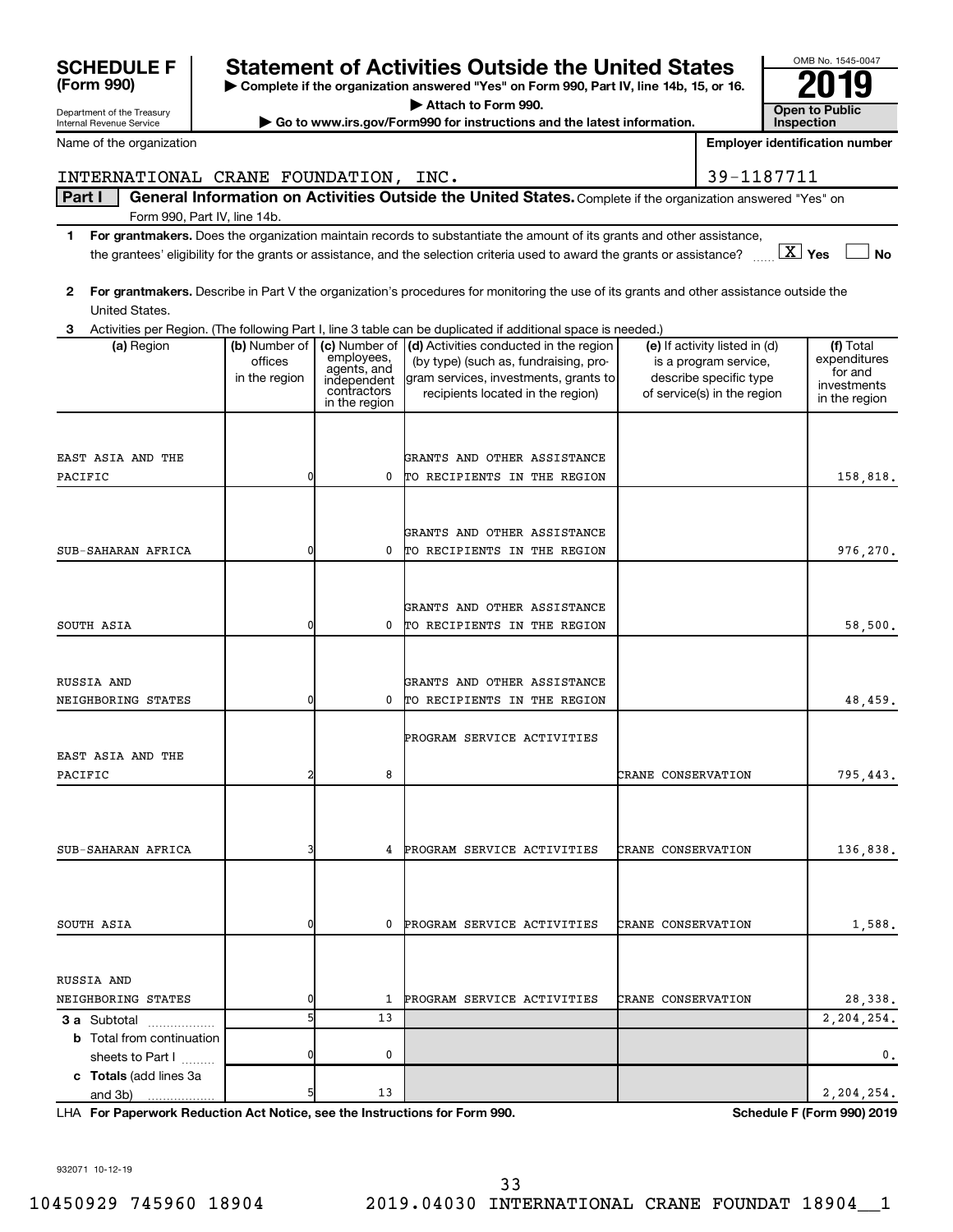**2**

Part II | Grants and Other Assistance to Organizations or Entities Outside the United States. Complete if the organization answered "Yes" on Form 990, Part IV, line 15, for any recipient who received more than \$5,000. Part II can be duplicated if additional space is needed.

| 1<br>(a) Name of organization                              | (b) IRS code section<br>and EIN (if applicable) | (c) Region                   | (d) Purpose of<br>grant                                                                                                                      | (e) Amount<br>of cash grant | (f) Manner of<br>cash disbursement | (g) Amount of<br>noncash<br>assistance | (h) Description<br>of noncash<br>assistance | (i) Method of<br>valuation (book, FMV,<br>appraisal, other) |
|------------------------------------------------------------|-------------------------------------------------|------------------------------|----------------------------------------------------------------------------------------------------------------------------------------------|-----------------------------|------------------------------------|----------------------------------------|---------------------------------------------|-------------------------------------------------------------|
|                                                            |                                                 |                              |                                                                                                                                              |                             |                                    |                                        |                                             |                                                             |
|                                                            |                                                 | EAST ASIA AND THE            |                                                                                                                                              |                             | ELECTRONIC                         |                                        |                                             |                                                             |
|                                                            |                                                 | PACIFIC                      | CRANE PRESERVATION                                                                                                                           |                             | 48,625. FUNDS TRANSFER             | 0                                      |                                             |                                                             |
|                                                            |                                                 |                              |                                                                                                                                              |                             |                                    |                                        |                                             |                                                             |
|                                                            |                                                 |                              |                                                                                                                                              |                             |                                    |                                        |                                             |                                                             |
|                                                            |                                                 | EAST ASIA AND THE<br>PACIFIC | CRANE PRESERVATION                                                                                                                           |                             | <b>ELECTRONIC</b>                  | 0                                      |                                             |                                                             |
|                                                            |                                                 |                              |                                                                                                                                              |                             | 13,612. FUNDS TRANSFER             |                                        |                                             |                                                             |
|                                                            |                                                 |                              |                                                                                                                                              |                             |                                    |                                        |                                             |                                                             |
|                                                            |                                                 | EAST ASIA AND THE            |                                                                                                                                              |                             | <b>ELECTRONIC</b>                  |                                        |                                             |                                                             |
|                                                            |                                                 | PACIFIC                      | CRANE PRESERVATION                                                                                                                           |                             | 58,742. FUNDS TRANSFER             | 0                                      |                                             |                                                             |
|                                                            |                                                 |                              |                                                                                                                                              |                             |                                    |                                        |                                             |                                                             |
|                                                            |                                                 | <b>SUB-SAHARAN</b>           |                                                                                                                                              |                             |                                    |                                        |                                             |                                                             |
|                                                            |                                                 | AFRICA                       | CRANE PRESERVATION                                                                                                                           |                             | 131,995. WIRE TRANSFER             | 0                                      |                                             |                                                             |
|                                                            |                                                 |                              |                                                                                                                                              |                             |                                    |                                        |                                             |                                                             |
|                                                            |                                                 |                              |                                                                                                                                              |                             |                                    |                                        |                                             |                                                             |
|                                                            |                                                 | SUB-SAHARAN                  |                                                                                                                                              |                             |                                    |                                        |                                             |                                                             |
|                                                            |                                                 | AFRICA                       | CRANE PRESERVATION                                                                                                                           |                             | 92,539. WIRE TRANSFER              | 0                                      |                                             |                                                             |
|                                                            |                                                 |                              |                                                                                                                                              |                             |                                    |                                        |                                             |                                                             |
|                                                            |                                                 | SUB-SAHARAN                  |                                                                                                                                              |                             |                                    |                                        |                                             |                                                             |
|                                                            |                                                 | AFRICA                       | CRANE PRESERVATION                                                                                                                           |                             | 24, 202. WIRE TRANSFER             | 0.                                     |                                             |                                                             |
|                                                            |                                                 |                              |                                                                                                                                              |                             |                                    |                                        |                                             |                                                             |
|                                                            |                                                 | SUB-SAHARAN                  |                                                                                                                                              |                             |                                    |                                        |                                             |                                                             |
|                                                            |                                                 | AFRICA                       | CRANE PRESERVATION                                                                                                                           |                             | 259,803. WIRE TRANSFER             | 0                                      |                                             |                                                             |
|                                                            |                                                 |                              |                                                                                                                                              |                             |                                    |                                        |                                             |                                                             |
|                                                            |                                                 |                              |                                                                                                                                              |                             |                                    |                                        |                                             |                                                             |
|                                                            |                                                 | <b>SUB-SAHARAN</b>           |                                                                                                                                              |                             |                                    |                                        |                                             |                                                             |
|                                                            |                                                 | AFRICA                       | CRANE PRESERVATION                                                                                                                           |                             | 142,509. WIRE TRANSFER             | 0                                      |                                             |                                                             |
| 2                                                          |                                                 |                              | Enter total number of recipient organizations listed above that are recognized as charities by the foreign country, recognized as tax-exempt |                             |                                    |                                        |                                             | 11                                                          |
| Enter total number of other organizations or entities<br>3 |                                                 |                              |                                                                                                                                              |                             |                                    |                                        |                                             | $\overline{0}$                                              |

**Schedule F (Form 990) 2019**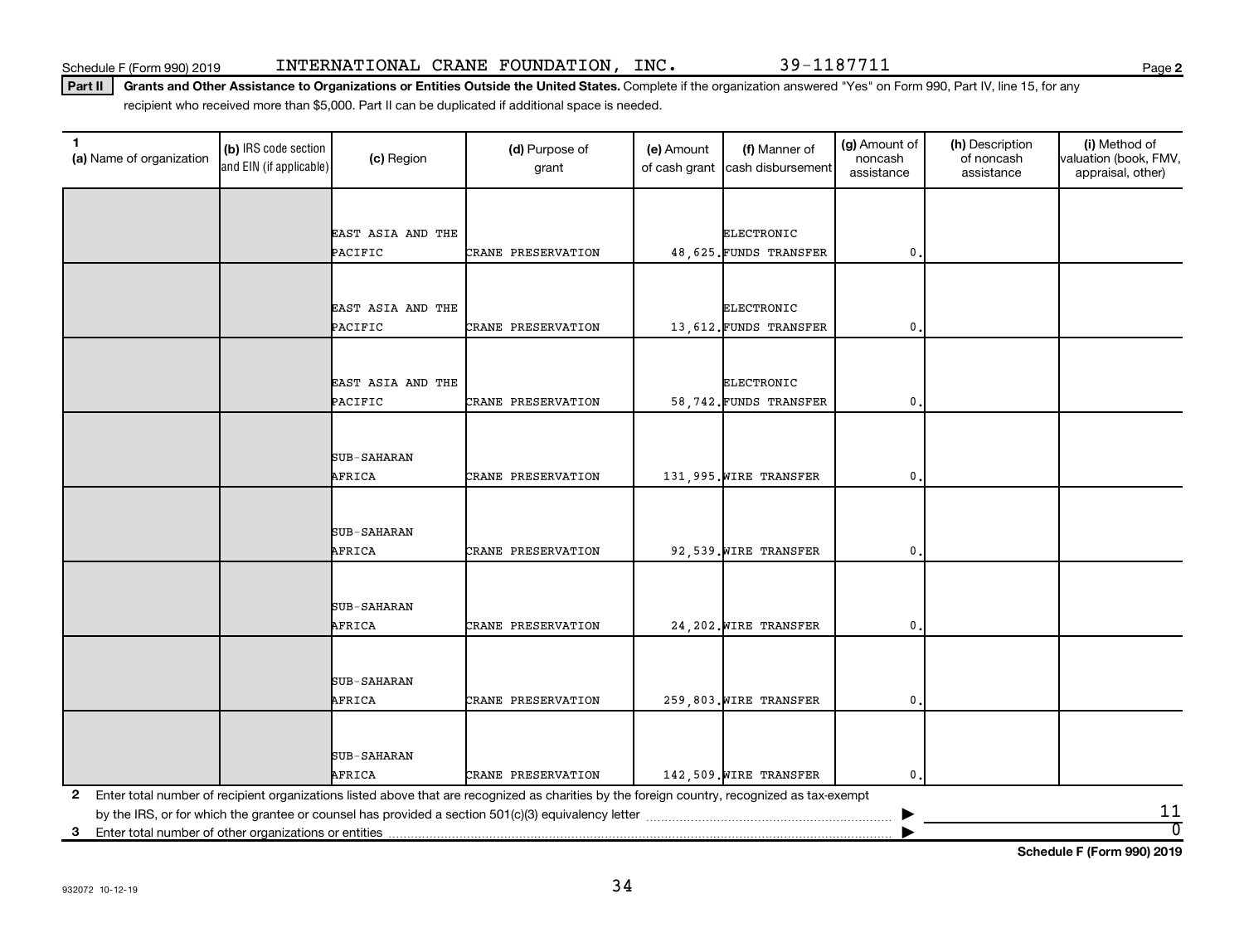Schedule F (Form 990) INTERNATIONAL CRANE FOUNDATION, INC. 39-1187711

**2**

| Part II      | Continuation of Grants and Other Assistance to Organizations or Entities Outside the United States. (Schedule F (Form 990), Part II, line 1) |                                                 |                                            |                         |            |                                                  |                                         |                                              |                                                             |
|--------------|----------------------------------------------------------------------------------------------------------------------------------------------|-------------------------------------------------|--------------------------------------------|-------------------------|------------|--------------------------------------------------|-----------------------------------------|----------------------------------------------|-------------------------------------------------------------|
| $\mathbf{1}$ | (a) Name of organization                                                                                                                     | (b) IRS code section<br>and EIN (if applicable) | (c) Region                                 | (d) Purpose of<br>grant | (e) Amount | (f) Manner of<br>of cash grant cash disbursement | (g) Amount of<br>non-cash<br>assistance | (h) Description<br>of non-cash<br>assistance | (i) Method of<br>valuation (book, FMV,<br>appraisal, other) |
|              |                                                                                                                                              |                                                 | SUB-SAHARAN<br>AFRICA                      | CRANE PRESERVATION      |            | 303,985. WIRE TRANSFER                           | $\mathsf{0}$ .                          |                                              |                                                             |
|              |                                                                                                                                              |                                                 |                                            |                         |            |                                                  |                                         |                                              |                                                             |
|              |                                                                                                                                              |                                                 | SOUTH ASIA                                 | CRANE PRESERVATION      |            | 52,500. WIRE TRANSFER                            | $\mathbf 0$ .                           |                                              |                                                             |
|              |                                                                                                                                              |                                                 | RUSSIA AND<br>NEIGHBORING<br><b>STATES</b> | CRANE PRESERVATION      |            | 48,459. WIRE TRANSFER                            | $\mathbf{0}$                            |                                              |                                                             |
|              |                                                                                                                                              |                                                 |                                            |                         |            |                                                  |                                         |                                              |                                                             |
|              |                                                                                                                                              |                                                 |                                            |                         |            |                                                  |                                         |                                              |                                                             |
|              |                                                                                                                                              |                                                 |                                            |                         |            |                                                  |                                         |                                              |                                                             |
|              |                                                                                                                                              |                                                 |                                            |                         |            |                                                  |                                         |                                              |                                                             |
|              |                                                                                                                                              |                                                 |                                            |                         |            |                                                  |                                         |                                              |                                                             |
|              |                                                                                                                                              |                                                 |                                            |                         |            |                                                  |                                         |                                              |                                                             |
|              |                                                                                                                                              |                                                 |                                            |                         |            |                                                  |                                         |                                              |                                                             |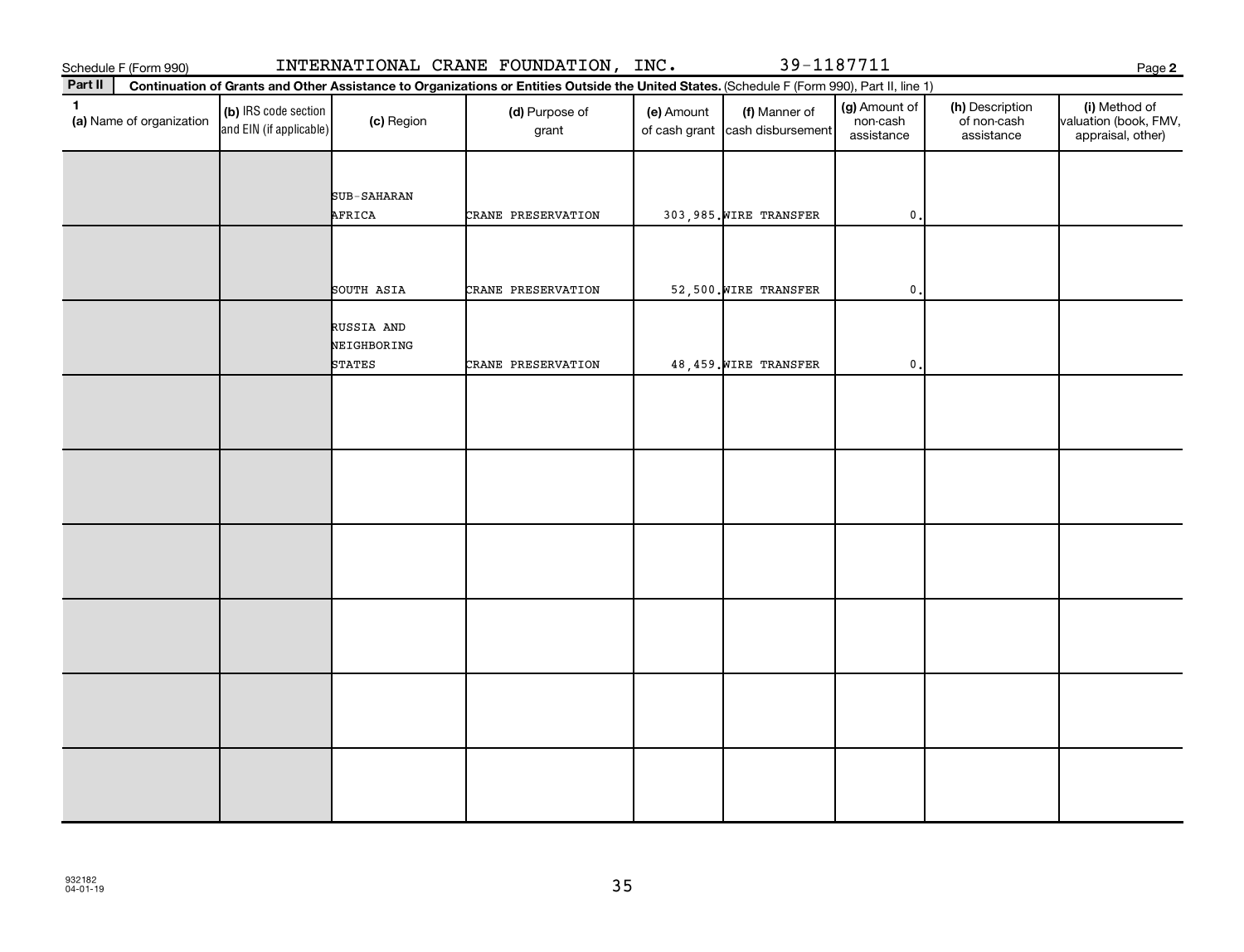932073 10-12-19

36

| (a) Type of grant or assistance | (b) Region                   | (c) Number of   (d) Amount of<br>recipients | cash grant | (e) Manner of<br>cash disbursement | (f) Amount of<br>noncash<br>assistance | (g) Description of<br>noncash assistance | (h) Method of<br>valuation<br>(book, FMV,<br>appraisal, other) |
|---------------------------------|------------------------------|---------------------------------------------|------------|------------------------------------|----------------------------------------|------------------------------------------|----------------------------------------------------------------|
| CRANE PRESERVATION              | EAST ASIA AND THE<br>PACIFIC | $\mathbf{3}$                                |            | 29,197. WIRE TRANSFER              | $\mathbf{0}$                           |                                          |                                                                |
| CRANE PRESERVATION              | SUB-SAHARAN<br>AFRICA        | $\mathsf 3$                                 |            | 18,613. WIRE TRANSFER              | $\mathfrak o$ .                        |                                          |                                                                |
| CRANE PRESERVATION              | SOUTH ASIA                   | $\mathbf{1}$                                |            | 6,000. WIRE TRANSFER               | $\mathbf 0$ .                          |                                          |                                                                |
|                                 |                              |                                             |            |                                    |                                        |                                          |                                                                |
|                                 |                              |                                             |            |                                    |                                        |                                          |                                                                |
|                                 |                              |                                             |            |                                    |                                        |                                          |                                                                |
|                                 |                              |                                             |            |                                    |                                        |                                          |                                                                |
|                                 |                              |                                             |            |                                    |                                        |                                          |                                                                |
|                                 |                              |                                             |            |                                    |                                        |                                          |                                                                |

#### Part III Grants and Other Assistance to Individuals Outside the United States. Complete if the organization answered "Yes" on Form 990, Part IV, line 16. Schedule F (Form 990) 2019 INTERNATIONAL CRANE FOUNDATION, INC.  $39-1187711$

Part III can be duplicated if additional space is needed.

**Schedule F (Form 990) 2019**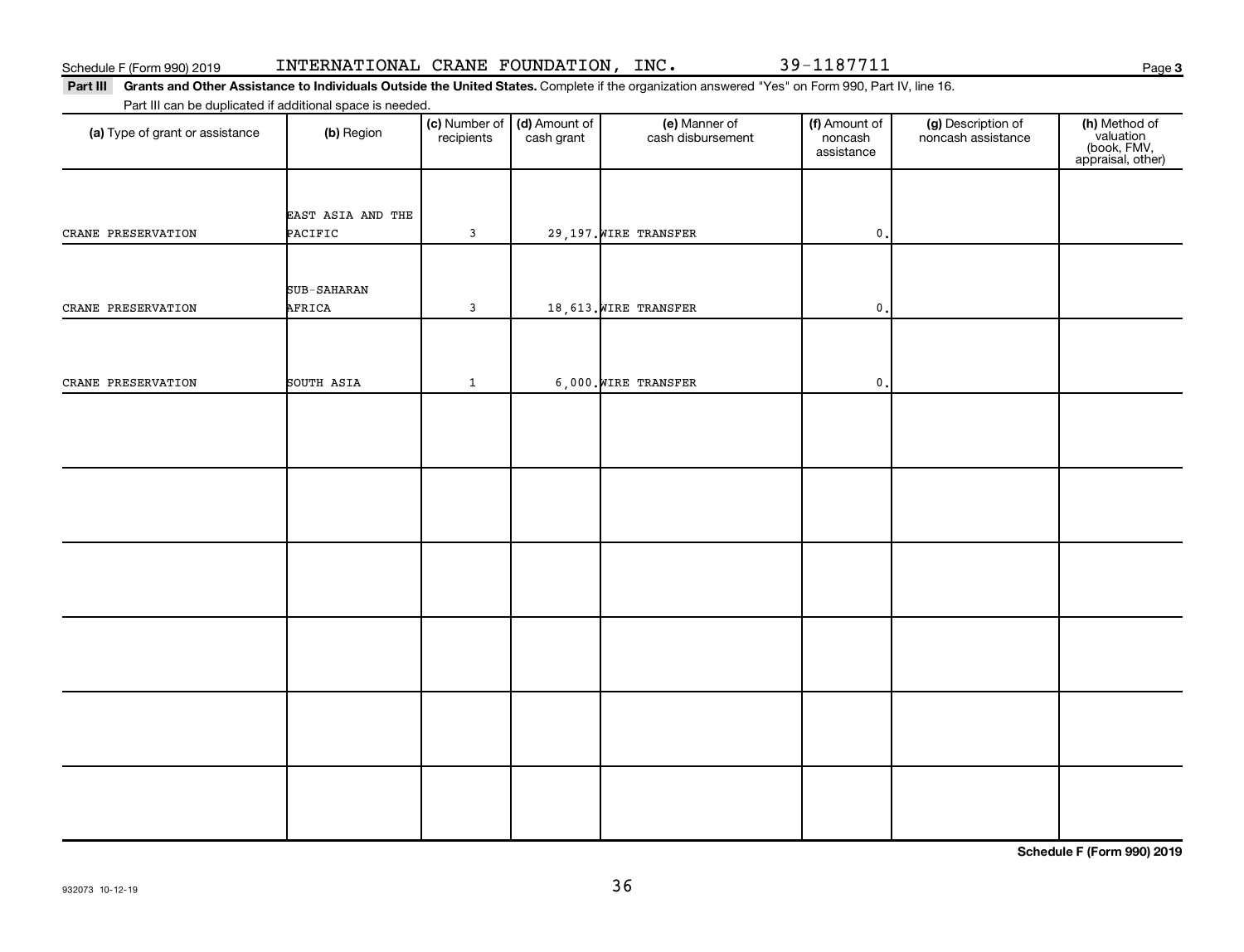| Schedule F (Form 990) 2019     | INTERNATIONAL CRANE FOUNDATION, |  | INC. | 39-1187711 | Page |
|--------------------------------|---------------------------------|--|------|------------|------|
| <b>Part IV   Foreign Forms</b> |                                 |  |      |            |      |

|                | Was the organization a U.S. transferor of property to a foreign corporation during the tax year? If "Yes," the<br>organization may be required to file Form 926, Return by a U.S. Transferor of Property to a Foreign<br>Corporation (see Instructions for Form 926)                                                                                                                                                   | $\boxed{\text{X}}$ Yes | No                    |
|----------------|------------------------------------------------------------------------------------------------------------------------------------------------------------------------------------------------------------------------------------------------------------------------------------------------------------------------------------------------------------------------------------------------------------------------|------------------------|-----------------------|
| $\overline{2}$ | Did the organization have an interest in a foreign trust during the tax year? If "Yes," the organization<br>may be required to separately file Form 3520, Annual Return To Report Transactions With Foreign<br>Trusts and Receipt of Certain Foreign Gifts, and/or Form 3520-A, Annual Information Return of Foreign<br>Trust With a U.S. Owner (see Instructions for Forms 3520 and 3520-A; don't file with Form 990) | Yes                    | $X $ No               |
| 3              | Did the organization have an ownership interest in a foreign corporation during the tax year? If "Yes,"<br>the organization may be required to file Form 5471, Information Return of U.S. Persons With Respect to                                                                                                                                                                                                      | Yes                    | $ X $ No.             |
| 4              | Was the organization a direct or indirect shareholder of a passive foreign investment company or a<br>qualified electing fund during the tax year? If "Yes," the organization may be required to file Form 8621,<br>Information Return by a Shareholder of a Passive Foreign Investment Company or Qualified Electing Fund<br>(see Instructions for Form 8621)                                                         | Yes                    | $\overline{X}$ No     |
| 5              | Did the organization have an ownership interest in a foreign partnership during the tax year? If "Yes,"<br>the organization may be required to file Form 8865, Return of U.S. Persons With Respect to Certain                                                                                                                                                                                                          | Yes                    | $\boxed{\text{X}}$ No |
| 6              | Did the organization have any operations in or related to any boycotting countries during the tax year? If<br>"Yes," the organization may be required to separately file Form 5713, International Boycott Report (see                                                                                                                                                                                                  | Yes                    |                       |

**Schedule F (Form 990) 2019**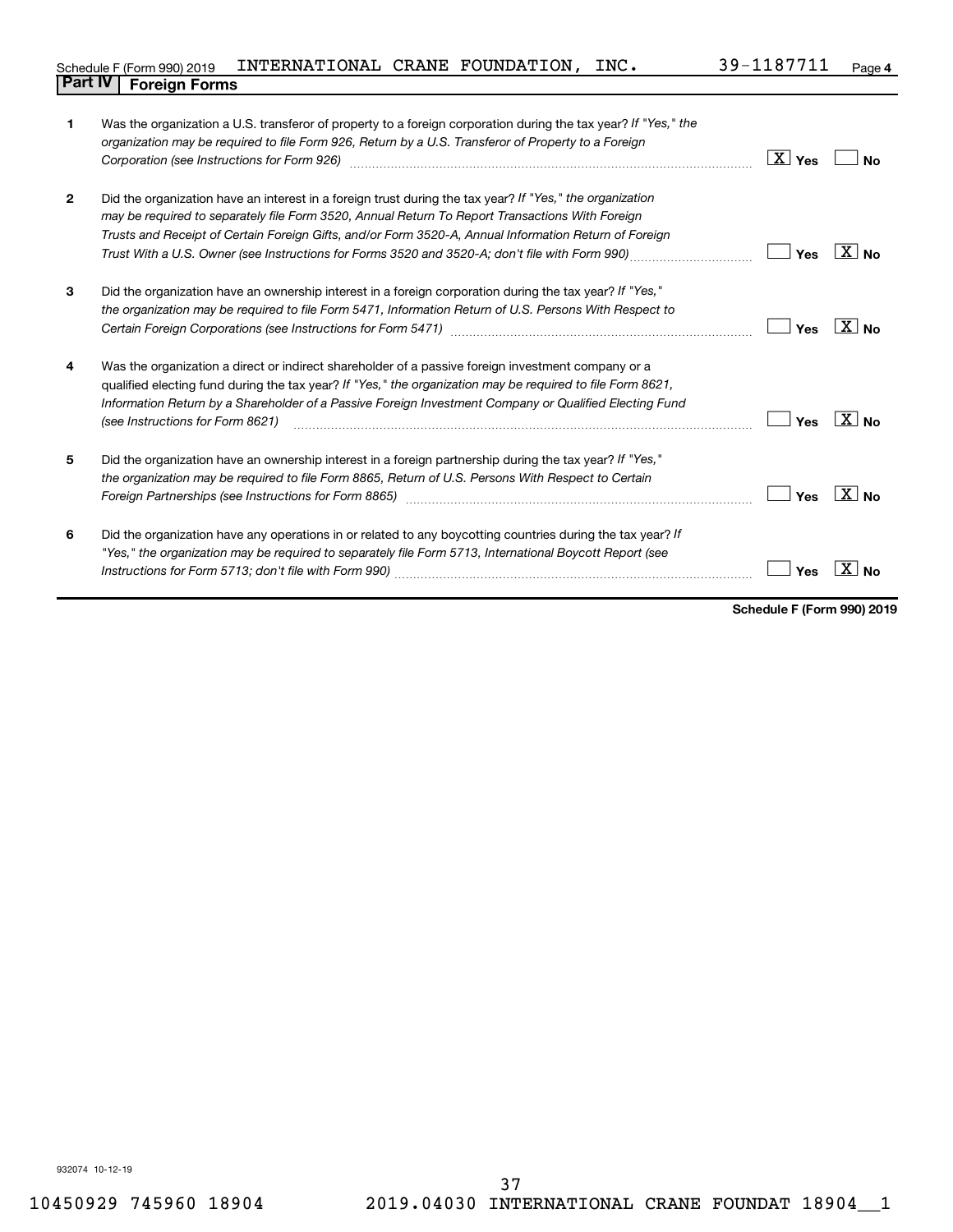| PROVIDE DETAILED PERIODIC REPORTS INDICATING THE STATUS AND USE OF FUNDS |                                                |  |                            |
|--------------------------------------------------------------------------|------------------------------------------------|--|----------------------------|
| FOR EACH PROJECT.                                                        |                                                |  |                            |
|                                                                          |                                                |  |                            |
|                                                                          |                                                |  |                            |
|                                                                          |                                                |  |                            |
|                                                                          |                                                |  |                            |
|                                                                          |                                                |  |                            |
|                                                                          |                                                |  |                            |
|                                                                          |                                                |  |                            |
|                                                                          |                                                |  |                            |
|                                                                          |                                                |  |                            |
|                                                                          |                                                |  |                            |
|                                                                          |                                                |  |                            |
|                                                                          |                                                |  |                            |
|                                                                          |                                                |  |                            |
|                                                                          |                                                |  |                            |
|                                                                          |                                                |  |                            |
|                                                                          |                                                |  |                            |
|                                                                          |                                                |  |                            |
|                                                                          |                                                |  |                            |
|                                                                          |                                                |  |                            |
|                                                                          |                                                |  |                            |
|                                                                          |                                                |  |                            |
|                                                                          |                                                |  |                            |
|                                                                          |                                                |  |                            |
|                                                                          |                                                |  |                            |
|                                                                          |                                                |  |                            |
|                                                                          |                                                |  |                            |
| 932075 10-12-19                                                          | 38                                             |  | Schedule F (Form 990) 2019 |
| 10450929 745960 18904                                                    | 2019.04030 INTERNATIONAL CRANE FOUNDAT 18904_1 |  |                            |

Schedule F (Form 990) 2019  $\:$  <code>INTERNATIONAL CRANE FOUNDATION</code> , <code>INC</code> .  $\qquad \qquad 39-1187711$  <code>Page</code>

**Schedule F (Form 990) 2019 INTERNAT**<br>**Part V** | **Supplemental Information** 

Provide the information required by Part I, line 2 (monitoring of funds); Part I, line 3, column (f) (accounting method; amounts of investments vs. expenditures per region); Part II, line 1 (accounting method); Part III (accounting method); and Part III, column (c) (estimated number of recipients), as applicable. Also complete this part to provide any additional information. See instructions.

**5**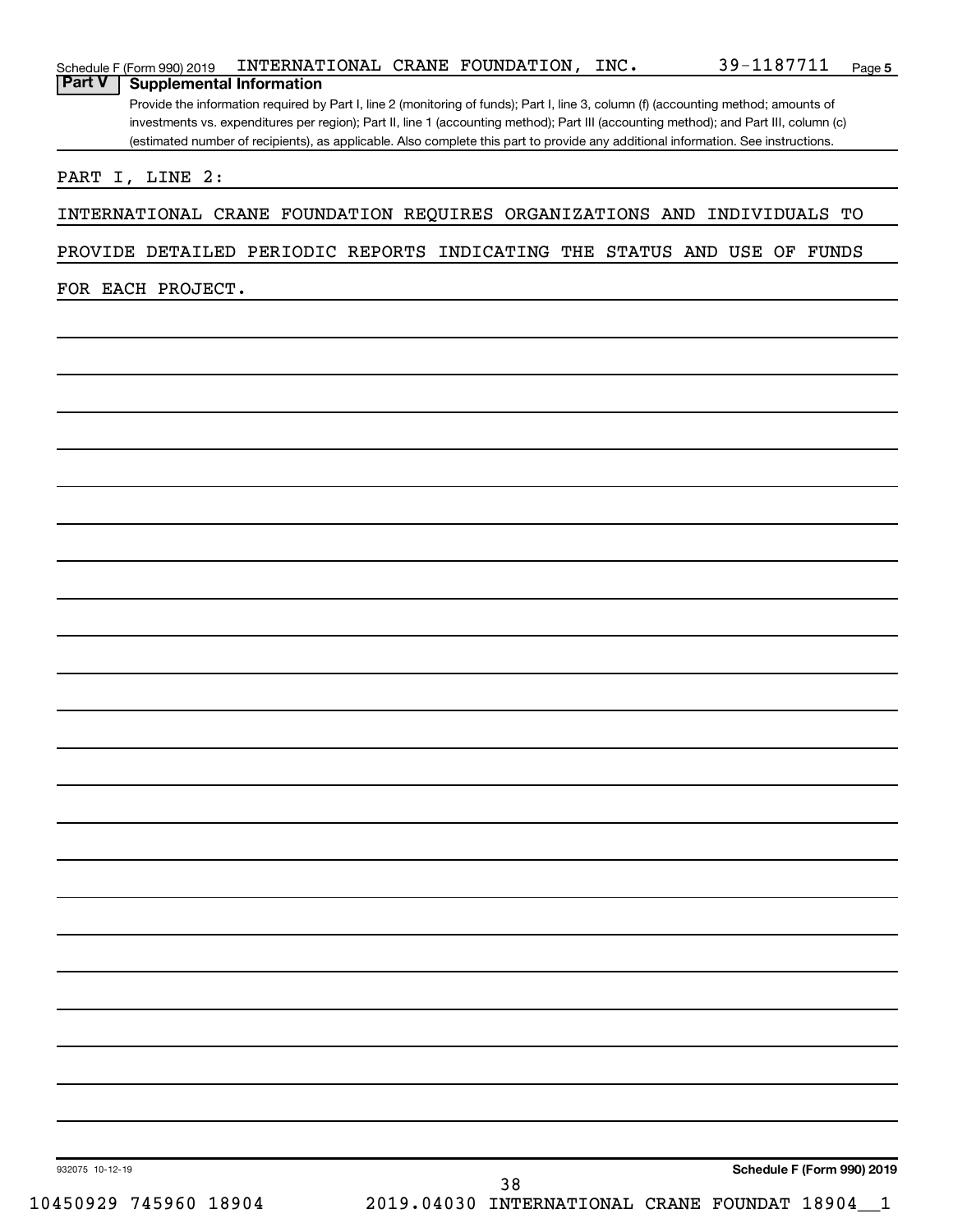| <b>SCHEDULE G</b>                                                                        |                                  | <b>Supplemental Information Regarding Fundraising or Gaming Activities</b>                                                                                                                                                                                                                 |                                                          |                |                                                                            |                                                                            | OMB No. 1545-0047                                       |
|------------------------------------------------------------------------------------------|----------------------------------|--------------------------------------------------------------------------------------------------------------------------------------------------------------------------------------------------------------------------------------------------------------------------------------------|----------------------------------------------------------|----------------|----------------------------------------------------------------------------|----------------------------------------------------------------------------|---------------------------------------------------------|
| (Form 990 or 990-EZ)                                                                     |                                  | Complete if the organization answered "Yes" on Form 990, Part IV, line 17, 18, or 19, or if the                                                                                                                                                                                            |                                                          |                |                                                                            |                                                                            | 079                                                     |
| Department of the Treasury                                                               |                                  | organization entered more than \$15,000 on Form 990-EZ, line 6a.<br>Attach to Form 990 or Form 990-EZ.                                                                                                                                                                                     |                                                          |                |                                                                            |                                                                            | Open to Public                                          |
| Internal Revenue Service                                                                 |                                  | Go to www.irs.gov/Form990 for instructions and the latest information.                                                                                                                                                                                                                     |                                                          |                |                                                                            |                                                                            | Inspection                                              |
| Name of the organization                                                                 |                                  | INTERNATIONAL CRANE FOUNDATION, INC.                                                                                                                                                                                                                                                       |                                                          |                |                                                                            | 39-1187711                                                                 | <b>Employer identification number</b>                   |
| Part I                                                                                   |                                  | Fundraising Activities. Complete if the organization answered "Yes" on Form 990, Part IV, line 17. Form 990-EZ filers are not                                                                                                                                                              |                                                          |                |                                                                            |                                                                            |                                                         |
|                                                                                          | required to complete this part.  |                                                                                                                                                                                                                                                                                            |                                                          |                |                                                                            |                                                                            |                                                         |
| Mail solicitations<br>a<br>b<br>Phone solicitations<br>с<br>In-person solicitations<br>d | Internet and email solicitations | 1 Indicate whether the organization raised funds through any of the following activities. Check all that apply.<br>е<br>f<br>Special fundraising events<br>g<br>2 a Did the organization have a written or oral agreement with any individual (including officers, directors, trustees, or |                                                          |                | Solicitation of non-government grants<br>Solicitation of government grants |                                                                            |                                                         |
|                                                                                          |                                  | key employees listed in Form 990, Part VII) or entity in connection with professional fundraising services?                                                                                                                                                                                |                                                          |                |                                                                            | Yes                                                                        | <b>No</b>                                               |
| compensated at least \$5,000 by the organization.                                        |                                  | b If "Yes," list the 10 highest paid individuals or entities (fundraisers) pursuant to agreements under which the fundraiser is to be                                                                                                                                                      |                                                          |                |                                                                            |                                                                            |                                                         |
| (i) Name and address of individual<br>or entity (fundraiser)                             |                                  | (ii) Activity                                                                                                                                                                                                                                                                              | (iii) Did<br>fundraiser<br>have custody<br>or control of | contributions? | (iv) Gross receipts<br>from activity                                       | (v) Amount paid<br>to (or retained by)<br>fundraiser<br>listed in col. (i) | (vi) Amount paid<br>to (or retained by)<br>organization |
|                                                                                          |                                  |                                                                                                                                                                                                                                                                                            | Yes                                                      | No             |                                                                            |                                                                            |                                                         |
|                                                                                          |                                  |                                                                                                                                                                                                                                                                                            |                                                          |                |                                                                            |                                                                            |                                                         |
|                                                                                          |                                  |                                                                                                                                                                                                                                                                                            |                                                          |                |                                                                            |                                                                            |                                                         |
|                                                                                          |                                  |                                                                                                                                                                                                                                                                                            |                                                          |                |                                                                            |                                                                            |                                                         |
|                                                                                          |                                  |                                                                                                                                                                                                                                                                                            |                                                          |                |                                                                            |                                                                            |                                                         |
|                                                                                          |                                  |                                                                                                                                                                                                                                                                                            |                                                          |                |                                                                            |                                                                            |                                                         |
|                                                                                          |                                  |                                                                                                                                                                                                                                                                                            |                                                          |                |                                                                            |                                                                            |                                                         |
|                                                                                          |                                  |                                                                                                                                                                                                                                                                                            |                                                          |                |                                                                            |                                                                            |                                                         |
|                                                                                          |                                  |                                                                                                                                                                                                                                                                                            |                                                          |                |                                                                            |                                                                            |                                                         |
|                                                                                          |                                  |                                                                                                                                                                                                                                                                                            |                                                          |                |                                                                            |                                                                            |                                                         |
|                                                                                          |                                  |                                                                                                                                                                                                                                                                                            |                                                          |                |                                                                            |                                                                            |                                                         |
|                                                                                          |                                  |                                                                                                                                                                                                                                                                                            |                                                          |                |                                                                            |                                                                            |                                                         |
| Total                                                                                    |                                  |                                                                                                                                                                                                                                                                                            |                                                          |                |                                                                            |                                                                            |                                                         |
| or licensing.                                                                            |                                  | 3 List all states in which the organization is registered or licensed to solicit contributions or has been notified it is exempt from registration                                                                                                                                         |                                                          |                |                                                                            |                                                                            |                                                         |
|                                                                                          |                                  |                                                                                                                                                                                                                                                                                            |                                                          |                |                                                                            |                                                                            |                                                         |
|                                                                                          |                                  |                                                                                                                                                                                                                                                                                            |                                                          |                |                                                                            |                                                                            |                                                         |
|                                                                                          |                                  |                                                                                                                                                                                                                                                                                            |                                                          |                |                                                                            |                                                                            |                                                         |
|                                                                                          |                                  |                                                                                                                                                                                                                                                                                            |                                                          |                |                                                                            |                                                                            |                                                         |
|                                                                                          |                                  |                                                                                                                                                                                                                                                                                            |                                                          |                |                                                                            |                                                                            |                                                         |
|                                                                                          |                                  |                                                                                                                                                                                                                                                                                            |                                                          |                |                                                                            |                                                                            |                                                         |
|                                                                                          |                                  |                                                                                                                                                                                                                                                                                            |                                                          |                |                                                                            |                                                                            |                                                         |

**For Paperwork Reduction Act Notice, see the Instructions for Form 990 or 990-EZ. Schedule G (Form 990 or 990-EZ) 2019** LHA

932081 09-11-19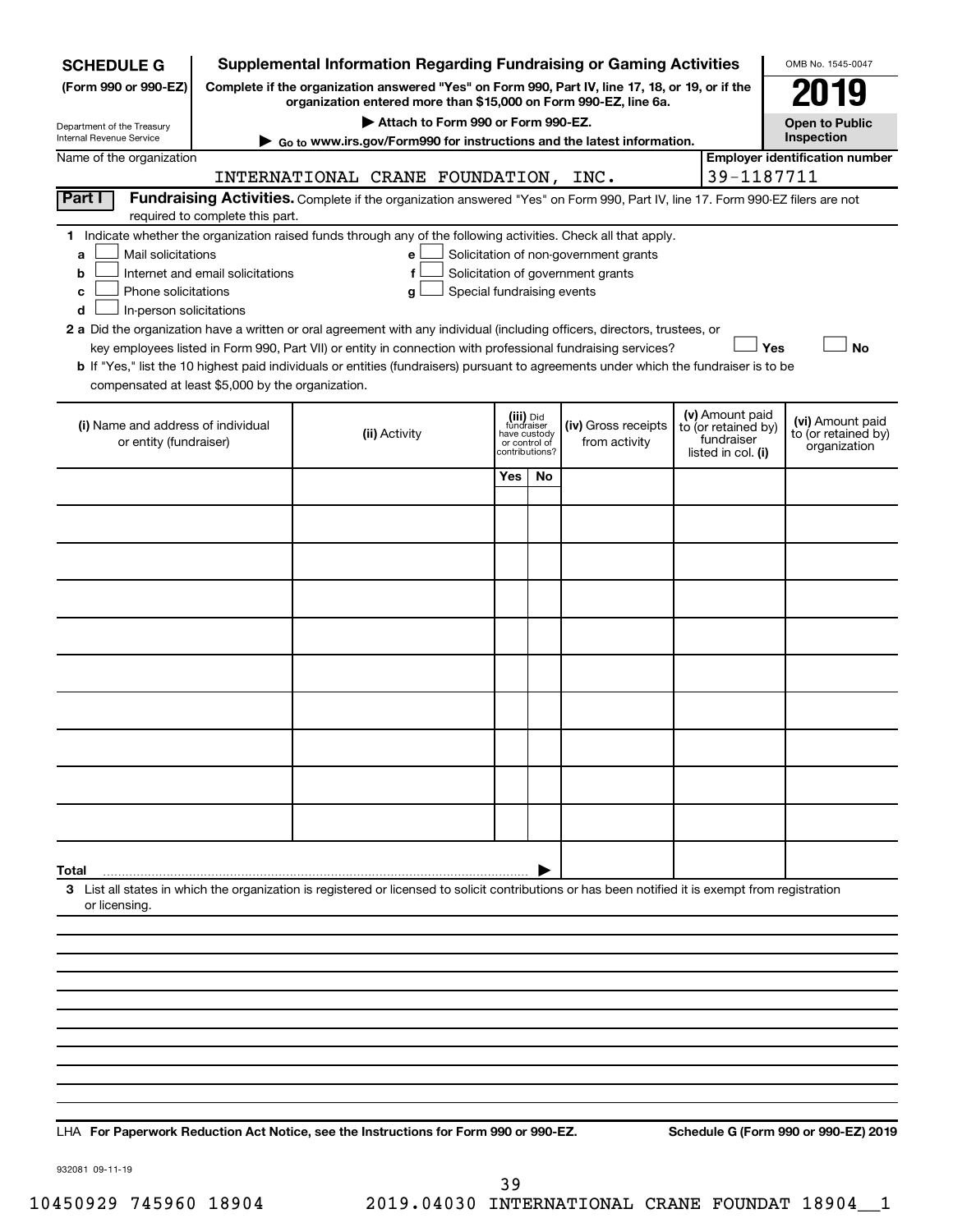39-1187711 Page 2 Schedule G (Form 990 or 990-EZ) 2019 <code>INTERNATIONAL CRANE FOUNDATION</code> , <code>INC</code> .  $39\text{--}1187711$  <code>Page</code> Part II | Fundraising Events. Complete if the organization answered "Yes" on Form 990, Part IV, line 18, or reported more than \$15,000

of fundraising event contributions and gross income on Form 990-EZ, lines 1 and 6b. List events with gross receipts greater than \$5,000.

|                        |              | OF RINGLASHIY CVENT CONTINUATIONS AND GIVES INCOME ON FOND 330°CZ, IINCS T AND OD. EIST CVCHIS WILL GIVSS TECCIPIS GREEK THAN \$0,000.                                                                                                    |                                              |                                                  |                                 |                                                     |
|------------------------|--------------|-------------------------------------------------------------------------------------------------------------------------------------------------------------------------------------------------------------------------------------------|----------------------------------------------|--------------------------------------------------|---------------------------------|-----------------------------------------------------|
|                        |              |                                                                                                                                                                                                                                           | (a) Event $#1$<br>EVENING WITH<br>THE CRANES | (b) Event $#2$                                   | (c) Other events<br><b>NONE</b> | (d) Total events<br>(add col. (a) through           |
|                        |              |                                                                                                                                                                                                                                           | (event type)                                 | (event type)                                     | (total number)                  | col. (c)                                            |
| Revenue                | 1.           |                                                                                                                                                                                                                                           | 69,175.                                      |                                                  |                                 | 69, 175.                                            |
|                        |              |                                                                                                                                                                                                                                           | 50,585.                                      |                                                  |                                 | 50, 585.                                            |
|                        | 3            | Gross income (line 1 minus line 2)                                                                                                                                                                                                        | 18,590.                                      |                                                  |                                 | 18,590.                                             |
|                        |              |                                                                                                                                                                                                                                           |                                              |                                                  |                                 |                                                     |
|                        | 5            |                                                                                                                                                                                                                                           |                                              |                                                  |                                 |                                                     |
|                        | 6            |                                                                                                                                                                                                                                           | 5,123.                                       |                                                  |                                 | 5,123.                                              |
| <b>Direct Expenses</b> | $\mathbf{7}$ |                                                                                                                                                                                                                                           | 8,636.                                       |                                                  |                                 | 8,636.                                              |
|                        | 8            |                                                                                                                                                                                                                                           | 210.                                         |                                                  |                                 | 210.                                                |
|                        | 9            |                                                                                                                                                                                                                                           | 4,752.                                       |                                                  |                                 | 4,752.                                              |
|                        |              | 10 Direct expense summary. Add lines 4 through 9 in column (d)                                                                                                                                                                            |                                              |                                                  |                                 | 18,721.<br>$-131.$                                  |
| Part III               |              | Gaming. Complete if the organization answered "Yes" on Form 990, Part IV, line 19, or reported more than                                                                                                                                  |                                              |                                                  |                                 |                                                     |
|                        |              | \$15,000 on Form 990-EZ, line 6a.                                                                                                                                                                                                         |                                              |                                                  |                                 |                                                     |
| Revenue                |              |                                                                                                                                                                                                                                           | (a) Bingo                                    | (b) Pull tabs/instant<br>bingo/progressive bingo | (c) Other gaming                | (d) Total gaming (add<br>col. (a) through col. (c)) |
|                        | 1.           |                                                                                                                                                                                                                                           |                                              |                                                  |                                 |                                                     |
|                        |              |                                                                                                                                                                                                                                           |                                              |                                                  |                                 |                                                     |
| <b>Direct Expenses</b> | 3            |                                                                                                                                                                                                                                           |                                              |                                                  |                                 |                                                     |
|                        | 4            |                                                                                                                                                                                                                                           |                                              |                                                  |                                 |                                                     |
|                        |              |                                                                                                                                                                                                                                           | <b>Yes</b><br>%                              | Yes<br>%                                         | Yes<br>%                        |                                                     |
|                        | 6            | Volunteer labor                                                                                                                                                                                                                           | No                                           | No                                               | No                              |                                                     |
|                        | 7            | Direct expense summary. Add lines 2 through 5 in column (d)                                                                                                                                                                               |                                              |                                                  |                                 |                                                     |
|                        | 8            |                                                                                                                                                                                                                                           |                                              |                                                  |                                 |                                                     |
|                        |              |                                                                                                                                                                                                                                           |                                              |                                                  |                                 |                                                     |
| 9                      |              | Enter the state(s) in which the organization conducts gaming activities:                                                                                                                                                                  |                                              |                                                  |                                 | Yes<br><b>No</b>                                    |
|                        |              | <b>b</b> If "No," explain:<br><u> 1980 - Jan Stein Stein, amerikansk politiker (</u>                                                                                                                                                      |                                              |                                                  |                                 |                                                     |
|                        |              | <b>b</b> If "Yes," explain: <u>And If the Secondary Contract of the Secondary Contract of the Secondary Contract of the Secondary Contract of the Secondary Contract of the Secondary Contract of the Secondary Contract of the Secon</u> |                                              |                                                  |                                 | ∣ Yes<br>No                                         |
|                        |              |                                                                                                                                                                                                                                           |                                              |                                                  |                                 |                                                     |
|                        |              | 932082 09-11-19                                                                                                                                                                                                                           |                                              |                                                  |                                 | Schedule G (Form 990 or 990-EZ) 2019                |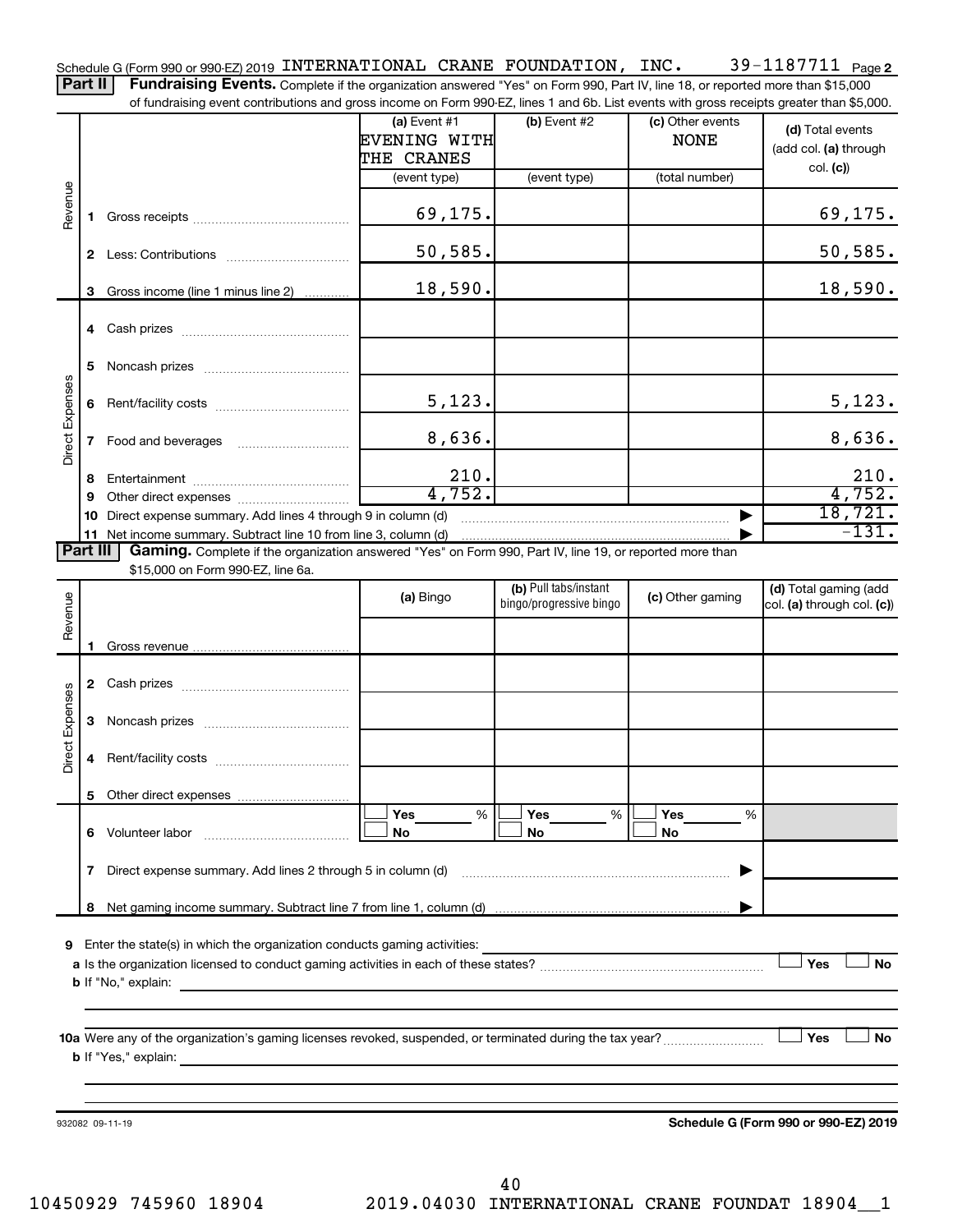| Schedule G (Form 990 or 990-EZ) 2019 INTERNATIONAL CRANE FOUNDATION, INC.                                                                                | 39-1187711 Page 3    |           |
|----------------------------------------------------------------------------------------------------------------------------------------------------------|----------------------|-----------|
|                                                                                                                                                          | Yes                  | <b>No</b> |
| 12 Is the organization a grantor, beneficiary or trustee of a trust, or a member of a partnership or other entity formed                                 | │Yes                 | <b>No</b> |
| 13 Indicate the percentage of gaming activity conducted in:                                                                                              |                      |           |
|                                                                                                                                                          |                      | %         |
|                                                                                                                                                          | 13 <sub>b</sub>      | $\%$      |
| 14 Enter the name and address of the person who prepares the organization's gaming/special events books and records:                                     |                      |           |
| Name $\blacktriangleright$<br><u> 1980 - John Barnett, fransk politiker (d. 1980)</u>                                                                    |                      |           |
|                                                                                                                                                          |                      |           |
|                                                                                                                                                          |                      | No        |
|                                                                                                                                                          |                      |           |
|                                                                                                                                                          |                      |           |
| c If "Yes," enter name and address of the third party:                                                                                                   |                      |           |
|                                                                                                                                                          |                      |           |
|                                                                                                                                                          |                      |           |
| <b>16</b> Gaming manager information:                                                                                                                    |                      |           |
|                                                                                                                                                          |                      |           |
|                                                                                                                                                          |                      |           |
| Gaming manager compensation > \$                                                                                                                         |                      |           |
|                                                                                                                                                          |                      |           |
|                                                                                                                                                          |                      |           |
| Director/officer<br>Employee<br>Independent contractor                                                                                                   |                      |           |
|                                                                                                                                                          |                      |           |
| <b>17</b> Mandatory distributions:                                                                                                                       |                      |           |
| a Is the organization required under state law to make charitable distributions from the gaming proceeds to                                              | $\Box$ Yes $\Box$ No |           |
| <b>b</b> Enter the amount of distributions required under state law to be distributed to other exempt organizations or spent in the                      |                      |           |
| organization's own exempt activities during the tax year $\triangleright$ \$                                                                             |                      |           |
| Supplemental Information. Provide the explanations required by Part I, line 2b, columns (iii) and (v); and Part III, lines 9, 9b, 10b,<br><b>Part IV</b> |                      |           |
| 15b, 15c, 16, and 17b, as applicable. Also provide any additional information. See instructions.                                                         |                      |           |
|                                                                                                                                                          |                      |           |
|                                                                                                                                                          |                      |           |
|                                                                                                                                                          |                      |           |
|                                                                                                                                                          |                      |           |
|                                                                                                                                                          |                      |           |
|                                                                                                                                                          |                      |           |
|                                                                                                                                                          |                      |           |
|                                                                                                                                                          |                      |           |
|                                                                                                                                                          |                      |           |
|                                                                                                                                                          |                      |           |
| Schedule G (Form 990 or 990-EZ) 2019<br>932083 09-11-19                                                                                                  |                      |           |
| 41                                                                                                                                                       |                      |           |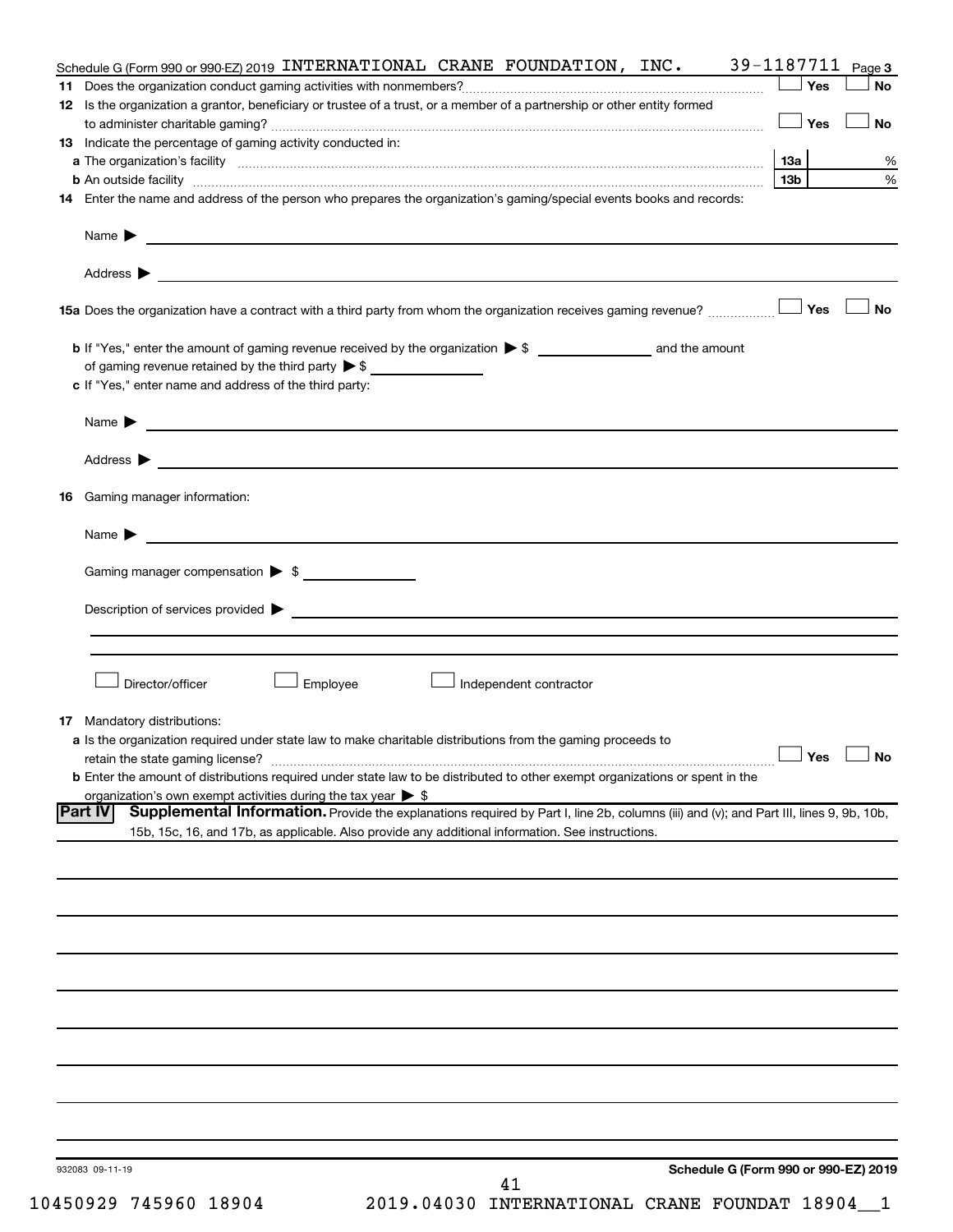|                 |                                                                                                     | INTERNATIONAL CRANE FOUNDATION, INC. 39-1187711 Page 4 |           |                                 |  |
|-----------------|-----------------------------------------------------------------------------------------------------|--------------------------------------------------------|-----------|---------------------------------|--|
|                 | Schedule G (Form 990 or 990-EZ) INTERNATIO<br><b>Part IV   Supplemental Information</b> (continued) |                                                        |           |                                 |  |
|                 |                                                                                                     |                                                        |           |                                 |  |
|                 |                                                                                                     |                                                        |           |                                 |  |
|                 |                                                                                                     |                                                        |           |                                 |  |
|                 |                                                                                                     |                                                        |           |                                 |  |
|                 |                                                                                                     |                                                        |           |                                 |  |
|                 |                                                                                                     |                                                        |           |                                 |  |
|                 |                                                                                                     |                                                        |           |                                 |  |
|                 |                                                                                                     |                                                        |           |                                 |  |
|                 |                                                                                                     |                                                        |           |                                 |  |
|                 |                                                                                                     |                                                        |           |                                 |  |
|                 |                                                                                                     |                                                        |           |                                 |  |
|                 |                                                                                                     |                                                        |           |                                 |  |
|                 |                                                                                                     |                                                        |           |                                 |  |
|                 |                                                                                                     |                                                        |           |                                 |  |
|                 |                                                                                                     |                                                        |           |                                 |  |
|                 |                                                                                                     |                                                        |           |                                 |  |
|                 |                                                                                                     |                                                        |           |                                 |  |
|                 |                                                                                                     |                                                        |           |                                 |  |
|                 |                                                                                                     |                                                        |           |                                 |  |
|                 |                                                                                                     |                                                        |           |                                 |  |
|                 |                                                                                                     |                                                        |           |                                 |  |
|                 |                                                                                                     |                                                        |           |                                 |  |
|                 |                                                                                                     |                                                        |           |                                 |  |
|                 |                                                                                                     |                                                        |           |                                 |  |
|                 |                                                                                                     |                                                        |           |                                 |  |
|                 |                                                                                                     |                                                        |           |                                 |  |
|                 |                                                                                                     |                                                        |           |                                 |  |
|                 |                                                                                                     |                                                        |           |                                 |  |
|                 |                                                                                                     |                                                        |           |                                 |  |
|                 |                                                                                                     |                                                        |           |                                 |  |
|                 |                                                                                                     |                                                        |           |                                 |  |
|                 |                                                                                                     |                                                        |           |                                 |  |
|                 |                                                                                                     |                                                        |           |                                 |  |
|                 |                                                                                                     |                                                        |           |                                 |  |
|                 |                                                                                                     |                                                        |           |                                 |  |
|                 |                                                                                                     |                                                        |           |                                 |  |
|                 |                                                                                                     |                                                        |           |                                 |  |
|                 |                                                                                                     |                                                        |           |                                 |  |
|                 |                                                                                                     |                                                        |           |                                 |  |
| 932084 04-01-19 |                                                                                                     |                                                        |           | Schedule G (Form 990 or 990-EZ) |  |
|                 |                                                                                                     |                                                        | $\Lambda$ |                                 |  |

10450929 745960 18904 2019.04030 INTERNATIONAL CRANE FOUNDAT 18904\_\_1 42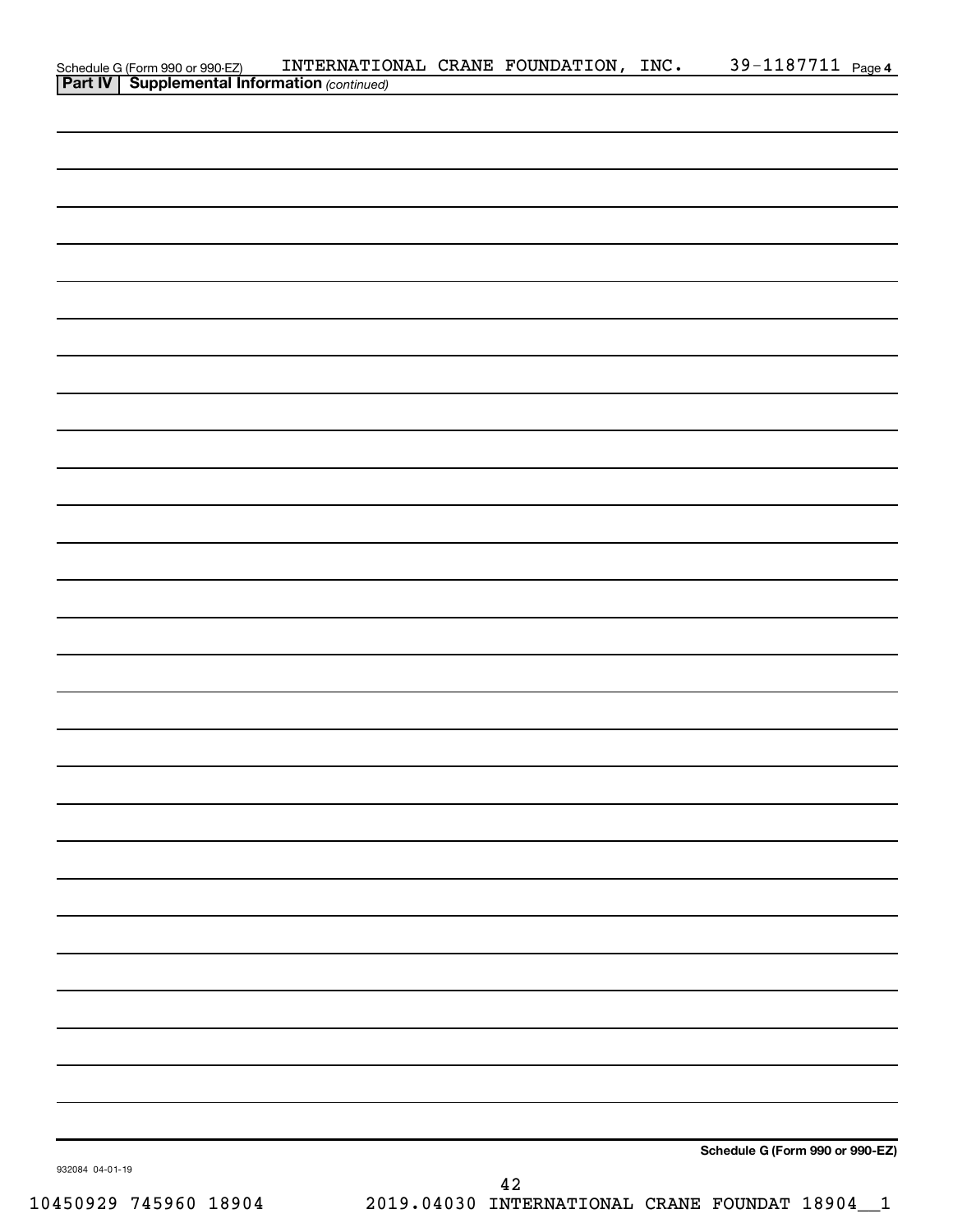| <b>SCHEDULE I</b><br>(Form 990)                                                                                                                                                                                                                                                                                          |            | <b>Grants and Other Assistance to Organizations,</b><br>Governments, and Individuals in the United States<br>Complete if the organization answered "Yes" on Form 990, Part IV, line 21 or 22. |                                                                              |                                         |                                                                |                                          | OMB No. 1545-0047<br>2019                                                                   |
|--------------------------------------------------------------------------------------------------------------------------------------------------------------------------------------------------------------------------------------------------------------------------------------------------------------------------|------------|-----------------------------------------------------------------------------------------------------------------------------------------------------------------------------------------------|------------------------------------------------------------------------------|-----------------------------------------|----------------------------------------------------------------|------------------------------------------|---------------------------------------------------------------------------------------------|
| Department of the Treasury<br>Internal Revenue Service                                                                                                                                                                                                                                                                   |            |                                                                                                                                                                                               | Attach to Form 990.<br>Go to www.irs.gov/Form990 for the latest information. |                                         |                                                                |                                          | <b>Open to Public</b><br>Inspection                                                         |
| Name of the organization                                                                                                                                                                                                                                                                                                 |            | INTERNATIONAL CRANE FOUNDATION, INC.                                                                                                                                                          |                                                                              |                                         |                                                                |                                          | <b>Employer identification number</b><br>39-1187711                                         |
| Part I<br><b>General Information on Grants and Assistance</b>                                                                                                                                                                                                                                                            |            |                                                                                                                                                                                               |                                                                              |                                         |                                                                |                                          |                                                                                             |
| Does the organization maintain records to substantiate the amount of the grants or assistance, the grantees' eligibility for the grants or assistance, and the selection<br>$\mathbf 1$<br>Describe in Part IV the organization's procedures for monitoring the use of grant funds in the United States.<br>$\mathbf{2}$ |            |                                                                                                                                                                                               |                                                                              |                                         |                                                                |                                          | $\lceil \text{X} \rceil$ Yes<br>l No                                                        |
| Part II<br>Grants and Other Assistance to Domestic Organizations and Domestic Governments. Complete if the organization answered "Yes" on Form 990, Part IV, line 21, for any                                                                                                                                            |            |                                                                                                                                                                                               |                                                                              |                                         |                                                                |                                          |                                                                                             |
| recipient that received more than \$5,000. Part II can be duplicated if additional space is needed.<br>1 (a) Name and address of organization<br>or government                                                                                                                                                           | $(b)$ EIN  | (c) IRC section<br>(if applicable)                                                                                                                                                            | (d) Amount of<br>cash grant                                                  | (e) Amount of<br>non-cash<br>assistance | (f) Method of<br>valuation (book,<br>FMV, appraisal,<br>other) | (g) Description of<br>noncash assistance | (h) Purpose of grant<br>or assistance                                                       |
| OCEAN OUTCOMES<br>421 SW 6TH AVENUE, SUITE 1400<br>PORTLAND, OR 97204                                                                                                                                                                                                                                                    | 46-4901375 | 501(C)(3)                                                                                                                                                                                     | 5,000                                                                        | 0                                       |                                                                |                                          | FISHERIES IMPROVEMENT AT<br>POYANG LAKE, CHINA TO<br>SUPPORT SIBERIAN CRANE<br>CONSERVATION |
| WHITE OAK CONSERVATION FOUNDATION<br>227 W MONROE ST STE 4800<br>CHICAGO, IL 60606                                                                                                                                                                                                                                       | 46-4249512 | 501(C)(3)                                                                                                                                                                                     | 26,000.                                                                      | 0                                       |                                                                |                                          | CRANE PRESERVATION                                                                          |
|                                                                                                                                                                                                                                                                                                                          |            |                                                                                                                                                                                               |                                                                              |                                         |                                                                |                                          |                                                                                             |
|                                                                                                                                                                                                                                                                                                                          |            |                                                                                                                                                                                               |                                                                              |                                         |                                                                |                                          |                                                                                             |
|                                                                                                                                                                                                                                                                                                                          |            |                                                                                                                                                                                               |                                                                              |                                         |                                                                |                                          |                                                                                             |
|                                                                                                                                                                                                                                                                                                                          |            |                                                                                                                                                                                               |                                                                              |                                         |                                                                |                                          |                                                                                             |
| Enter total number of other organizations listed in the line 1 table<br>3                                                                                                                                                                                                                                                |            |                                                                                                                                                                                               |                                                                              |                                         |                                                                |                                          | $\overline{2}$ .<br>$\overline{0}$ .                                                        |

**For Paperwork Reduction Act Notice, see the Instructions for Form 990. Schedule I (Form 990) (2019)** LHA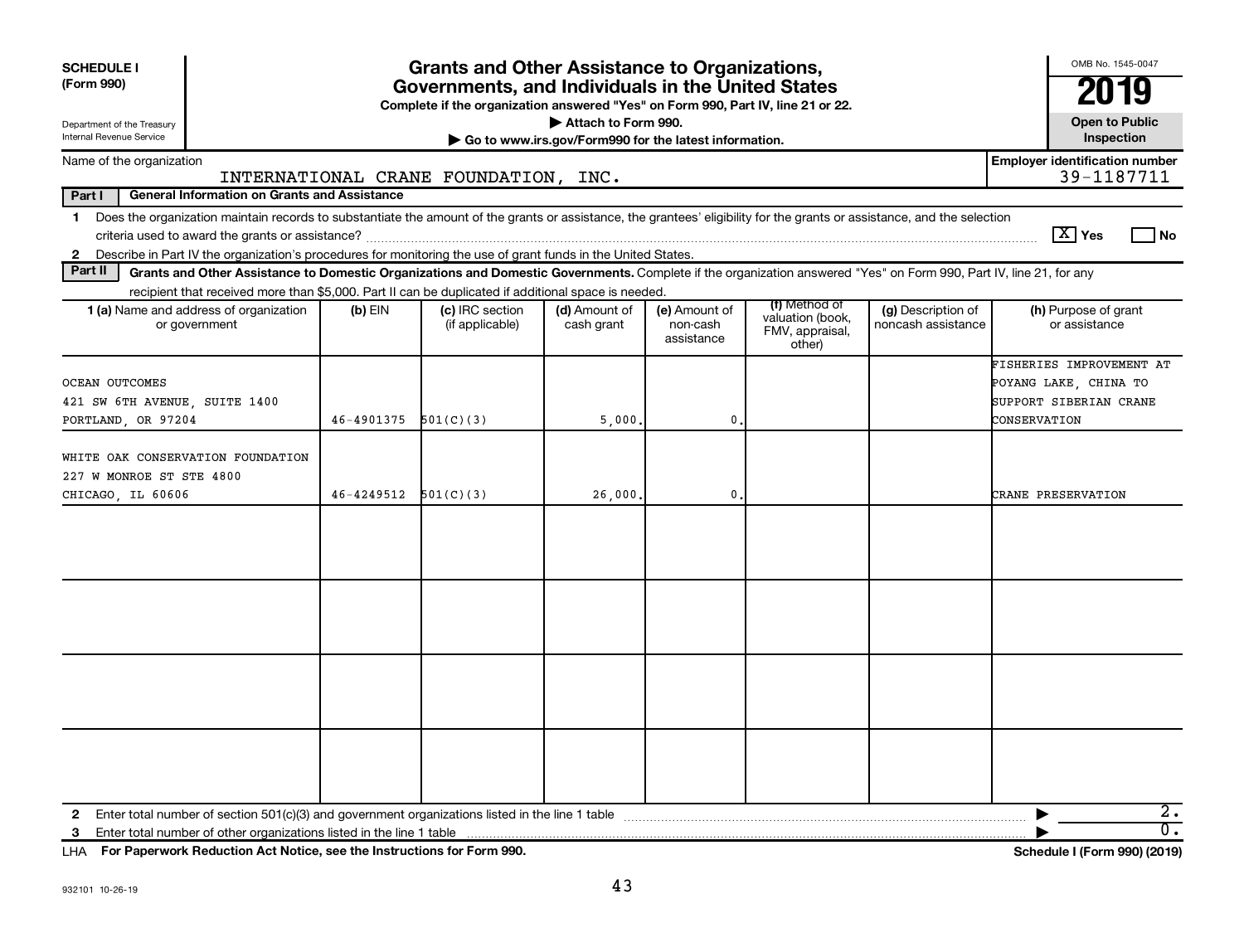#### Schedule I (Form 990) (2019) INTERNATIONAL CRANE FOUNDATION,INC. 39-1187711 Page

Part III | Grants and Other Assistance to Domestic Individuals. Complete if the organization answered "Yes" on Form 990, Part IV, line 22. (a) Type of grant or assistance **(b)** Number of  $|$  **(c)** Amount of  $|$  **(d)** Amount of non- $|$  **(e)** Method of valuation  $|$  **(f)** Part III can be duplicated if additional space is needed. (e) Method of valuation (book, FMV, appraisal, other) recipients (c) Amount of cash grant (d) Amount of noncash assistance (f) Description of noncash assistance

Part IV | Supplemental Information. Provide the information required in Part I, line 2; Part III, column (b); and any other additional information.

PART I, LINE 2:

INTERNATIONAL CRANE FOUNDATION REQUIRES ORGANIZATIONS AND INDIVIDUALS TO

PROVIDE DETAILED PERIODIC REPORTS INDICATING THE STATUS AND USE OF FUNDS

FOR EACH PROJECT.

**2**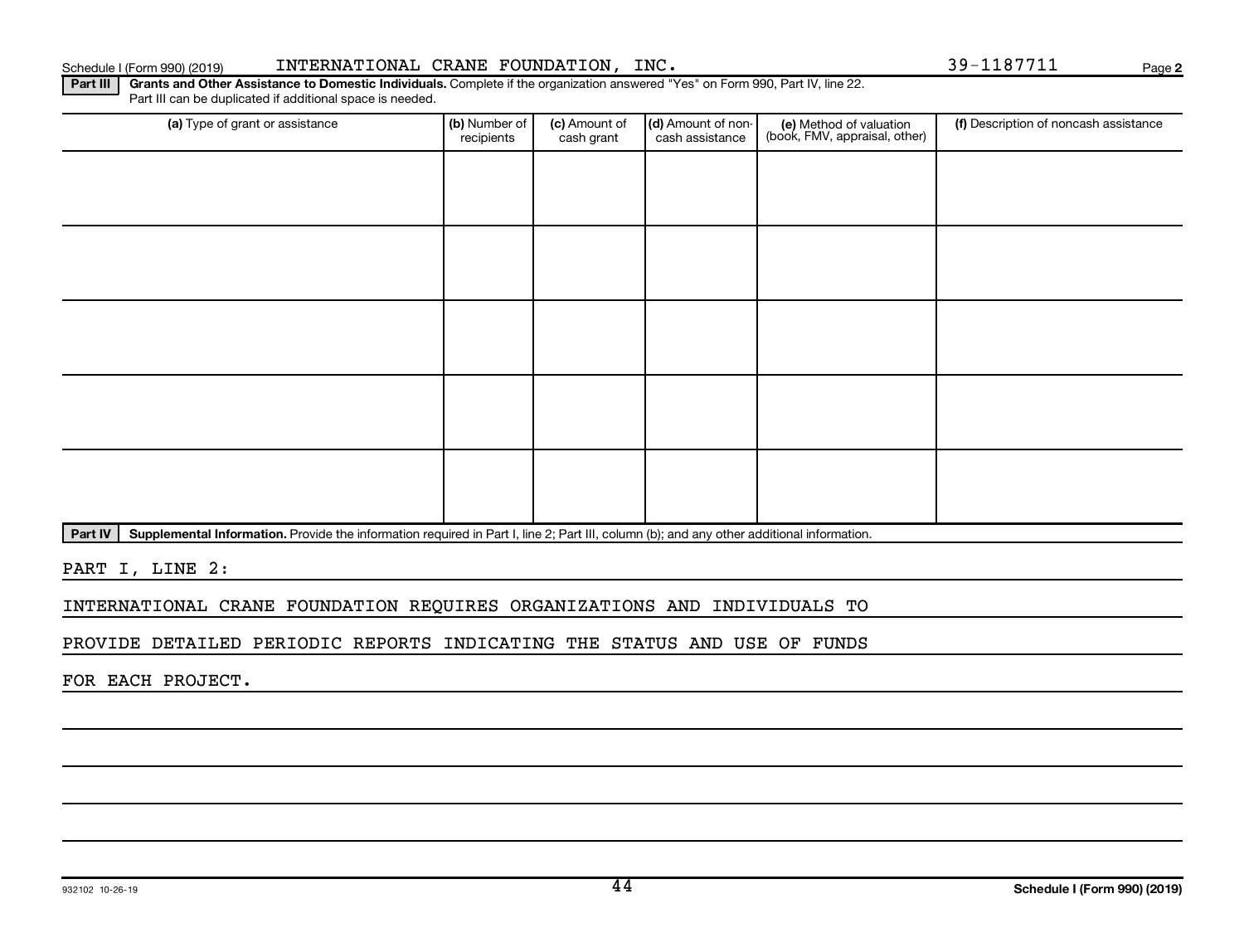| <b>SCHEDULE J</b>                                                                                             | <b>Compensation Information</b>                                                                                                                                                                                                      |                                       | OMB No. 1545-0047          |            |                         |  |  |
|---------------------------------------------------------------------------------------------------------------|--------------------------------------------------------------------------------------------------------------------------------------------------------------------------------------------------------------------------------------|---------------------------------------|----------------------------|------------|-------------------------|--|--|
| (Form 990)                                                                                                    | For certain Officers, Directors, Trustees, Key Employees, and Highest                                                                                                                                                                |                                       |                            |            |                         |  |  |
|                                                                                                               | <b>Compensated Employees</b>                                                                                                                                                                                                         |                                       | 2019                       |            |                         |  |  |
|                                                                                                               | Complete if the organization answered "Yes" on Form 990, Part IV, line 23.<br><b>Open to Public</b><br>Attach to Form 990.                                                                                                           |                                       |                            |            |                         |  |  |
| Internal Revenue Service                                                                                      | Department of the Treasury<br>Go to www.irs.gov/Form990 for instructions and the latest information.                                                                                                                                 |                                       |                            |            |                         |  |  |
| Name of the organization                                                                                      |                                                                                                                                                                                                                                      | <b>Employer identification number</b> |                            |            |                         |  |  |
|                                                                                                               | INTERNATIONAL CRANE FOUNDATION, INC.                                                                                                                                                                                                 |                                       | 39-1187711                 |            |                         |  |  |
| Part I                                                                                                        | <b>Questions Regarding Compensation</b>                                                                                                                                                                                              |                                       |                            |            |                         |  |  |
|                                                                                                               |                                                                                                                                                                                                                                      |                                       |                            | <b>Yes</b> | No                      |  |  |
|                                                                                                               | Check the appropriate box(es) if the organization provided any of the following to or for a person listed on Form 990,                                                                                                               |                                       |                            |            |                         |  |  |
|                                                                                                               | Part VII, Section A, line 1a. Complete Part III to provide any relevant information regarding these items.                                                                                                                           |                                       |                            |            |                         |  |  |
| First-class or charter travel                                                                                 | Housing allowance or residence for personal use                                                                                                                                                                                      |                                       |                            |            |                         |  |  |
| Travel for companions                                                                                         | Payments for business use of personal residence                                                                                                                                                                                      |                                       |                            |            |                         |  |  |
|                                                                                                               | Health or social club dues or initiation fees<br>Tax indemnification and gross-up payments                                                                                                                                           |                                       |                            |            |                         |  |  |
|                                                                                                               | Discretionary spending account<br>Personal services (such as maid, chauffeur, chef)                                                                                                                                                  |                                       |                            |            |                         |  |  |
|                                                                                                               |                                                                                                                                                                                                                                      |                                       |                            |            |                         |  |  |
|                                                                                                               | <b>b</b> If any of the boxes on line 1a are checked, did the organization follow a written policy regarding payment or                                                                                                               |                                       |                            |            |                         |  |  |
|                                                                                                               |                                                                                                                                                                                                                                      |                                       | 1b                         |            |                         |  |  |
| 2                                                                                                             | Did the organization require substantiation prior to reimbursing or allowing expenses incurred by all directors,                                                                                                                     |                                       |                            |            |                         |  |  |
|                                                                                                               |                                                                                                                                                                                                                                      |                                       | $\mathbf{2}$               |            |                         |  |  |
|                                                                                                               |                                                                                                                                                                                                                                      |                                       |                            |            |                         |  |  |
| 3                                                                                                             | Indicate which, if any, of the following the organization used to establish the compensation of the organization's                                                                                                                   |                                       |                            |            |                         |  |  |
|                                                                                                               | CEO/Executive Director. Check all that apply. Do not check any boxes for methods used by a related organization to<br>establish compensation of the CEO/Executive Director, but explain in Part III.                                 |                                       |                            |            |                         |  |  |
| $X$ Compensation committee                                                                                    | Written employment contract                                                                                                                                                                                                          |                                       |                            |            |                         |  |  |
|                                                                                                               | -X I<br>Compensation survey or study<br>Independent compensation consultant                                                                                                                                                          |                                       |                            |            |                         |  |  |
|                                                                                                               | Approval by the board or compensation committee                                                                                                                                                                                      |                                       |                            |            |                         |  |  |
|                                                                                                               | Form 990 of other organizations                                                                                                                                                                                                      |                                       |                            |            |                         |  |  |
|                                                                                                               | During the year, did any person listed on Form 990, Part VII, Section A, line 1a, with respect to the filing                                                                                                                         |                                       |                            |            |                         |  |  |
|                                                                                                               | organization or a related organization:                                                                                                                                                                                              |                                       |                            |            |                         |  |  |
| а                                                                                                             | Receive a severance payment or change-of-control payment?                                                                                                                                                                            |                                       | 4a                         |            | х                       |  |  |
| b                                                                                                             |                                                                                                                                                                                                                                      |                                       | 4b                         |            | $\overline{\textbf{x}}$ |  |  |
| с                                                                                                             |                                                                                                                                                                                                                                      |                                       | 4c                         |            | $\mathbf x$             |  |  |
| If "Yes" to any of lines 4a-c, list the persons and provide the applicable amounts for each item in Part III. |                                                                                                                                                                                                                                      |                                       |                            |            |                         |  |  |
|                                                                                                               |                                                                                                                                                                                                                                      |                                       |                            |            |                         |  |  |
|                                                                                                               | Only section 501(c)(3), 501(c)(4), and 501(c)(29) organizations must complete lines 5-9.                                                                                                                                             |                                       |                            |            |                         |  |  |
|                                                                                                               | For persons listed on Form 990, Part VII, Section A, line 1a, did the organization pay or accrue any compensation                                                                                                                    |                                       |                            |            |                         |  |  |
| contingent on the revenues of:                                                                                |                                                                                                                                                                                                                                      |                                       |                            |            |                         |  |  |
| a                                                                                                             |                                                                                                                                                                                                                                      |                                       | 5a                         |            | х                       |  |  |
|                                                                                                               |                                                                                                                                                                                                                                      |                                       | 5b                         |            | X                       |  |  |
|                                                                                                               | If "Yes" on line 5a or 5b, describe in Part III.                                                                                                                                                                                     |                                       |                            |            |                         |  |  |
|                                                                                                               | 6 For persons listed on Form 990, Part VII, Section A, line 1a, did the organization pay or accrue any compensation                                                                                                                  |                                       |                            |            |                         |  |  |
| contingent on the net earnings of:                                                                            |                                                                                                                                                                                                                                      |                                       |                            |            |                         |  |  |
| a                                                                                                             | The organization? <b>With the contract of the contract of the contract of the contract of the contract of the contract of the contract of the contract of the contract of the contract of the contract of the contract of the co</b> |                                       | 6а                         |            | х                       |  |  |
|                                                                                                               |                                                                                                                                                                                                                                      |                                       | 6b                         |            | X                       |  |  |
|                                                                                                               | If "Yes" on line 6a or 6b, describe in Part III.                                                                                                                                                                                     |                                       |                            |            |                         |  |  |
|                                                                                                               | 7 For persons listed on Form 990, Part VII, Section A, line 1a, did the organization provide any nonfixed payments                                                                                                                   |                                       |                            |            |                         |  |  |
|                                                                                                               |                                                                                                                                                                                                                                      |                                       | 7                          |            | x                       |  |  |
| 8                                                                                                             | Were any amounts reported on Form 990, Part VII, paid or accrued pursuant to a contract that was subject to the                                                                                                                      |                                       |                            |            |                         |  |  |
|                                                                                                               |                                                                                                                                                                                                                                      |                                       | 8                          |            | x                       |  |  |
| 9                                                                                                             | If "Yes" on line 8, did the organization also follow the rebuttable presumption procedure described in                                                                                                                               |                                       |                            |            |                         |  |  |
|                                                                                                               |                                                                                                                                                                                                                                      |                                       | 9                          |            |                         |  |  |
|                                                                                                               | LHA For Paperwork Reduction Act Notice, see the Instructions for Form 990.                                                                                                                                                           |                                       | Schedule J (Form 990) 2019 |            |                         |  |  |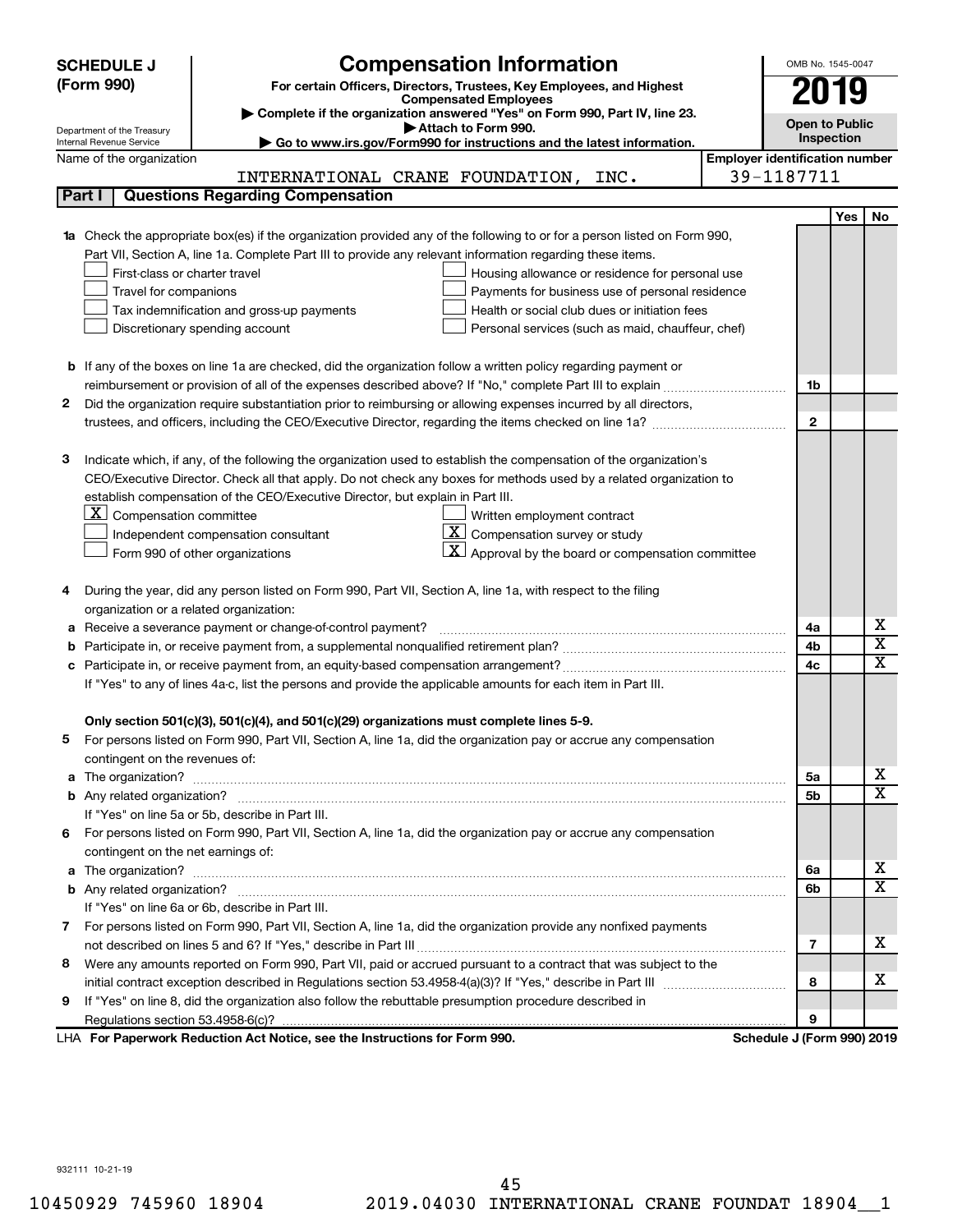#### Schedule J (Form 990) 2019 INTERNATIONAL CRANE FOUNDATION,INC 39-1187711 Page

#### Part II | Officers, Directors, Trustees, Key Employees, and Highest Compensated Employees. Use duplicate copies if additional space is needed.

For each individual whose compensation must be reported on Schedule J, report compensation from the organization on row (i) and from related organizations, described in the instructions, on row (ii). Do not list any individuals that aren't listed on Form 990, Part VII.

Note: The sum of columns (B)(i)-(iii) for each listed individual must equal the total amount of Form 990, Part VII, Section A, line 1a, applicable column (D) and (E) amounts for that individual.

| (A) Name and Title      |                              |                          | (B) Breakdown of W-2 and/or 1099-MISC compensation |                                           | (C) Retirement and             | (D) Nontaxable   | (E) Total of columns | (F) Compensation                                           |
|-------------------------|------------------------------|--------------------------|----------------------------------------------------|-------------------------------------------|--------------------------------|------------------|----------------------|------------------------------------------------------------|
|                         |                              | (i) Base<br>compensation | (ii) Bonus &<br>incentive<br>compensation          | (iii) Other<br>reportable<br>compensation | other deferred<br>compensation | benefits         | $(B)(i)-(D)$         | in column (B)<br>reported as deferred<br>on prior Form 990 |
| RICHARD BEILFUSS<br>(1) | (i)                          | 122, 188.                | $\overline{0}$ .                                   | $\overline{0}$ .                          | 4,005.                         | 26,466.          | 152,659.             | $\overline{0}$ .                                           |
| PRESIDENT AND CEO       | (ii)                         | $\overline{0}$ .         | $\overline{\mathfrak{o}}$ .                        | $\overline{0}$ .                          | $\overline{0}$ .               | $\overline{0}$ . | $\overline{0}$ .     | $\overline{0}$ .                                           |
|                         | (i)                          |                          |                                                    |                                           |                                |                  |                      |                                                            |
|                         | (ii)                         |                          |                                                    |                                           |                                |                  |                      |                                                            |
|                         | $(\sf{i})$                   |                          |                                                    |                                           |                                |                  |                      |                                                            |
|                         | (ii)                         |                          |                                                    |                                           |                                |                  |                      |                                                            |
|                         | $(\sf{i})$                   |                          |                                                    |                                           |                                |                  |                      |                                                            |
|                         | (ii)                         |                          |                                                    |                                           |                                |                  |                      |                                                            |
|                         | $(\sf{i})$                   |                          |                                                    |                                           |                                |                  |                      |                                                            |
|                         | (ii)                         |                          |                                                    |                                           |                                |                  |                      |                                                            |
|                         | $(\sf{i})$                   |                          |                                                    |                                           |                                |                  |                      |                                                            |
|                         | (ii)                         |                          |                                                    |                                           |                                |                  |                      |                                                            |
|                         | $(\sf{i})$                   |                          |                                                    |                                           |                                |                  |                      |                                                            |
|                         | (ii)                         |                          |                                                    |                                           |                                |                  |                      |                                                            |
|                         | (i)<br>(ii)                  |                          |                                                    |                                           |                                |                  |                      |                                                            |
|                         |                              |                          |                                                    |                                           |                                |                  |                      |                                                            |
|                         | (i)<br>(ii)                  |                          |                                                    |                                           |                                |                  |                      |                                                            |
|                         | (i)                          |                          |                                                    |                                           |                                |                  |                      |                                                            |
|                         | (ii)                         |                          |                                                    |                                           |                                |                  |                      |                                                            |
|                         | $(\sf{i})$                   |                          |                                                    |                                           |                                |                  |                      |                                                            |
|                         | (ii)                         |                          |                                                    |                                           |                                |                  |                      |                                                            |
|                         | $(\sf{i})$                   |                          |                                                    |                                           |                                |                  |                      |                                                            |
|                         | (ii)                         |                          |                                                    |                                           |                                |                  |                      |                                                            |
|                         | $(\sf{i})$                   |                          |                                                    |                                           |                                |                  |                      |                                                            |
|                         | (ii)                         |                          |                                                    |                                           |                                |                  |                      |                                                            |
|                         | $\qquad \qquad \textbf{(i)}$ |                          |                                                    |                                           |                                |                  |                      |                                                            |
|                         | (ii)                         |                          |                                                    |                                           |                                |                  |                      |                                                            |
|                         | $\qquad \qquad \textbf{(i)}$ |                          |                                                    |                                           |                                |                  |                      |                                                            |
|                         | (ii)                         |                          |                                                    |                                           |                                |                  |                      |                                                            |
|                         | $(\sf{i})$                   |                          |                                                    |                                           |                                |                  |                      |                                                            |
|                         | (ii)                         |                          |                                                    |                                           |                                |                  |                      |                                                            |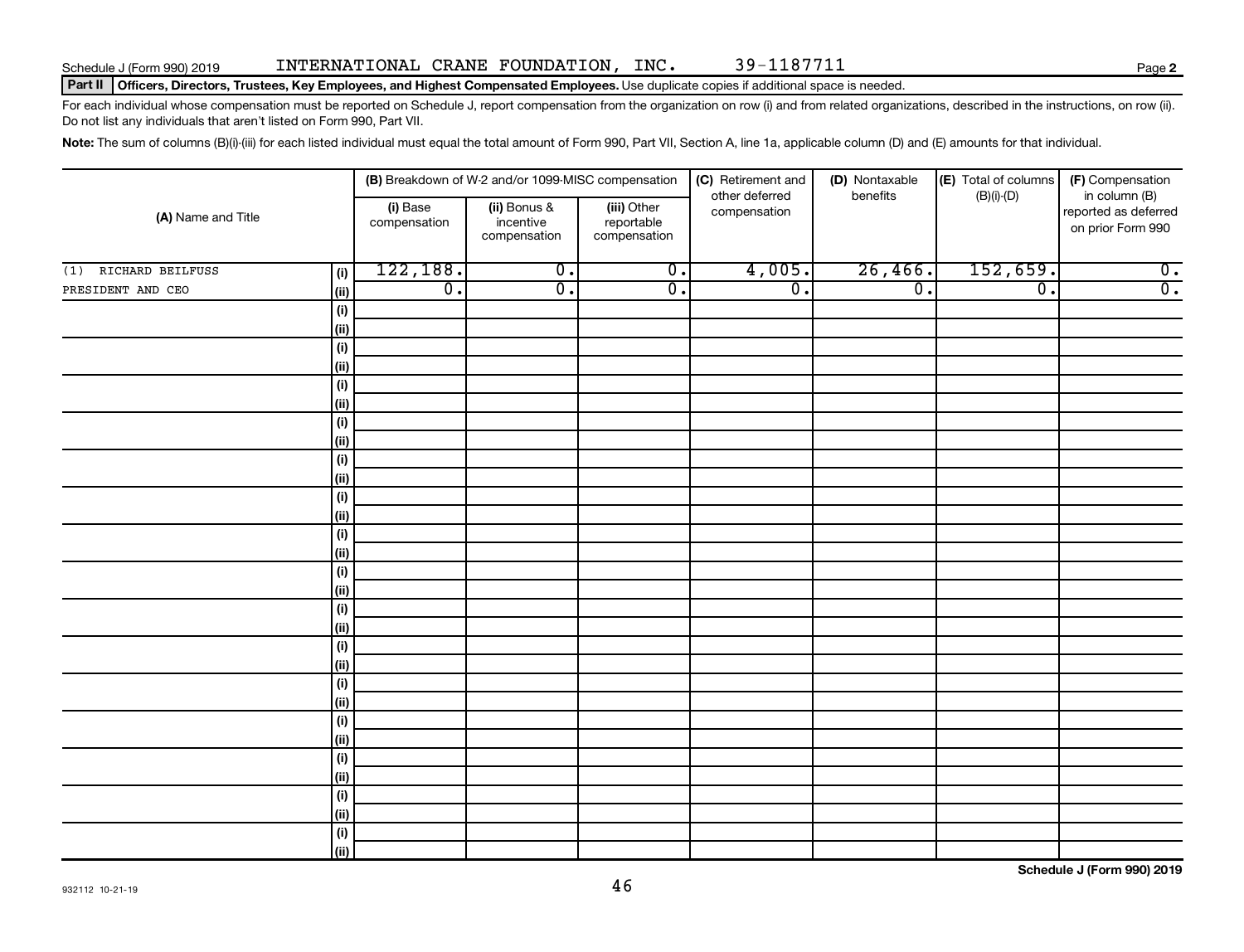**Part III Supplemental Information**

Provide the information, explanation, or descriptions required for Part I, lines 1a, 1b, 3, 4a, 4b, 4c, 5a, 5b, 6a, 6b, 7, and 8, and for Part II. Also complete this part for any additional information.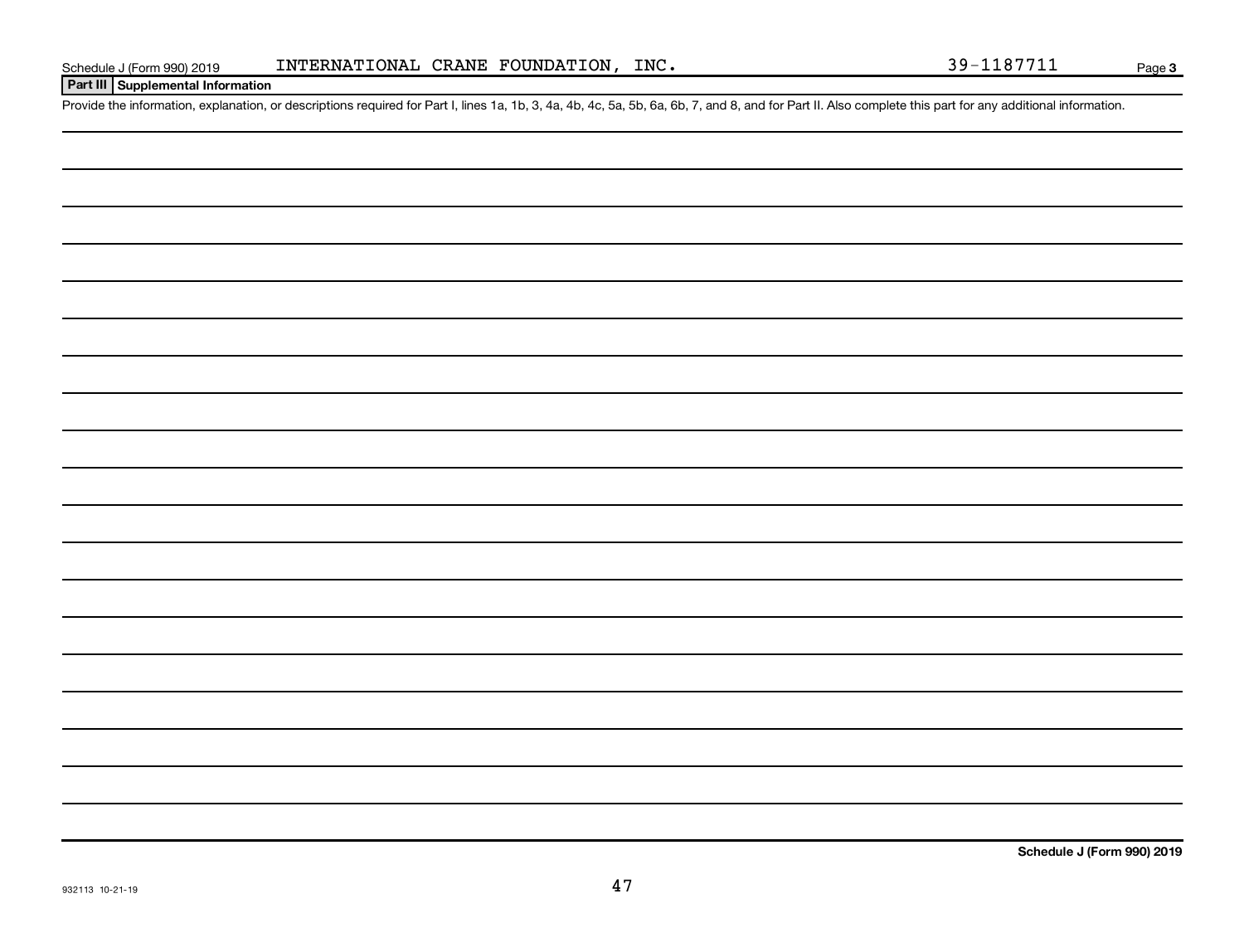| <b>SCHEDULE L</b><br>(Form 990 or 990-EZ)   Complete if the organization answered "Yes" on Form 990, Part IV, line 25a, 25b, 26, 27, 28a, |                   | <b>Transactions With Interested Persons</b>                                |                                                               |                | 28b, or 28c, or Form 990-EZ, Part V, line 38a or 40b. |  |                                                                                                                                    |     |                          |                                       | OMB No. 1545-0047<br>2019           |     |                |
|-------------------------------------------------------------------------------------------------------------------------------------------|-------------------|----------------------------------------------------------------------------|---------------------------------------------------------------|----------------|-------------------------------------------------------|--|------------------------------------------------------------------------------------------------------------------------------------|-----|--------------------------|---------------------------------------|-------------------------------------|-----|----------------|
| Department of the Treasury                                                                                                                |                   |                                                                            |                                                               |                | Attach to Form 990 or Form 990-EZ.                    |  | Go to www.irs.gov/Form990 for instructions and the latest information.                                                             |     |                          |                                       | <b>Open To Public</b><br>Inspection |     |                |
| Internal Revenue Service<br>Name of the organization                                                                                      |                   |                                                                            |                                                               |                |                                                       |  |                                                                                                                                    |     |                          | <b>Employer identification number</b> |                                     |     |                |
|                                                                                                                                           |                   | INTERNATIONAL CRANE FOUNDATION, INC.                                       |                                                               |                |                                                       |  |                                                                                                                                    |     |                          | 39-1187711                            |                                     |     |                |
| Part I                                                                                                                                    |                   |                                                                            |                                                               |                |                                                       |  | Excess Benefit Transactions (section 501(c)(3), section 501(c)(4), and section 501(c)(29) organizations only).                     |     |                          |                                       |                                     |     |                |
|                                                                                                                                           |                   |                                                                            |                                                               |                |                                                       |  | Complete if the organization answered "Yes" on Form 990, Part IV, line 25a or 25b, or Form 990-EZ, Part V, line 40b.               |     |                          |                                       |                                     |     |                |
| 1<br>(a) Name of disqualified person                                                                                                      |                   | (b) Relationship between disqualified                                      |                                                               |                |                                                       |  | (c) Description of transaction                                                                                                     |     |                          |                                       |                                     |     | (d) Corrected? |
|                                                                                                                                           |                   | person and organization                                                    |                                                               |                |                                                       |  |                                                                                                                                    |     |                          |                                       |                                     | Yes | <b>No</b>      |
|                                                                                                                                           |                   |                                                                            |                                                               |                |                                                       |  |                                                                                                                                    |     |                          |                                       |                                     |     |                |
|                                                                                                                                           |                   |                                                                            |                                                               |                |                                                       |  |                                                                                                                                    |     |                          |                                       |                                     |     |                |
|                                                                                                                                           |                   |                                                                            |                                                               |                |                                                       |  |                                                                                                                                    |     |                          |                                       |                                     |     |                |
|                                                                                                                                           |                   |                                                                            |                                                               |                |                                                       |  |                                                                                                                                    |     |                          |                                       |                                     |     |                |
|                                                                                                                                           |                   |                                                                            |                                                               |                |                                                       |  |                                                                                                                                    |     |                          |                                       |                                     |     |                |
| 2 Enter the amount of tax incurred by the organization managers or disqualified persons during the year under                             |                   |                                                                            |                                                               |                |                                                       |  |                                                                                                                                    |     |                          |                                       |                                     |     |                |
| section 4958                                                                                                                              |                   |                                                                            |                                                               |                |                                                       |  |                                                                                                                                    |     |                          | $\triangleright$ \$                   |                                     |     |                |
|                                                                                                                                           |                   |                                                                            |                                                               |                |                                                       |  |                                                                                                                                    |     | $\blacktriangleright$ \$ |                                       |                                     |     |                |
|                                                                                                                                           |                   |                                                                            |                                                               |                |                                                       |  |                                                                                                                                    |     |                          |                                       |                                     |     |                |
| Part II                                                                                                                                   |                   | Loans to and/or From Interested Persons.                                   |                                                               |                |                                                       |  |                                                                                                                                    |     |                          |                                       |                                     |     |                |
|                                                                                                                                           |                   |                                                                            |                                                               |                |                                                       |  | Complete if the organization answered "Yes" on Form 990-EZ, Part V, line 38a or Form 990, Part IV, line 26; or if the organization |     |                          |                                       |                                     |     |                |
|                                                                                                                                           | (b) Relationship  | reported an amount on Form 990, Part X, line 5, 6, or 22.                  |                                                               | (d) Loan to or |                                                       |  |                                                                                                                                    |     |                          | <b>(h)</b> Approved                   |                                     |     | (i) Written    |
| (a) Name of<br>interested person                                                                                                          | with organization | (c) Purpose<br>of loan                                                     | (e) Original<br>from the<br>principal amount<br>organization? |                | (f) Balance due<br>$(g)$ In<br>default?               |  | `by board or<br>committee?                                                                                                         |     |                          | agreement?                            |                                     |     |                |
|                                                                                                                                           |                   |                                                                            |                                                               | To From        |                                                       |  |                                                                                                                                    | Yes | No                       | Yes                                   | No                                  | Yes | No             |
| PAUL KING                                                                                                                                 | PART V            | PART V                                                                     | X                                                             |                |                                                       |  | $\overline{4,000,000.}$ 1,965,000.                                                                                                 |     | x                        | X                                     |                                     | x   |                |
|                                                                                                                                           |                   |                                                                            |                                                               |                |                                                       |  |                                                                                                                                    |     |                          |                                       |                                     |     |                |
|                                                                                                                                           |                   |                                                                            |                                                               |                |                                                       |  |                                                                                                                                    |     |                          |                                       |                                     |     |                |
|                                                                                                                                           |                   |                                                                            |                                                               |                |                                                       |  |                                                                                                                                    |     |                          |                                       |                                     |     |                |
|                                                                                                                                           |                   |                                                                            |                                                               |                |                                                       |  |                                                                                                                                    |     |                          |                                       |                                     |     |                |
|                                                                                                                                           |                   |                                                                            |                                                               |                |                                                       |  |                                                                                                                                    |     |                          |                                       |                                     |     |                |
|                                                                                                                                           |                   |                                                                            |                                                               |                |                                                       |  |                                                                                                                                    |     |                          |                                       |                                     |     |                |
|                                                                                                                                           |                   |                                                                            |                                                               |                |                                                       |  |                                                                                                                                    |     |                          |                                       |                                     |     |                |
|                                                                                                                                           |                   |                                                                            |                                                               |                |                                                       |  |                                                                                                                                    |     |                          |                                       |                                     |     |                |
| Total                                                                                                                                     |                   |                                                                            |                                                               |                |                                                       |  | \$1,965,000.                                                                                                                       |     |                          |                                       |                                     |     |                |
| Part II                                                                                                                                   |                   | <b>Grants or Assistance Benefiting Interested Persons.</b>                 |                                                               |                |                                                       |  |                                                                                                                                    |     |                          |                                       |                                     |     |                |
|                                                                                                                                           |                   | Complete if the organization answered "Yes" on Form 990, Part IV, line 27. |                                                               |                |                                                       |  |                                                                                                                                    |     |                          |                                       |                                     |     |                |
| (a) Name of interested person                                                                                                             |                   | (b) Relationship between                                                   |                                                               |                | (c) Amount of                                         |  | (d) Type of                                                                                                                        |     |                          |                                       | (e) Purpose of                      |     |                |
|                                                                                                                                           |                   | interested person and                                                      |                                                               |                | assistance                                            |  | assistance                                                                                                                         |     |                          |                                       | assistance                          |     |                |
|                                                                                                                                           |                   | the organization                                                           |                                                               |                |                                                       |  |                                                                                                                                    |     |                          |                                       |                                     |     |                |
|                                                                                                                                           |                   |                                                                            |                                                               |                |                                                       |  |                                                                                                                                    |     |                          |                                       |                                     |     |                |
|                                                                                                                                           |                   |                                                                            |                                                               |                |                                                       |  |                                                                                                                                    |     |                          |                                       |                                     |     |                |
|                                                                                                                                           |                   |                                                                            |                                                               |                |                                                       |  |                                                                                                                                    |     |                          |                                       |                                     |     |                |
|                                                                                                                                           |                   |                                                                            |                                                               |                |                                                       |  |                                                                                                                                    |     |                          |                                       |                                     |     |                |
|                                                                                                                                           |                   |                                                                            |                                                               |                |                                                       |  |                                                                                                                                    |     |                          |                                       |                                     |     |                |
|                                                                                                                                           |                   |                                                                            |                                                               |                |                                                       |  |                                                                                                                                    |     |                          |                                       |                                     |     |                |
|                                                                                                                                           |                   |                                                                            |                                                               |                |                                                       |  |                                                                                                                                    |     |                          |                                       |                                     |     |                |
|                                                                                                                                           |                   |                                                                            |                                                               |                |                                                       |  |                                                                                                                                    |     |                          |                                       |                                     |     |                |
|                                                                                                                                           |                   |                                                                            |                                                               |                |                                                       |  |                                                                                                                                    |     |                          |                                       |                                     |     |                |
| LHA For Paperwork Reduction Act Notice, see the Instructions for Form 990 or 990-EZ.                                                      |                   |                                                                            |                                                               |                |                                                       |  |                                                                                                                                    |     |                          | Schedule L (Form 990 or 990-EZ) 2019  |                                     |     |                |

932131 10-21-19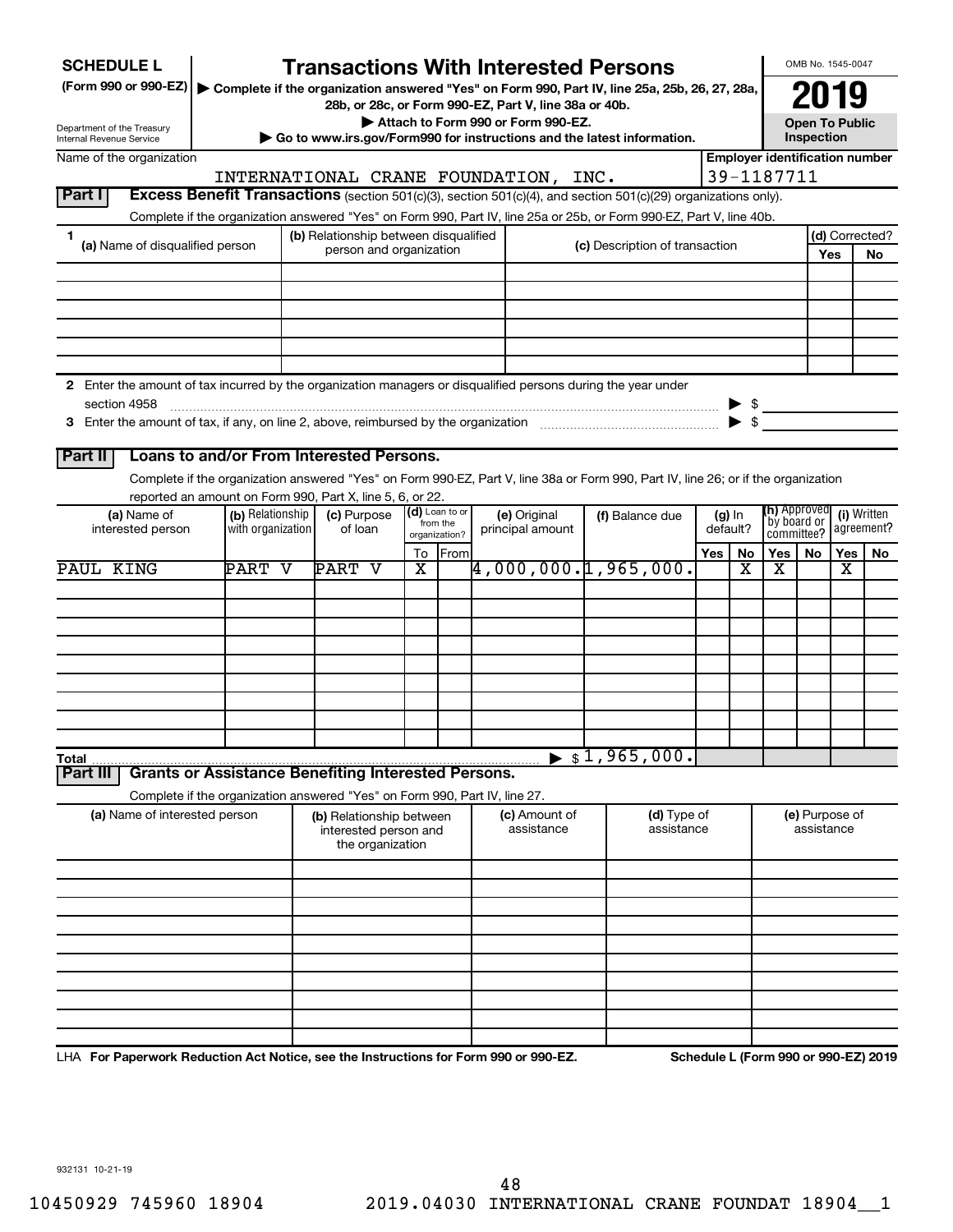|  | Schedule L (Form 990 or 990-EZ) 2019 INTERNATIONAL CRANE FOUNDATION, INC. |  | 39-1187711 <sub>Page 2</sub> |  |
|--|---------------------------------------------------------------------------|--|------------------------------|--|
|  | <b>Part IV   Business Transactions Involving Interested Persons.</b>      |  |                              |  |

Complete if the organization answered "Yes" on Form 990, Part IV, line 28a, 28b, or 28c.

| (a) Name of interested person                                           | (b) Relationship between interested<br>person and the organization                          | (c) Amount of<br>transaction | (d) Description of<br>transaction | (e) Sharing of<br>organization's<br>revenues? |    |
|-------------------------------------------------------------------------|---------------------------------------------------------------------------------------------|------------------------------|-----------------------------------|-----------------------------------------------|----|
|                                                                         |                                                                                             |                              |                                   | Yes                                           | No |
|                                                                         |                                                                                             |                              |                                   |                                               |    |
|                                                                         |                                                                                             |                              |                                   |                                               |    |
|                                                                         |                                                                                             |                              |                                   |                                               |    |
|                                                                         |                                                                                             |                              |                                   |                                               |    |
|                                                                         |                                                                                             |                              |                                   |                                               |    |
|                                                                         |                                                                                             |                              |                                   |                                               |    |
|                                                                         |                                                                                             |                              |                                   |                                               |    |
|                                                                         |                                                                                             |                              |                                   |                                               |    |
| <b>Part V</b><br>Supplemental Information.                              | Provide additional information for responses to questions on Schedule L (see instructions). |                              |                                   |                                               |    |
| SCHEDULE L, PART II:                                                    |                                                                                             |                              |                                   |                                               |    |
| ON APRIL 15, 2019, THE FOUNDATION ENTERED INTO A \$4,000,000 LOAN       |                                                                                             |                              |                                   |                                               |    |
|                                                                         |                                                                                             |                              |                                   |                                               |    |
| AGREEMENT WITH A MEMBER OF ITS BOARD OF DIRECTORS TO PROVIDE BRIDGE     |                                                                                             |                              |                                   |                                               |    |
| FINANCING FOR THE \$10,400,000 RENOVATION OF ITS PUBLIC VISITOR         |                                                                                             |                              |                                   |                                               |    |
| FACILITIES. THE LOAN BEARS INTEREST ON THE AMOUNT OUTSTANDING AT 2% PER |                                                                                             |                              |                                   |                                               |    |
| ANNUM, PAYABLE QUARTERLY, AND IS COLLATERALIZED BY A PORTION OF THE     |                                                                                             |                              |                                   |                                               |    |
| FOUNDATION'S INVESTMENTS WITHOUT DONOR RESTRICTIONS. THE LOAN'S DUE     |                                                                                             |                              |                                   |                                               |    |
| DATE IS DECEMBER 31, 2021; HOWEVER, PRINCIPAL PAYMENTS ON THE LOAN ARE  |                                                                                             |                              |                                   |                                               |    |
| REQUIRED TO BE MADE PRIOR TO THAT DATE EQUAL TO ANY AMOUNTS COLLECTED   |                                                                                             |                              |                                   |                                               |    |
| FROM UNCONDITIONAL PROMISES TO GIVE ASSOCIATED WITH THE RENOVATION      |                                                                                             |                              |                                   |                                               |    |
| PROJECT. PREPAYMENTS OF LOAN PRINCIPAL MAY BE MADE AT ANY TIME WITHOUT  |                                                                                             |                              |                                   |                                               |    |
| PENALTY. AS OF MARCH 31, 2020, \$1,965,000 IS OUTSTANDING ON THE LOAN.  |                                                                                             |                              |                                   |                                               |    |
| ON SEPTEMBER 18, 2020, THE BOARD OF DIRECTORS APPROVED THE FULL         |                                                                                             |                              |                                   |                                               |    |
| SATISFACTION OF THE LOAN UTILIZING ASSETS IN THE BOARD LIQUIDITY FUND.  |                                                                                             |                              |                                   |                                               |    |
|                                                                         |                                                                                             |                              |                                   |                                               |    |
|                                                                         |                                                                                             |                              |                                   |                                               |    |

**Schedule L (Form 990 or 990-EZ) 2019**

932132 10-21-19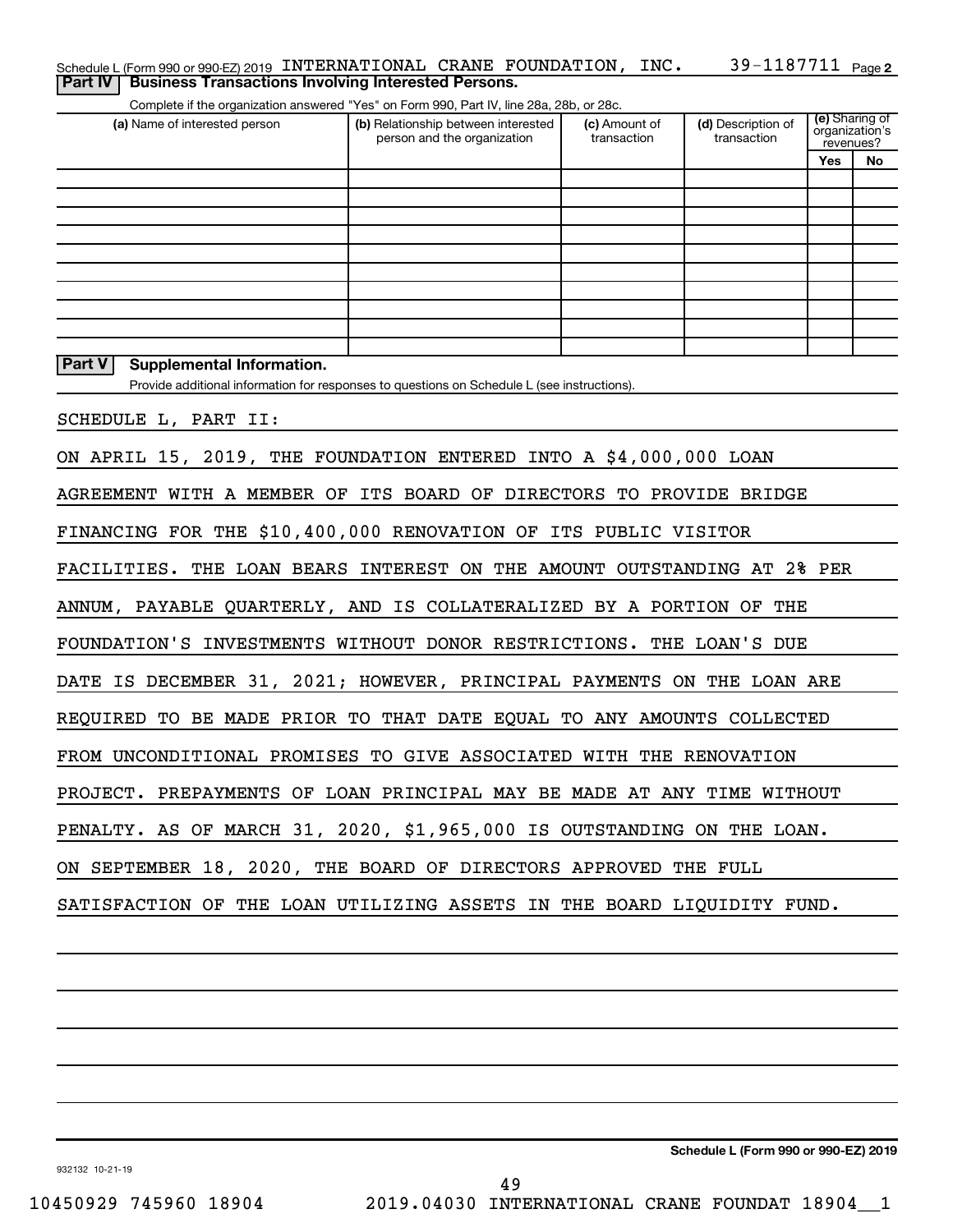#### **SCHEDULE M (Form 990)**

# **Noncash Contributions**

OMB No. 1545-0047

| Department of the Treasury      |
|---------------------------------|
|                                 |
| <b>Internal Revenue Service</b> |
|                                 |

Name of the organization

◆ Complete if the organizations answered "Yes" on Form 990, Part IV, lines 29 or 30.<br>▶ Complete if the organizations answered "Yes" on Form 990, Part IV, lines 29 or 30. **Attach to Form 990.** J

 **Go to www.irs.gov/Form990 for instructions and the latest information.** J

**Inspection Employer identification number**

**Open to Public**

| INTERNATIONAL         | <b>CRANE</b> | FOUNDATION | INC. |  |
|-----------------------|--------------|------------|------|--|
| <br>Eunaa af Dranarhu |              |            |      |  |

| <b>Part I</b> | Types of Property                                                                                                                                                                                                                                                                                                                                                      |                               |                                                                                        |                                                    |             |                                                              |            |     |    |
|---------------|------------------------------------------------------------------------------------------------------------------------------------------------------------------------------------------------------------------------------------------------------------------------------------------------------------------------------------------------------------------------|-------------------------------|----------------------------------------------------------------------------------------|----------------------------------------------------|-------------|--------------------------------------------------------------|------------|-----|----|
|               |                                                                                                                                                                                                                                                                                                                                                                        | (a)<br>Check if<br>applicable | (b)<br>Number of<br>contributions or<br>items contributed Form 990, Part VIII, line 1g | (c)<br>Noncash contribution<br>amounts reported on |             | (d)<br>Method of determining<br>noncash contribution amounts |            |     |    |
| 1.            |                                                                                                                                                                                                                                                                                                                                                                        |                               |                                                                                        |                                                    |             |                                                              |            |     |    |
| 2             |                                                                                                                                                                                                                                                                                                                                                                        |                               |                                                                                        |                                                    |             |                                                              |            |     |    |
| З             | Art - Fractional interests                                                                                                                                                                                                                                                                                                                                             |                               |                                                                                        |                                                    |             |                                                              |            |     |    |
| 4             | Books and publications                                                                                                                                                                                                                                                                                                                                                 |                               |                                                                                        |                                                    |             |                                                              |            |     |    |
| 5             | Clothing and household goods                                                                                                                                                                                                                                                                                                                                           |                               |                                                                                        |                                                    |             |                                                              |            |     |    |
| 6             |                                                                                                                                                                                                                                                                                                                                                                        |                               |                                                                                        |                                                    |             |                                                              |            |     |    |
| 7             |                                                                                                                                                                                                                                                                                                                                                                        |                               |                                                                                        |                                                    |             |                                                              |            |     |    |
|               |                                                                                                                                                                                                                                                                                                                                                                        |                               |                                                                                        |                                                    |             |                                                              |            |     |    |
| 8             |                                                                                                                                                                                                                                                                                                                                                                        | $\overline{\text{x}}$         | 25                                                                                     |                                                    | 278,887.FMV |                                                              |            |     |    |
| 9             | Securities - Publicly traded                                                                                                                                                                                                                                                                                                                                           |                               |                                                                                        |                                                    |             |                                                              |            |     |    |
| 10            | Securities - Closely held stock                                                                                                                                                                                                                                                                                                                                        |                               |                                                                                        |                                                    |             |                                                              |            |     |    |
| 11            | Securities - Partnership, LLC, or                                                                                                                                                                                                                                                                                                                                      |                               |                                                                                        |                                                    |             |                                                              |            |     |    |
| 12            | Securities - Miscellaneous                                                                                                                                                                                                                                                                                                                                             |                               |                                                                                        |                                                    |             |                                                              |            |     |    |
| 13            | Qualified conservation contribution -                                                                                                                                                                                                                                                                                                                                  |                               |                                                                                        |                                                    |             |                                                              |            |     |    |
| 14            | Qualified conservation contribution - Other                                                                                                                                                                                                                                                                                                                            |                               |                                                                                        |                                                    |             |                                                              |            |     |    |
| 15            | Real estate - Residential                                                                                                                                                                                                                                                                                                                                              |                               |                                                                                        |                                                    |             |                                                              |            |     |    |
| 16            |                                                                                                                                                                                                                                                                                                                                                                        |                               |                                                                                        |                                                    |             |                                                              |            |     |    |
| 17            |                                                                                                                                                                                                                                                                                                                                                                        |                               |                                                                                        |                                                    |             |                                                              |            |     |    |
| 18            |                                                                                                                                                                                                                                                                                                                                                                        |                               |                                                                                        |                                                    |             |                                                              |            |     |    |
| 19            |                                                                                                                                                                                                                                                                                                                                                                        |                               |                                                                                        |                                                    |             |                                                              |            |     |    |
| 20            | Drugs and medical supplies                                                                                                                                                                                                                                                                                                                                             |                               |                                                                                        |                                                    |             |                                                              |            |     |    |
| 21            |                                                                                                                                                                                                                                                                                                                                                                        |                               |                                                                                        |                                                    |             |                                                              |            |     |    |
| 22            |                                                                                                                                                                                                                                                                                                                                                                        |                               |                                                                                        |                                                    |             |                                                              |            |     |    |
| 23            |                                                                                                                                                                                                                                                                                                                                                                        |                               |                                                                                        |                                                    |             |                                                              |            |     |    |
| 24            |                                                                                                                                                                                                                                                                                                                                                                        |                               |                                                                                        |                                                    |             |                                                              |            |     |    |
| 25            | $($ CONST. MAT'L. $)$<br>Other $\blacktriangleright$                                                                                                                                                                                                                                                                                                                   | $\overline{\textbf{x}}$       | 1                                                                                      |                                                    | 52,777.FMV  |                                                              |            |     |    |
| 26            | $\left(\begin{array}{ccc} 0 & 0 & 0 \\ 0 & 0 & 0 \\ 0 & 0 & 0 \\ 0 & 0 & 0 \\ 0 & 0 & 0 \\ 0 & 0 & 0 \\ 0 & 0 & 0 \\ 0 & 0 & 0 \\ 0 & 0 & 0 \\ 0 & 0 & 0 \\ 0 & 0 & 0 \\ 0 & 0 & 0 \\ 0 & 0 & 0 \\ 0 & 0 & 0 & 0 \\ 0 & 0 & 0 & 0 \\ 0 & 0 & 0 & 0 \\ 0 & 0 & 0 & 0 \\ 0 & 0 & 0 & 0 & 0 \\ 0 & 0 & 0 & 0 & 0 \\ 0 & 0 & 0 & 0 & 0 \\ $<br>Other $\blacktriangleright$ |                               |                                                                                        |                                                    |             |                                                              |            |     |    |
| 27            | Other $\blacktriangleright$                                                                                                                                                                                                                                                                                                                                            |                               |                                                                                        |                                                    |             |                                                              |            |     |    |
|               |                                                                                                                                                                                                                                                                                                                                                                        |                               |                                                                                        |                                                    |             |                                                              |            |     |    |
| 28            | Other                                                                                                                                                                                                                                                                                                                                                                  |                               |                                                                                        |                                                    |             |                                                              |            |     |    |
| 29            | Number of Forms 8283 received by the organization during the tax year for contributions                                                                                                                                                                                                                                                                                |                               |                                                                                        |                                                    |             |                                                              |            | 0   |    |
|               | for which the organization completed Form 8283, Part IV, Donee Acknowledgement                                                                                                                                                                                                                                                                                         |                               |                                                                                        |                                                    | 29          |                                                              |            |     |    |
|               |                                                                                                                                                                                                                                                                                                                                                                        |                               |                                                                                        |                                                    |             |                                                              |            | Yes | No |
|               | 30a During the year, did the organization receive by contribution any property reported in Part I, lines 1 through 28, that it                                                                                                                                                                                                                                         |                               |                                                                                        |                                                    |             |                                                              |            |     |    |
|               | must hold for at least three years from the date of the initial contribution, and which isn't required to be used for                                                                                                                                                                                                                                                  |                               |                                                                                        |                                                    |             |                                                              |            |     |    |
|               |                                                                                                                                                                                                                                                                                                                                                                        |                               |                                                                                        |                                                    |             |                                                              | <b>30a</b> |     | х  |
|               | <b>b</b> If "Yes," describe the arrangement in Part II.                                                                                                                                                                                                                                                                                                                |                               |                                                                                        |                                                    |             |                                                              |            |     |    |
| 31            | Does the organization have a gift acceptance policy that requires the review of any nonstandard contributions?                                                                                                                                                                                                                                                         |                               |                                                                                        |                                                    |             | .                                                            | 31         | х   |    |
|               | 32a Does the organization hire or use third parties or related organizations to solicit, process, or sell noncash                                                                                                                                                                                                                                                      |                               |                                                                                        |                                                    |             |                                                              |            |     |    |
|               | contributions?                                                                                                                                                                                                                                                                                                                                                         |                               |                                                                                        |                                                    |             |                                                              | 32a        |     | x  |
|               | <b>b</b> If "Yes," describe in Part II.                                                                                                                                                                                                                                                                                                                                |                               |                                                                                        |                                                    |             |                                                              |            |     |    |
| 33            | If the organization didn't report an amount in column (c) for a type of property for which column (a) is checked,                                                                                                                                                                                                                                                      |                               |                                                                                        |                                                    |             |                                                              |            |     |    |
|               | describe in Part II.                                                                                                                                                                                                                                                                                                                                                   |                               |                                                                                        |                                                    |             |                                                              |            |     |    |
| LHA           | For Paperwork Reduction Act Notice, see the Instructions for Form 990.                                                                                                                                                                                                                                                                                                 |                               |                                                                                        |                                                    |             | Schedule M (Form 990) 2019                                   |            |     |    |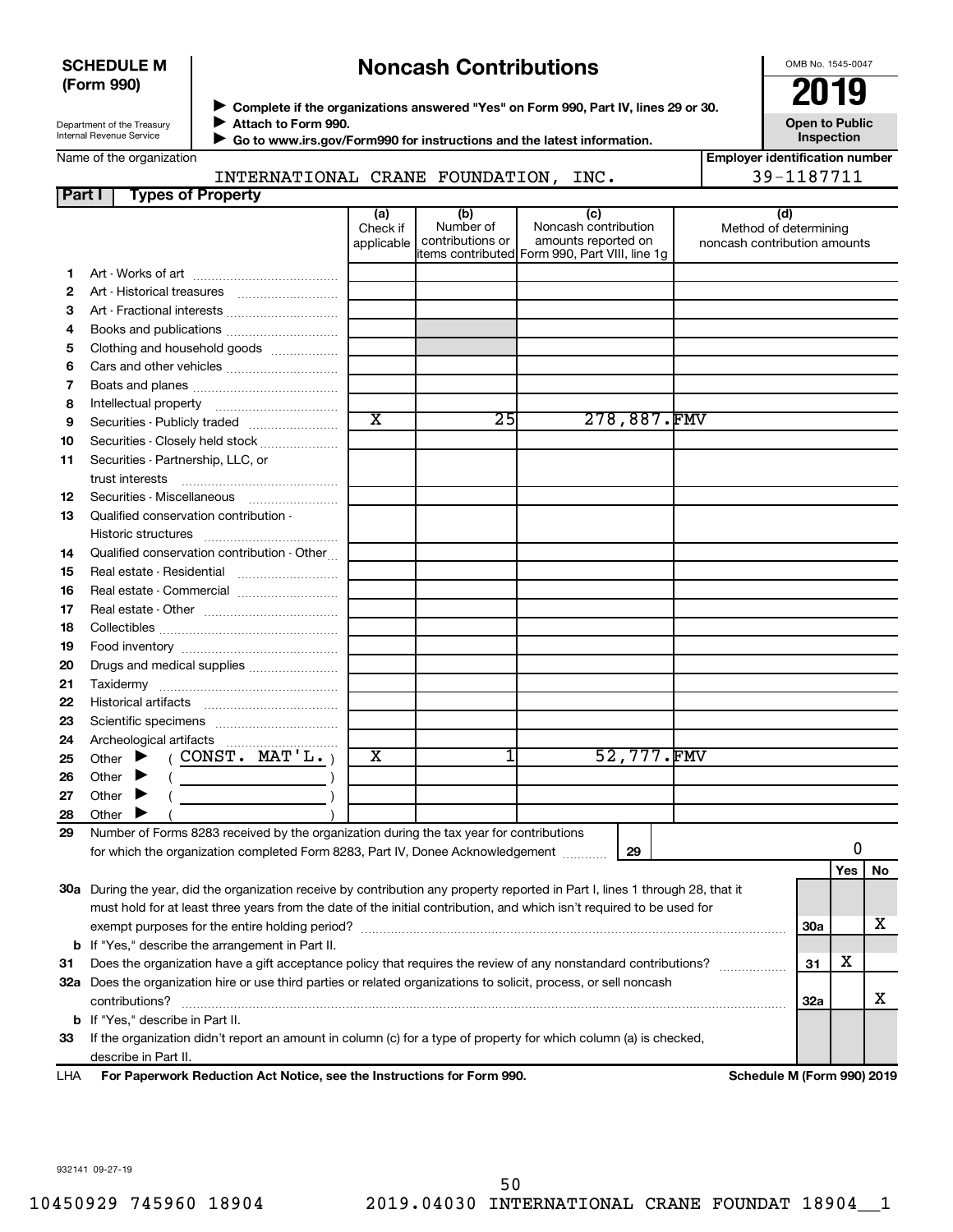| Schedule M (Form 990) 2019 | INTERNATIONAL CRANE FOUNDATION,           |  | INC. | 39-1187711                                                                                                                                                                                                                                                           | Page 2 |
|----------------------------|-------------------------------------------|--|------|----------------------------------------------------------------------------------------------------------------------------------------------------------------------------------------------------------------------------------------------------------------------|--------|
| Part II                    | this part for any additional information. |  |      | Supplemental Information. Provide the information required by Part I, lines 30b, 32b, and 33, and whether the organization<br>is reporting in Part I, column (b), the number of contributions, the number of items received, or a combination of both. Also complete |        |

SCHEDULE M, PART I, COLUMN (B):

THE AMOUNTS ON PART I, COLUMN B REPRESENT THE NUMBER OF DONORS WHO

PROVIDED NON-CASH CONTRIBUTIONS TO THE ORGANIZATION DURING THE YEAR.

**Schedule M (Form 990) 2019**

932142 09-27-19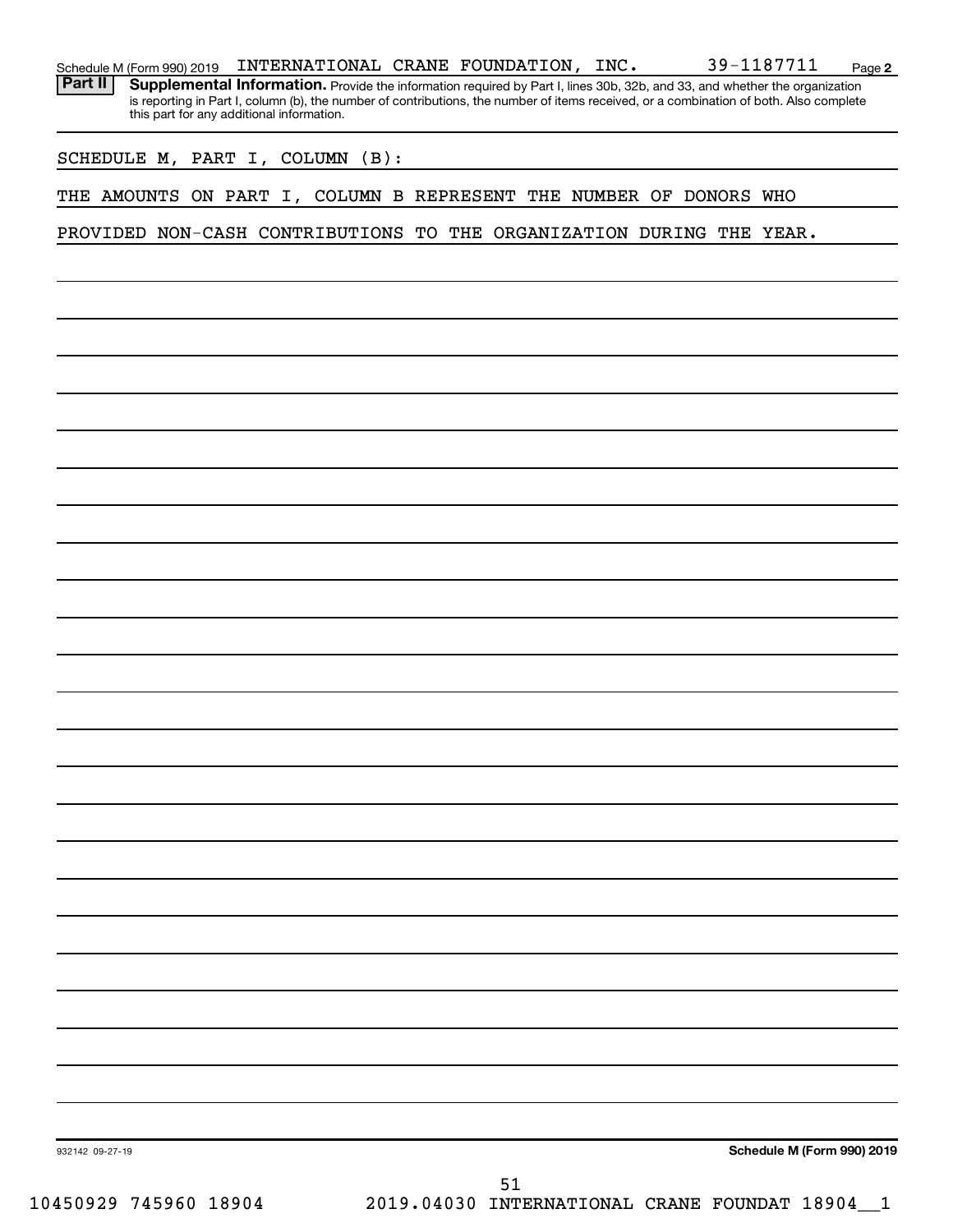Department of the Treasury **(Form 990 or 990-EZ)**

Name of the organization

Internal Revenue Service

**SCHEDULE O Supplemental Information to Form 990 or 990-EZ 2019** 

**Complete to provide information for responses to specific questions on Form 990 or 990-EZ or to provide any additional information. | Attach to Form 990 or 990-EZ.**

**| Go to www.irs.gov/Form990 for the latest information.**



INTERNATIONAL CRANE FOUNDATION, INC. 39-1187711

**Employer identification number**

FORM 990, PART III, LINE 4A, PROGRAM SERVICE ACCOMPLISHMENTS:

COLLEAGUES WITH KNOWLEDGE, SKILLS, AND EXPERIENCE TO LEAD EFFECTIVE

CONSERVATION PROGRAMS IN COMMUNITIES AROUND THE WORLD.

FORM 990, PART III, LINE 4B, PROGRAM SERVICE ACCOMPLISHMENTS:

CRANE RESEARCH AIMED AT DEVELOPING CROSS-CUTTING STRATEGIES FOR CRANE

MANAGEMENT ON AGRICULTURAL LANDSCAPES.

FORM 990, PART III, LINE 4C, PROGRAM SERVICE ACCOMPLISHMENTS:

AND WETLANDS; SECURING CRANES IN AGRICULTURAL LANDSCAPES; REDUCING THE

IMPACT OF ILLEGAL TRADE, POWERLINES, AND ENERGY DEVELOPMENT ON CRANES;

AND LONG-TERM MONITORING AND CONSERVATION PLANNING. THESE EFFORTS IN

AFRICA HAVE CREATED GLOBAL MODELS FOR SUSTAINABLE WATER MANAGEMENT,

COMMUNITY-BASED NATURAL RESOURCE CONSERVATION, AND SUSTAINABLE

LIVELIHOODS.

FORM 990, PART III, LINE 4D, OTHER PROGRAM SERVICES:

EAST ASIA - EAST ASIA IS HOME TO EIGHT CRANE SPECIES (THE MOST OF ANY

REGION), INCLUDING FIVE THREATENED CRANE SPECIES - CRITICALLY

ENDANGERED SIBERIAN CRANES, ENDANGERED RED CROWNED CRANES, AND

VULNERABLE HOODED, WHITE-NAPED AND BLACK-NECKED CRANES. INTENSE LAND

AND WATER DEVELOPMENT PRESSURES DUE TO RAPID ECONOMIC GROWTH THREATEN

WETLANDS OF VITAL IMPORTANCE TO CRANE SURVIVAL IN THIS REGION. THIS

CONSERVATION PROGRAM BUILDS ON THE STRONG CULTURAL TIES TO CRANES IN

EAST ASIA TO ENGAGE PEOPLE AND POLICY MAKERS IN CONSERVATION OF

PROTECTED AREAS AND THEIR SURROUNDING LANDSCAPES. THE PROGRAM ALSO

932211 09-06-19 LHA For Paperwork Reduction Act Notice, see the Instructions for Form 990 or 990-EZ. Schedule O (Form 990 or 990-EZ) (2019) 52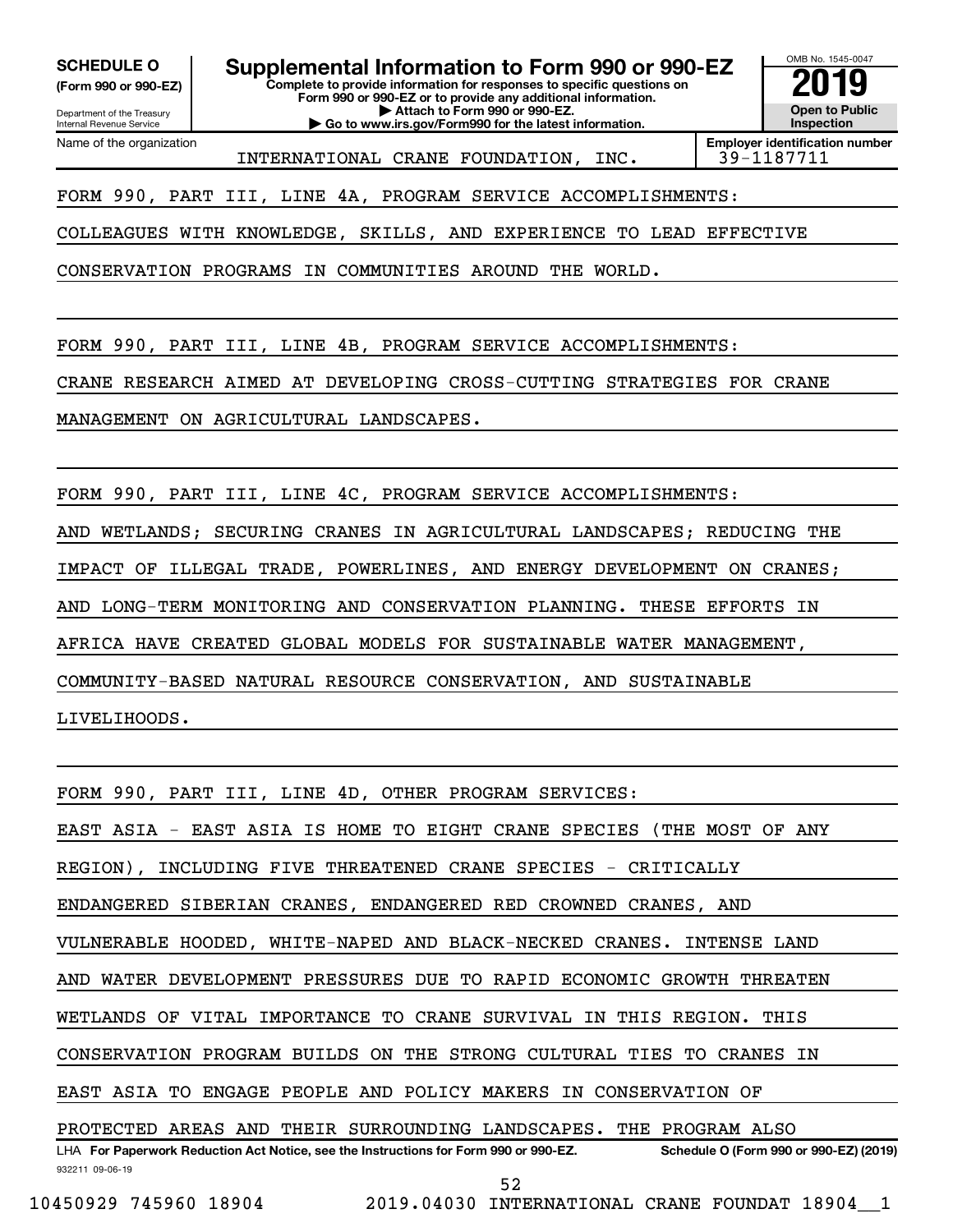| Schedule O (Form 990 or 990-EZ) (2019)                                       | Page 2                                              |
|------------------------------------------------------------------------------|-----------------------------------------------------|
| Name of the organization<br>INTERNATIONAL CRANE FOUNDATION, INC.             | <b>Employer identification number</b><br>39-1187711 |
| ADDRESSES THE GLOBAL IMPACT CHINA'S DEVELOPMENT AND RESOURCE USE WILL        |                                                     |
| HAVE ON CRANE AREAS AROUND THE WORLD. KEY CONSERVATION PROGRAMS IN EAST      |                                                     |
| ASIA INCLUDE SECURING CRANES AND THEIR KEY WETLANDS IN THE AMUR/HEILONG      |                                                     |
| RIVER BASIN; SUSTAINING VIABLE WINTERING GROUNDS FOR CRANES IN               |                                                     |
| SOUTHEASTERN CHINA; CONSERVING BLACK-NECKED CRANES AND KEY WETLANDS IN       |                                                     |
| WESTERN CHINA; NATIONAL OUTREACH IN CHINA; CRANE CONSERVATION IN THE         |                                                     |
| KOREAN DMZ; AND CRANE FLYWAY CONSERVATION ACROSS EAST ASIA.                  |                                                     |
| EXPENSES $$1,037,547$ . INCLUDING GRANTS OF $$256,776$ . REVENUE $$27,067$ . |                                                     |
|                                                                              |                                                     |
| SOUTH AND SOUTHEAST ASIA - SOUTH AND SOUTHEAST ASIA ARE HOME TO THE          |                                                     |
| THREATENED SARUS CRANE; WINTERING VULNERABLE BLACK-NECKED CRANES, AND        |                                                     |
| WINTERING DEMOISELLE, AND EURASIAN CRANES. STRONG CULTURAL TIES TO           |                                                     |
| CRANES IN INDIA AND VIETNAM PROVIDE UNIQUE OPPORTUNITIES TO ENGAGE           |                                                     |
| PEOPLE IN THE CONSERVATION OF THESE INTENSELY SETTLED LANDSCAPES USING       |                                                     |
| THE SARUS CRANE AS A FLAGSHIP SPECIES. THE FOUNDATION LEADS TWO KEY          |                                                     |
| CONSERVATION PROGRAMS IN THE REGION. FOR TWENTY-FIVE YEARS, THE              |                                                     |
| FOUNDATION HAS ENGAGED IN CONSERVATION OF THE MEKONG DELTA REGION,           |                                                     |
| INCLUDING ESTABLISHING A GLOBAL MODEL FOR COMMUNITY-BASED WETLAND            |                                                     |
| CONSERVATION AT PHU MY, VIETNAM. IN INDIA, THE FOUNDATION FOCUSES ON         |                                                     |
| CONSERVING SARUS CRANES AND WETLAND BIODIVERSITY IN THE AGRICULTURAL         |                                                     |
| LANDSCAPE OF THE UPPER GANGES RIVER BASIN.                                   |                                                     |
| EXPENSES \$ 299,287.<br>INCLUDING GRANTS OF \$ 6,000. REVENUE \$ 0.          |                                                     |
|                                                                              |                                                     |
| FORM 990, PART VI, SECTION A, LINE 6:                                        |                                                     |
| THE INTERNATIONAL CRANE FOUNDATION HAS ONLY ONE CLASS OF MEMBERSHIP:         |                                                     |
| FOUNDATION MEMBERS. MEMBERSHIP IN THE CORPORATION IS CONDITIONED UPON THE    |                                                     |
| PAYMENT OF SUCH MEMBERSHIP FEES TO THE CORPORATION AS ARE, FROM TIME TO      |                                                     |
| TIME, DETERMINED BY MANAGEMENT. FAILURE TO PAY SUCH FEES RESULTS IN          |                                                     |
| 932212 09-06-19<br>53                                                        | Schedule O (Form 990 or 990-EZ) (2019)              |
| 10450929 745960 18904<br>2019.04030 INTERNATIONAL CRANE FOUNDAT 18904 1      |                                                     |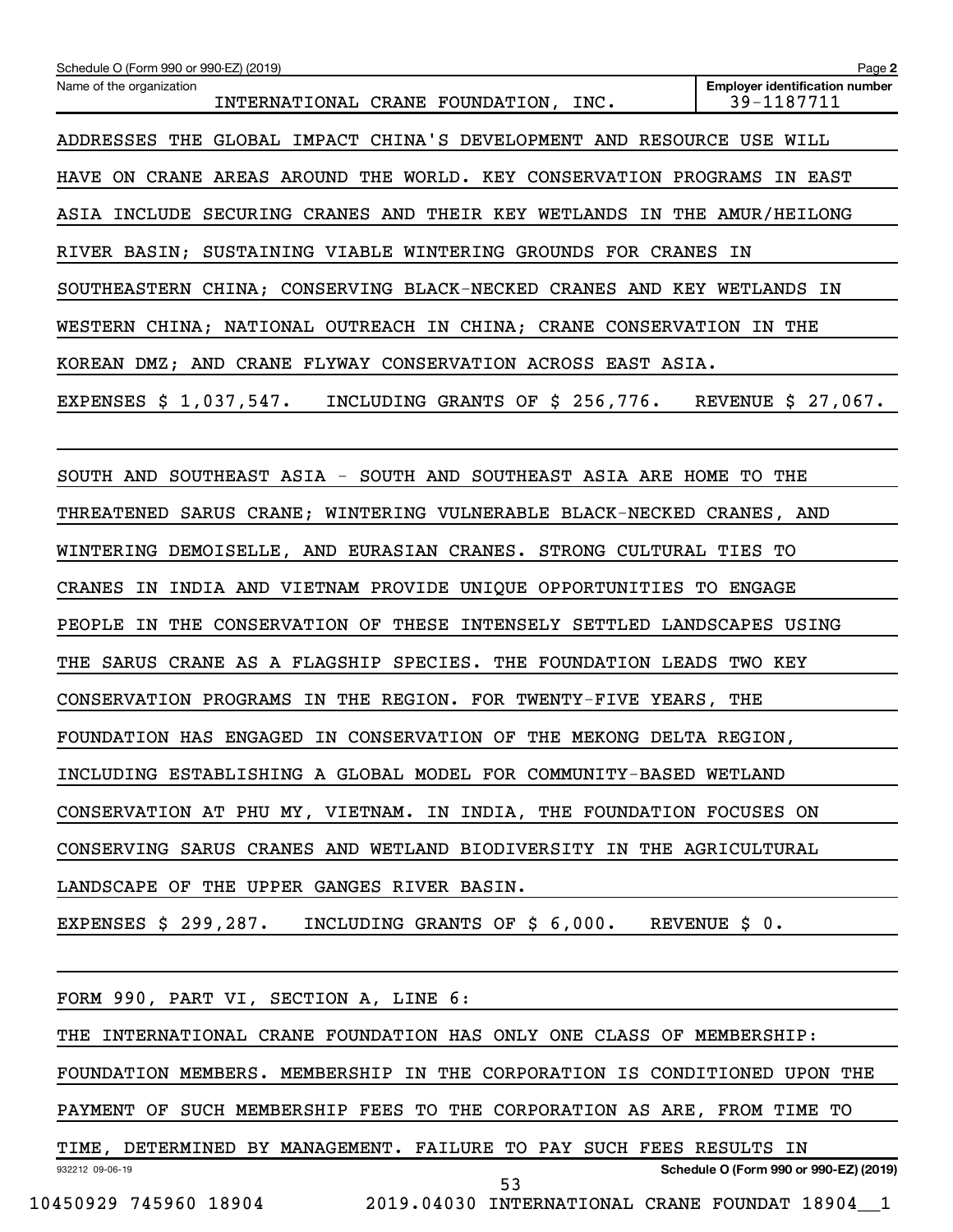| Schedule O (Form 990 or 990-EZ) (2019)                                  | Page 2                                |
|-------------------------------------------------------------------------|---------------------------------------|
| Name of the organization                                                | <b>Employer identification number</b> |
| INTERNATIONAL CRANE FOUNDATION,<br>INC.                                 | 39-1187711                            |
|                                                                         |                                       |
| FORFEITURE OF MEMBERSHIP. MEMBERS HAVE VOTING RIGHTS WITH RESPECT TO    | THE                                   |
|                                                                         |                                       |
| ELECTION OF THE BOARD OF DIRECTORS AND THE AMENDMENT OF THE ARTICLES OF |                                       |
|                                                                         |                                       |
| INCORPORATION AND THE BYLAWS OF THE CORPORATION.                        |                                       |
|                                                                         |                                       |
|                                                                         |                                       |
|                                                                         |                                       |
| FORM 990,<br>PART VI, SECTION A,<br>LINE 7A:                            |                                       |

AT THE ANNUAL MEETING OF MEMBERS, THE NOMINATING COMMITTEE CHAIRPERSON PRESENTS A SLATE OF DIRECTORS UP FOR ELECTION OR RE-ELECTION AND THE MEMBERS VOTE ON THE DIRECTORS SO PROPOSED BY MAJORITY VOTE.

FORM 990, PART VI, SECTION B, LINE 11B:

UPON RECEIPT OF A DRAFT FROM ITS ACCOUNTING AND TAX FIRM, THE FOUNDATION PROVIDES COPIES TO THE CHAIR OF THE BOARD, THE TREASURER AND THE AUDIT COMMITTEE OF THE BOARD OF DIRECTORS. UPON SATISFACTORY REVIEW WITH THE CORPORATION MANAGEMENT AND THE AUDIT COMMITTEE, THE FINAL FORM 990 IS PROVIDED TO THE FULL BOARD FOR COMMENT IN A TIMELY FASHION AND THEN FILED WITH THE IRS.

FORM 990, PART VI, SECTION B, LINE 12C:

932212 09-06-19 **Schedule O (Form 990 or 990-EZ) (2019)** ANNUALLY, AT THE SEPTEMBER BOARD MEETING, THE CONFLICT OF INTEREST DISCLOSURE FORM IS CIRCULATED TO ALL BOARD MEMBERS, OFFICERS AND KEY EMPLOYEES, EACH OF WHOM MUST SIGN AND RETURN THE FORM DISCLOSING ALL CONFLICTS OF INTEREST AND POTENTIAL CONFLICTS OF INTEREST. THE HUMAN RESOURCES DIRECTOR KEEPS A RECORD OF THE FORMS SUBMITTED BY DIRECTORS, OFFICERS, AND KEY EMPLOYEES WHO ARE COVERED UNDER THE CORPORATION'S CONFLICT OF INTEREST POLICIES. THE BOARD CHAIR, PRESIDENT, AND OTHER DIRECTORS, AS THE CASE MAY BE, REVIEW CONFLICTS REPORTED OR DISCOVERED AND MAKE A DETERMINATION OF WHETHER A CONFLICT EXISTS AND HOW TO HANDLE THE CONFLICT. DIRECTORS WITH A CONFLICT OF INTEREST DO NOT AUTHORIZE, APPROVE 10450929 745960 18904 2019.04030 INTERNATIONAL CRANE FOUNDAT 18904\_\_1 54